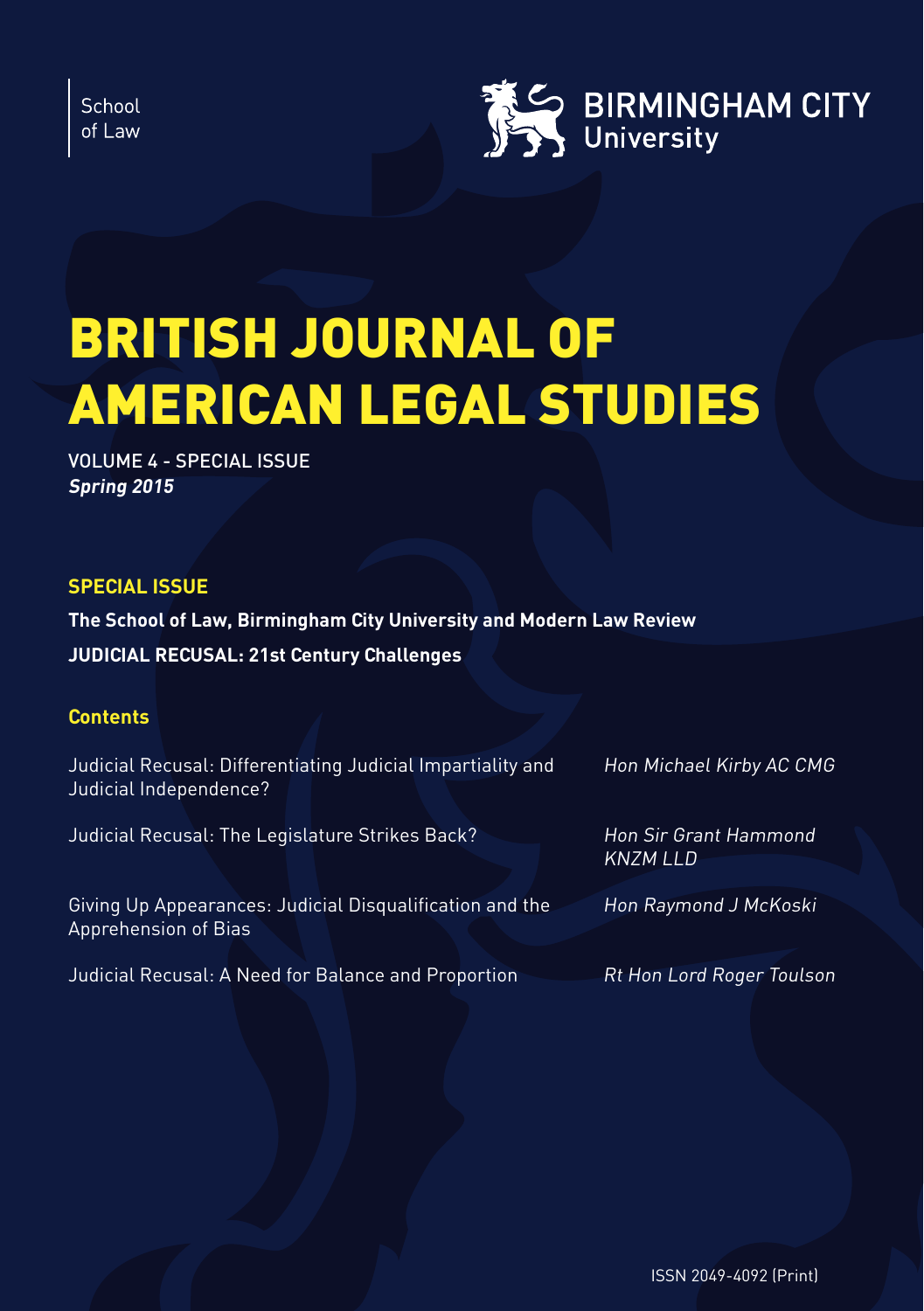# BRITISH JOURNAL OF AMERICAN LEGAL STUDIES



**Editor-in-Chief:** Dr Anne Richardson Oakes, Birmingham City University

#### **Associate Editors**

Sarah Cooper, Birmingham City University Dr Haydn Davies, Birmingham City University Prof Julian Killingley, Birmingham City University Dr Jon Yorke, Birmingham City University Seth Barrett Tillman, National University of Ireland, Maynooth

# **Birmingham City University Student Editorial Assistants 2014-2015**

Lorna Arnold Lorenza Simonassi Nogueirra Jack Rogers

**Graduate Editorial Assistants 2014-2015** Daniel Gough

**Maurice A Deane School of Law, Hofstra University New York Student Editorial Assistants 2013-2014**

Dave Ackerman Kelsey Walker

**Maurer School of Law, Indiana University Student Editorial Assistants 2013-14** Ron Blue

# **Editorial Board**

Hon Joseph A Greenaway Jr, Circuit Judge 3rd Circuit, U.S. Court of Appeals Hon Raymond J McKoski, Circuit Judge (retired), 19th Judicial Circuit Court, IL. Adjunct Professor of Law, The John Marshall Law School, Chicago, IL Prof Antonio Aunion, University of Castille-la Mancha Prof Francine Banner, Phoenix School of Law, AZ Prof Devon W Carbado, UCLA, CA Dr Damian Carney, University of Portsmouth, UK Dr Simon Cooper, Reader in Property Law, Oxford Brookes University, UK Prof Randall T. Coyne, Frank Elkouri and Edna Asper Elkouri Professor, College of Law, University of Oklahoma, Norman OK Mark George QC, Garden Court Chambers, Manchester, UK Prof Larry Hammond, Osborne Maledon PA, Phoenix AZ Dr Carolyn Hoyle, Reader in Criminology, University of Oxford, UK Prof James Kousouros, CALS Visiting Professor, NY Prof Ian Loveland, City University London, UK Prof James Maxeiner, Center for International & Comparative Law, University of Baltimore School of Law, Baltimore, MD Prof Ruth Miller, University of Massachusetts, Boston, MA Dr Anne-Marie O'Connell, University Toulouse 1 Capitole Prof Austin Sarat, William Nelson Cromwell Professor of Jurisprudence & Political Science, Amherst College, MA Dr Stephen W Smith, University of Birmingham, UK Prof Carrie Sperling, Sandra Day O'Connor College of Law, Arizona State University, AZ Prof Clive Stafford Smith, Reprieve Dr Timothy Stanley, Rothermere American Institute, University of Oxford, UK Prof Adam N Steinman, Seton Hall University School of Law, Newark, NJ Prof Russell Wheeler, The Brookings Institution, Washington DC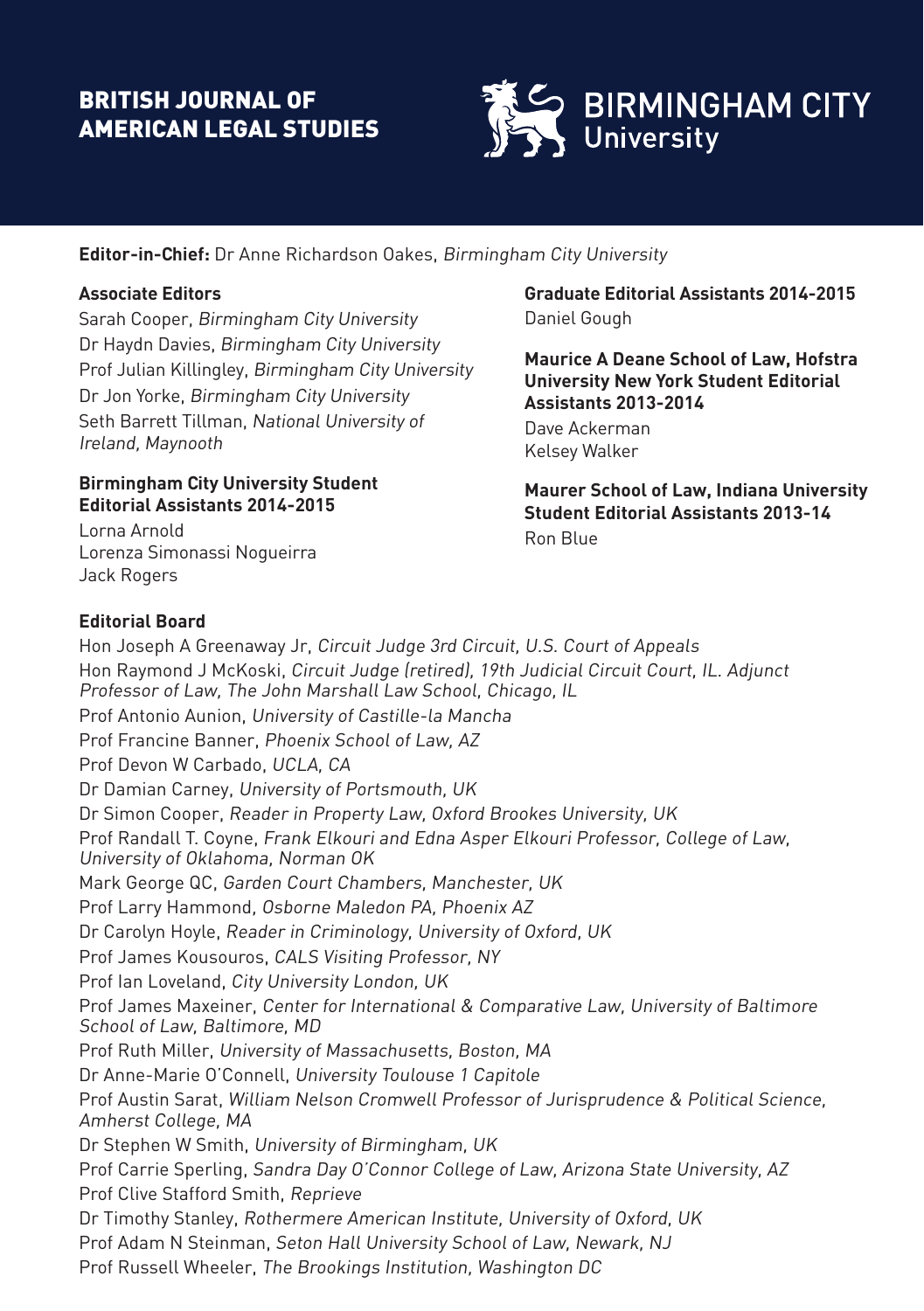School of Law



# BRITISH JOURNAL OF AMERICAN LEGAL STUDIES

VOLUME 4 - SPECIAL ISSUE **Spring 2015**

# **SPECIAL ISSUE**

# **The School of Law, Birmingham City University and Modern Law Review JUDICIAL RECUSAL: 21st Century Challenges**

Judicial recusal is the principle that judges may recuse (disqualify) themselves from proceedings if they decide that it is not appropriate for them to hear a case. In Blackstone's time judges were only required to recuse themselves in cases of actual bias. Subsequently Lord Hewart, C.J.'s much-quoted dictum: 'It is not merely of some importance but is of fundamental importance that justice should not only be done but should manifestly and undoubtedly be seen to be done' has been relied on to extend the scope of the requirement to include cases of apparent bias.

This special issue publishes the seminar papers of a pre-eminent panel of serving and former judges from Australia, New Zealand, the United Kingdom and the United States assembled for the first time in Birmingham 26th September 2014 and chaired by Mark George QC to discuss problems of recusal, the reasons for its recent rise in significance, and to identify unresolved issues.

# **Contents**

| Judicial Recusal: Differentiating Judicial Impartiality and Judicial Independence?                                                                                    |  |
|-----------------------------------------------------------------------------------------------------------------------------------------------------------------------|--|
| Judicial Recusal: The Legislature Strikes Back?                                                                                                                       |  |
| Giving Up Appearances: Judicial Disqualification and the Apprehension of Bias                                                                                         |  |
| Judicial Recusal: A Need for Balance and Proportion<br>Rt Hon Lord Roger Toulson (1999) (1999) 1996) (1999) Rt Hon Lord Roger Toulson (1999) (1999) (1999) (1999) (19 |  |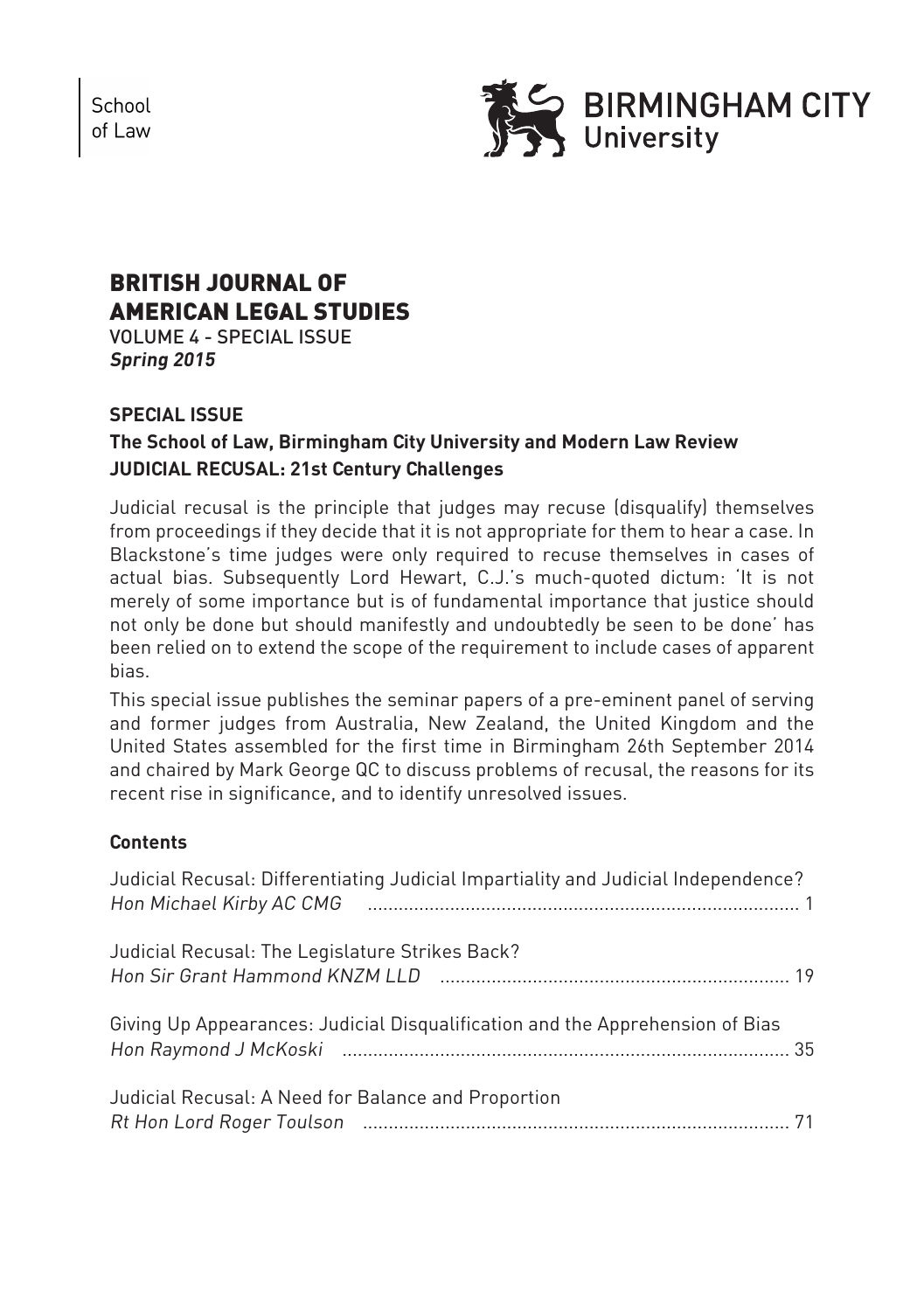

# JUDICIAL RECUSAL: 21st Century Challenges

# **Mark George QC**

Mark George QC is Head of Chambers at Garden Court North Chambers in Manchester. He has been a barrister for more than 35 years specialising in criminal defence work, prison law and inquests. He is currently instructed in the Hillsborough Inquests as part of a team representing 22 of the families who lost loved ones in the disaster.

# **Hon. Sir Grant Hammond**

Grant Hammond has practiced for over a decade as a civil litigator and appeared in all courts up to the Judicial Committee of the Privy Council. He was appointed to the New Zealand High Court in 1992; the New Zealand Court of Appeal in 2002, and in 2008 seconded as President of the New Zealand Law Commission.

# **Hon. Michael Kirby AC CMG**

When he retired from the High Court of Australia in 2009, Michael Kirby was Australia's longest serving judge. He has served on many national and international bodies such as the World Health Organisation's Global Commission on AIDS. In 2013, he was appointed Chair of the UN Commission of Inquiry on Human Rights Violations in North Korea.

# **Raymond J. McKoski**

Raymond J. McKoski served as a state court trial judge in the United States for 25 years before retiring in 2010. He teaches at The John Marshall Law School in Chicago, Illinois and serves as the Vice-Chair of the Illinois Judicial Ethics Advisory Committee and as an editorial board member of the British Journal of American Legal Studies.

# **Rt. Hon. Lord Toulson**

The Right Honourable Lord Toulson is a Justice of the Supreme Court of the United Kingdom. He became a Queen's Counsel in 1986 and a judge of the High Court of Justice in 1996. From 2002 to 2006 he sat as Chairman of the Law Commission of England and Wales. In 2007 he was promoted to the Court of Appeal, made a member of the Privy Council and appointed to the Judicial Appointments Commission. He is the co-author of a text-book on the English law of confidentiality.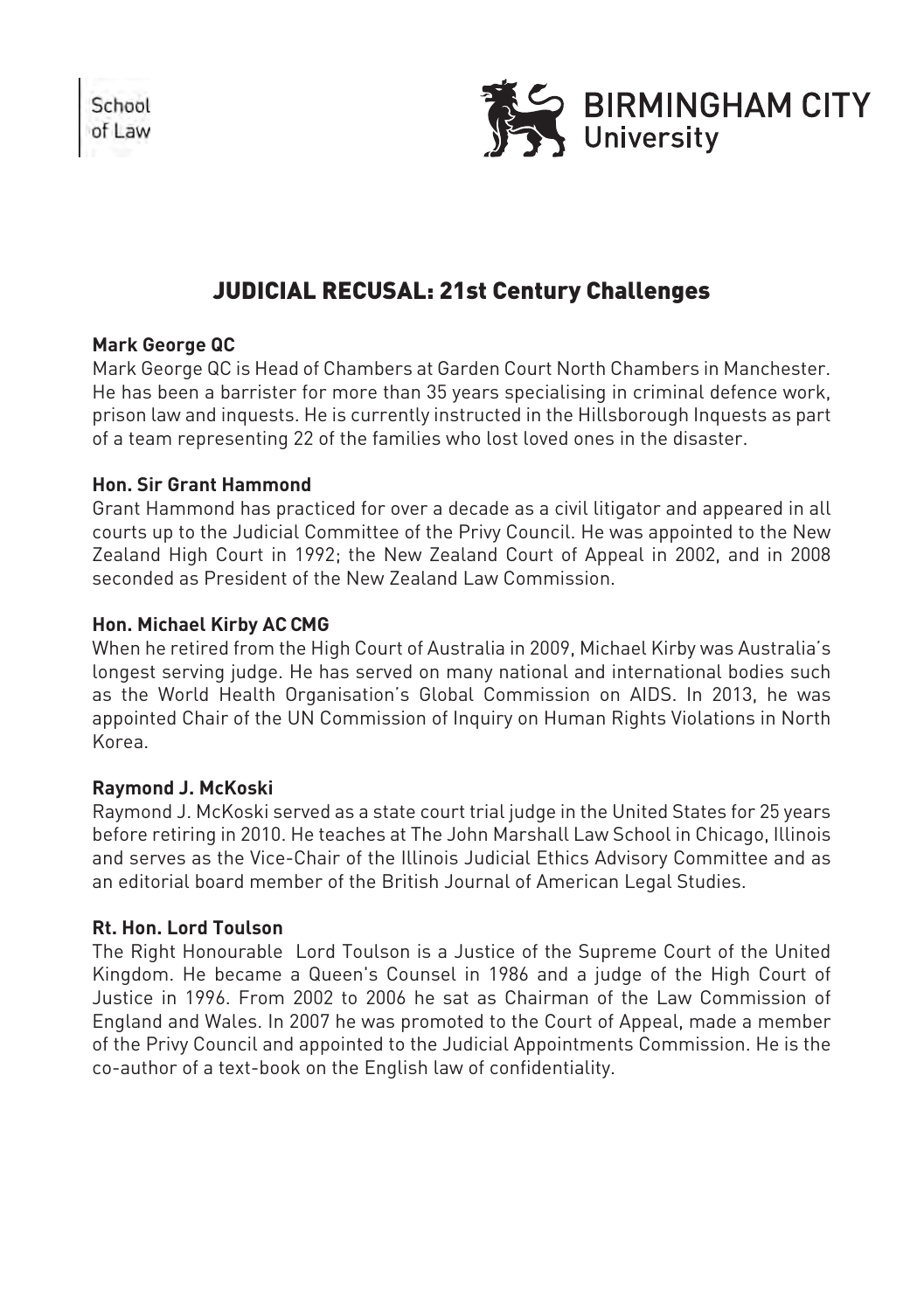# <span id="page-4-0"></span>JUDICIAL RECUSAL: DIFFERENTIATING JUDICIAL IMPARTIALITY AND JUDICIAL INDEPENDENCE?<sup>\*</sup>

# The Hon. Michael Kirby AC CMG\*\*

#### ABSTRACT

*This article examines the concepts of impartiality and independence governing judicial and other formal decision makers. Earlier English decisions (including*  Dimes *and* Pinochet) *treated the concepts as separate. A more recent decision of the High Court of Australia in* Clenae *(and some recent decisions in England) appear to subsume the two requirements and treat them as conducing to a trial of manifest fairness. The author questions this analysis and explains why, in his opinion, each requirement is important. This is recognised by international and regional human rights law; earlier judicial analysis; and appropriate conceptualisation. Impartiality refers to what goes on, and appears to go on, in the mind of the decision maker. Independence concerns the relationship of the decision maker to government, the parties and external influences. Dangers lie in merging or ignoring the dual requirements.* 

# **CONTENTS**

| $\mathbf{I}$ . |                                               |  |
|----------------|-----------------------------------------------|--|
| II.            | FACTS AND DECISION IN CLENAE PTY. LTD. V. ANZ |  |
|                |                                               |  |
| III.           |                                               |  |
| IV.            | HUMAN RIGHTS LAW AND ANALYSIS 11              |  |
| V.             | ACADEMIC AND OTHER COMMENTARY  15             |  |
| VI.            |                                               |  |

<sup>\*</sup> This article is based upon a paper presented to Modern Law Review Seminar: Judicial Recusal: 21st Century Challenges, Birmingham City University, Birmingham U.K. 29 Sept. 2014. The author acknowledges the assistance of Jack Fogl (UTS, Sydney) with recent materials. \*\* Justice of the High Court of Australia (1996-2009); President of the New South Wales Court

of Appeal (1984-96); Chairman of the Australian Law Reform Commission (1975-84); Rapporteur, Judicial Integrity Group, the United Nations Office on Drugs and Crime (UNODC)  $(2000-14)$ .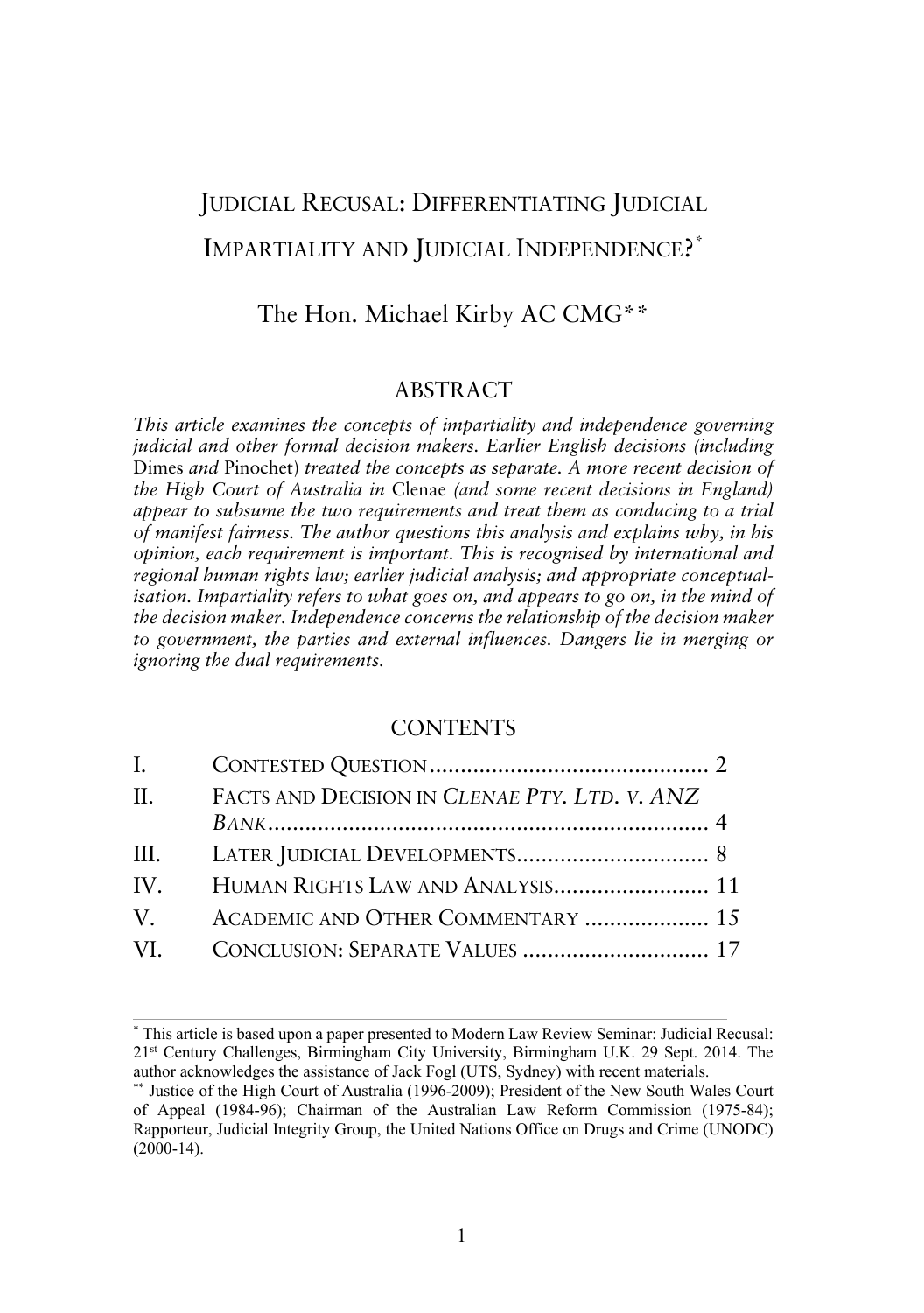#### I. CONTESTED QUESTION

The law relating to recusal deals with the circumstances in which a judge (or other independent decision-maker), acting under legal power, should take no part, or no further part, in a decision or in the steps leading to a decision, although he or she has been initially empowered to decide it:<sup>1</sup>

It rests on the fundamental proposition that a court should be fair and impartial, and that sometimes a judge's personal or prior 'connection' with that case should lead to him or her not sitting on it, notwithstanding the initial lawful allocation.

In his foreword to Justice Hammond's book on the subject, Lord Justice Sedley observed that: <sup>2</sup>

Save in a handful of plain cases, the public and the legal profession will not, of course, know of the occasions when judges, without even entering court, have asked to be taken off a case because some connection they have with it makes them uncomfortable about adjudicating on it. Equally often, however, a judge who feels no such discomfort will disclose a connection (shares in a particular company; knowing someone; belonging to a particular club: the reasons are endless) simply so that it is in the open. Usually no one objects; but occasionally one party or the other does, and it's then that the problems start to arise…: when should a judge withdraw, who decides and how do they decide? The short answer is that, save in a handful of plain cases, there is no short answer. What there is is a modest body of principle, some of it conflicting, and a very substantial body of case-law, not all of it reconcilable.

In this article, I explore a contested question that arose before me judicially in the High Court of Australia. By doing so, I do not, of course, intend to doubt the legal effect, within Australia, of the principle established by that decision. With the severance of the last remaining appeals from Australian courts to the Judicial Committee of the Privy Council in 1986,<sup>3</sup> there are no more occasions where a challenge can be brought concerning Australian law from the High Court of Australia to the United Kingdom, even to the respected pages of the *British Journal of American Legal Studies*. Instead, this is an examination of a question, relevant to recusal, upon which experienced and well briefed minds have differed. It is therefore a legitimate issue for further reflection and consideration.

The question arose in the decision in *Clenae Pty. Ltd. and Ors. v. Australia and New Zealand Banking Group Ltd.4* That was one of two appeals, heard at the same time, concerned with aspects of the law of judicial recusal in Australia. They were heard by the High Court of Australia and decided in December 2000. The companion decision was *Ebner v. Official Trustee in Bankruptcy.5* In *Ebner*

<sup>&</sup>lt;sup>1</sup> GRANT HAMMOND, JUDICIAL RECUSAL – PRINCIPLES, PROCESS AND PROBLEMS Preface, xi (2009).

<sup>2</sup> Stephen Sedley, in HAMMOND, *supra* note1, at x. 3 Australia Act 1986 (UK and Cth), s11. 4 (2000) 205 CLR 337; [2000] HCA 63.

<sup>5 (2000) 205</sup> CLR 337 at 346-347; [2000] HCA 63, [13]-[16].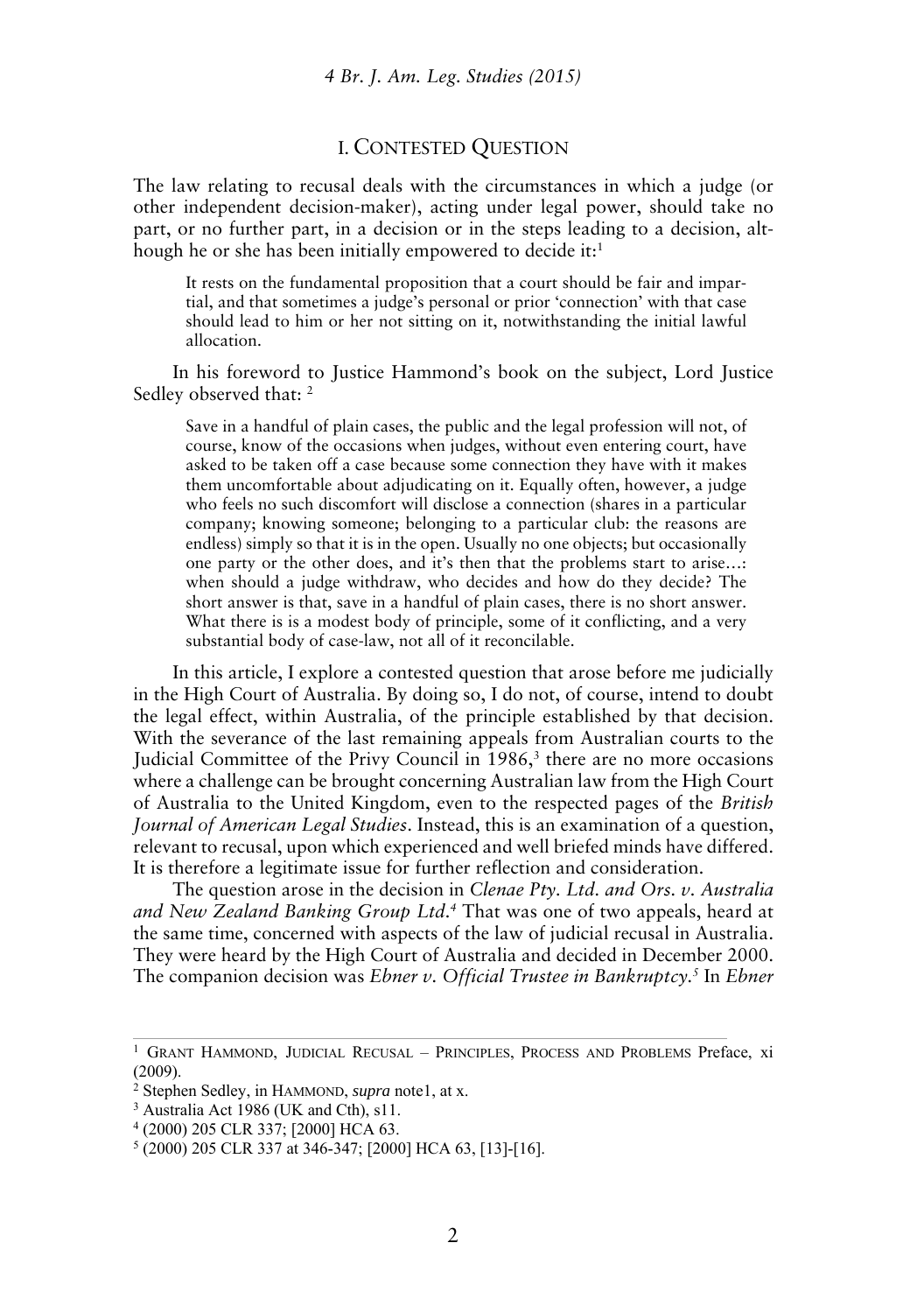#### *Differentiating Judicial Impartiality and Judicial Independence?*

the Court unanimously dismissed an appeal from the Federal Court of Australia.6 It affirmed the decision of that Court rejecting an obligation for recusal. However, in *Clenae* the Court was divided.<sup>7</sup> By majority it held that the judge in question in that case, (Mandie, J., in the Supreme Court of Victoria) had not been disqualified so that his decision (and that of the Court of Appeal of Victoria affirming it<sup>8</sup>) should stand. I dissented.

In reaching their conclusion in *Clenae,* the majority held that there was no separate rule of automatic disqualification that applied where a judge had a direct pecuniary interest in a party to a case over which the judge was presiding. Instead of applying a principle framed in terms of the *independence* of the judge from the parties, *Clenae* held that the proper approach was to apply the 'apprehension of bias principle' to all cases of suggested recusal. Thus, the test for all cases in which it was suggested that a judge was disqualified, by reason of interest, conduct, association, extraneous information or other circumstance, was whether the judge might not bring an impartial mind to the resolution of the question which the judge was required to decide. It was thus a test of *impartiality.* Not *independence.* 

In my reasons in *Clenae,* I concluded otherwise. I did so, in part, by reference to a long standing legal principle expressed by the House of Lords in 1852 in *Dimes v. Proprietors of the Grand Junction Canal.9* That principle had been reaffirmed and expanded in the more recent decision of that court in *R. v. Bow Street Magistrate; ex parte Pinochet Ugarte [No.2]*10. Each of those decisions gave effect, in necessarily dramatic circumstances, to the disqualification respectively of a Lord Chancellor and a Law Lord. They did so even after judgment had been given. They acted as they did because of an undisclosed relevant interest in a party which was held to be an impediment to true *independence* of the relevant decision-maker from the proceedings. Absence of *independence,* not absence of *impartiality* as such, was the criterion that the Law Lords applied.

Because decisions of common law courts respond to particular fact situations and because judicial pronouncements and binding precedents tend to arise in response to such situations, it is not uncommon for later courts of high authority to look back at earlier attempts to express principles, thought proper at the time, so as to subsume the earlier endeavours into a later, broader or more conceptual, expression. This is the way that the common law moves from precedent to precedent, evolving in the process towards a more general proposition that is usually simpler and less fact specific. The most famous instance of this evolution is probably *Donoghue v. Stevenson*; 11 but there are many more in every common law jurisdiction.

One cannot therefore criticise the attempt of the majority of the High Court of Australia in *Clenae* to search for a higher principle and more simple criterion

<sup>&</sup>lt;sup>6</sup> Ebner v. Official Trustee in Bankruptcy, (1999) 91 FCR 353.<br><sup>7</sup> Gleeson, C.J., Gaudron, McHugh, Gummow, Hayne & Callinan, JJ.; Kirby, J., dissenting.<br><sup>8</sup> Clenae Pty. Ltd. v. ANZ Banking Group Ltd., [1999] 2 VR 573.<br><sup>9</sup>

 $10$  [2000] 1 AC 119.

<sup>11 [1932]</sup> AC 562. This point is made in *Clenae* (2001) 205 CLR 337, 352; [2000] HCA 63, [42], and 379, [134]-[136].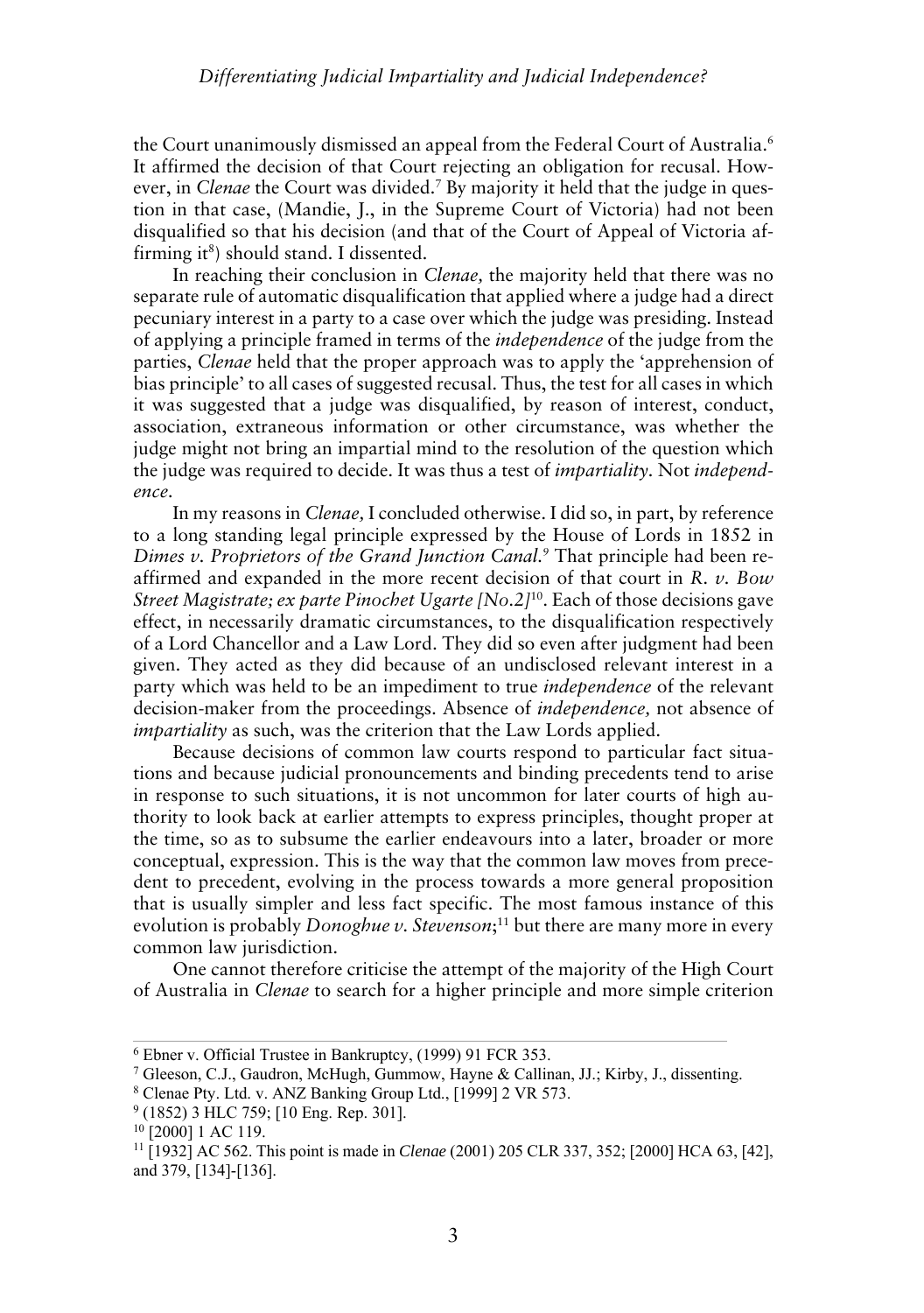for the guidance of trial and intermediate courts grappling with contested questions of recusal. However, the issue remains whether the attempted reconfiguration of principle was justifiable in principle and successful. Or whether it effectively attempted to conflate two similar but different ideas: that of judicial *independence* (including from the parties) and that of *impartiality* in the discharge of the judicial office.

This is the issue that I wish to explore. An appropriate starting point is an understanding of the facts in *Clenae.* They were not contested by the time the matter came before the High Court of Australia.<sup>12</sup>

#### II. FACTS AND DECISION IN *CLENAE PTY. LTD. V. ANZ BANK*

In February 1994, the Australia and New Zealand Banking Group (the Bank) commenced proceedings in the Supreme Court of Victoria against Clenae Pty Ltd and members of the Quick family. The latter were pursued personally and as executors of the estate of their late father. The Bank sought repayment of loans alleged to total more than \$AUD3 million. The defendants counter-claimed against the Bank alleging negligence and unconscionable conduct. The trial was heard over 18 days in the Supreme Court of Victoria between March and May 1996. The judge then reserved his decision on all issues, other than quantification of damage on the counter-claim, should that later become relevant.

On 14 July 1996, whilst the matter stood for judgment, the judge's mother died. By her will, she bequeathed her residuary estate to the judge and his brother as tenants in common in equal shares. That estate included 4,800 shares in the Bank and also a debenture for \$200,000 secured over the assets of a subsidiary wholly owned by the Bank. On 1 September 1997, whilst judgment was still pending, a principal witness for the Bank, who had given evidence at the trial, died.

The judge did not disclose his inheritance to the parties before delivering judgment in favour of the Bank in October 1997. Thereafter, by an online search of the share register of the Bank, the defendants discovered the facts of the judge's shareholding and interest. They appealed to the Court of Appeal of Victoria contending, amongst other arguments, that the judge was disqualified by reason of his undisclosed shareholding. The foundation of this argument in the Court of Appeal and, when special leave to appeal was granted in the High Court of Australia, was the decision in the House of Lords in *Dimes*' case.13

The appellant submitted that this strict authority had been applied in Australia.14 It had also been reaffirmed more recently by the House of Lords itself.15

<sup>12 (2000) 205</sup> CLR 337, 346-7 [13]-[16], [17]-[18] per Gleeson, C.J., McHugh, Gummow & Hayne, JJ. (joint reason) and at 369, [107] per Kirby, J. [2000] HCA 63. <sup>13</sup> (1852) 3 HLC 759; [10 Eng. Rep. 301].

<sup>14</sup> Dickason v. Edwards, (1910) 10 CLR 243, 259; R. v. Watson; *ex parte* Armstrong, (1976) 136 CLR 248, 263; Webb v. The Queen (1994) 181 CLR 41, 75. 15 R. v. Gough, [1993] AC 646 and R. v. Bow Street Magistrate; *ex parte* Pinochet Ugarte, [No.2]

<sup>[2000] 1</sup> AC 119.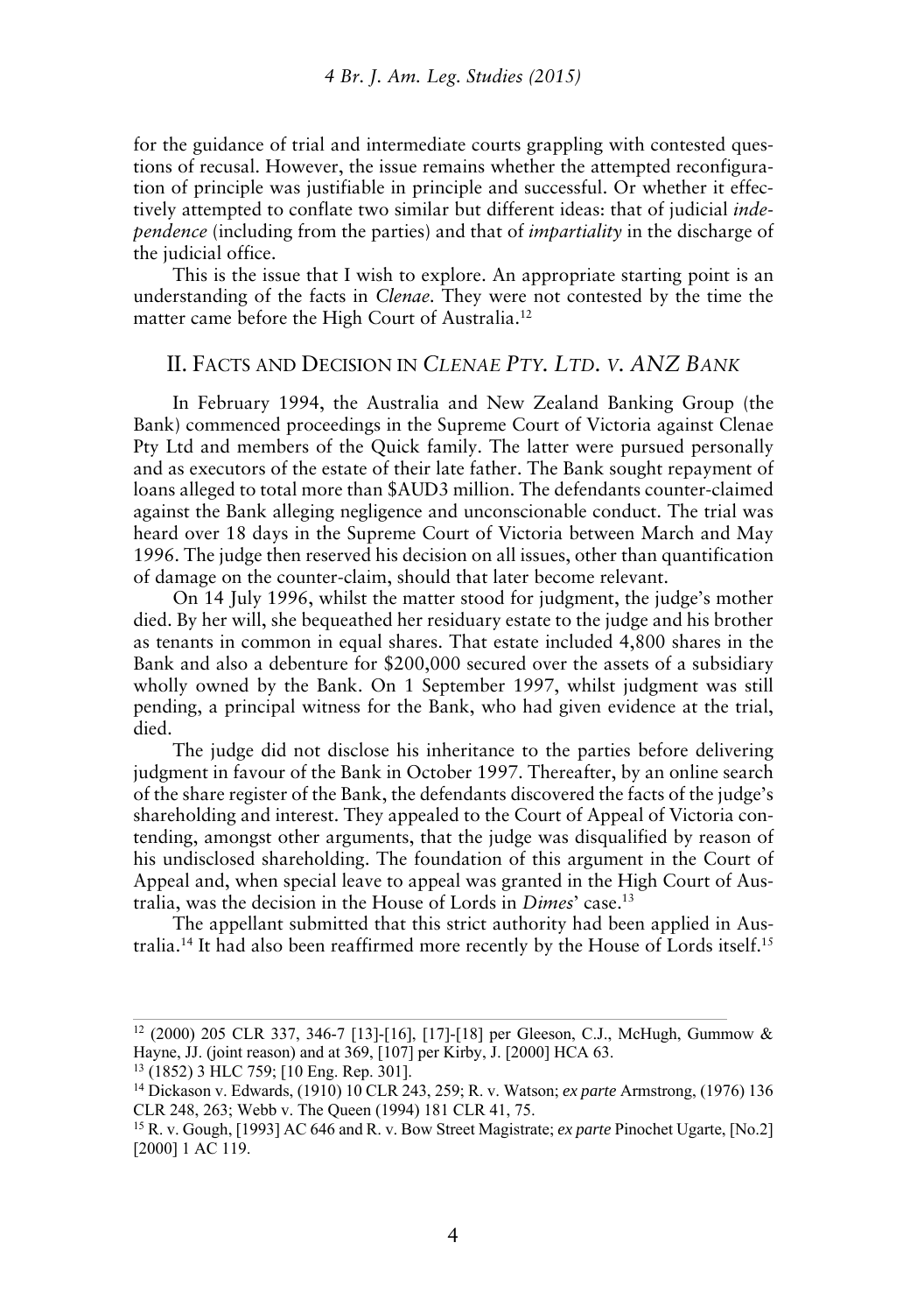#### *Differentiating Judicial Impartiality and Judicial Independence?*

It was submitted that it had not been subsumed in a broad principle of apprehension of bias which, the defendants (now appellants) claimed, was addressed to a separate question. Even if as a matter of law a judge's shareholding, once disclosed, could be waived as immaterial, that issue did not arise in the instant case. There had been no disclosure and no waiver. Referring to United States authority, it was urged that the judge's failure to disclose his interest alone rendered the judgment in favour of the Bank liable to be set aside on the application of the appellants.16

Counsel for the Bank successfully argued that the apprehension of bias test was adequate to address cases that went beyond circumstances where the judge had, as a matter of fact, an *actual* interest in the outcome of the litigation. Because the appellants had conceded that the value of the judge's family interest in the Bank would not have been affected, one way or the other, by his decision in their case, it was held that the judge was not obliged to recuse himself either before delivering judgment (for want of waiver) or thereafter.

The joint reasons of the plurality of judges in the majority in *Clenae*17 declared that the concept of 'interest', that would disqualify a judge, was 'protean'.18 They read the *Dimes case*, in which the Lord Chancellor had been disqualified for interest in a party, as having been limited to direct pecuniary or proprietary interest in the outcome of the litigation. However, they noted that such a limitation on the concept of interest had been "reconsidered and rejected, or at least modified" by the House of Lords in *Pinochet [No. 2].*19 Nevertheless, the plurality concluded that there was "no justification for having different principles for interest and association". The difficulty of listing cases in Australia where a bank was a party, particularly in the context of bankruptcy practice and in a country having but four major banking groups, made it unwise, in the view of the plurality, to adopt a rigid rule on 'interest'. The majority concluded that the common law had developed in Australia along lines different from that in England. They held that, in Australia, an issue such as had arisen in *Pinochet [No.2]* would have been resolved by applying the 'apprehension of bias test'; not a test addressed to the judge's 'interest' or lack of independence from the parties.

As to the failure of the trial judge in *Clenae* to disclose his supervening interest in the Bank, the plurality judges conceded that "as a matter of prudence and professional practice, judges should disclose interests and associations if there is any serious possibility that they are potentially disqualifying".<sup>20</sup> However, they concluded that it was "neither useful nor necessary to describe this practice in terms of rights and duties… A failure to disclose is relevant (if at all) only because it may be said to cast some evidentiary light on the ultimate question of reasonable apprehension of bias".21 In this way, the majority of the High Court of Australia held that the failure of the trial judge to disclose his acquisition of

<sup>&</sup>lt;sup>16</sup> Commonwealth Coastings Corp. v. Continental Casualty Co., 393 U.S. 145 (1968).<br><sup>17</sup> Gleeson C.J., McHugh, Gummow & Hayne, JJ.

<sup>&</sup>lt;sup>18</sup> (2000) 205 CLR 337; [2000] HCA 63, 349 [25].<br><sup>19</sup> *Id.* at 349 [25] referring to *Pinochet [No.2]*, [2000] 1 AC 119.

<sup>&</sup>lt;sup>20</sup> (2000) 205 CLR 337, 349; [2000] HCA 63 [28].

<sup>21</sup> *Id.* at 360 [69].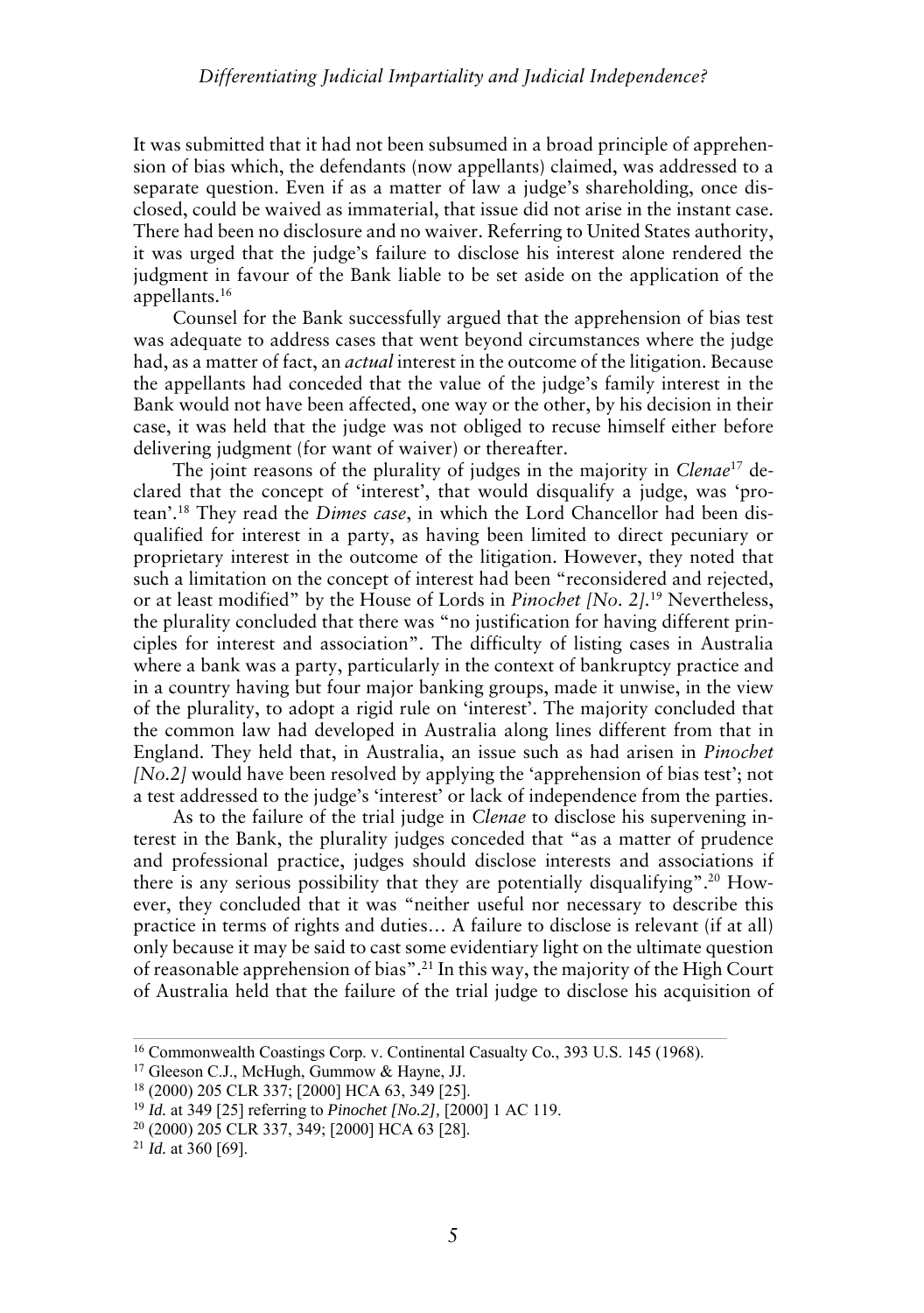shares in the Bank was of "no legal consequence". He had a "clear duty" to deliver the judgment that he had reserved. His silence on the shares "could not reasonably support an inference of want of impartiality." 22 In these last words, and in their general approach, the plurality of the Court embraced an overall and single criterion of *impartiality.* They were not persuaded of a separate and different criterion of the *independence* of the judge from the parties (absent circumstances of actual interest in the judicial outcome).

In an article of this kind, it is not necessary to examine the somewhat differing views of two other judges who joined in the orders proposed by the plurality in *Clenae.* They took a slightly different view from the plurality as expressed in the joint reasons.<sup>23</sup> Nor is it necessary for me to re-express all of the reasoning that led me to dissent in *Clenae*. Suffice it to say that my disagreement was based upon the following considerations, viewed in combination:

- \* The longstanding principle of the common law of England on disqualification for pecuniary interest, as stated in *Dimes;*<sup>24</sup>
- \* The fact that this principle had not been subsumed in the doctrine of apprehended bias in England. It had actually been reaffirmed as necessary to avoid shaking "public confidence in the integrity of the administration of justice":  $25$
- \* The recent reaffirmation of that principle in *Pinochet [No.2]*, most emphatically by Lord Gough of Chieveley, who pointed out that "[A] judge who holds shares in a company which is a party to the litigation is caught by the principle, not because he himself is a party to the litigation (which he is not), but because he has by virtue of his shareholding an interest in the cause. That was indeed the ratio decidendi of the famous *Dimes* case itself";
- \* The repeated application of *Dimes* in Australia over 150 years, both before and after Federation, including emphatically by Isaacs, J. in *Dickason v. Edwards*<sup>26</sup> when he said that if a "pecuniary interest exists… there is an end to the matter at once and the Court goes no further";
- \* Although some practical reasons could be suggested for modifying such a strict rule, larger reasons applied to suggest adherence to it. These included:

<sup>22</sup> *Clenae*, (2000) 205 CLR 337; [2000] HCA 63, 361 [73]. 23 In *Clenae*, Gaudron, J. adopted a constitutional analysis derived from Ch III of the Australian Constitution. Applying *Dimes*, she held that any holding or financial interest by a judge in a public company, which could not be fairly described as modest, should be regarded as substantial. Having a substantial shareholding or financial interest automatically resulted in the judge's disqualification if the company was a party to the litigation: (2000) 205 CLR 337, 366; [2000] HCA 63 [94]. Callinan, J. added observations on matters of practice, *Id.at* 396- 98 [183]-[185]. 24 (2000) 205 CLR 337; [2000] HCA 63, 373 [118]-[122].

<sup>25</sup> R. v. Gough, [1993] AC 646, 661, cited *Clenae*, (2000) 205 CLR 337; [2000] HCA 63, 373 [123].

<sup>26 (2010) 10</sup> CLR 243, 257, cited *Clenae*, (2000) 205 CLR 337; [2000] HCA 63, 376 [127].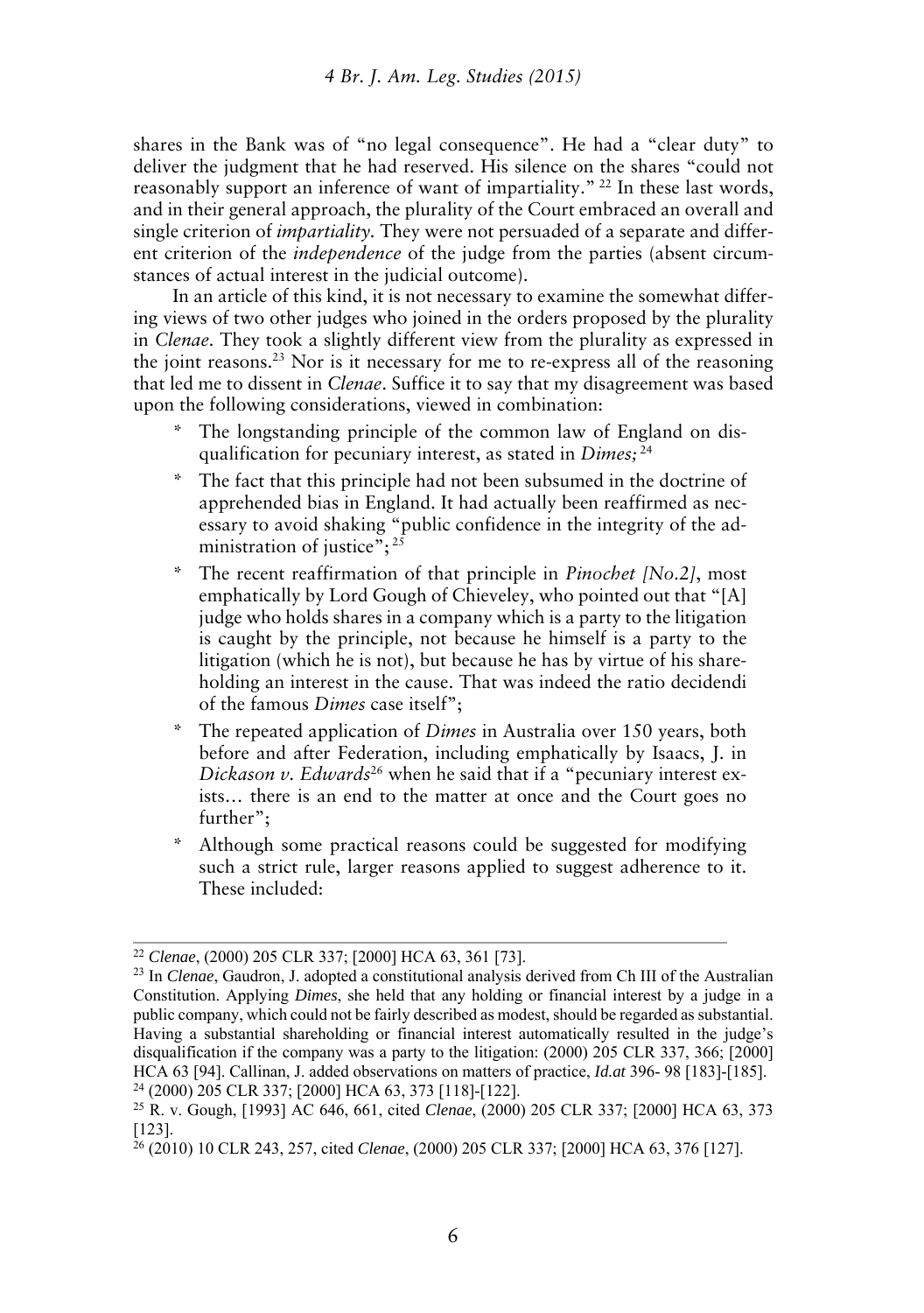(a) The separate treatment of *independence* and *impartiality* in international statements of universal human rights;<sup>27</sup>

(b) The different subject matters with which each of these requirements is taken to deal;

(c) The maintenance of the distinction between impartiality of attitude and action and independence from the parties had been observed in Scotland,<sup>28</sup> Canada,<sup>29</sup> South Africa,<sup>30</sup> and New Zealand.<sup>31</sup> The lesson to be derived from the move to legislative regulation in the United States of America, which had occurred because "judges did not recuse themselves in such cases unless the interest was so large that a reasonable person might think it could influence the judge's decision  $- a$ standard believed to be too nebulous and unjust";<sup>32</sup> and

(d) The adequacy of considerations such as necessity, waiver and *de minimis* to cover and excuse otherwise hard cases;<sup>33</sup>

The existence of residual policy reasons for adhering to the strict rule: (a) It is simple, clear and pragmatic and understood by litigants and the public alike because of their high expectations that judges must be entirely separated from the parties and their causes;<sup>34</sup>

(b) It maintains and promotes, in itself, manifest integrity in the judicial institution; 35

(c) It avoids considerations of appearances to others and concentrates on the fact of the integrity of the adjudicator as such:<sup>36</sup>

(d) It helps reduce the risk that judges might "adopt the mentality of business" or of other powerful interests to the detriment of other litigants;<sup>37</sup> and

(e) It conduces to acceptance of both the independence and impartiality of a nation's courts, tribunals and other formal decision-makers, difficult to regain once lost and important for economic reasons in a time of global business and other disputes.<sup>38</sup>

<sup>&</sup>lt;sup>27</sup> (2000) 205 CLR 337; [2000] HCA 63, 382 [144], referring to Art 14.1 of the ICCPR, to which Australia is a party and also to the European Convention on Human Rights, *Id.* at 382-83 [147]-

<sup>[148].&</sup>lt;br><sup>28</sup> Sillar v. Highland Ry. Co., [1919] SC (HL) 19, cited *Clenae* at [151].

<sup>&</sup>lt;sup>29</sup> Chirardosi v. Minister of Highways for British Colombia, [1966] SCR 367, 373 [152].<br><sup>30</sup> Moch v. Nedtravel (Pty) Ltd., 1996 (3) SA 1, 13 [153].<br><sup>31</sup> Auckland Casino Ltd. v. Casino Control Auth., [1995] 1 NZLR 42, 148

J.).<br><sup>33</sup> Clenae, (2000) 205 CLR 337 [2000] HCA 63, 386 [157]-[160].

<sup>&</sup>lt;sup>34</sup> *Id.* at 387-88 [161.1].<br><sup>35</sup> *Id.* at 388 [161.2].<br><sup>36</sup> *Id.* 388-89 [161.3].<br><sup>37</sup> *Id.* 388-89 [161.4], citing R. Cranston, *Disqualification of Judges for Interest or Opinions*, [1979] PUBLIC LAW 237, 238. 38 *Id.* 389-90 [161.5].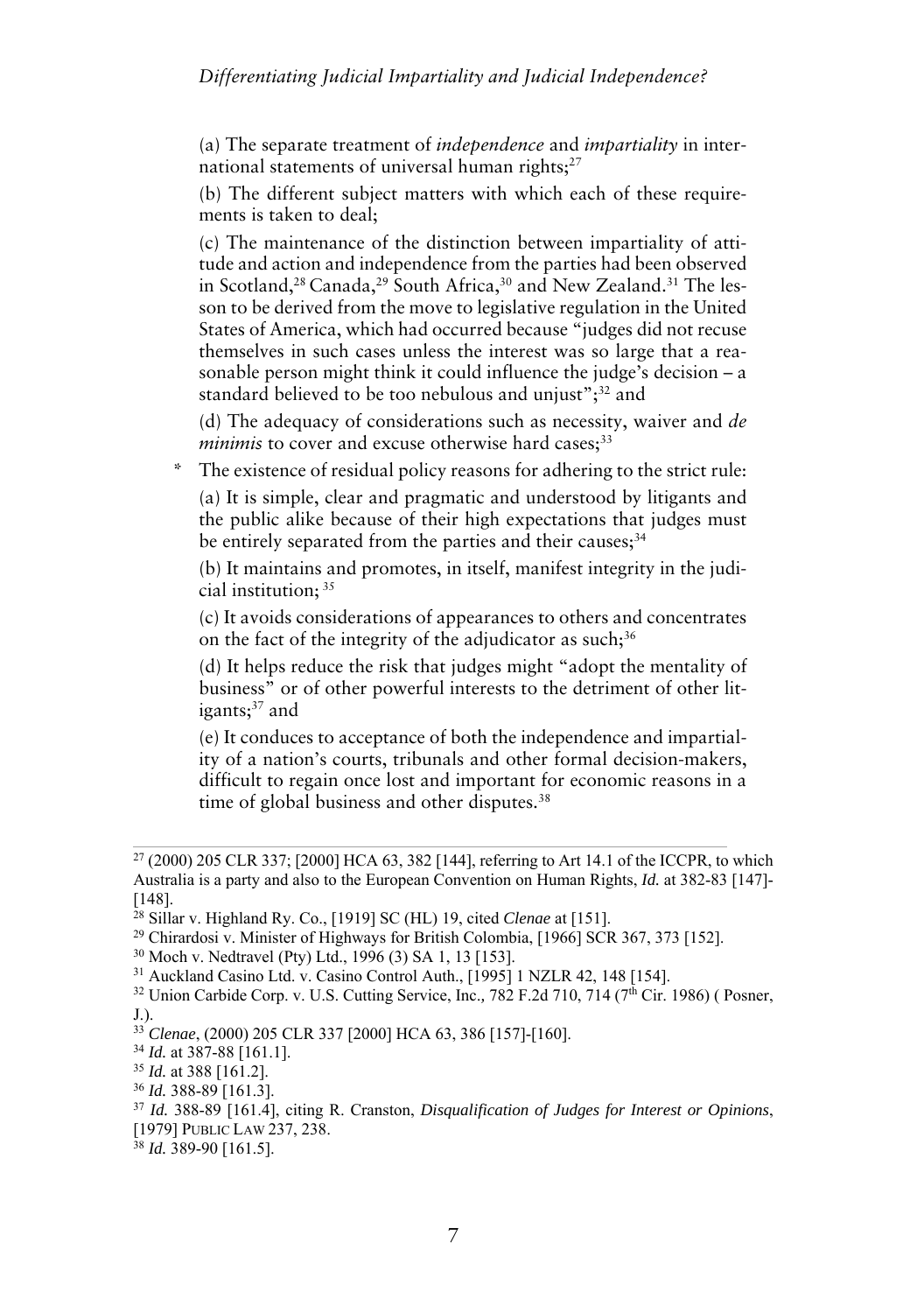One of the judges in the Court of Appeal of Victoria in *Clenae* (Callaway J.A.) rested his reasoning on the view that the trial judge, in the circumstances of the case, was obliged by "necessity" to decide the case. The other judges in that court also embraced this alternative or additional construction. 39 I could not accept that view. While it was true that there would be significant disadvantages to all parties of a costly retrial, some of these difficulties had been reduced or eliminated in *Clenae* by a concession of the parties. Thus the appellants agreed that the testimony of the Bank's witness, who had died in the supervening period, as recorded in the transcript of the first trial, should be received in the retrial. Although it was true that the costs of a retrial would be expensive, inconvenient and burdensome for the courts, the parties and the community true necessity was missing. Thus, I concluded: 40

"Retrial is the price which is paid by our system of law for upholding fundamental legal and civil rights. It is a price worth paying if it reinforces the community's confidence in the administration of justice and demonstrates the important principle that judges, under our law, do not participate in the determination of the rights of parties in which they have a direct, significant and, in this case, undisclosed interest."

#### III. LATER JUDICIAL DEVELOPMENTS

Whilst the respective positions of the highest court of the United Kingdom and of the High Court of Australia remain as stated above, it is worth noting that other courts in those jurisdictions have revisited the overlap and differences between the judicial requirements of impartiality and independence.

A number of recent cases in the Court of Appeal of England and Wales have seen instances of alleged judicial disqualification analysed by reference to the requirement of impartiality. Thus, in *R. v. C and Ors.*41 a question arose as to whether jurors were prejudiced against the minority 'traveller' community, relevant to the case, on the basis of a letter received by the trial judge from a juror suggesting that other jurors were so prejudiced. An appeal challenging the trial judge's refusal to discharge the jury was rejected by the Court of Appeal. The issue for decision was examined by reference to whether there was a "real possibility or danger of bias".<sup>42</sup> The question was resolved on the basis, in part, of an analysis of the jurors' engagement with the trial, and, in part, on the basis of the fact that the judge had given the jurors a very clear direction on the importance of impartiality on their part.

In another case, it was argued that a judge ought to have recused himself because, prior to the substantive trial, he had found one of the parties to have been in contempt of court, sentenced him to imprisonment and criticised him. The Court of Appeal again analysed the case by reference to the requirement of

<sup>39</sup> *Clenae*, [1999] 2 VR 573 at 603. 40 (2000) 205 CLR 337; [2000] HCA 63, 396 [179].

<sup>41 [2013]</sup> EWCA Crim 368.

<sup>42</sup> *Id.* at [33] (applying *R. v. Heward*, [2012] EWCA Crim 990).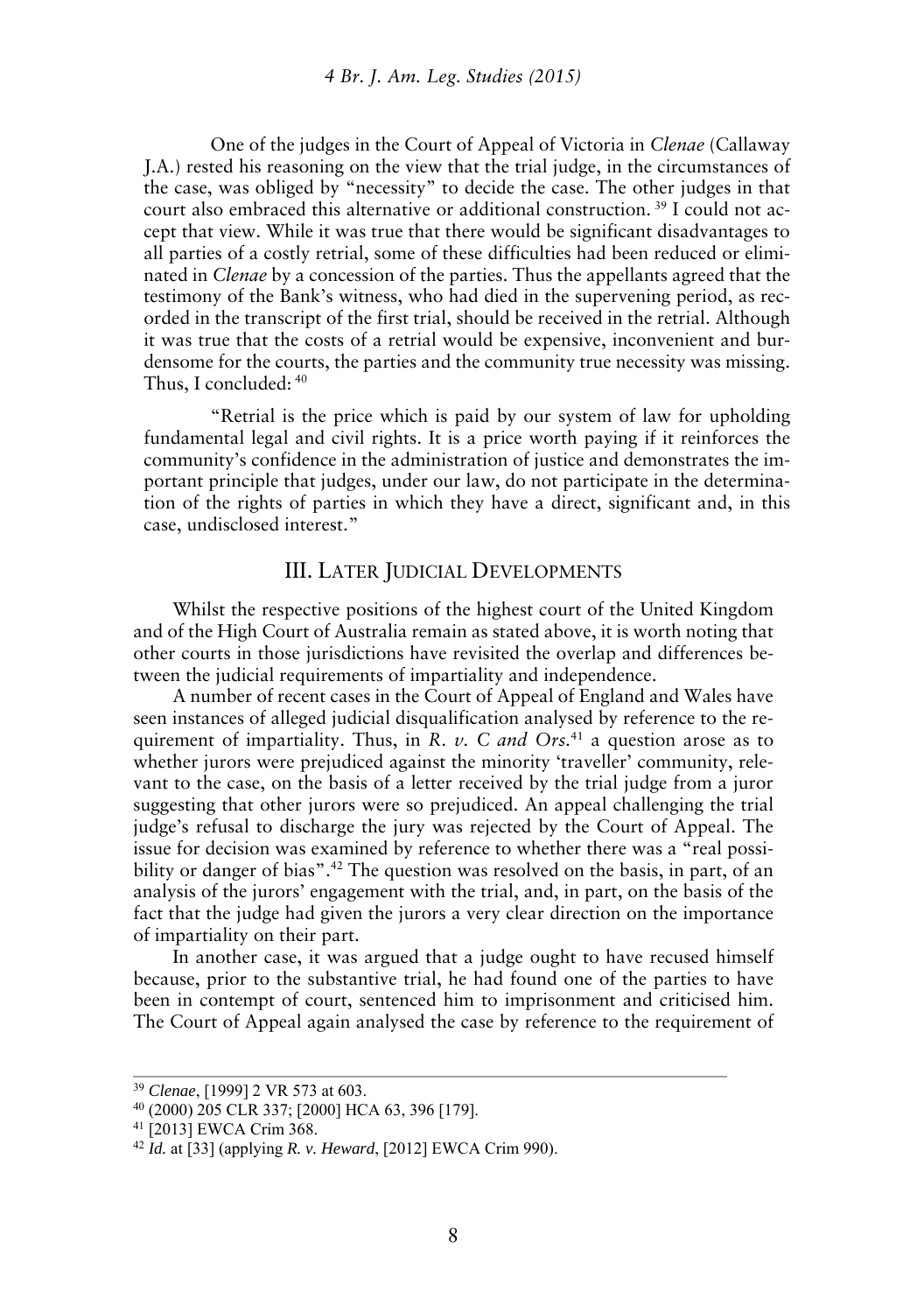impartiality; 43 not independence from the parties. The Court applied the remarks of Lord Bingham of Cornhill in *Davidson v. Scottish Ministers,*<sup>44</sup> in which he had said that "A judge will be disqualified from hearing a case… if he or she has a personal interest which is not negligible in the outcome, or is a friend or relation of a party or witness, or is disabled by personal experience from bringing an objective judgment to bear on the case in question." Notwithstanding these references to aspects of independence, in the sense of dissociation from the parties, the criterion applied to resolve the appeal was one of *impartiality*. The question was whether a fair minded and informed observer would conclude, objectively, the presence of apparent bias.45 The requirement of *independence* of the parties (in the sense of having had no relevant connection with them) was not analysed.

A similar approach was taken by the Court of Appeal in *Resolution Chemicals Ltd. v. H. Lundbeek A/S.*<sup>46</sup> The appeal in that case concerned the validity of the defendant's patent. A witness, called by the claimant as an expert, had been a research supervisor of the judge when he had been a student at university. The judge rejected an application for recusal on the basis that there was no real possibility of actual or imputed bias. This conclusion was attributed to the recognition that the general training and experience of English judges enabled them to "recognise and avoid" partiality, whether subconscious or otherwise. The Court took the opportunity to stress that, where application was made for a judge's recusal on the ground of apparent bias, by reason of past professional or other relationships, it was incumbent on the judge to explain in sufficient detail the content of such associations so that they could be dealt with both at trial and on any appeal.47 The Court of Appeal concluded that there was "no difference between the common law test of bias and the requirements under Article 6 of the *Convention for the Protection of Human Rights and Fundamental Freedoms* of an independent and impartial tribunal."48 The analysis, however, was offered in terms of the requirement of manifest *impartiality*; not *independence*.

In *Mengiste v. Endowment Fund for the Rehabilitation of Tigray*; *Chubb v. Endowment Fund for the Rehabilitation of Tigray* 49 the trial judge had strongly criticised the appellant's solicitors for the poor quality of expert testimony tendered by them at trial. The judge then proceeded to consider and uphold an application for a 'wasted cost order' against the solicitors. He declined to recuse himself from participating in the cost hearing. When that refusal was brought on appeal to the Court of Appeal, the issue of judicial independence was considered. In her reasons, Arden, L.J. remarked that, normally a judge who had heard the substantive application would be the most suitable decision-maker to hear and decide an application for a 'wasted costs order'. However, a point could be

<sup>43</sup> JSC BTA Bank v. Ablyazov (Recusal), [2012] EWCA Civ. 1551. 44 [2004] HRLA 948.

<sup>&</sup>lt;sup>45</sup> Porter v. Magill [2002] 2 AC 357 at [103] applied.<br><sup>46</sup> [2013] EWCA Civ. 1515.<br><sup>47</sup> *In re* L-B (Children), [2011] 1FLR 889 [22].

<sup>&</sup>lt;sup>48</sup> Applying Lawal v. Northern Spirit Ltd., ICR 856 [14](Lord Steyn). <sup>49</sup> [2013] 5 Costs L. Rep. 841.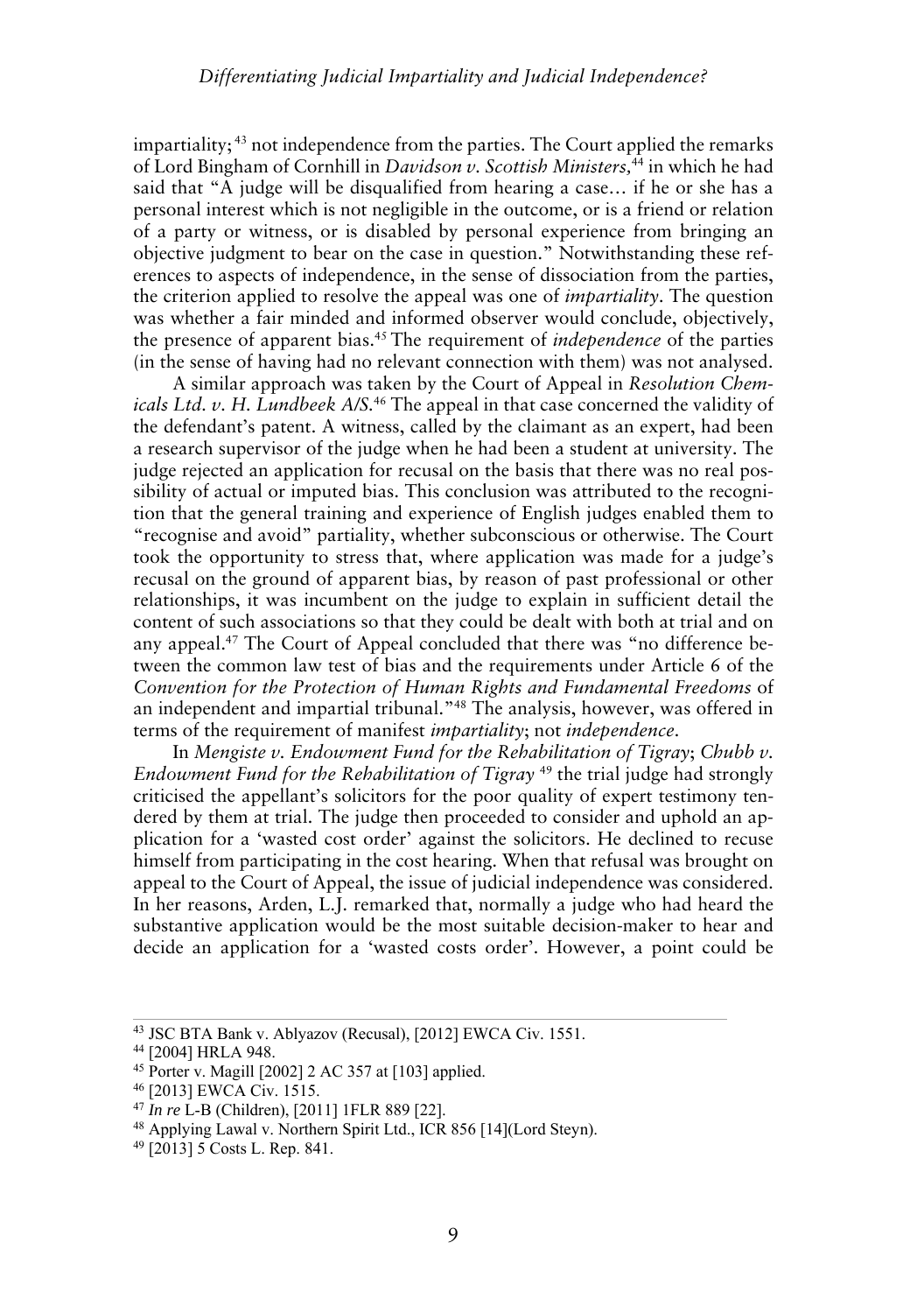reached where the trial judge's remarks in the earlier hearing were expressed in "extreme and unbalanced terms".<sup>50</sup> Her Ladyship went on:<sup>51</sup>

Courts need to be vigilant not only that the judiciary remains independent but also that it is seen to be independent of any influence that might reasonably be perceived as compromising its ability to judge cases fairly and impartially. Judges who have a financial interest in a case are automatically disqualified. Depending on the circumstances, judges can also be disqualified by other matters, such as an involvement with one of the parties in the past.

In *Mengiste,* the Court of Appeal acknowledged that mere criticism of parties or witnesses would not necessarily indicate partiality. Such criticisms were often part of the performance of the judicial function.52 However, in the circumstances of the case, the criticism voiced by the trial judge in the earlier proceedings had been expressed in such absolute terms (failing to leave the door open for the possibility that there might be some other explanation) and so repeatedly, that the judge should have recused himself from deciding the special costs application that followed. A requirement for recusal was upheld. But although *independence* of the judge from the parties was mentioned in the appellate reasoning, the ultimate determinant appears to have been the judge's demonstrated lack of *impartiality* towards the party who then complained.

The highly fact-specific nature of the cases involving judicial involvement in consecutive proceedings affecting the same parties was illustrated in the same year by a case that reached the Supreme Court of the United Kingdom: *O'Neill v. Her Majesty's Advocate [No.2]*. 53

That was a case where the appellants were charged with a number of sexual offences against minors. Later they were charged with murder. The trial judge ordered separate trials of the respective charges, before different juries. At the conclusion of the first trial, in which the appellants were found guilty and convicted, the judge described the appellants as "evil, determined, manipulative and predatory paedophiles of the worst sort". The judge then proceeded to preside in the second trial at the end of which the appellants were also found guilty and convicted of murder. A ground of appeal relied on by the appellants asserted that the judge should have withdrawn from the second trial because the comments made in the first meant had deprived them of their right to a fair trial.

Once again, the analysis followed the line of examining the sequence of events against the criterion of perceived lack of *impartiality*. 54 When the second trial began, no objection had been taken to the participation of the same judge. Unsurprisingly therefore, the Supreme Court analysed the proceedings not by reference to the principle of judicial *independence* of the parties but by reference to the requirement of *impartiality* towards the parties. The comments made by the

<sup>50</sup> Locabail (UK) Ltd. v. Bayfield Properties Pty. Ltd., [2000] QB 451 applied; [2000] 2 Costs L. Rep. 169.

<sup>51</sup> *Mengiste*, [2013] 5 Costs L. Rep. 841 at [3]. 52 *Id.*

<sup>53 [2013]</sup> UKSC 36.

<sup>&</sup>lt;sup>54</sup> By reference to O'Hara v. H.M. Advocate, 1948 JC 90 and Helow v. Secretary of State for the Home Dep't, [2008] 1 WLR 2416.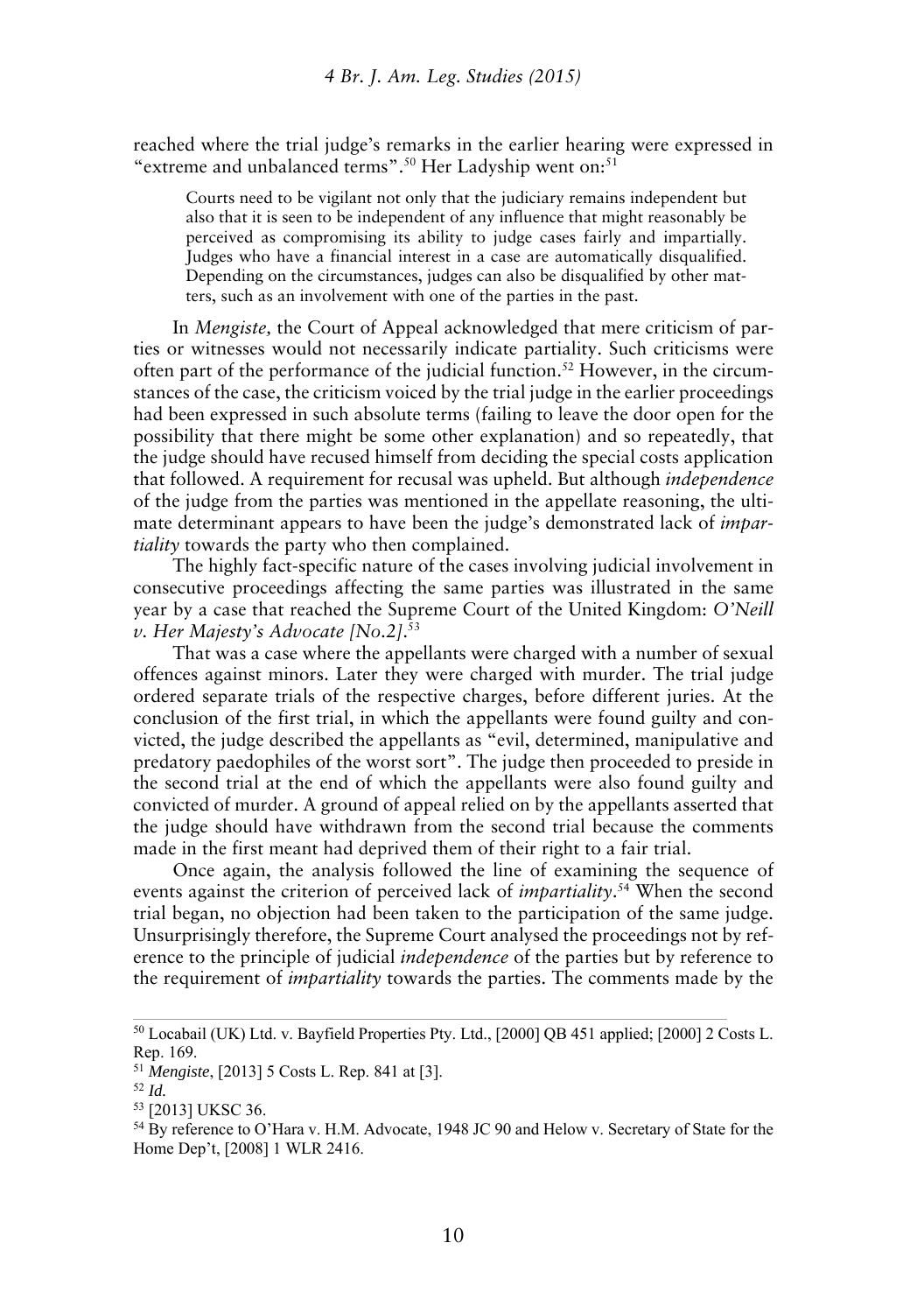judge at the conclusion of the first trial were held to have been relevant to the issue of sentencing in that trial. They had not been objected to at the time they were made. They failed to give rise to a perception that the judge lacked impartiality towards the appellants.<sup>55</sup>

Reference was made in this appeal to the way in which (it was suggested) judicial independence, training and the terms of the judicial oath promoted impartiality, so as to deprive earlier remarks of any capacity to suggest bias or to indicate lack of impartiality towards the parties subject to them. In the circumstance of limited judicial resources, reasoning by reference to an entitlement to an independent judge (one who had no prior association whatsoever with the appellants or their cause) did not attract the court.

It can probably be inferred from these cases that the tendency, now apparent both in United Kingdom and Australia, is normally to analyse contested cases, where a judicial requirement of recusal is argued, in terms of the *impartiality* principle. *Independence* is sometimes mentioned in passing. However, save for cases of financial involvement with a party, little attention is generally paid to the latter concept in deriving the answer to the suggested need for recusal. How does this conclusion square with the fact that international human rights law suggests that the concept of *independence* of the judge is a separate pre-condition that should be considered and applied in addition to *impartiality*?

#### IV. HUMAN RIGHTS LAW AND ANALYSIS

If the qualities of 'independence' and 'impartiality' on the part of a judge are properly viewed as attributes of the one concept, of a want of actual or apparent bias, the expression of the relevant provisions of international and regional human rights law would appear to be anomalous. Both refer to notions of independence and impartiality as if they were intended to refer to different attributes.

Viewing the relevant human rights instruments in the order in which they were adopted, the dual requirement appears for the first time in the *Universal Declaration of Human Rights (UDHR)* which came into operation in 1948<sup>56</sup>. Article 10 of that *Declaration* states:

Everyone is entitled in full equality to a fair and public hearing by an *independent* and *impartial* tribunal, in the determination of his rights and obligations and in any criminal charge against him.

The *European Convention on Human Rights* (ECHR) came into force on 23 September 1953. On 8 March 1951 the United Kingdom became the first state to ratify that Convention.<sup>57</sup> Article 6 contains the requirements of a "Right to a Fair Trial".58 Relevantly, Article 6.1 provides:

<sup>&</sup>lt;sup>55</sup> *Id.* example 2.5 *Id.* S<sup>56</sup> Adopted and proclaimed by General Assembly Res. 217A(III) of 10 Dec. 1948.

<sup>&</sup>lt;sup>57</sup> A. LESTER, D. PANNICK & J. HERBERG, HUMAN RIGHTS LAW AND PRACTICE 7 [1.22] (3d ed. 2009).

<sup>58</sup> *Id.* at Chapter 4 [4.6.1]. Emphasis added.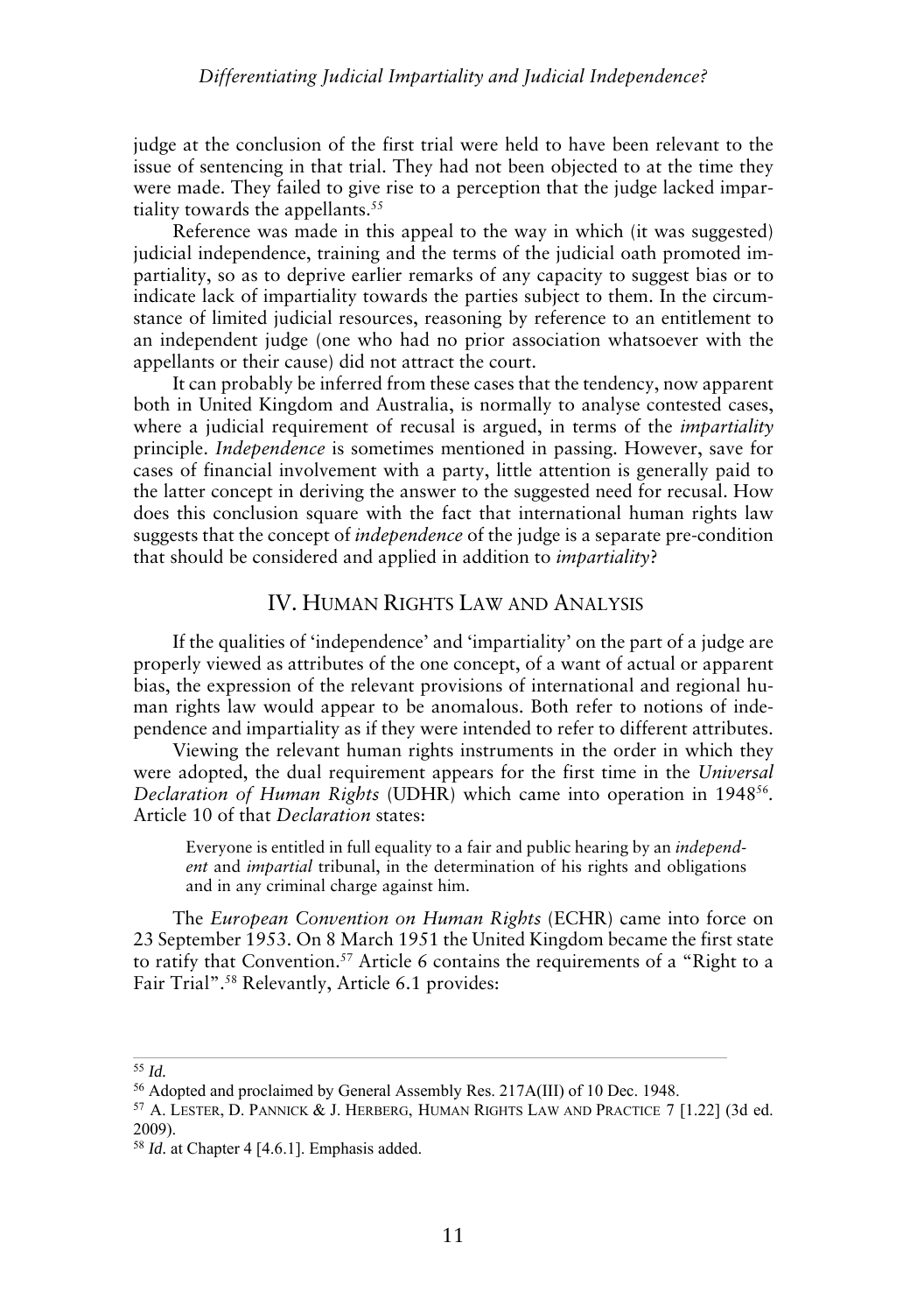In the determination of his civil rights and obligations or of any criminal charge against him, everyone is entitled to a fair and public hearing… by an *independent* and *impartial* tribunal established by law.

The *International Covenant on Civil and Political Rights* (ICCPR) entered into force in March 1976.59 It went further than the two preceding statements. Article 14.1 introduced the additional prerequisites of "competence" on the part of the tribunal and the obligation that it should be "established by law":

14.1 All persons shall be equal before the courts and tribunals. In the determination of any criminal charge against him, or of his rights and obligations in a suit at law, everyone shall be entitled to a fair and public hearing by a competent, *independent* and *impartial* tribunal established by law…

Each of the added requirements of *competence* and *legality* is important. But neither is relevant to the issue in hand. That issue relates to the inclusion in each of the foregoing statements of fundamental rights of the differentiated necessity that, to measure up to the universal standard, the tribunal in question must be both *independent* and *impartial*.

On the face of things, the repeated inclusion of the two requirements suggests that each of them was viewed by the drafters as distinctive and separately applicable. If all that were meant by the notion of *independence* were that the tribunal must be, and appear to be, free of bias (and thus manifestly *impartial*), it would have been simple for the drafters, or at least one of them, to have deleted the separate criterion of *independence*. Clearly a tribunal that lacks independence of, say, the government (such that members receive and act upon telephone instructions from a minister or requests from governmental officials) this idea would arguably have been adequately covered by confining the criteria in the successive instruments to *impartiality*. Upon ordinary interpretive principles, having regard to the language repeated in the instruments coming into force in the 1940s, 1950s and 1970s, the use of the two stated qualities suggest that something additional was intended by adding "independence" to the essential criteria of formal decision-making in a tribunal measuring up to universal standards.

The contents of the requirement of *independence*, in the case of the judiciary, was further elaborated in the *Basic Principles on the Independence of the Judiciary* endorsed by the General Assembly of the United Nations in 1985.<sup>60</sup> That instrument includes, in its second recital, a reference to the UDHR and its requirement of the right to a "fair and public hearing by a competent independent and impartial tribunal established by law". In fact, as has been shown, the reference to the requirement of competence does not appear in Article 10 of the UDHR. It was first introduced by Article 14.1 of the ICCPR.

However, the 1985 *Basic Principles* contain seven paragraphs elaborating what the drafters then felt was necessary to "assist member states in their task of

<sup>&</sup>lt;sup>59</sup> Adopted and opened for signature, ratification and accession by General Assembly Res. 2200 A(XXI) of 16 Dec. 1966; (entered into force on 23 March 1976). Emphasis added.<br><sup>60</sup> Adopted by the 7<sup>th</sup> UN Congress on the Prevention of Crime and Treatment of Offenders held

in Milan, Italy on 26 August 1985 – 6 September 1985 and endorsed by the General Assembly in Resolution 40/32 of 29 November 1985 and 40/146 of 13 Dec. 1985.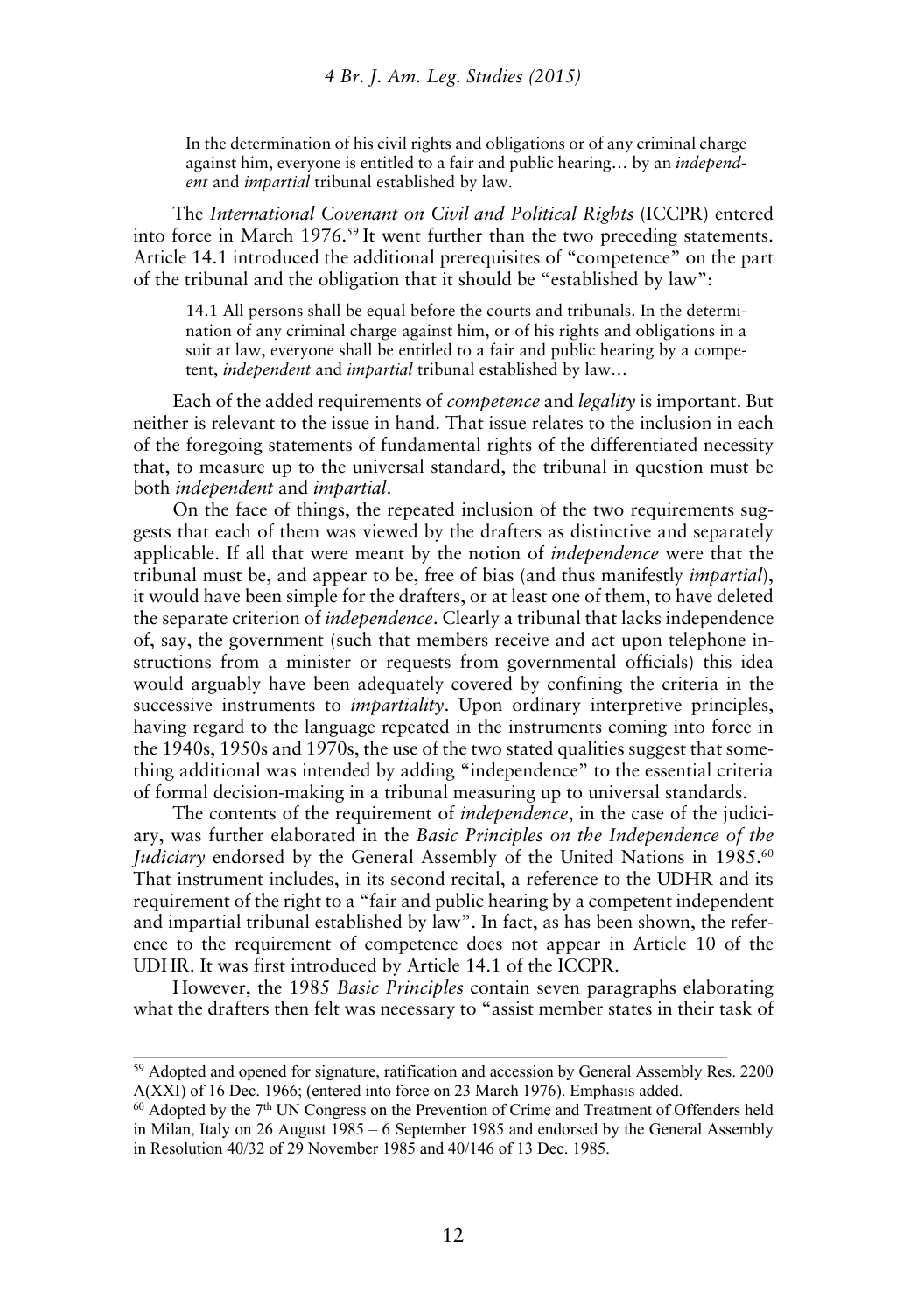#### *Differentiating Judicial Impartiality and Judicial Independence?*

securing and promoting the independence of the judiciary."<sup>61</sup> These "principles" were stated to be "formulated principally with professional judges in mind." <sup>62</sup> They were also said to apply "as appropriate to lay judges where they exist". The ensuing principles appear mostly appropriate to the notion of the independence of the judiciary from "inappropriate or unwarranted interference with the judicial process".63 The principle of the independence of the judiciary is said, in the *Basic Principles*, to be that:

The judiciary shall decide matters before them impartially, on the basis of facts and in accordance with the law, without any restrictions, any improper influences, inducements, pressures, threats, or interferences, direct or indirect, from any quarter or for any reason.

As well, the principle is said to entitle and require:

… the judiciary to ensure that judicial proceedings are conducted fairly and that the rights of the parties are respected.<sup>64</sup>

Again, an overlap between *independence* and *impartiality* is expressly envisaged. But in dealing with the criterion of *independence*, many of the basic principles are addressed to conduct by other branches of government affecting the judiciary. They deal with such matters as qualification, selection and training; $65$  conditions of service and tenure; and secrecy and immunity and;66 discipline, suspension and removal.67 All of these are matters involving potential activities of the legislature and executive as they might impinge upon judicial independence. The entitlements vis-à-vis other parties or their interests are reflected in few of the basic principles. In some, they are mentioned only indirectly and not by name.<sup>68</sup>

Against this background, it is not surprising that most of the consideration of the meaning of the requirement of *independence* appearing in Article 6(1) of the ECHR has been addressed to the constitutional or governmental posture of the relevant tribunal in its relations with the other branches of government.

Thus, several cases have concerned the procedures for the appointment of members to courts and tribunals, to their term of office and to the existence of their guarantees against outside pressures and to the question whether the body presents an appearance of independence, as required by Article 6(1).69 Considerations that had arisen in this context have included the acceptability of shortterm or part-time judicial officers and whether such tenure is compatible with the

<sup>61</sup> Independence of the Judiciary, par 4. *See also* [8]: "… conduct themselves in such a manner as to preserve the dignity of the office and the impartiality and independence of the judiciary."<br>
<sup>62</sup> *Id.* at 2.<br>
<sup>63</sup> *Id.* at [6].<br>
<sup>64</sup> *Id.*, Art.15-16.<br>
<sup>65</sup> *Id.*, [17]-[20].<br>
<sup>66</sup> *Id.* <sup>67</sup> *Id.* at [15]-[16].

<sup>&</sup>lt;sup>68</sup> *Id.* at [2]. *COMBRET At at [2]*. *COMBRET At at a EHRR 342, [37]* (ECtHR, 1995). *See also* R. (Alconbury Dev. Ltd.) v. Secretary of State for the Env't., [2001] UK HL 23; [2003] 2 AC 295.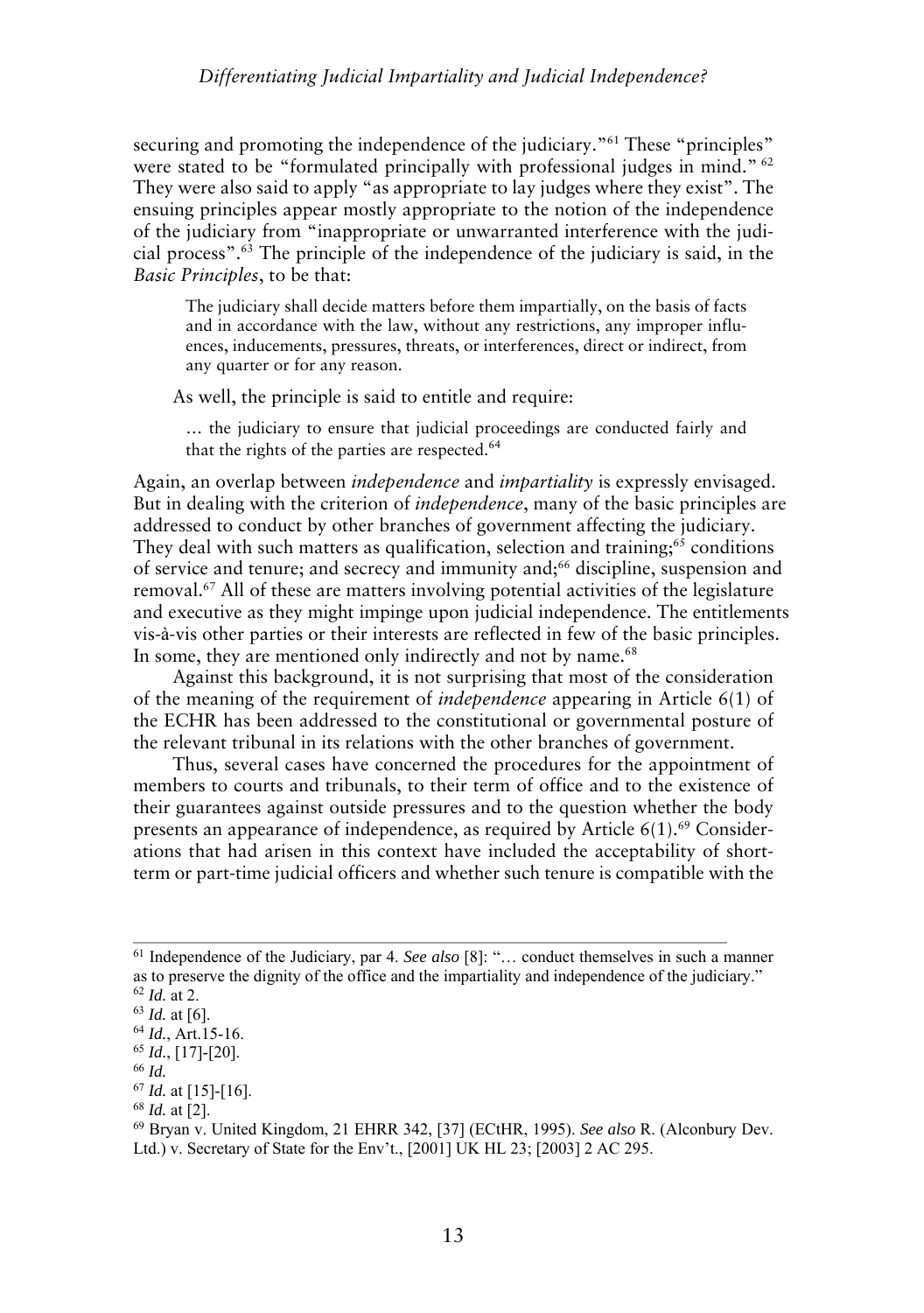requirement of independence. In the United Kingdom, the post of temporary sheriff in the High Court of Judiciary in Scotland was held incompatible with Article 6 of the ECHR.70 Whilst I followed this reasoning in a later Australian case, it was not applied (admittedly in a different constitutional setting) when the validity of the appointment of short-term State District Court judges fell for decision.71

So far as the provision in the ICCPR for tribunal *independence* is concerned, the jurisprudence of the United Nations Human Rights Committee (HRC), established by the ICCPR, is likewise substantially (but not wholly) addressed to the requirement of independence from other branches of government. In General Comment No.32, addressed to Article 14.1 of the ICCPR, the HCR observes  $that:$ <sup>72</sup>

The requirement of competence, independence and impartiality of the tribunal… is an absolute right which is not subject to any exception. Requirement of independence refers, in particular, the procedure and qualifications for the appointment of judges, and guarantees relating to their security of tenure until the mandatory retirement age or the expiry of their term of office, where such exists, the conditions governing promotion, transfer, suspension and cessation of their functions, and the actual independence of the judiciary from political interference by the executive branch and legislature.

It will be noted that the foregoing General Comment treats the requirement in Article 14.1 as a composite one in which each of the qualities of "competence, independence and impartiality" is interdependent upon the others. Nevertheless, the HRC proceeds to deal separately with "the requirement of independence". Most of the communications that have been determined by the HRC on this issue have concerned instances of oppressive or inappropriate conduct by the executive government in relation to the judiciary.73 Nevertheless, the treatment by the HRC of the criterion of *independence* has not been confined to governmental intrusions. In one matter, involving observations on a communication from Brazil, the HRC insisted that the judiciary must be protected from threats and reprisals from discontented litigants. 74 In a like manner, the European Court of Human Rights, whilst repeatedly insisting on the independence of tribunals from the executive and parliament, has also observed that "independence" extends to independence from the parties.75 Because of the generality in which the adjective "independent" is used in the text of the ECHR, this broader ambit seems unarguable.

<sup>70</sup> Stavis and Chalmers v. Procurator Fiscal, [2000] HRLR 191 followed by Privy Council in *Millar v. Dickson*, [2001] UKPC 24; [2002] 1WLR 165.<br><sup>71</sup> Forge v. Australian Securities and Investments Comm'n., (2006) 228 CLR 45; [2006] HCA

<sup>44</sup> at 128-130 [212]-[215].

<sup>72</sup> General Comment 32 of the Human Rights Committee. *See* S. JOSEPH AND M. CASTAN, THE INTERNATIONAL COVENANT ON CIVIL AND POLITICAL RIGHTS – CASES, MATERIALS AND COMMENTARY 460 [14.48] (3d ed., 2014).

<sup>&</sup>lt;sup>73</sup> Bahamonde v. Equatorial Guinea (468/91), *Id.* at [14.49] and Bandaranayake v. Sri Lanka (1376/05) *Id.* at [14.50].

<sup>&</sup>lt;sup>74</sup> UNHRC, Concluding Observations on Brazil (1996) UN doc DCPR/C/79/ADD.111, para [10].<br><sup>75</sup> LESTER ET AL, *supra* note 57, at 324 [4.6.55] referring to Application 17178/91, *Bryan v. United* 

*Kingdom*.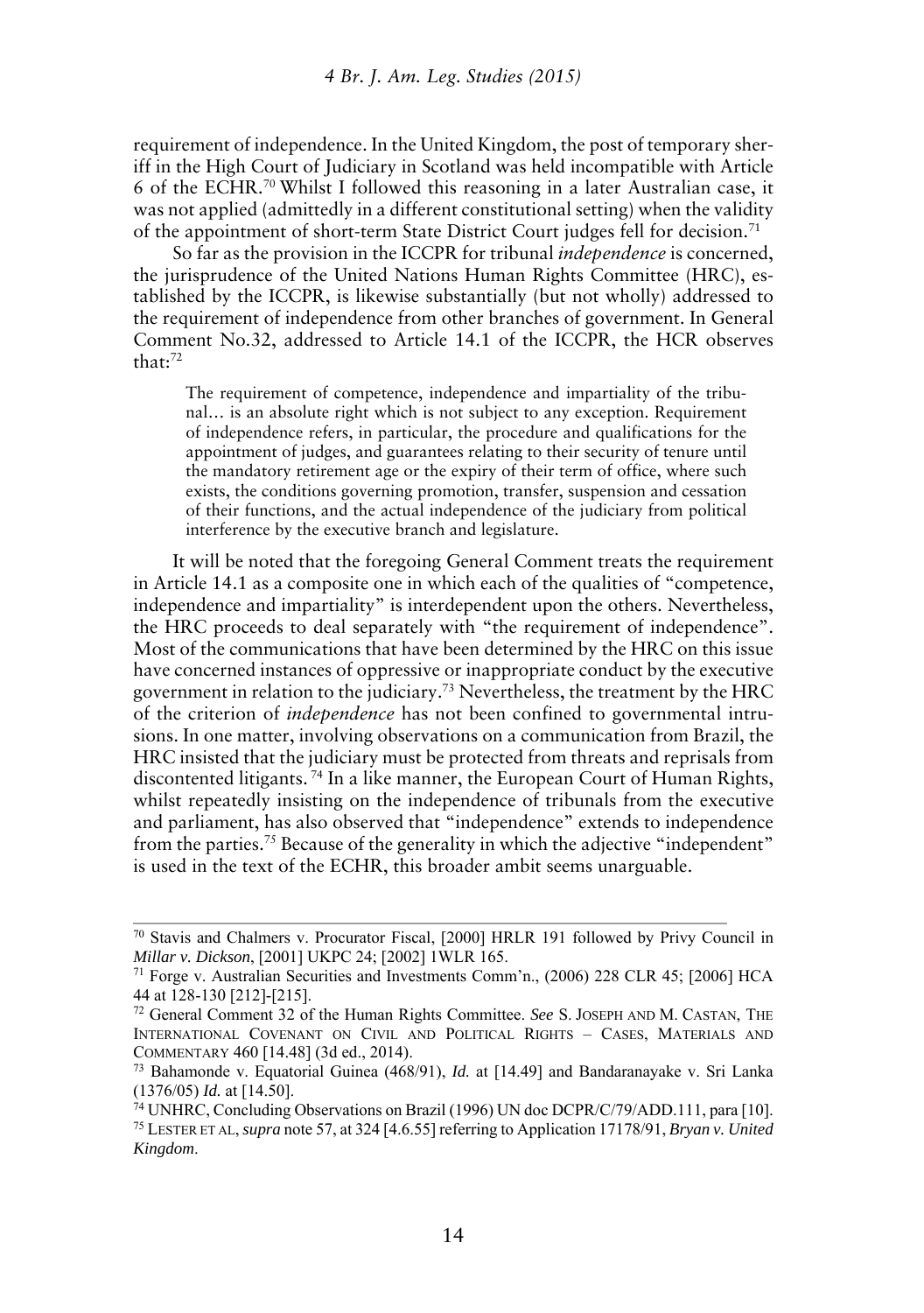#### V. ACADEMIC AND OTHER COMMENTARY

In light of the extension of the obligations of tribunal independence to independence from the parties and other actors, and beyond independence from the executive government and the legislature, the failure to elaborate, and contrast, the different functions that *independence* and *impartiality* are respectively intended to perform for the purposes of recusal is striking. Certainly the vast majority of the elaborations of the notion of judicial independence are addressed to aspects of governmental independence whereas in all of the international treaties the word is used in its generality.76 Only a few sources can be found that latch on to the differential purpose of the requirement of *independence* and seek to elaborate and isolate that word and the work it is intended to perform.

In the context of the independence of a tribunal (as distinct from a court) a number of decisions of the Supreme Court of Canada have addressed the issue in the course of elaborating the meaning of the guarantee of an "independent tribunal" in section 11(d) of the *Canadian Charter of Rights and Freedoms.* Thus, in *Valente v. The Queen,* <sup>77</sup> Le Dain, J. derived from this requirement a number of elements which, he said, were commonly reduced to an individual and a collective aspect. <sup>78</sup> He said:79

It is generally agreed that judicial independence involves both individual and institutional relationships: the individual independence of a judge, as reflected in such matters as security of tenure, and the institutional independence of the court or tribunal over which he or she presides, is reflected in its institutional or administrative relationship to the Executive and legislative branches of government.

In *R. v. Lippé* <sup>80</sup> the Supreme Court of Canada had to decide whether the guarantee of an "independent tribunal" in the *Canadian Charter*, meant that it had to be independent only from the government or also from the parties to the dispute. Three of the participating judges (Lamer CJ; Sopinka and Cory JJ agreeing) concluded that, in the context of Canada's constitutional tradition, the principle of "independence" was limited to independence from "the government". This included the legislative and executive branches and any person or body acting under the authority of the state.<sup>81</sup> However, a majority of the judges (Gonthier J, with La Forest, L'Heureux-Dubé and McLachlin JJ agreeing) contested this view. They held that such a narrow opinion was not consistent with the unlimited ambit of word in the text of the *Charter*; international usage; and the broader view stated by Dickson CJ in *R. v. Beauregard:*<sup>82</sup>

<sup>76</sup> REBECCA ANANIAN-WELSCH & GEORGE WILLIAMS, JUDICIAL INDEPENDENCE FROM THE EXECUTIVE (2013). *See also* B. O'CONNOR, TRIBUNAL INDEPENDENCE 6-7 (2013). 77 [1985] 2 SCR 373.

<sup>78 [1985] 2</sup> SCR 673 at 685, 687.

<sup>79</sup> R. v. Beauregard, [1986] 2 SCR 56 [23] applied.

<sup>80 [1991] 2</sup> SCR 114.

<sup>81 [1985] 2</sup> SCR at 673, 685, 687.

 $82$  [1991] 2 SCR 114.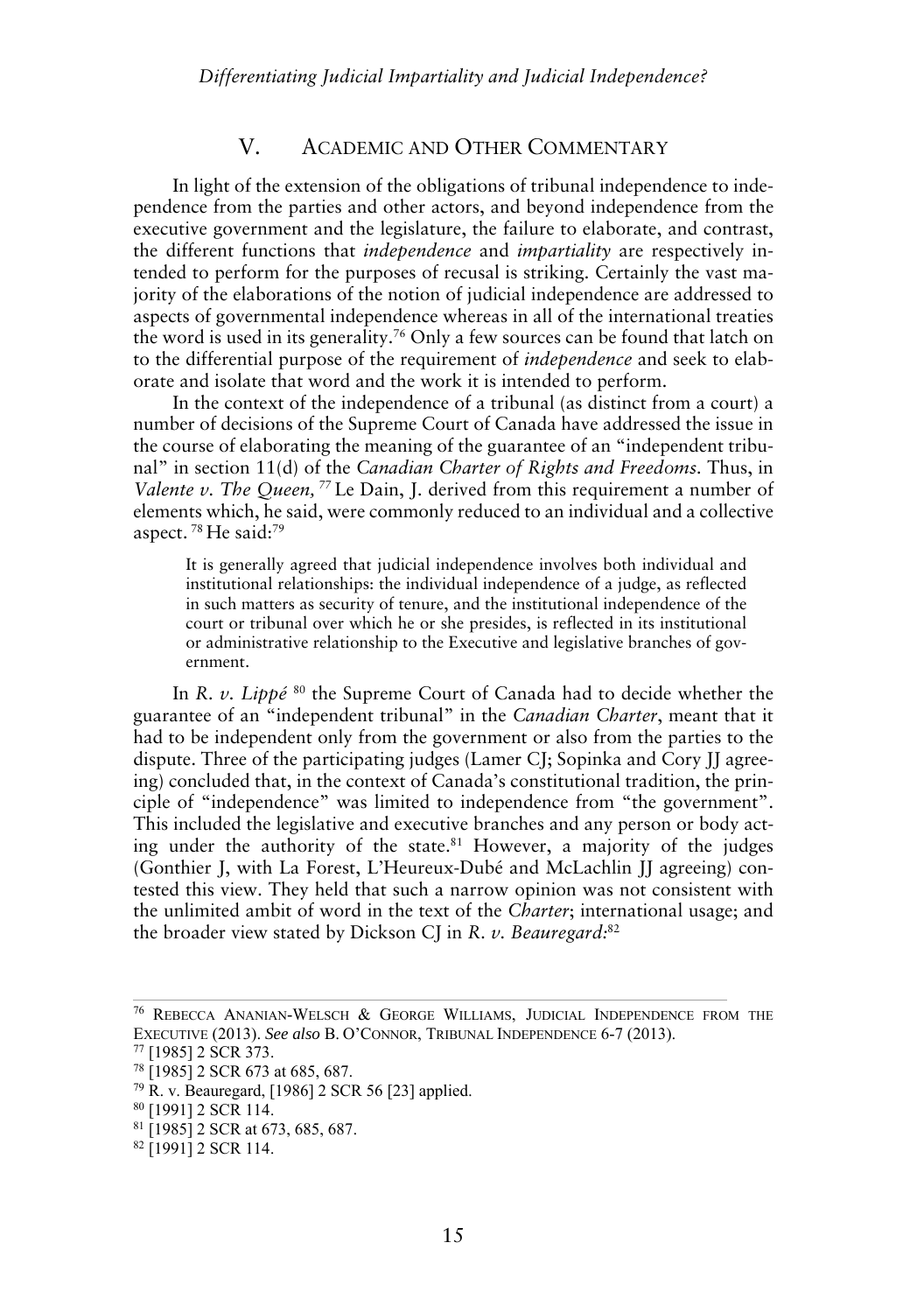Historically, the generally accepted core of the principle of judicial independence has been the complete liberty of individual judges to hear and decide the cases that come before them: no outsider – be it government, *pressure group, individual or even another judge* – should interfere in fact, or attempt to interfere with the way in which a judge conducts his or her case and makes his or her decision.

Australian judges have also generally favoured the broader view, whilst acknowledging that, in practice, the largest dangers to judicial independence usually come from other branches of government, principally the executive.<sup>83</sup> Whereas Professor Stephen Parker perceived judicial independence as "a set of arrangements designed to promote and protect the perception of impartial adjudication",84 Le Dain, J. in *Valente* insisted that impartiality and independence were conceptually distinct values. This was so however closely related the two notions might be in their functional purposes. Thus, *impartiality* referred to a state of mind on the part of the decision-maker which is free of actual or perceived bias. *Independence*, on the other hand: 85

… Connotes not merely a state of mind or attitude in the actual exercise of judicial functions, but a status or relationship to others, particularly to the Executive Branch of government, that rests on objective conditions or guarantees.

 I agree with this view. It is also reflected in the *Bangalore Principles of Judicial Conduct,*86 adopted by the Judicial Integrity Group (JIG) on which I served as a member. Those principles were developed in a series of meetings involving leading judges from both common law and civil law countries. In the result, six values were identified as essential to judicial integrity. These were Independence; Impartiality; Integrity; Propriety; Equality; and Competence and Diligence. In a *Handbook*, issued by the JIG, the principle of judicial independence is stated as "a prerequisite to the rule of law and a fundamental guarantee of a fair trial. A judge shall therefore uphold and exemplify judicial independence in both its individual and institutional aspects" This classification cites the opinion of Le Dain, J. in *Valente*. The JIG then attempts a differentiation of independence and impartiality: 87

The concepts of "independence" and "impartiality" are very closely related, but are yet separate and distinct. "Impartiality" refers to a state of mind or attitude of the tribunal in relation to the issues and the parties in a particular case. The word "impartial" connotes absence of bias, actual or perceived. The

<sup>83</sup> J.J. SPIGELMAN, *Judicial Appointments and Judicial Independence*, 17 J. OF JUD. ADMIN. 139, 141 (2008); M. WARREN, *Does Judicial Independence Matter?*, 150 VICTORIAN BAR NEWS 12, 12-14 (2011).

<sup>84</sup> STEPHEN PARKER, *The Independence of the Judiciary*, in THE AUSTRALIAN FEDERAL JUDICIAL SYSTEM, 62, <sup>71</sup> (B. Opeskin & T. Wheeler, eds. 2000) *Id.* at 40 [24]. 85 [1985] 2 SCR 56 [23].

<sup>86</sup> UNITED NATIONS OFFICE OF DRUGS AND CRIME, COMMENTARY ON THE BANGALORE PRINCIPLES OF JUDICIAL CONDUCT (2007). The *Bangalore Principles* were adopted at the second meeting of the Judicial Integrity Group (JIG) held in Bangalore, India, in February 2001. The author was Rapporteur of the JIG.

<sup>87</sup> *Bangalore Principles.* Commentary, *supra* note 86, at 57 [51].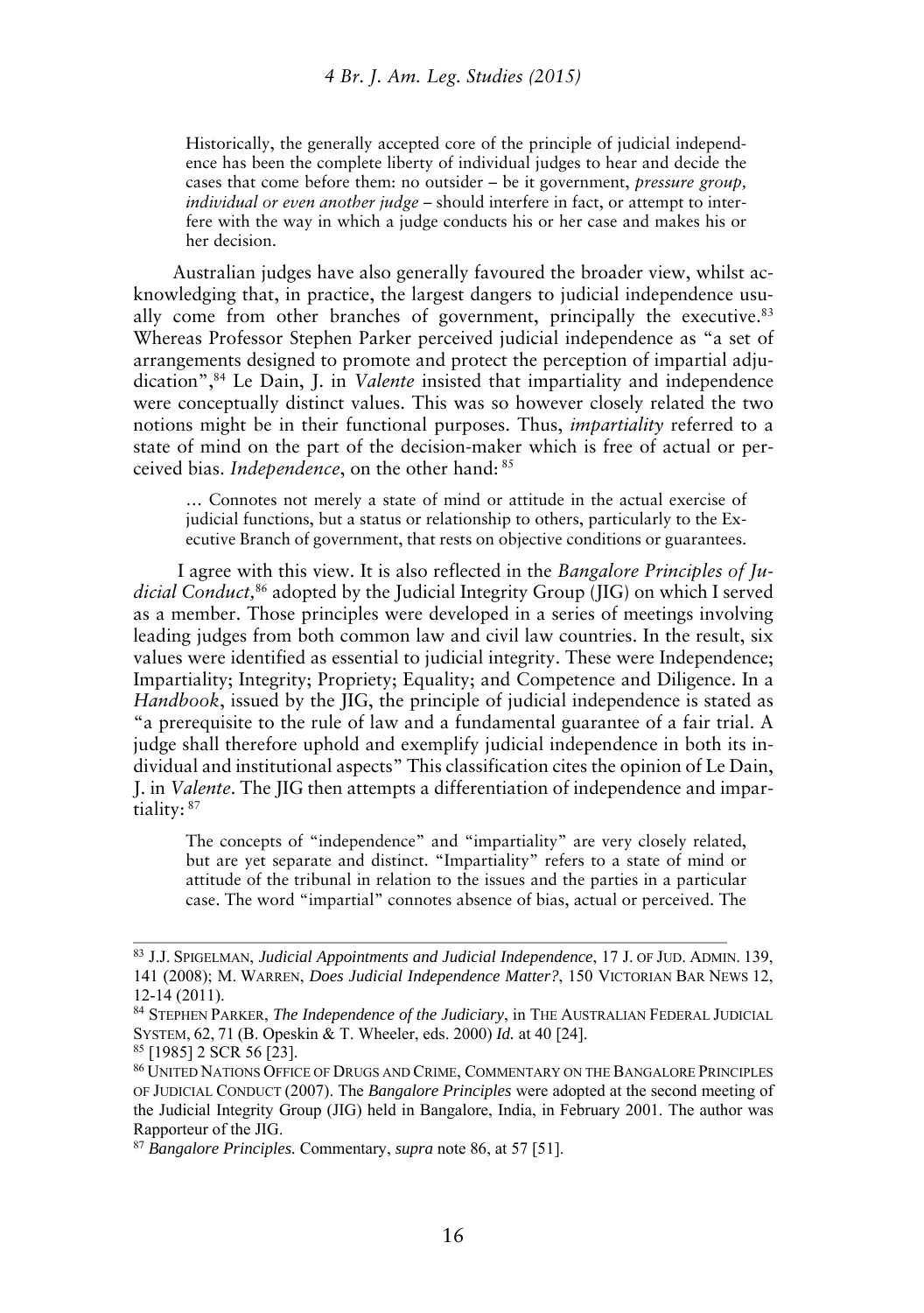#### *Differentiating Judicial Impartiality and Judicial Independence?*

word "independence" reflects or embodies the traditional constitutional value of independence. As such it connotes not merely a state of mind or attitude in the actual exercise of judicial functions, but a status or relationship to others, particularly to the Executive branch of government, that rests on objective conditions or guarantees.

The way in which "independence" expresses a vital feature of courts and tribunals was further explained by Chaskalson P. in *S. v. Makwanyane.*<sup>88</sup> That distinguished South African judge suggested that the notion went even beyond independence from government and parties. It included independence from public opinion. Unless the relationship of judges to the state, to the parties and to public opinion were at once detached and separated, an essential attribute of a manifestly independent decision-making would be missing. The judges in question might feel (or even might actually be) impartial in their own minds. However, they would lack an imperative requirement, essential to the authority and acceptability of judgments, orders and decisions. By the same token, the JIG has pointed out that judicial independence does not demand complete isolation from society. However, an essential severance from other branches of government, lobby groups, political parties, parties to litigation and influential personalities, was critical to allowing one group of individuals to decide legal disputes affecting others without the need for bloodshed, violence or disaffection.

Summing up the relationship between the respective principles of *independence* and *impartiality*, the JIG, observed:<sup>89</sup>

"Independence and impartiality are separate and distinct values. They are nevertheless linked as mutually reinforcing attributes of the judicial office. Independence is the necessary precondition to impartiality and is a prerequisite for obtaining impartiality. A judge could be independent but not impartial (on a specific case by case basis); but a judge who is not independent cannot, by definition, be impartial (on an institutional basis)."90

#### VI. CONCLUSION: SEPARATE VALUES

On the basis of the foregoing analysis, the preferable view (it is suggested) is that, in understanding the core values of a fair trial of contested issues in a rule of law society, both *independence* and *impartiality* are essential characteristics of the decision maker established by law to resolve conflicts (courts, tribunals and like decision-makers). Whilst independence and impartiality are mutually reinforcing, they represent separate and distinct obligations. Each must be present at the same time if a fair trial is to be attained. They do not merge into a single notion requiring only that such office-holders be free of bias. Applying an impartiality analysis alone would lose an element essential to the attainment of the necessary standards. These standards are required not only by the text of so many international statements of human rights but also by a functional analysis that is

 $88$  195 (3) SA 391.<br> $89$  Bangalore Principles, Commentary, *supra* note 86, at 57 [51].

<sup>&</sup>lt;sup>90</sup> Citing reference *Re Territorial Court Act NWT*, North West Territories Supreme Court Canada, (1997) DLR 4th, 132, 146 (Vertes, J.).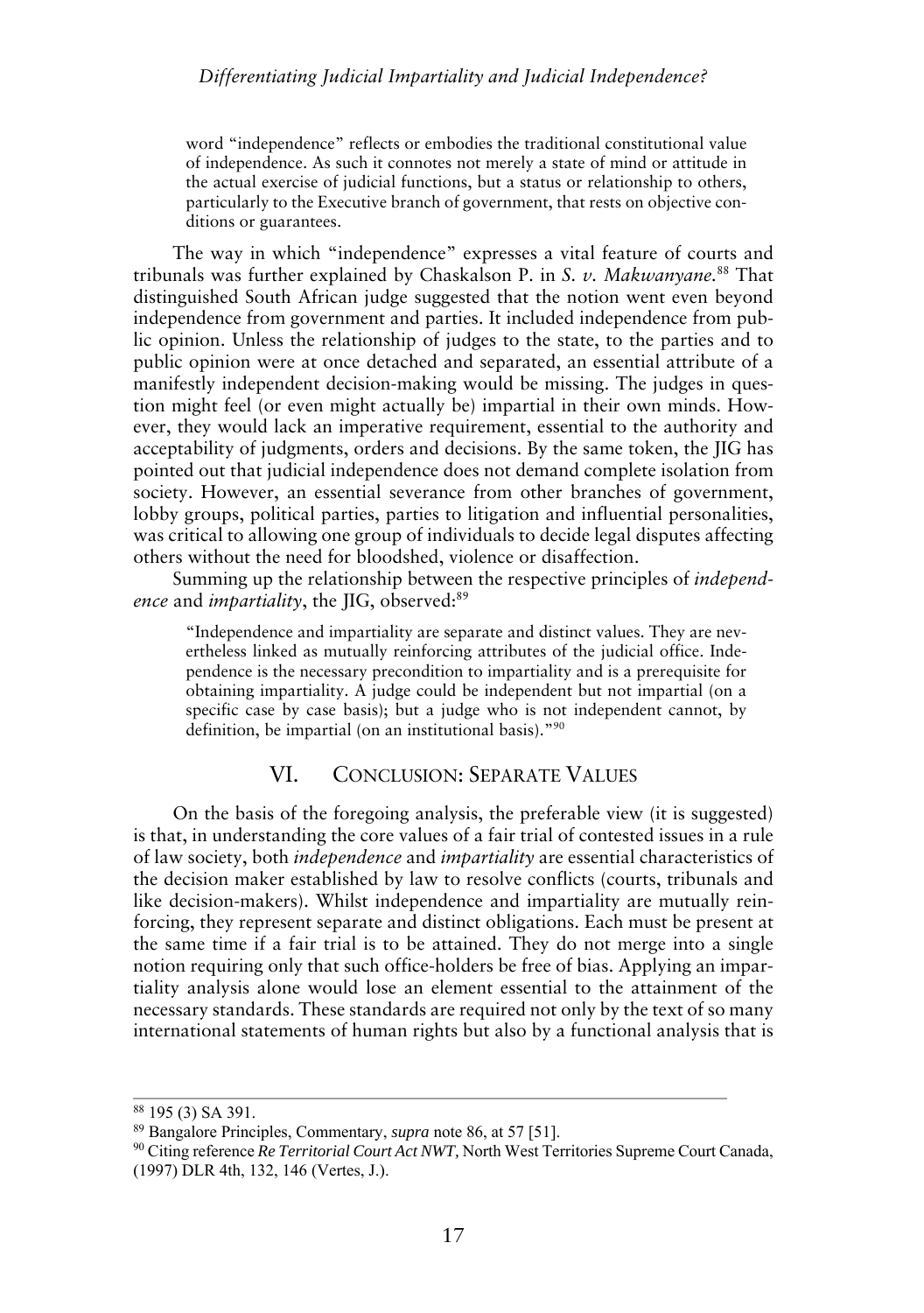responsive to community expectations and the manifest attainment of the rule of law.

I conceive of the distinction between independence and impartiality spatially. *Impartiality* refers to what goes on (and appears to go on) in the mind of the decision-maker, sitting in the judgment seat. *Independence* on the other hand, concerns the actual and apparent positioning of that seat. In order for the decision to enjoy the requisite quality and acceptability to the parties, the community and the world, the judgment seat must be separated from all material connections with other branches of *government* (legislative, executive, military or official); with the *parties* (financial, associational or empathetic); and with other outside *influences* (political parties, lobby groups, incompatible associations and even public opinion).

All of which is to reach the same conclusion as was expressed by Lord Justice Sedley in his foreword to Grant Hammond's excellent book on *Judicial Recusal*, 91 with which I opened this article. The comment derives a little help from the text of the oath (or affirmation) that judicial officers throughout the common law world commonly take before embarking on judicial, tribunal and other significant forms of independent and impartial decision-making:

The … office … is to do justice "without fear or favour, affection or ill-will". Fear and favour are the enemies of independence, which is a state of being. Affection and ill-will undermine impartiality, which is a state of mind. But independence and impartiality are the twin pillars without which justice cannot stand, and the purpose of recusal is to underpin them. This makes the law relating to recusal a serious business.

<sup>91</sup> Sedley, *supra* note 2, at ix.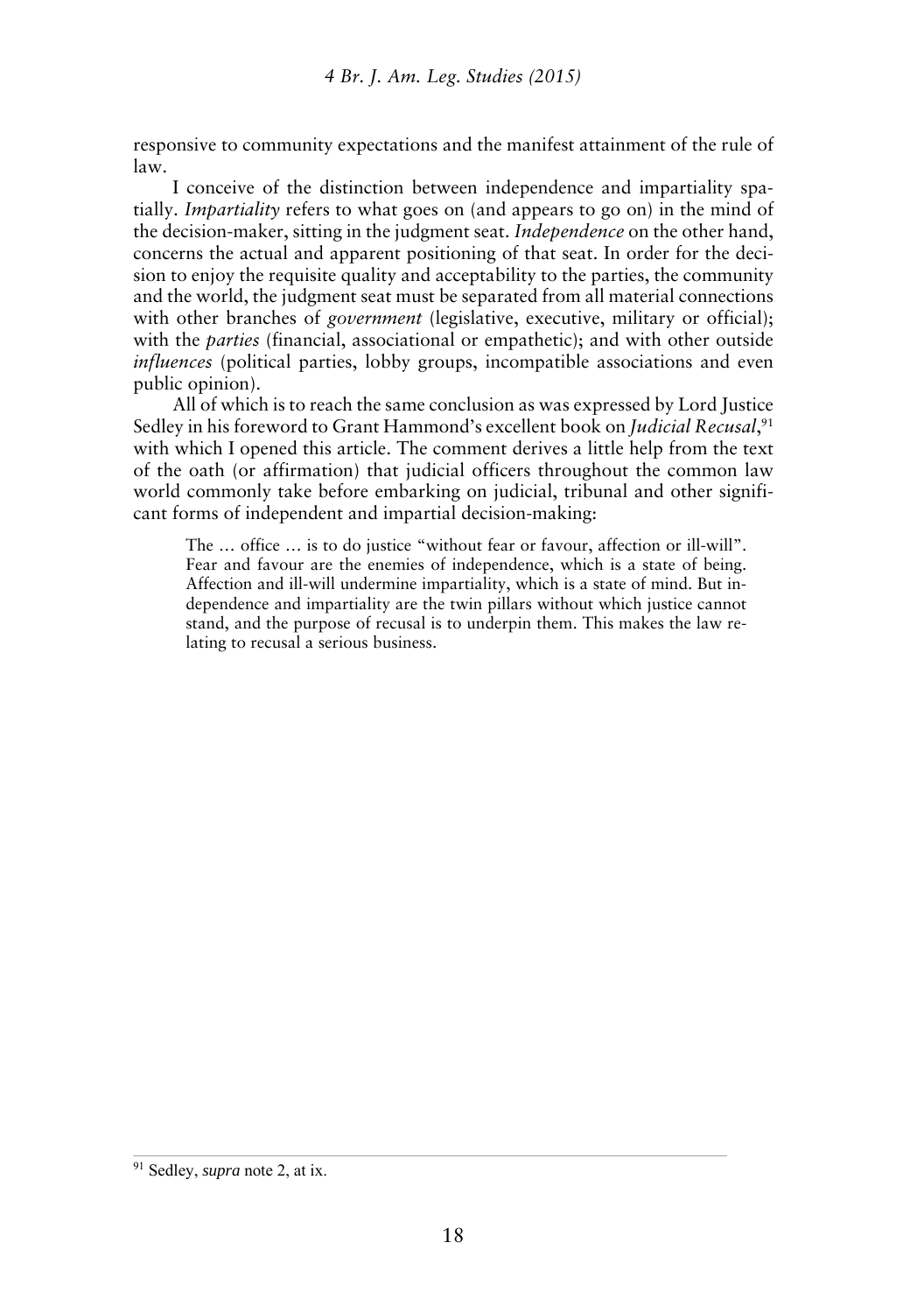# <span id="page-22-0"></span>JUDICIAL RECUSAL: THE LEGISLATURE STRIKES BACK?

# Hon. Sir Grant Hammond KNZM, LL.D.\*

#### Abstract

*The common law procedure managing the recusal of judges has historically had marked deficiencies. In New Zealand, this has resulted in the introduction to Parliament of the Register of Pecuniary Interests of Judges Bill, which proposes a financial register of judges' interests alongside some prospective amendments to the Judicature Act 1908 relating to senior courts on recusal issues. This article tracks the events leading to the resignation of Wilson, J. from the Supreme Court of New Zealand, which provided the backdrop for the introduction of the Bill. Difficulties with the legislative model are highlighted by reference to the federal recusal law of the United States of America. The author concludes with a number of observations informing the development of recusal law, but suggests that the appropriate way forward should remain with the judiciary rather than Parliament.* 

# Key words

Recusal; Judiciary; *Saxmere*; *Caperton*; Legislation; Case law development

# **CONTENTS**

#### I. INTRODUCTION

A central tenet of the due administration of justice in all common law-derived jurisdictions is the requirement of a fair trial in a fair tribunal. That principle is to be applied by judges who exhibit what Hugo Young once described as an "impeccable repository of detachment".1 But what if that

<sup>\*</sup> The Hon. Sir Grant Hammond was appointed a judge of the New Zealand High Court (1992-2004), a judge of the New Zealand Court of Appeal (2004-14), and the Samoa Court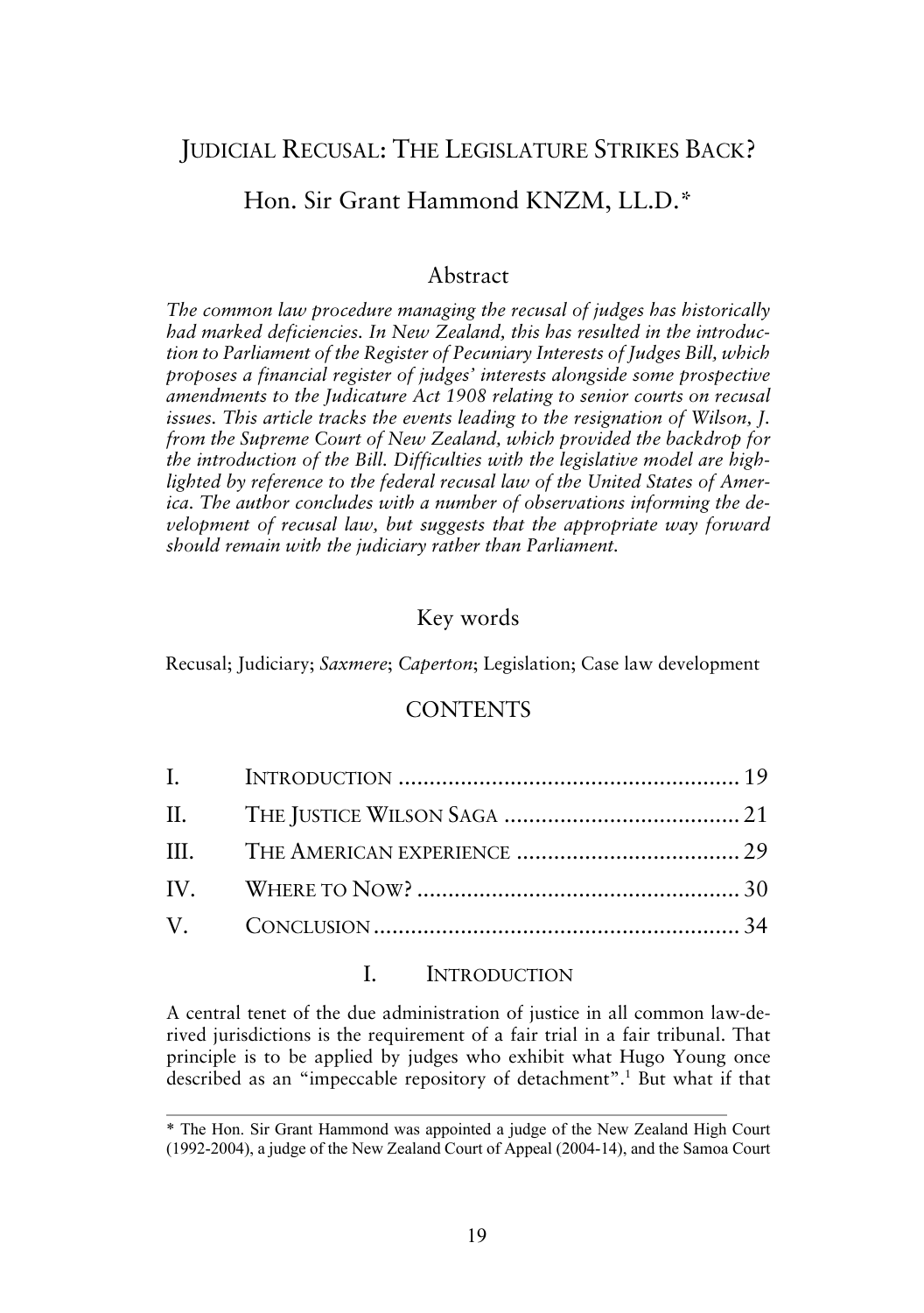characteristic, or something close to it, cannot be identified in the actions of the particular judge in the particular case, in that she is actually biased, $2$  or may be perceived to have been less than appropriately detached?

In such circumstances, a judge is expected to "recuse", that is, stand down from hearing the case, even though he or she was lawfully appointed to do so. It is, at root, a voluntary standing aside by a judge, triggered by his or her own appreciation of inappropriateness.

That said, there is common law as to when a judge should recuse. In England the early common law was "simple and highly constrained": a judge could only be disqualified by reason of a direct pecuniary interest in the case.<sup>3</sup> This was never going to be enough. Eventually the law expanded: it came to cover something we today call "bias", and something which could reasonably be seen to be giving rise to the possibility of inadequate detachment. As Sir Stephen Sedley has put it, "[The law] asks whether a sensible observer, knowing what the case was about, who the parties were and what connection the judge had with any of them or with the issues in the case, would think that the judge might be influenced by these things."4

This is judge-made law, and is to be applied by the very judge whose conduct is called in question. This alone might be thought to subvert the fair trial principle.

A further major difficulty with the doctrine as it has developed in all the common law jurisdictions is its very level of generality. The construction of this "sensible person" is not at all easy: what kind of link does she think should be required; and how robust is this self-reviewing judge to be?

Leaving these substantive principles to one side, the procedure to be adopted in recusal cases has historically had marked deficiencies. In 2008 I suggested guardedly that if the common law jurisdictions did not more effectively address these procedural aspects then Parliament might well step in.5 That possibility has now been raised in New Zealand with a Bill in Parliament, awaiting determination, as to whether there should be a financial register of judges' interests and also some prospective amendments to the Judicature Act 1908 relating to senior courts on recusal issues.<sup>6</sup>

of Appeal (2004-present). He presently serves as President of the Law Commission of New Zealand. This article is based upon a paper presented to Modern Law Review Seminar: Judicial Recusal: 21st Century Challenges, Birmingham City University, Birmingham U.K. 29 Sept. 2014.

<sup>&</sup>lt;sup>1</sup> H. YOUNG, *The Compromising of Lord Hoffmann*, in SUPPING WITH THE DEVILS: POLITICAL WRITING FROM THATCHER TO BLAIR 212, 213-14 (2003).<br>
<sup>2</sup> Cases of actual bias are mercifully very rare in common law jurisdictions.<br>
<sup>3</sup> GRANT HAMMOND, JUDICIAL RECUSAL: PRINCIPLES, PROCESS AND PROBLEMS 11 (2009).<br>
<sup>4</sup> Step

Annual lecture delivered at Cardiff University Law School on 4th November 2010. This lecture was substantially reproduced in 33(1) LONDON REVIEW OF BOOKS 9 (2011)<br><sup>5</sup> HAMMOND, *supra* note 3.<br><sup>6</sup> Register of Pecuniary Interests of Judges Bill 2010 (240-1). For the amending Bill *see* 

Judicature Modernisation Bill 2013 (178-1).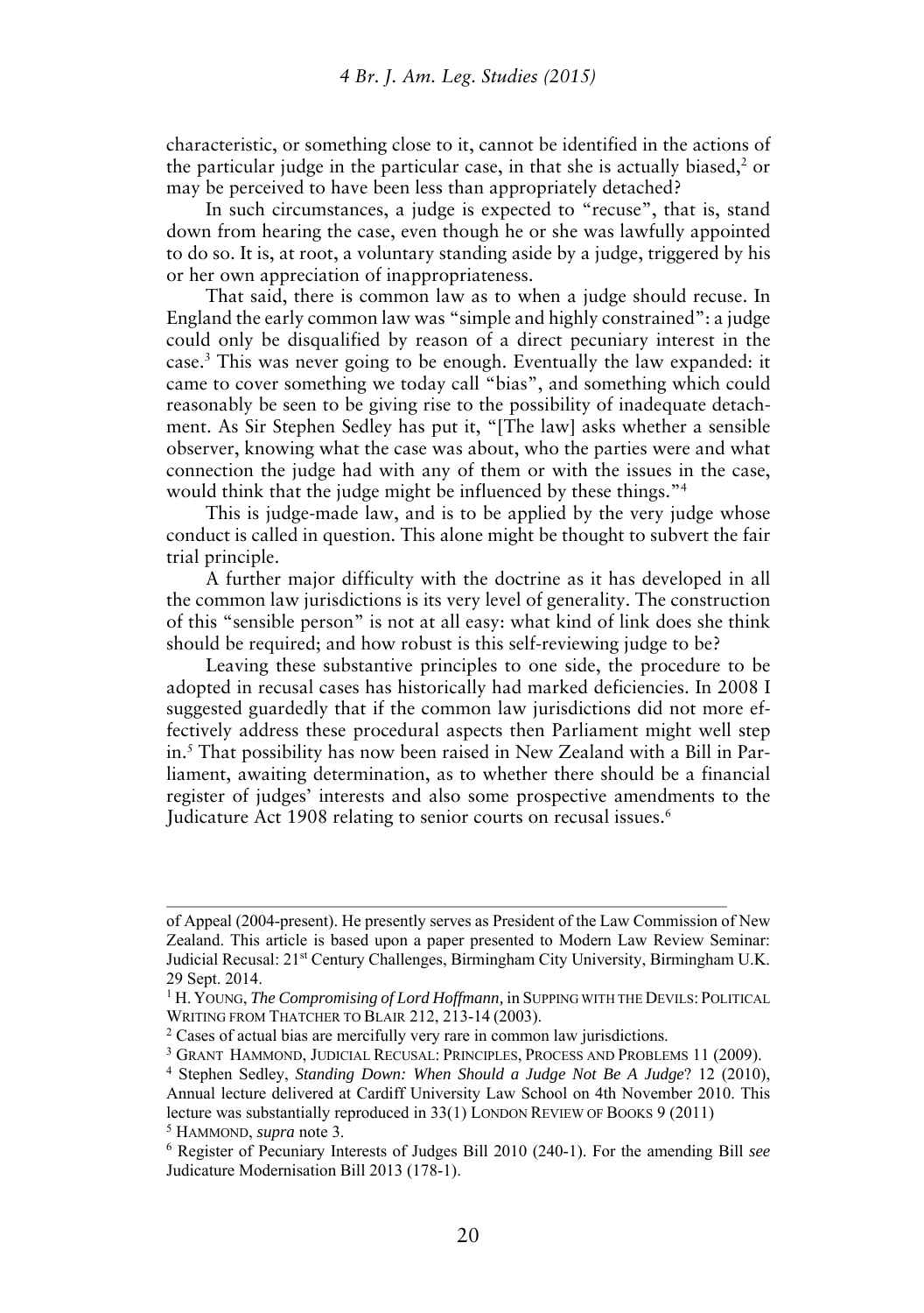I suggested that the judiciary is not yet beyond self-redemption. I ran the argument that it were better if reform was to come from within the judiciary rather than being imposed from without. But the fact that the Parliament of a Commonwealth country with a respectable common law tradition has seen fit to at least entertain the possibility of legislation in relation to recusal should give pause for reflection.

An alternative model for law development is to proceed somewhat along the lines of federal recusal law in the United States of America. From the very outset of that jurisdiction Congress has not seen fit to leave this subject area to the common law. There are two very important statutory federal recusal provisions, although they are somewhat "glossed" by subsequent case law, coupled with certain other rigorous statutory provisions under which judges must publicly disclose their "pecuniary interests".

The purpose of this article is to consider further the issue of whether the law of recusal is better left to the judges; or whether legislative development is appropriate and even necessary.

It is useful to proceed in the common law manner, and examine two leading cases in context for the insights they yield on the common law/statute dilemma, before examining what a reform agenda might look like.

#### II. THE JUSTICE WILSON SAGA

What has become known as the "*Saxmere*" litigation has seen, in New Zealand, an extraordinary series of cases which have tested the boundaries of most aspects of judicial bias and disqualification in that jurisdiction. These cases were further highlighted by intense media interest and professional editorialising. In the end, the litigation led to Wilson, J. resigning from the Supreme Court of New Zealand shortly before a Judicial Conduct Panel was due to pronounce its views on his conduct. This could in turn have led to his impeachment. This appears to have been the first final court resignation on a recusal matter since that of Lord Cottenham LC in the *Dimes* litigation in the 1850s in the United Kingdom.7

It is not easy, but necessary, to follow the events as they unfolded over several years. The starting point is *Muir v. Commissioner of Inland Revenue.*<sup>8</sup> There had been something of an argument in New Zealand as to the test for apparent bias. In that case the New Zealand Court of Appeal bought New Zealand law into line with that in the United Kingdom and Australia.<sup>9</sup> *Muir* was not appealed to the Supreme Court, so it became the (then) leading authority in New Zealand and was applied as such. As it transpired, Wilson, J. had just joined the Court of Appeal and sat on this appeal. So he was well acquainted with the recent law.

Turning to *Saxmere*, that company marketed merino wool. It sued the Wool Board for refusing to provide it with marketing subsidies. The High

<sup>&</sup>lt;sup>7</sup> Dimes v. Proprietors of Grand Junction Canal, (1852) 10 Eng. Rep. 301.  $8$  [2007] 3 NZLR 495.

<sup>&</sup>lt;sup>9</sup> As it happens, the judgment of the court was written by the present author.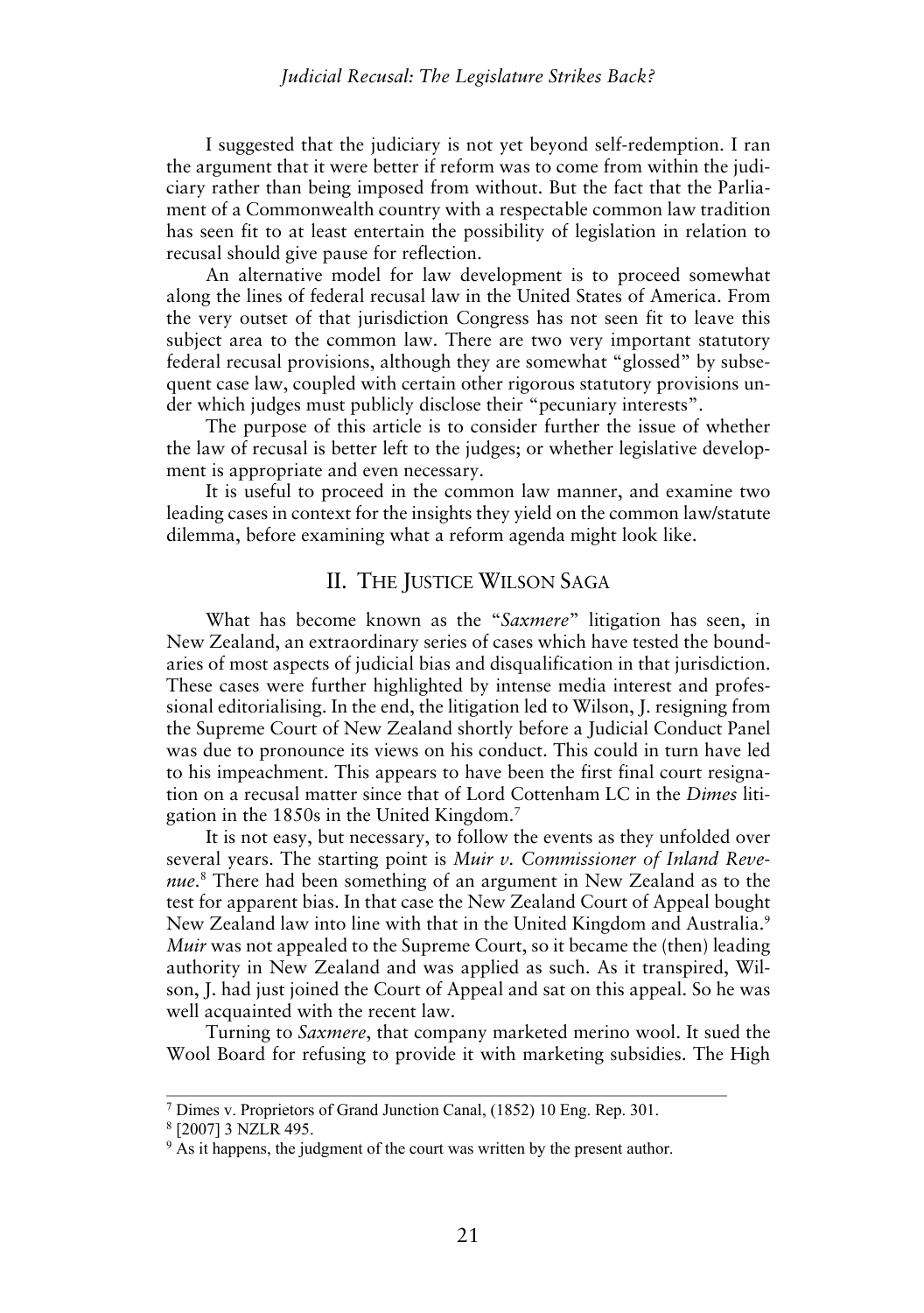Court held that the Wool Board had acted negligently and breached its statutory duty.10 The Court of Appeal, comprising William Young P., Glazebrook and Wilson, JJ., all of whom were later to be elevated to the Supreme Court, unanimously overturned the High Court decision.<sup>11</sup>

At that point Saxmere unsuccessfully applied for leave to appeal to the Supreme Court. Having exhausted its substantive appeal options, it sought leave to appeal on the basis that the Wool Board's lead counsel in the Court of Appeal, Alan Galbraith Q.C., had a longstanding friendship and financial relationship with Wilson, J. Leave was granted to apply to the Supreme Court on the question of associational bias. The Supreme Court found no such case was made out. This case is generally referred to as "*Saxmere No. 1*".12

The issue for the Supreme Court at that time was the correct legal test for determining apparent bias (as distinct from some form of presumptive bias). In *Muir*, Hammond, J. had held that the appropriate test requires the court to:

(a) establish the actual circumstances that have a direct bearing on the suggestion that the judge was or may be seen to be biased; and

(b) ask whether those factual circumstances might lead a fair minded lay observer reasonably to apprehend that the judge might not bring an impartial mind to the resolution of the instant case.<sup>13</sup>

This two-stage test was derived from the leading Australian authority, *Ebner v. Official Trustee in Bankruptcy*. 14 In the Supreme Court, in *Saxmere No.1*, Blanchard J. also adopted this formulation.15 McGrath, J. reviewed the position in the Commonwealth jurisdictions. Like Blanchard, J., he confirmed that the mere existence of an association between counsel and a judge is, in itself, insufficient. In His Honour's view the crucial factor is a clearly articulated connection between the association or the circumstances that give rise to a concern about impartiality, and the reasonable apprehension of bias that the observer finds as a result.

There was some discussion as to how the fair-minded lay observer is to be perceived. In Blanchard, J.'s view, such a person would be intelligent, capable of viewing matters objectively, neither unduly sensitive nor suspicious, a non-lawyer but nonetheless well informed about the workings of the judicial system, and knowledgeable about the issues in the case and the facts which were said to give rise to apparent bias. It might be said that, as such,

<sup>10</sup> Saxmere Company Ltd. v. The Wool Board Disestablishment Co. Ltd., HC Wellington CIV-2003-485-2724, 6 Dec. 2005.

<sup>&</sup>lt;sup>11</sup> Wool Board Disestablishment Co. Ltd. v Saxmere Company Ltd., [2007] NZCA 349.<br><sup>12</sup> Saxmere Company Ltd. v. The Wool Board Disestablishment Co. Ltd., [2009] NZSC 72,

<sup>[2010] 1</sup> NZLR 35 [*Saxmere No. 1*]. 13 *Muir*, [2007] 3 NZLR 495[62]. 14 (2000) 176 ALR 644.

<sup>15</sup> *Saxmere No. 1*, [2009] NZSC 72, [2010] 1 NZLR 35.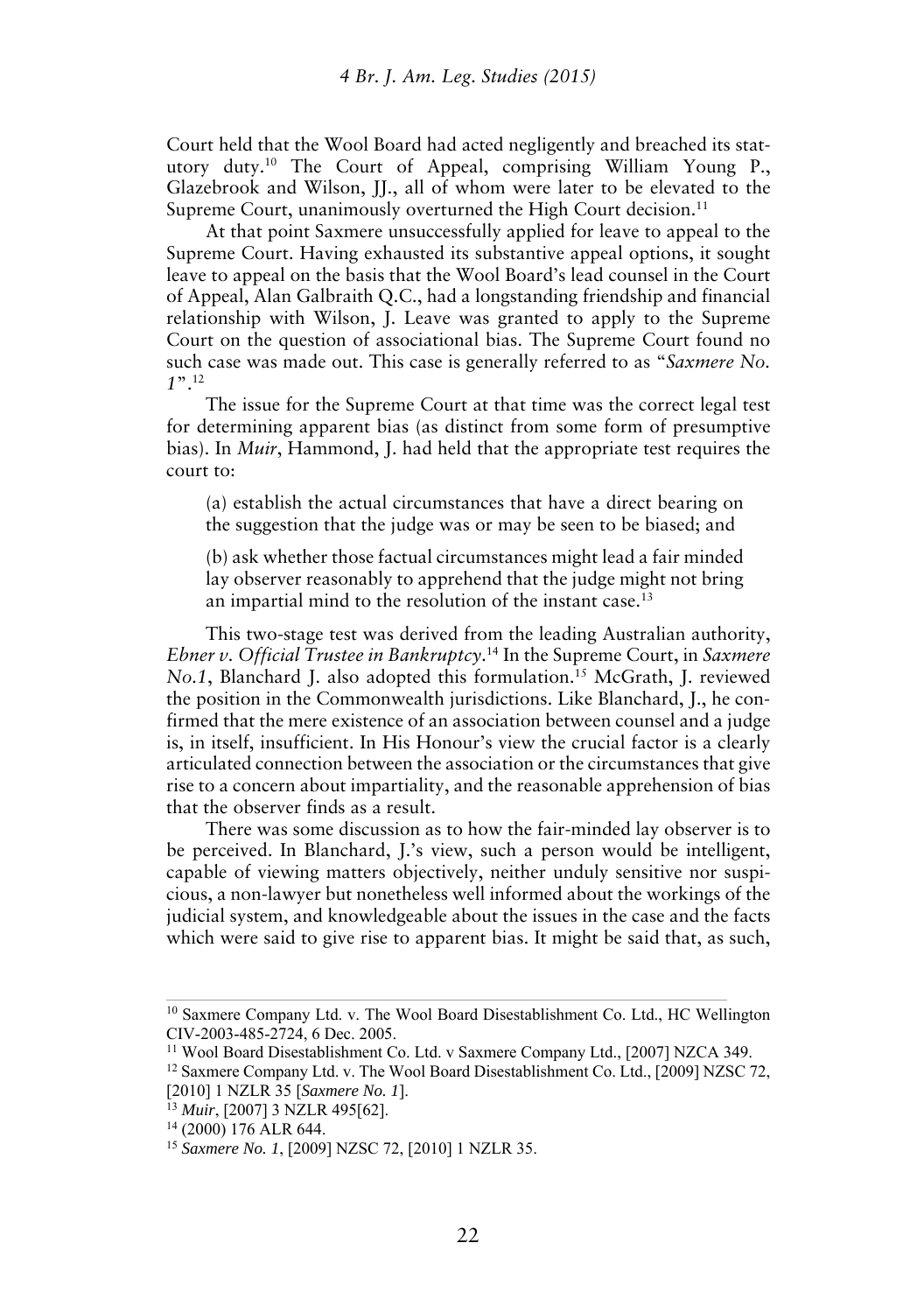this is a construct: it does not altogether accord with the persons one encounters on the Karori bus in Wellington, New Zealand; and who might not have a seat on the Clapham omnibus either.

In any event, the critical factual question, as the Supreme Court put it in *Saxmere No. 1*, was whether Wilson, J. was "beholden" to Mr Galbraith as a result of their mutual business activities, which could have created "unconscious bias"16 on the part of Wilson, J. towards the party represented by Mr Galbraith. Mr Galbraith and the judge had long been personal friends and jointly owned Rich Hill Limited (RHL), an investment vehicle for thoroughbred horse breeding on rural land they owned. Prior to the Court of Appeal hearing, Wilson, J. had orally disclosed the fact of his business relationship with Mr Galbraith to Saxmere's (then) counsel, but not, it seems, the full extent of their activities.

On the facts as they were then known, in the Supreme Court Blanchard, J. concluded that there was nothing to indicate that Wilson, J. was indebted to counsel. Accordingly there was no "link" between the personal friendship, or for that matter the business association. Essentially the Supreme Court decided that the relationship between the two men would not divert the judge from deciding the case on its merits.

Some of Wilson, J.'s behaviour had been unwise, particularly in his lack of specificity in his disclosures and the highly unusual course of his having chosen to speak to one of the counsel in the case prior to the hearing without other counsel being present. But on the law as accepted by the Supreme Court, the judgment in the Court of Appeal would stand.

The *Saxmere* litigation now appeared to have run its course. But the appellant and its advisers were nothing if not determined. They kept digging. It came to light that the nature of Wilson, J. and Mr Galbraith's relationship was rather more extensive than what Wilson, J. had previously intimated. On the basis of the fresh understandings, and very unusually, Saxmere applied for a recall of *Saxmere No. 1*. It was suggested that at the time of *Saxmere No. 1* it had appeared that the judge's financial involvement with Mr Galbraith in RHL was in the nature of a roughly equal partnership in a passive investment vehicle. But Wilson, J. had, following the first Supreme Court judgment, made certain further disclosures.

As at 31 March 2007, which was shortly before the relevant Court of Appeal hearing, due to Mr Galbraith having advanced more funds to RHL than Wilson, J., there was an imbalance in their shareholder accounts. The net effect of this was that the judge was "beholden" (to use the language of the Supreme Court)<sup>17</sup> to Mr Galbraith in the amount of \$74,249. On the accounts it appears that the sum was \$242,804, if the fact that Wilson J. had not made any repayments of the company's bank loan for which he had assumed exclusive responsibility was taken into account.

<sup>&</sup>lt;sup>16</sup> A troublesome concept slowly creeping into appellate decisions; and one which deserves much closer research and discussion.

<sup>17</sup> Saxmere Company Ltd. v. Wool Board Disestablishment Co. Ltd. [2009] NZSC 122, [2010] 1 NZLR 76 [*Saxmere No. 2*] at [17].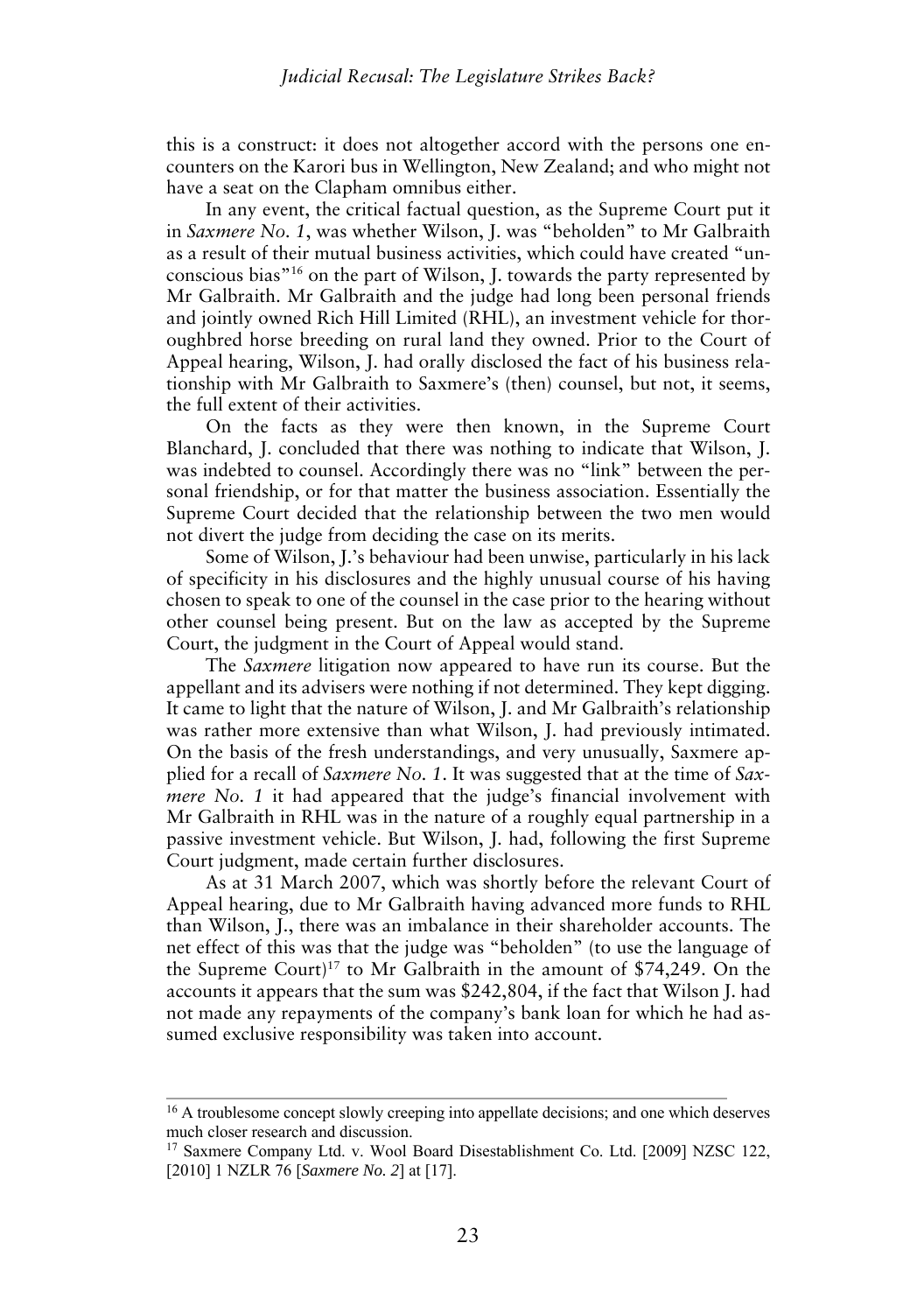The Supreme Court held that this imbalance was well above any level of indebtedness from judge to counsel that could be regarded as "so minimal as to be immaterial". There was a further complicating factor in that RHL was about to finalise a (financed) land purchase. This would have required "mutual co-operation" between the judge and Mr Galbraith to finance and complete the transaction. In the circumstances the Supreme Court decided to recall its judgment in *Saxmere No. 1*.

Under the relevant rules in New Zealand, the senior courts have developed three bases for a recall:

(a) where there has been a legislative change or a new judicial decision of relevance and higher authority since the hearing;

(b) where counsel failed to bring a legislative provision or authoritative decision of plain relevance to the court's attention; or

(c) where, for some other very special reason, justice requires recall of the judgment.18

The legal effect of a recall is to render the judgment of no effect. In this case, because the Supreme Court was satisfied with its own clarification of the test for apparent bias in *Saxmere No. 1* following on from *Muir*, in *Saxmere* No. 2 the Court stated that its judgment was to be read "in conjunction" with the recalled first judgment.19 This was unusual and has caused some disquiet for the commentators: the argument is that a judgment of such significance is said to only make sense by reference to another judgment that is now a legal nullity, issued by a differently comprised Supreme Court.<sup>20</sup>

Leaving the recall issues to one side and reverting to the narrative, applying the test adopted in *Saxmere No. 1* to the facts as they had now become known, the Supreme Court held that the true nature and extent of the financial relationship between the Judge and Mr Galbraith would raise doubt in the mind of an informed lay observer as to whether the Judge would bring an impartial mind to the particular case. If Wilson, J. had disclosed the more active extent and nature of the business relationship before the Court of Appeal hearing, a case of apparent bias would have been made out. The Supreme Court was led to the inexorable conclusion that the threshold for apparent bias had been met. And these circumstances constituted the "very special reason"<sup>21</sup> why justice required a recall of the Court's first judgment, and the setting aside of the orders which had been made therein.<sup>22</sup>

The substantive proceedings were subsequently reheard by a panel of the Court of Appeal comprising Hammond, Chambers and Ellen France, JJ.

<sup>&</sup>lt;sup>18</sup> Horowhenua Cnty. v. Nash (No. 2), [1968] NZLR 632.<br><sup>19</sup> [2010] 1 NZLR 35, [1].

<sup>20</sup> *See* A. Beck, *Litigation: Bias and Recall,* 97 N.Z. L J. 97 [2010]. 21 *See* category 3 at text to note 19 *supra*. 22 *Saxmere No. 2*, [2010] 1 NZLR. 35, [19].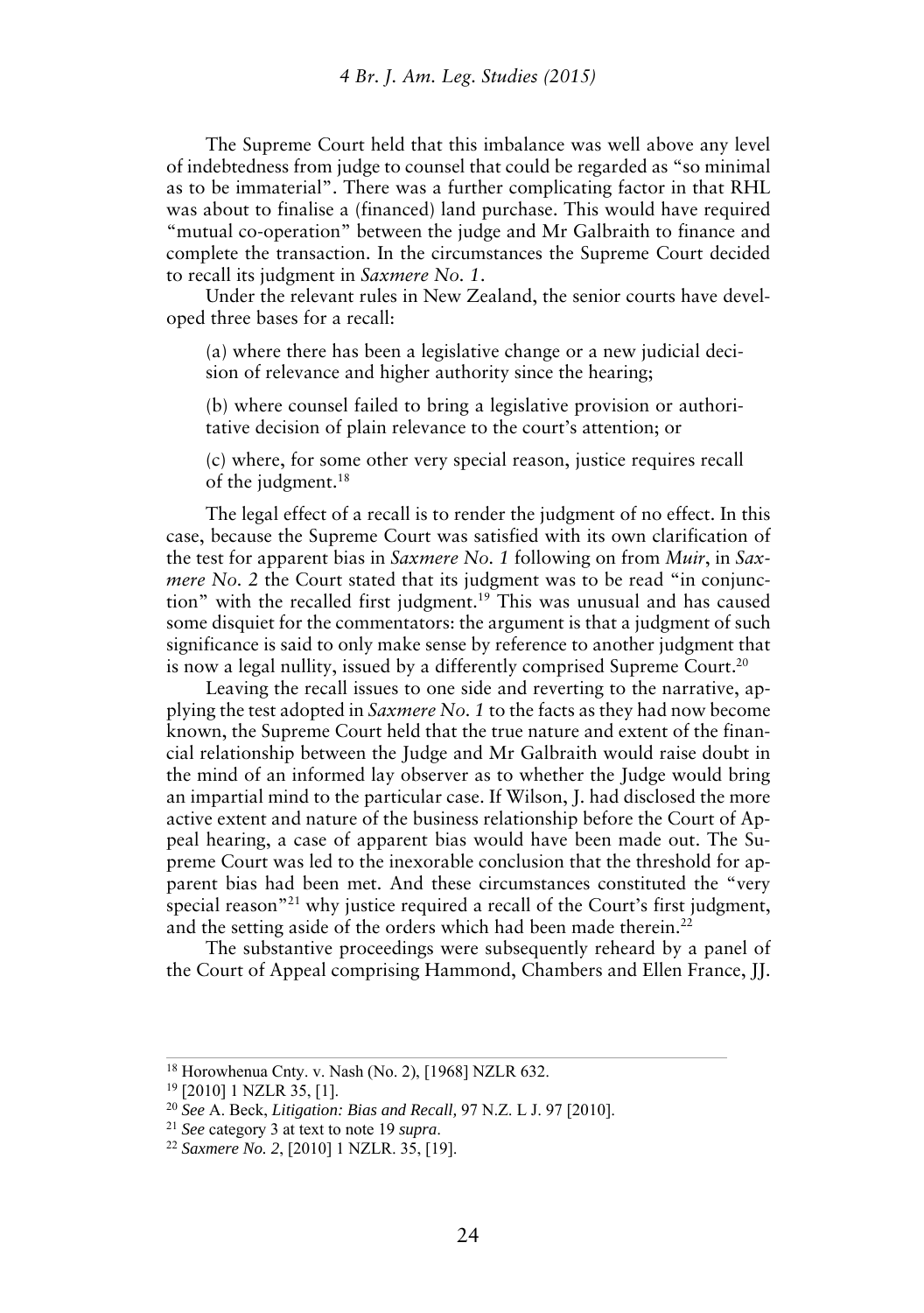in June of 2010. The Wool Board's appeal was allowed; it was held not to be liable in damages for breach of statutory duty and in negligence.<sup>23</sup>

As if all this was not enough, whilst the fresh rehearing in the Court of Appeal was proceeding, a new round of "litigation" had commenced before the Judicial Conduct Commissioner, who in New Zealand exercises a statutory jurisdiction.<sup>24</sup> He had recommended the constitution of a Judicial Conduct Panel<sup>25</sup>

Three complaints about Wilson, J. had been made to the Judicial Conduct Commissioner, Sir David Gascoigne: one from the Saxmere interests; one from an anonymous complainant; and another from former Court of Appeal and Acting Supreme Court Justice, Sir Edmund Thomas. The Commissioner had concluded that aspects of Wilson, J's conduct prior to the first Supreme Court judgment raised unresolved questions of fact: essentially these related to prompt disclosure requirements, and there were some differences between aspects of the accounts of Wilson, J. and Mr Galbraith. There was also an issue as to the extent to which Wilson, J. was responsible for the Supreme Court having been under a "significant misapprehension" as to the nature and finances of RHL at the time of the first judgment. The Judicial Conduct Commissioner took the view that a full inquiry into Wilson, I's conduct was therefore justified.

Under the New Zealand legislation, if the Judicial Conduct Panel recommended that the Attorney-General should commence proceedings for the removal of Wilson, J, this could only be done through a parliamentary process instigated by the Attorney-General. This is because the power to recommend parliamentary proceedings for removal of a judge is the only disciplinary power vested in the Panel. Unlawful or inappropriate judicial action that does not warrant removal from office cannot be sanctioned in any meaningful way. This is a feature of the legislation that some commentators have criticised.<sup>26</sup>

That panel was due to conduct its inquiry, with a mandatory public hearing, in late 2010. But Wilson, J. commenced a judicial review of the Commissioner's recommendation on the ground that his recommendation was in error of law.<sup>27</sup> In the event, Wilson, J. succeeded in his judicial review

 $^{23}$  [2011] 2 NZLR 442.<br><sup>24</sup> Judicial Conduct Commissioner and Judicial Conduct Panel Act 2004.

 $25$  To demonstrate the difficulties of recusal in a relatively small and unitary jurisdiction, that officer had been appointed by the Hon Judith Collins MP as acting Attorney-General. She had assumed Attorney-General responsibilities in respect of the Commissioner and the Panel in this instance. This because Justice Wilson and the Attorney-General, the Hon Christopher Finlayson Q.C. M.P. had been partners in a large Wellington law firm during the 1990s.

<sup>26</sup> B.V. Harris, *Remedies and Accountability for Unlawful Judicial Action in New Zealand: Could the Law be Tidier?* [2008] N.Z. L. REV. 485, 507.<br><sup>27</sup> The proceeding also sought judicial review of the acting Attorney-General's decision to

appoint a panel under  $\S 21$  of the Act on the basis that that decision was, it seems consequentially, also in error of law. The exercise of the Commissioner's power to recommend the appointment of a panel under §18 of the Judicial Conduct Commissioner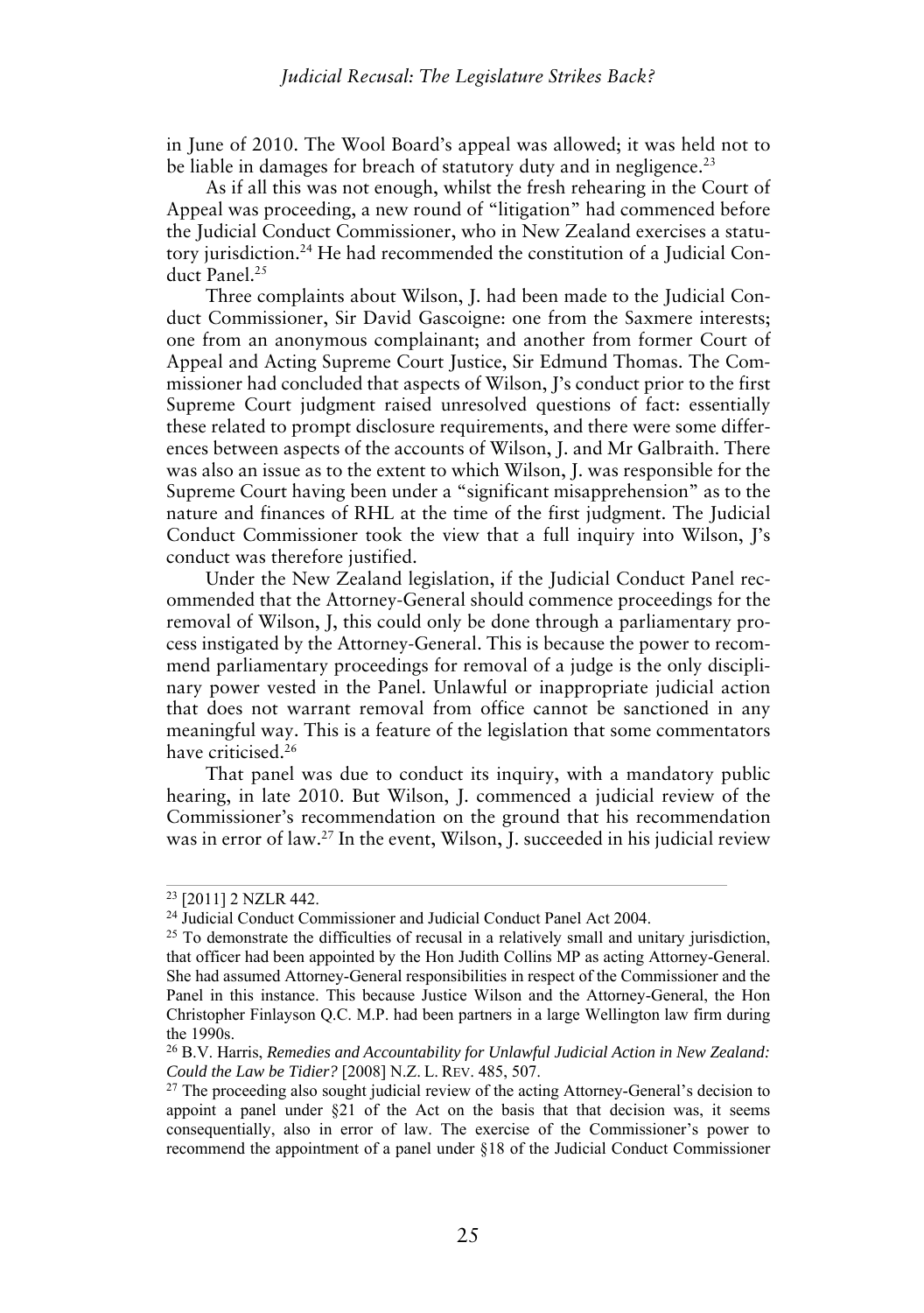application.28 While agreeing that the Judge's alleged misconduct passed the threshold of conduct warranting further investigation, a full bench of the High Court held that the Commissioner's report recommending the appointment of a panel was inadequate in the degree of specificity as to the aspects of Wilson, J.'s conduct into which the Panel was to enquire. In the result, that Court instructed the Commissioner to revisit the complaints and specify the particular conduct that warranted investigation by the Panel, in accordance with the requirements of the Act.

The whole affair mercifully came to an end shortly after that determination: Wilson, J. resigned from the Supreme Court. As the Act requires the Commissioner to dismiss a complaint where the person who is the subject of it is no longer a judge, the consequence of the resignation was that the procedures under that Act were statutorily concluded. There were those who lamented that this particular episode had not run its course, not least for the guidance that it might have afforded for future cases.29

The Judge chose not to go "gentle into that good night".30 He has given television interviews and statements to leading newspapers. He has said in print: "I did not resign, let me make it absolutely clear, because of any impropriety on my part. There was none."<sup>31</sup> He maintains that it was accepted practice in 2007 for judges to have friendships and business relationships with counsel appearing before them, notwithstanding some 2003 guidelines for judges on disclosure of conflicts of interest at the time of the relevant case.

It might have been supposed that thereafter the whole saga would have faded away to the subject of academic debate, rather than the national headlines it had occasioned over many months. But no, it instead became further elevated into an issue of constitutional significance by the introduction into the New Zealand Parliament of a Register of Pecuniary Interests of Judges Bill in the name of a Green M.P., Dr. Kennedy Graham.<sup>32</sup>

On introduction Dr. Kennedy Graham said (outside the House):

The messy situation around former Justice Bill Wilson could have been avoided had New Zealand had a register [of interests]. … The primary purpose is to protect the judiciary by relieving each judge of the onerous,

and Judicial Conduct Panel Act 2004 is an exercise of a discretionary statutory power for the purposes of §4 of the Judicature Amendment Act 1972 (which governs judicial review proceedings in New Zealand).<br><sup>28</sup> Wilson v. Attorney-General, [2011] 1 NZLR 399.

<sup>&</sup>lt;sup>29</sup> See, e.g., Editorial, *The Wilson Resignation* [2010] N.Z. L.J. 361. 301. **Dylan Thomas,** *Do Not Go Gentle into That Good Night*, 8 BOTTEGHE OSCURE 208  $(1951)$ .

<sup>31</sup> A. Young, *Former Top Judge Regrets Disclosing Link to QC* (2011) at http://www.nzherald.co.nz/nz/news/article.cfm?c\_id=1&object=10732993 (last accessed 17 August 2014).

<sup>32</sup> *Supra* note 6.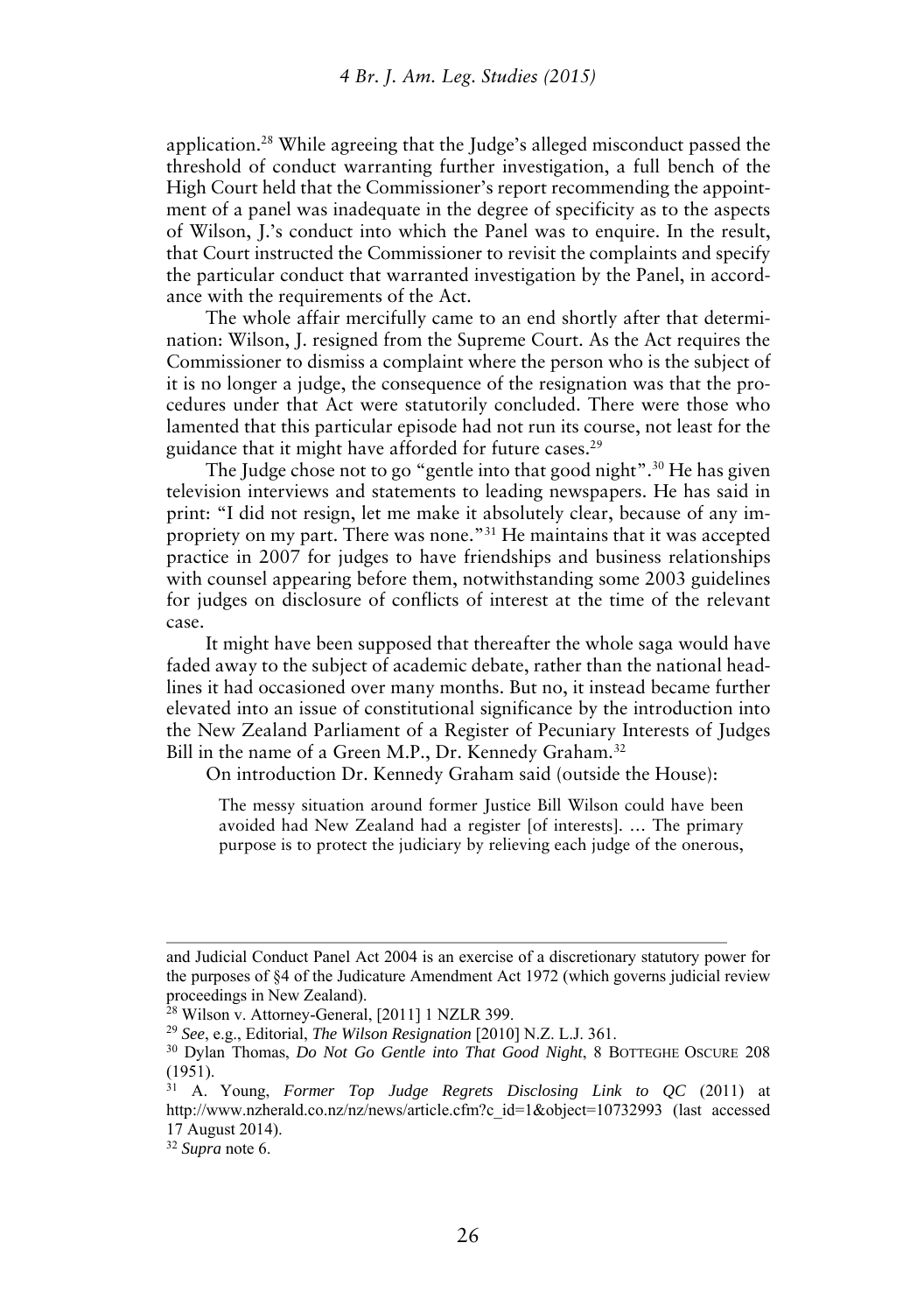and somewhat subjective, burden of determining whether [there is] a conflict of interest  $\ldots$  with regard to each particular case.<sup>33</sup>

The Explanatory Note to the Bill states:

Recent developments within New Zealand's judicial conduct processes suggest that application of the same practices by the other two branches of government might assist in the protection of the judiciary in the future.<sup>34</sup>

The reference to "the other two branches" is that in New Zealand Members of the Executive have been required to provide statements of pecuniary interests since 1990, and Members of Parliament, since 2006. Those measures were not set up by legislation. Rather they had been voluntarily adopted by those two branches of government.

Dr. Graham took the view – entirely realistically – that there was no prospect of the judiciary voluntarily adopting such a scheme in New Zealand. But what would the House of Representatives make of it? The Attorney-General, the Hon Christopher Finlayson Q.C., M.P., was concerned that before the measure was considered by Parliament there should be an independent report to assist members in their consideration. The New Zealand Law Commission already had on foot a reference for a review of the Judicature Act 1908.35 So with the concurrence of the Minister Responsible for the Law Commission it undertook an urgent exercise to assist the House. In March 2011 it released an Issues Paper.<sup>36</sup> In the usual way it consulted on and received submission on the Bill; it set out the present law in New Zealand, and England and Wales, and described key features of financial registers for judges in the United States of America, India and South Africa.

In the result, the Commission recommended that a register of judges' pecuniary interests not be established by statute in New Zealand, because it did not consider this to be the best solution for managing judicial conflicts of interest.

The Commission noted:

8.67. First, the present substantive law on when a judge should not sit by reason of a pecuniary interest is satisfactory, and in line with the law in other common law jurisdictions. No legislative correction would seem to be presently warranted.

<sup>33</sup> K. Graham M.P., *Judges Pecuniary Interests Bill Pulled From Ballot* (Green Party of Aotearoa New Zealand, 2010) at https://home.greens.org.nz/press-releases/judgespecuniary-interests-bill-pulled-ballot (last accessed 17 Aug. 2014).<br><sup>34</sup> *Supra* note 6, at 2.<br><sup>35</sup> On which it has since reported and in respect of which there is legislation presently before

Parliament for a consolidation and revision of New Zealand's law relating to its courts: New Zealand Law Commission, *Review of the Judicature Act 1908: Towards a New Courts Act*  (NZLC R126, Wellington: Law Commission, 2012).<br><sup>36</sup> New Zealand Law Commission, *Towards a Consolidated Courts Act: A Register of* 

*Judges' Pecuniary Interests?* (NZLC IP21, Wellington: Law Commission, 2011).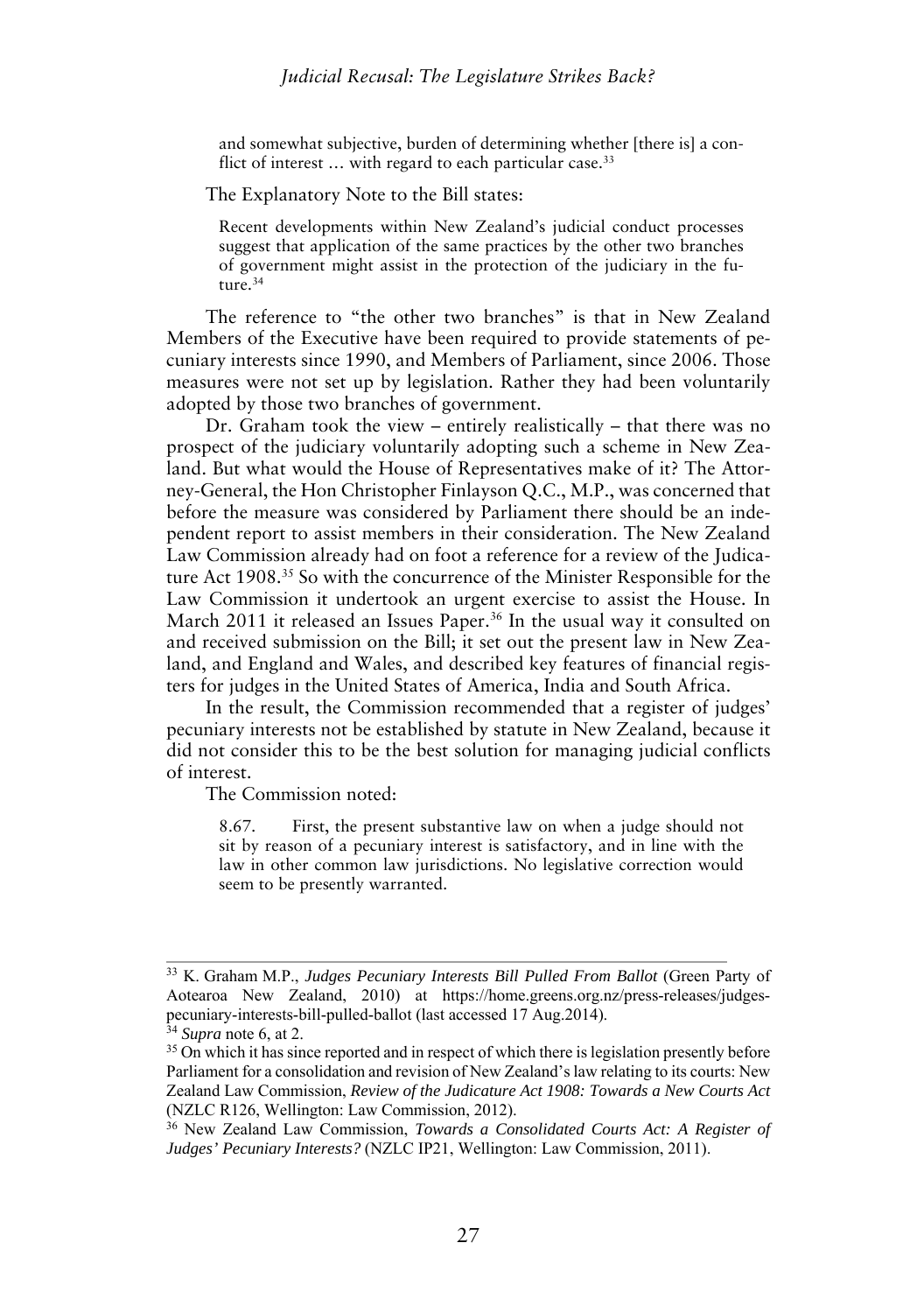8.68. Second, the procedural law as to a recusal of a judge is much less satisfactory, and in need of attention. In particular there is a real issue of principle as to whether an impugned judge should sit on a recusal application. This is more easily dealt with in appellate courts, but is a particularly difficult issue to manage in very busy trial courts. …

8.69. Third, the critical issue is: notwithstanding the adequate present substantive law, should there be super-added, is it where, a requirement for a register of judges' pecuniary interests? If there is to be such a register, we note it may have to be more rigorous than the present Parliamentary register to achieve the stated objective of avoiding conflicts of interest, and thus very intrusive. American experience shows this may raise problematic questions.37

The two key components of Dr. Graham's Bill would require returns of pecuniary interests from judges, and establish a public register of them. "Pecuniary interests" in this context was defined as "anything [that] reasonably gives rise to an expectation of a gain or loss of money for a judge, or their spouse or partner, or child or step-child or foster child or grandchild".<sup>38</sup> A clause in the Bill provided that nothing in it should be interpreted as compromising the constitutional principle of judicial independence which in New Zealand is guaranteed by the Constitution Act 1986 and in any event was always respected by constitutional convention. The Bill would apply to all judges of all courts of New Zealand, from coroners through to the Supreme Court judges.

The Law Commission paper on the register proposal was tabled in Parliament on 27 November 2012. On 17 April 2013 (under Cabinet Manual directives relating to Law Commission reports)<sup>39</sup> the government responded that it would not itself pursue a register of pecuniary interests. It gave as reasons the risks to judges' privacy, a lack of focus on important non-pecuniary interests, and that the administrative burden of operating such a register outweighed any potential benefit. The government agreed with the Law Commission's recommendation that the Heads of Bench for each court should publish clear guidelines as to when recusal from hearing a case is appropriate.

Subsequently, the government introduced into Parliament the Judicature Modernisation Bill,<sup>40</sup> which very largely adopted the Law Commission's report for restructuring and modernisation of the New Zealand courts, including a requirement for recusal guidelines.<sup>41</sup> In the particular circumstances as disclosed to and reviewed by it, on 21 February 2014 the relevant

http://www.dpmc.govt.nz/cabinet/circulars/co09/1 (last accessed 17 Aug. 2014). 40 Judicature Modernisation Bill 2013 (178-1). 41 *Supra* note 35, at [6.68]-[6.84], R23 and R24.

<sup>&</sup>lt;sup>37</sup> *Id.* <br><sup>38</sup> *Supra* note 6, at cl. 5.

<sup>&</sup>lt;sup>39</sup> Cabinet Office, *Cabinet Manual* (Wellington: Department of the Prime Minister and Cabinet, 2008) at [7.18]. *See also* Cabinet Office, 'Law Commission: Processes for Setting the Work Programme and Government Response to Reports' (Wellington: Department of the Prime Minister and Cabinet, CO (09) 1, 2009) at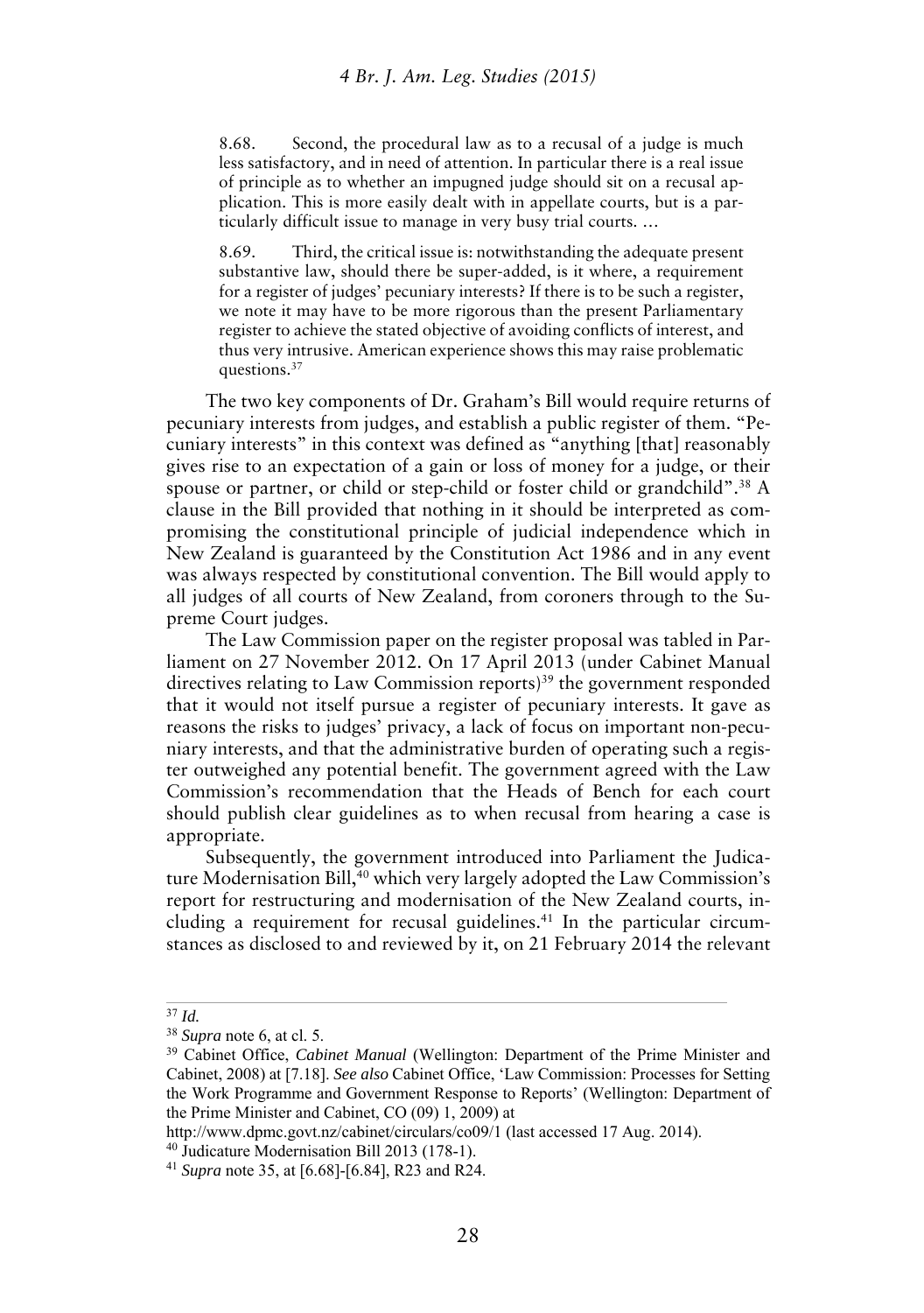Select Committee of Parliament recommended that Dr. Graham's Bill should not be passed.

However, as matters now stand, the Bill still stands in the Order Paper for a second reading. It seems unlikely that the measure will pass; there are even some suggestions that it may be withdrawn. But such have been the twists and turns of this particular saga that, with a General Election pending and some concern about judicial accountability in other respects, it would be unwise to entirely write off the possibility of its resurrection.

#### III. THE AMERICAN EXPERIENCE

If *Saxmere* was a long-running serial, the critical decision in American federal jurisprudence – the decision of the United States Supreme Court in *Caperton v. A. T. Massey Coal Co.*<sup>42</sup> – has been a soap opera. It also had the "distinction" of inspiring John Grisham's best-selling 2008 novel, *The Appeal*. Again the issues migrated from the generally dry dust of the law relating to recusal into the public domain, and have left an unhappy patina about a final court.

Two critical features of United States federal jurisprudence on recusal need to be always kept in mind.

First, the fundamental basis of the U.S. federal jurisdiction has always been legislative. The first federal judicial disqualification statute in the United States was passed as early as 1792. That statute largely reflected the then-English common law: there was to be disqualification when a judge had a pecuniary interest in a proceeding over which he or she was to preside. And the rule was absolute: it did not matter if only a few dollars were at stake. After the Civil War there was a wave of ethics reform legislation, largely because of wide-scale influence pedalling and procurement fraud during the Civil War. Then after Watergate a major driver of the relevant U.S. federal law was the passage of the Ethics in Government Act 1978. In broad terms, this Act required many employees of the Federal Government including all federal judges to disclose, amongst other things, their personal finances.

The disclosure regime for federal judges is extensive and detailed. This leads to the second regime characteristic: it has had more than its fair share of difficulties and is constantly requiring legislative amendments.

In particular, the U.S. scheme threw up both legal issues and functional problems in the area of judicial security. As it now stands a judge's personal financial report may be redacted: "(i) to the extent necessary to protect the individual who filed the report; and (ii) for so long as the danger to such individual exists." The U.S. Judicial Conference, in consultation with the Department of Justice, has the task of submitting to the House and Senate Committees on the Judiciary an annual report documenting redactions. An audit of more than 10,000 judges (only a part of the large U.S. judicial empire) showed 10 per cent of them requesting redactions. The relevant considering Committee granted 592 of the 661 redaction requests in a three-

<sup>42 556</sup> U.S. 868 (2009).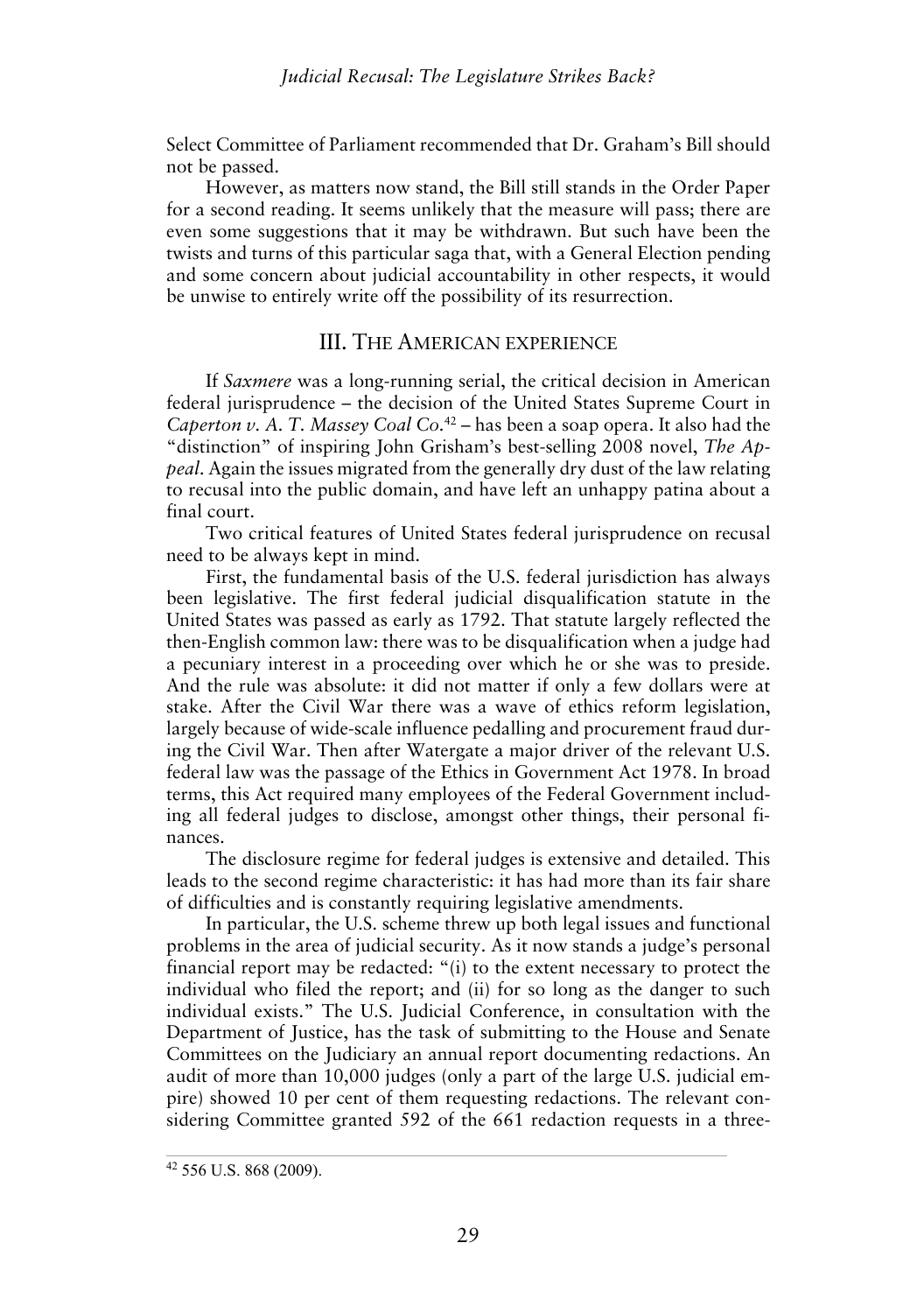year period. Failure to correctly complete the forms itself spawns all sorts of problems and litigation.

As to the substantive law, in *Caperton* the U.S. Supreme Court was divided five to four. In the result it held that a judge's failure to recuse himself violates the Due Process Clause of the Constitution. The question is now whether, "under a realistic appraisal of psychological tendencies and human weakness" the judge's interest "poses such a risk of actual bias or prejudgment that the practice must be forbidden if the guarantee of due process is to be adequately implemented".

On that standard, the majority concluded that the failure of Justice Benjamin of the West Virginia Supreme Court of Appeals to disqualify himself in a high profile case involving the company of an individual who had donated \$3 million in an attempt to defeat Benjamin's opponent in a judicial election, ran foul of due process considerations.

A major doctrinal difficulty was that the majority resorted to a "probability of bias" test. Chief Justice Roberts expressed distinct scepticism about such a formula. Addressing his "slippery slope" concerns, the Chief Justice listed no less than 40 "uncertainties" which he believes the majority opinion opens up for lower courts.43 Subsequently, there has been an avalanche of commentary on *Caperton*. 44

It can hardly be said that U.S. federal law is in any better shape than the law and practice in the Commonwealth. It is quite unlikely that the U.S. Supreme Court, or any court, will be able to develop something approaching a qualitative or quantitative framework for analysing judicial bias and recusal claims. Neither does it advance a solution to the central problem of recusal motions being determined (at least in part in appellate courts) by the very judge whose conduct is under scrutiny.45

#### IV. WHERE TO NOW?

The overarching question for recusal law is, where to now? For it is in something of a bind.

As to the law, under modern regimes judges have a right to free speech, even extra judicially, on the law. That law may be relevant to a case they will later have to decide. And some degree of "showing the ball" is pragmatically necessary by judges for the due advancement of litigation in regimes in which judges are abjured to get on and advance the real merits of a case.

<sup>43</sup> *Id.* at 893-98*.*

<sup>44</sup> *See*, *e.g*., Pamela S. Karlan, *Electing Judges, Judging Elections, and the Lessons of*  Caperton, 123 HARV. L. REV. 80 (2009); Caperton v. A.T. Massey Coal Co.: *Due Process*  Limitations on the Appearance of Judicial Bias, 123 HARV. L. REV. 73 (2009); J.J. Sample, *Court Reform Enters the Post-*Caperton *Era*, 58 DRAKE. L. REV. 787 (2010); J.J. Sample, Caperton: *Correct Today, Compelling Tomorrow*, 60 SYRACUSE. L. REV. 293 (2010); and G.J. Clarke, Caperton'*s New Right to Independence in Judges,* 58 DRAKE L. REV. 661 (2010).

<sup>&</sup>lt;sup>45</sup> 'In part', because routinely the impugned judge still sits on the determining panel in many jurisdictions.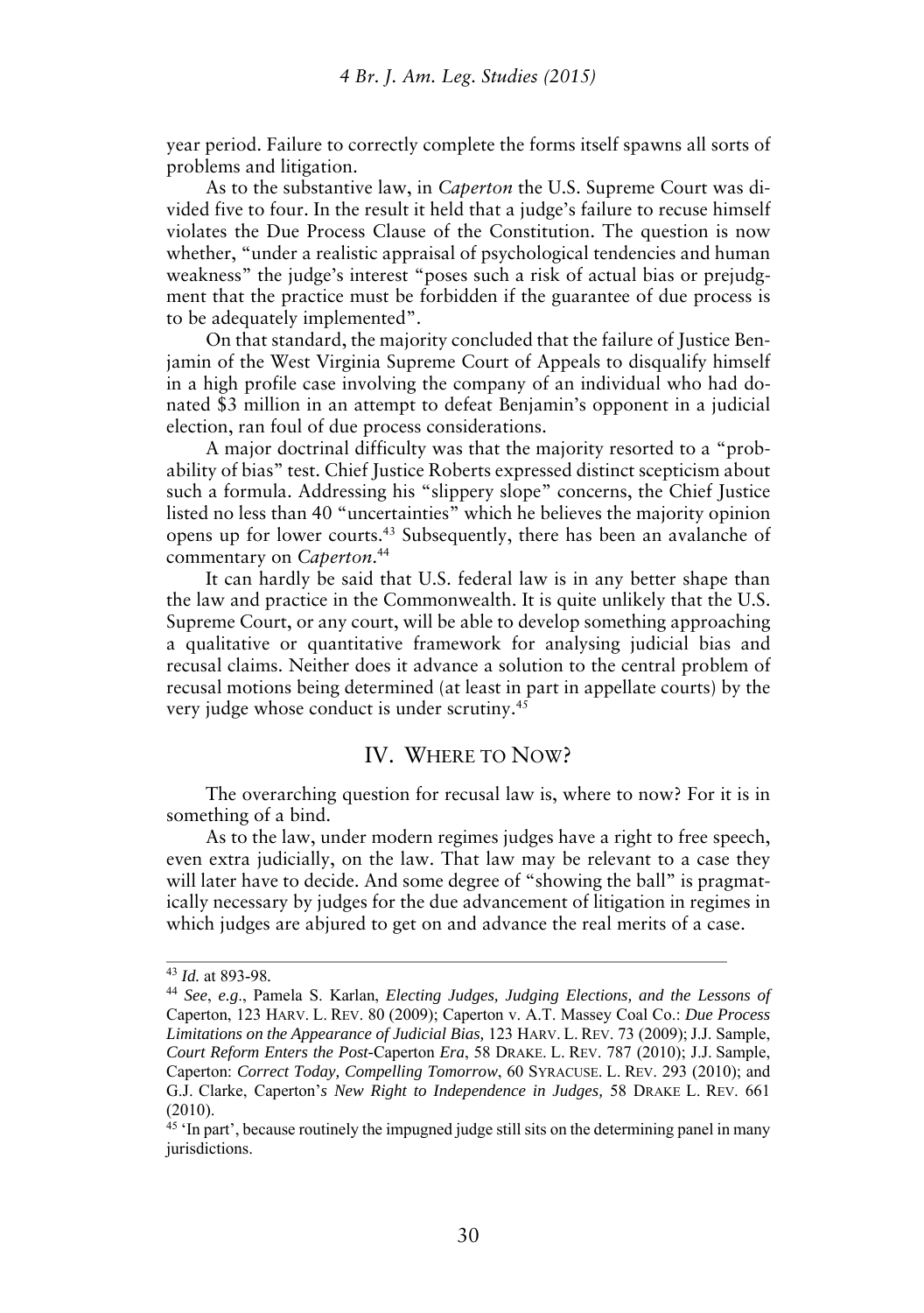As to outcomes, it is surely significant that the senior final courts have found themselves in real difficulties with the application of recusal law even to their own cases. One thinks of *Pinochet*, <sup>46</sup> *Saxmere*, and *Caperton*.

Neither legislation nor judicial doctrine as presently conceived appear to afford adequate or durable solutions.

As to the common law, Sir Stephen Sedley has fairly remarked that, "… at least in countries where judges are appointed and not elected, the [recusal] road has not turned out to be a highway to hell; but neither is it a yellow brick road to contentment. … [I]t is … a tortuous and sometimes stony road which is worth following even if its destination is uncertain."<sup>47</sup>

As to legislation, Frost has perceptively noted:

The [legislative] development of the law of judicial disqualification in the United States has followed a recognisable pattern. First, Congress sets the standard governing when judges must remove themselves from sitting on cases in which they are not able, or might not be able, to be impartial. That standard is then narrowly construed by the judges who must apply it to decide whether they themselves should be disqualified from a case. Eventually, a particularly egregious situation arises in which a judge sits on a case when most outsiders think that she should have stepped aside. The situation comes to the attention of the press, the public, and ultimately Congress, which amends the law to provide stiffer standards for recusal. And then the whole process begins anew.<sup>48</sup>

One way of evaluating the alternative paths is to enquire whether it is people, institutions, or the state of the law which is the root of the current predicaments.

As to the first matter, in his memorable Reith Lectures,<sup>49</sup> Lord Radcliffe of Werneth suggested:

Constitutional forms and legal systems are very well in their way, but they are the costumes for the men who wear them. Their sober shapes can be seen performing the strangest antics unless the people inside them have a real grasp of the civil ideas which they are designed to express. … It would be a fatal thing … if we were in the course of time to lose our character, which we have prized too little, and to preserve our institutions, which we greatly overpraise.

The question can legitimately be asked: has (sadly) the "character" of our judges failed us too often in potential recusal situations?

As to institutions, in his 2012 Reith Lectures,<sup>50</sup> the distinguished historian Niall Ferguson suggested it is "institutions" (the intricate frameworks,

<sup>46</sup> R. v. Bow Street Metropolitan Stipendiary Magistrate, *ex p.* Pinochet Ugarte (No. 2) [2002] 1 A.C. 119.

<sup>&</sup>lt;sup>47</sup> HAMMOND, *supra* note 4, at 7.<br><sup>48</sup> Amanda Frost, *Keeping Up Appearances: A Process-Oriented Approach to Judicial Recusal*, 53 KAN. L. REV. 531, 538 (2005). 49 Published in 1952 as THE PROBLEM OF POWER: THE REITH MEMORIAL LECTURES 1951

<sup>(1952).</sup> 

<sup>&</sup>lt;sup>50</sup> NIALL FERGUSON, THE GREAT DEGENERATION: HOW INSTITUTIONS DECAY AND ECONOMIES DIE (2012).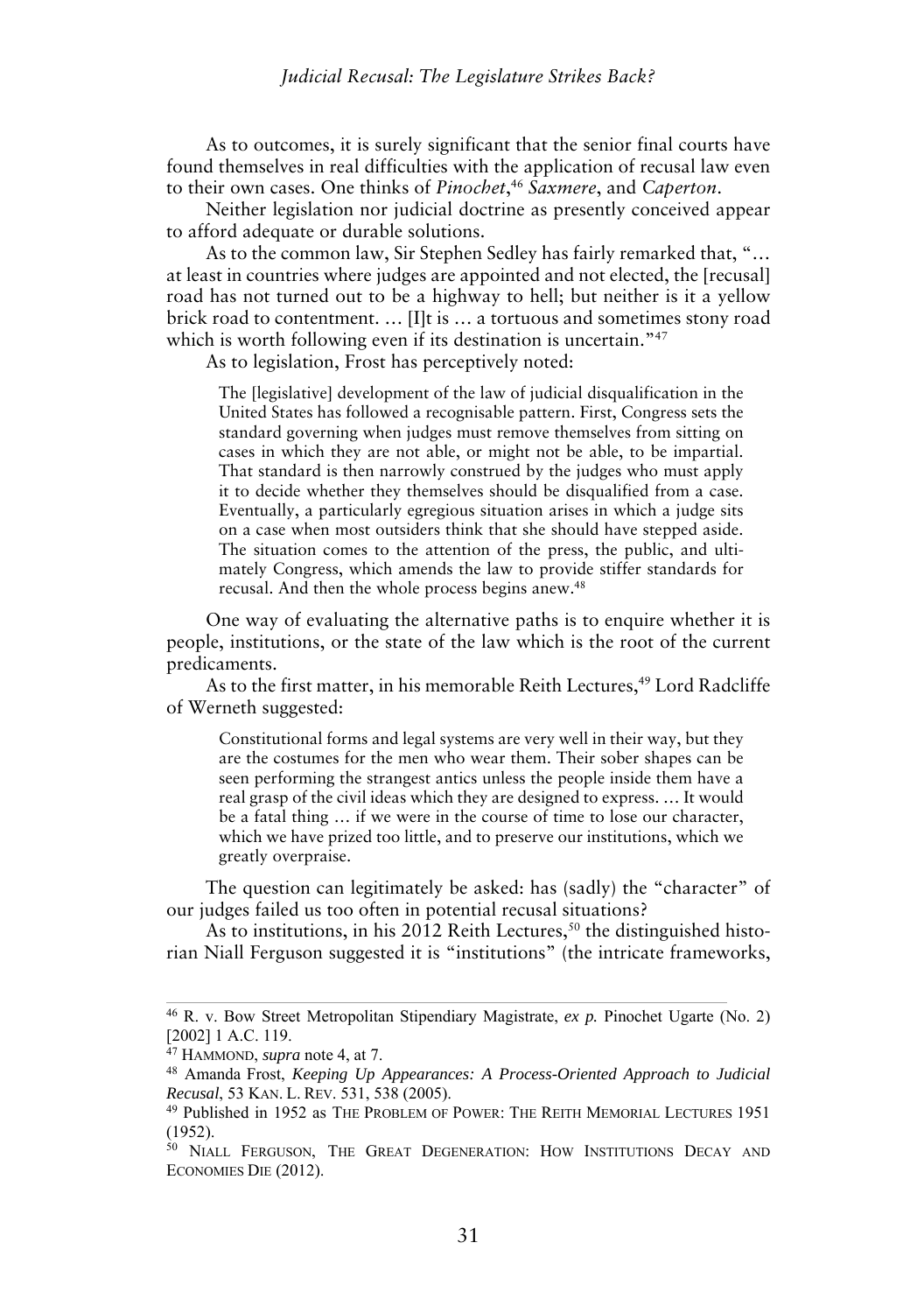including the rule of law, within which a society can flourish or fail) which are degenerating. He suggests the rule of law has "metamorphosed" into "the rule of lawyers". Regrettably it is the unwarranted activities of too many lawyers with premature or insufficient recusal applications which have contributed significantly to recusal problems.

These are high-level perspectives. They (rightly) remind us of the ultimate drivers in matters of this kind. What though, are we to suggest to those "in the field" of the operation of the law, as it were? The following relatively modest observations might assist.

1. As a matter of overall perspective, we should recognise that recusal law is about what it means to be a judge.

2. There is no absolute rule that, once scheduled, a judge *must* sit. The rule is better expressed thus: a judge is under a duty to sit, save where there is a juristically sound reason why she should not do so.

3. This is necessary to support public confidence in a legal system. Little is known empirically about how recusal decisions affect public perceptions of judicial impartiality. There is some quality U.S. academic work which suggests that "recusal is only a weak palliative for conflicts of interest" and the public's confidence is only partially restored by it.<sup>51</sup> This is consistent with the continued expressions of public concern over the "final court" cases. Practically it suggests early steps are required in recusal cases; not ex post decisions after much public angst.

4. Cardozo observed that Judges "may try to see things as objectively as we please. Nonetheless we can never see them with any eyes except our own."52 That said, Lord Hailsham's sage advice is worth repeating: "Impartiality does not consist in having no controversial opinion or even prejudices … Impartiality consists in the capacity to be aware of one's subjective opinions … to weigh evidence and argument and to withhold concluded judgment until the case is over."<sup>53</sup>

5. If the foregoing is accepted, it behoves legal systems to avoid, to the extent reasonably possible, the dangers to the legal system and litigants of poorly designed procedures and ill-conceived declinatures to recuse. There are at least three potential avenues of improvement of importance here.

6. The first is the advancement of judicial understanding of cognitive science, and unconscious bias. Everybody – including judges – relies on mental shortcuts ("heuristics") to make complex decisions. The law (as with most disciplines) is full of them. We often turn to rules of thumb, intuitive

<sup>51</sup> James L. Gibson & Gregory Caldeira, *Campaign Support, Conflicts of Interest, and Judicial Impartiality: Can the Legitimacy of the Courts Be Rescued by Recusals?* 3 at http://papers.ssrn.com/sol3/papers.cfm?abstract\_id=1491289 (last accessed 17 Aug.2014). <sup>52</sup> BENJAMIN CARDOZO, THE NATURE OF THE JUDICIAL PROCESS 13 (1921). <sup>53</sup> LORD HAILSHAM, THE DOOR WHEREIN I WENT 256-257 (1975).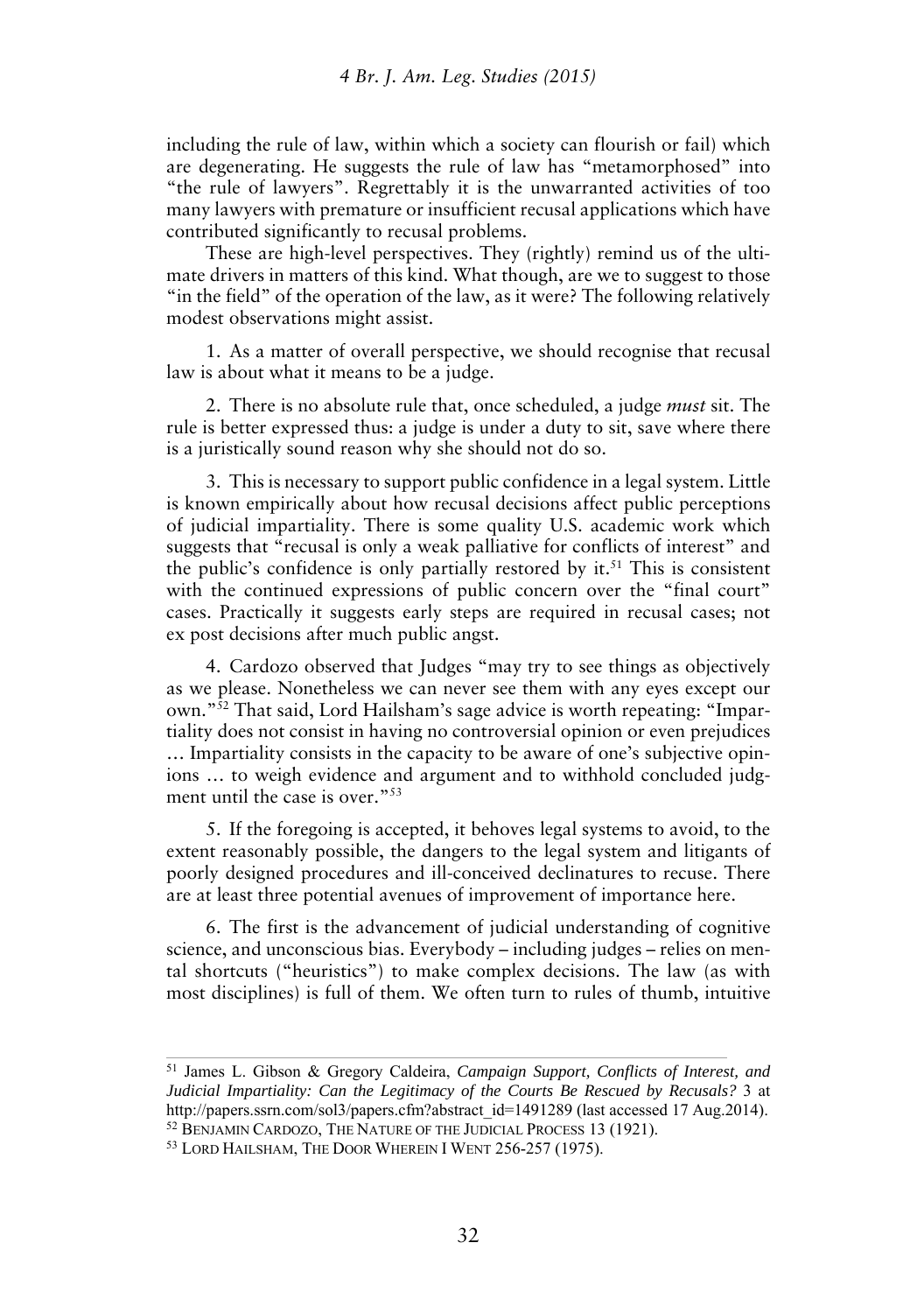judgments, and common sense. This facilitates necessary and efficient decision making. But unconscious mental shortcuts to evaluate facts can create misperceptions which can skew decisions.<sup>54</sup>

The five most common heuristics which influence judicial decision making (common also to other fields of human endeavour) are: anchoring (making estimates based on irrelevant starting points); framing (treating equivalent gains and losses differently); representativeness (treating an instance as representative, notwithstanding inconsistent statistical information); above all in law, hindsight bias (perceiving past events to have been more predictable than they actually were); and egocentric bias (over-estimating one's own abilities, including the ability "to put something to one side"). These phenomena extend even to a judge's decision to recuse/or not recuse. Much more could be done in the way of judicial education to inform judges on these phenomena.55

7. Secondly, the procedures for recusal challenges should be reviewed – by the judges themselves. It is not beyond the wit of working judges to come up with sensible procedures and for them to be promulgated whether by rules of court or protocols. Recusal procedures should be promulgated – not necessarily in formal rules, but at least in published protocols, as has happened in New Zealand,<sup>56</sup> and the U.S. Supreme Court.<sup>57</sup> Potential recusal situations should be "flushed out" early, within the courts own advancement to hearing procedures. Late recusals routinely create problems, both for efficiency and the appearance of things.

In particular, it is critical to avoid the impugned judge sitting on the determination of the recusal application. This is relatively easily avoided at the appellate level. Appellate courts can, after all, sit with one of their number not present. Most Judicature Acts explicitly provide for this.<sup>58</sup> At the trial level it has to be acknowledged that this is not nearly as easily obtained a result. But again it is not beyond the wit of the judiciary itself to address this issue.

Reasons – if only short reasons – should always be given for the recusal decision.

8. The third avenue is that the tactical use of recusal motions needs to be distinctly and firmly addressed. It is a fundamental principle of the rule

<sup>&</sup>lt;sup>54</sup> Chris Guthrie et al., Inside the Judicial Mind, 86 Cornell L. Rev. 777, 778 (2001).<br><sup>55</sup> See also, Sande L. Buhai, Federal Judicial Disqualification: A Behavioural and Quantitative Analysis, 90 Or. L. Rev. 69 (2011).

<sup>56</sup> See Courts of New Zealand, 'Guidelines for Judicial Conduct' (2013); Court of Appeal of New Zealand, 'Court of Appeal Recusal Guidelines' (2013); and Supreme Court of New Zealand, 'Conflict of Interest Protocol' (2008) at

http://www.courtsofnz.govt.nz/business/guidelines/confli§cts-of-interest (last accessed 22 August 2014).

<sup>57</sup> Press Release, U.S. Supreme Court, 'Statement of Recusal Policy' (Nov. 1, 1993) reprinted in RICHARD E. FLAMM, JUDICIAL DISQUALIFICATION: RECUSAL AND DISQUALIFICATION OF JUDGES app. D, 1101-03 (2d ed. 2007); *see* HAMMOND, *supra* note 3, App. D.

<sup>58</sup> In New Zealand, *see* Judicature Act 1908, § 58; and Supreme Court Act 2003, § 30.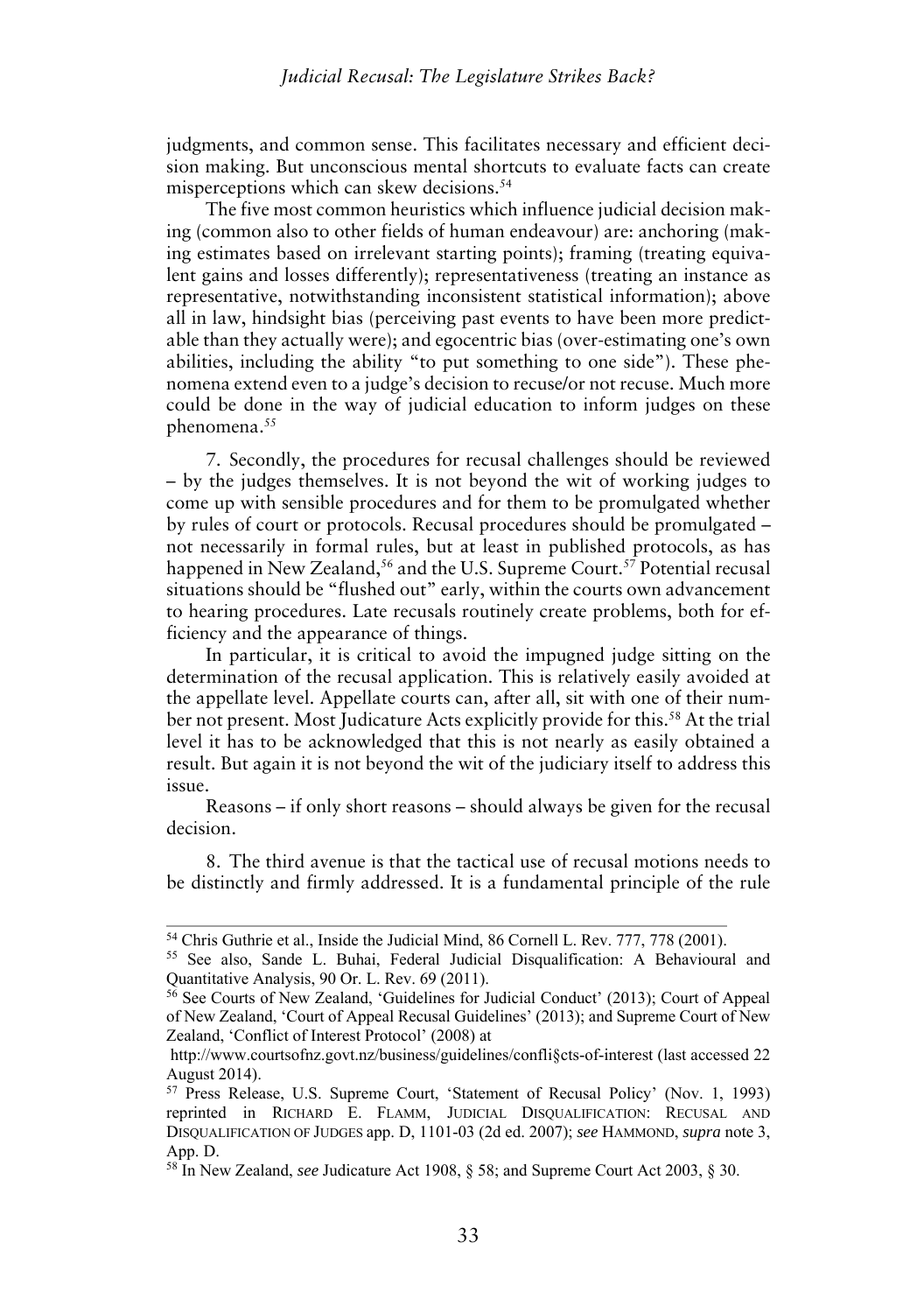of law that one judge is as good as another. Errors are corrected on appeal. It is of the utmost importance that no party may choose its tribunal. This cannot be achieved by insisting on a particular judge or by objecting to one who has been appointed, without sufficient cause. There are well-established mechanisms available in the existing law to address groundless challenges, which should not be costless.

9. A growing problem – perhaps an off-shoot of the belief that judges too have strong rights of expression and belief – is the judge with a distinct commitment to some cause, or to a principle of law, which she espouses publicly.

As to the first point, in *Pinochet* the Law Lords stressed that simply supporting a cause is not a disqualification. Lord Hutton however added the surely necessary qualification: there could be cases where "the interests of the judge in the subject matters of the proceedings arising from his strong commitment to some cause or belief … could shake public confidence in the administration of justice".<sup>59</sup>

As to the second concern, judges are today relatively prolific producers of speeches, articles and even books on the law. Should they sit when the particular point they have publicly professed upon is squarely before them? A lively debate has emerged on this topic in Australia in recent times.<sup>60</sup>

## V. CONCLUSION

If I am correct in my identification as to where the real problems arise, is legislation likely to provide the answer to legitimate public concerns over judicial (non)recusals? Thus far, my response has been a cautious "no". Fundamentally, this is an area for quality final court judgments; and enlarged and appropriate lower court understandings of the problems which arise in this area. If appropriate principles (for that is all they can be, in this sort of area) are not, or will not be laid down, then there is a case for parliamentary intervention. So it is a case of "Physician, heal thyself".<sup>61</sup>

<sup>&</sup>lt;sup>59</sup> Should a judge who had written or spoken strongly on the need for capital punishment, sit on (say) a Caribbean death appeal?

<sup>60</sup> For a negative response, *see* Susan Bartie & John Gava, *Some Problems with Extrajudicial Writing,* 34 SYD. L. REV. 637 (2012); for the affirmative side, *see* Chris Finn, *A Reply to Bartie and Gava,* 34 ADEL. L. REV. 267 (2014); *see also* LORD NEUBERGER, *The Remedial Constructive Trust – Fact or Fiction* (2014) at

https://www.supremecourt.uk/docs/speech-140810.pdf (last accessed 14 Feb. 2015), arguing (in opening) for extra-judicial writing.<br><sup>61</sup> LUKE 4:23, King James Version. The New Zealand Parliament has, since this article was

prepared, adopted this biblical advice. Debate on the second reading of the Bill (*see supra* note 6) began on 3 December 2014 (Hansard, Vol 702) and concluded on 25 February 2015 (Hansard, Vol 3 at page 1956). It was defeated 104/16, with several political parties on the left and the right conjoining to defeat it.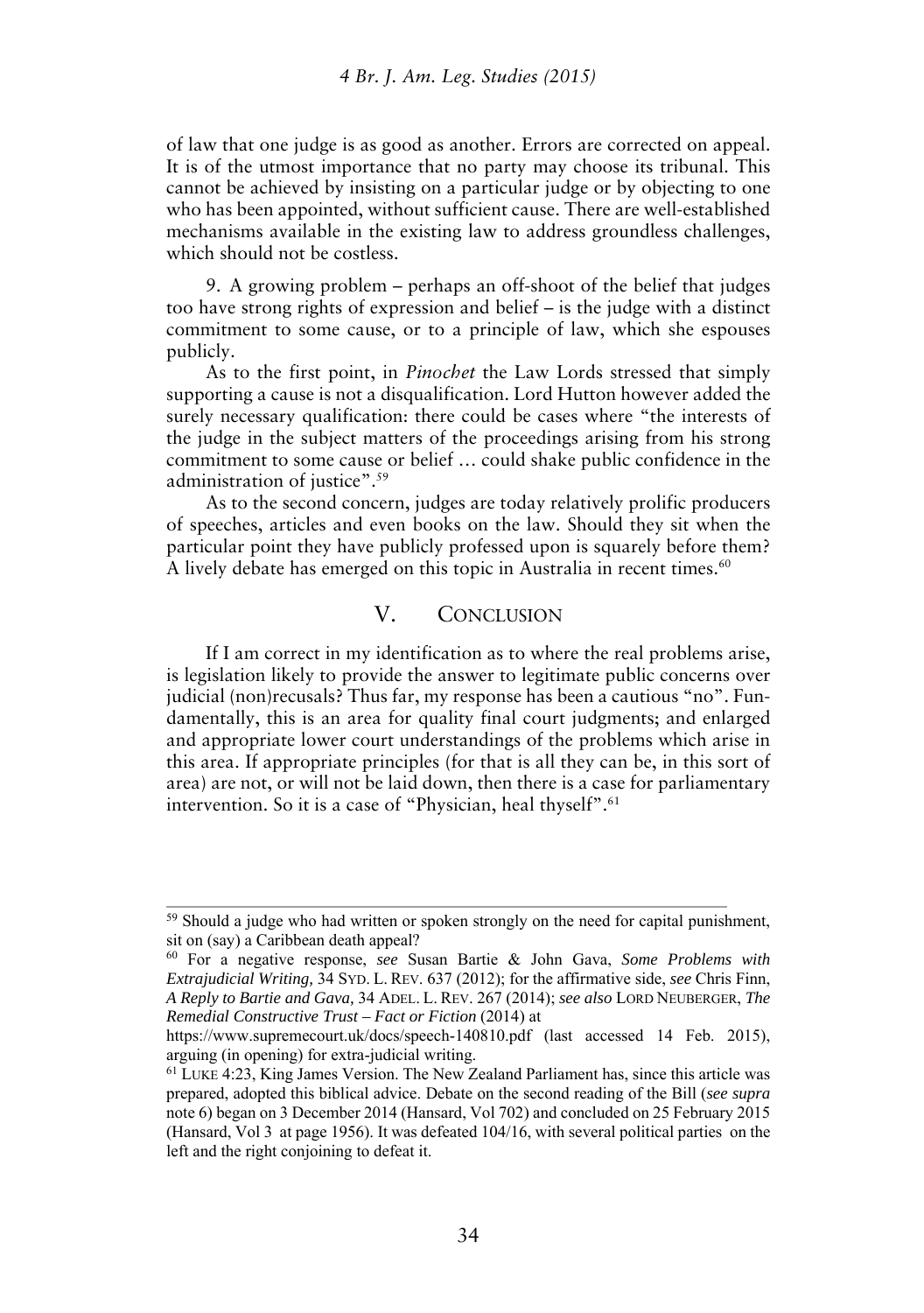# GIVING UP APPEARANCES: JUDICIAL DISQUALIFICATION AND THE APPREHENSION OF BIAS

# Raymond J. McKoski\*

## ABSTRACT

*Judicial disqualification rules define the point at which a judge cannot be trusted to decide a case fairly. Because the disqualification of judges corrodes the presumption of impartiality and undercuts the sanctity of the judicial oath, recusals should be based on facts, not appearances. But both the British Commonwealth and the United States remove judges not only for bias, but also when circumstances create an "appearance" of bias." The United States disqualifies a judge when the judge's "impartiality might reasonably be questioned." The British Commonwealth bars a judge's participation in a case when the circumstances create an "apprehension of bias." Since the same hypothetical, reasonable lay person is the arbiter under both tests, the tests produce similar results. Unfortunately, permitting appearances to dictate when a judge may sit fails on a theoretical and practical level.* 

*This article details the failures of appearance-based disqualification and proposes a new, fact-based standard for determining the propriety of a judge remaining on a case. The new test removes a judge for actual bias and when the circumstances create a probability or real possibility of bias on the part of the average judge. Appearances play no role in decision. The new test also replaces the hypothetical average lay person with the hypothetical average judge. The average judge rather than the average lay person determines whether the circumstances likely will cause the judge to abandon the role of the impartial magistrate. If so, the judge is disqualified. If not, the judge stays on the case. In this way, facts, not elusive, ephemeral appearances dictate the disqualification decision.* 

## **CONTENTS**

| II. THE FOUNDATION OF APPEARANCE-BASED RECUSAL 40   |  |
|-----------------------------------------------------|--|
|                                                     |  |
| B. The Fathers of the Appearance of Bias Standard42 |  |
|                                                     |  |
|                                                     |  |
|                                                     |  |
|                                                     |  |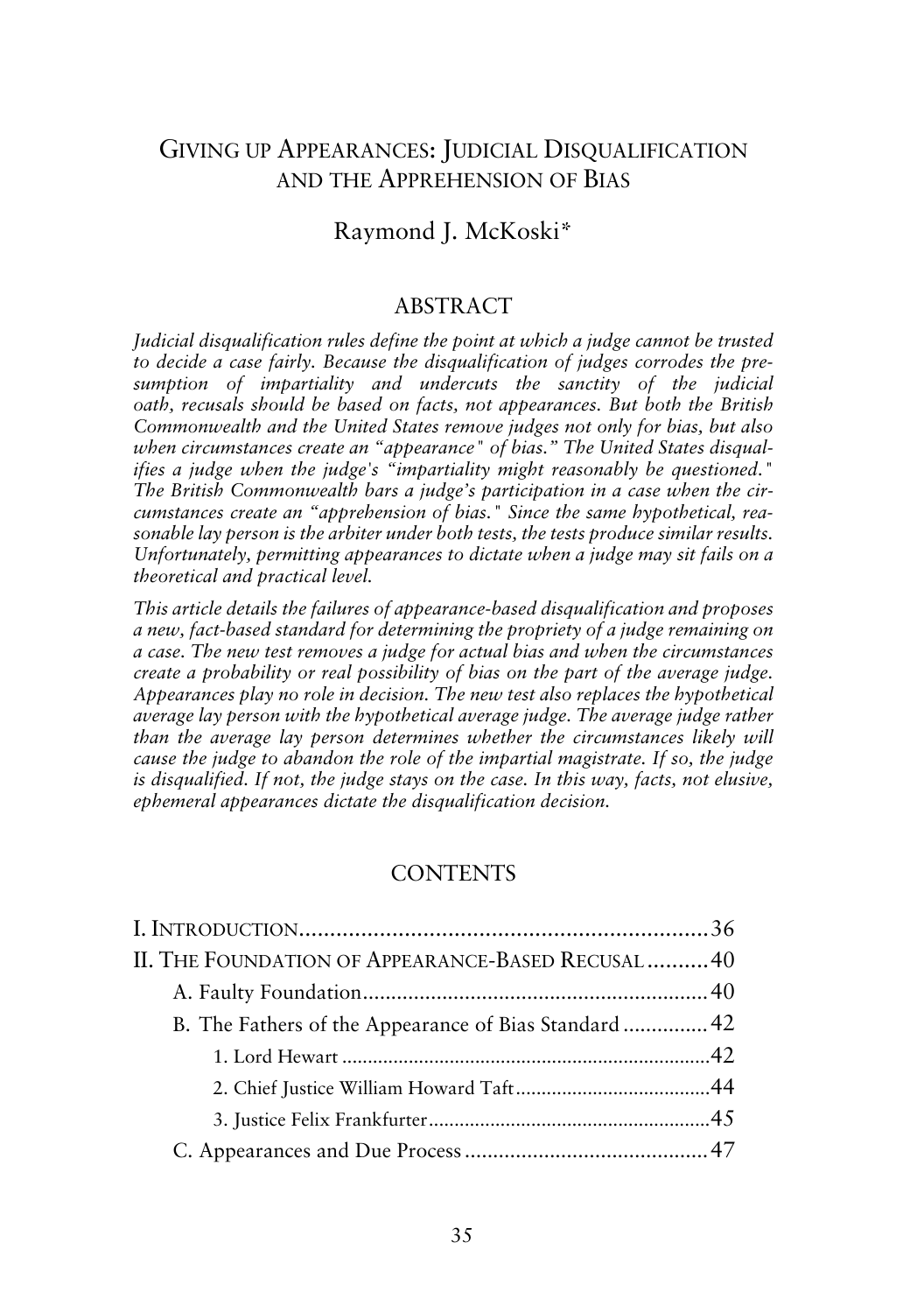| B. The Knowledgeable, Insightful Reasonable Person55         |
|--------------------------------------------------------------|
|                                                              |
|                                                              |
| V. THE FLAWS IN APPEARANCE-BASED DISQUALIFICATION  60        |
| A. The Failure to Foster Uniformity and Predictability  60   |
| B. The Reasonable Person Shares Nothing in Common with       |
|                                                              |
| C. Relying on Appearances to Build Public Confidence  62     |
| D. Permitting Litigants to Waive Disqualifying Factors  63   |
|                                                              |
| A. Basing Recusal Decisions on Appearances 64                |
|                                                              |
| C. Maintaining Public Confidence in Judicial Impartiality 66 |
|                                                              |
| 2. Identifying Circumstances that Create an Appearance of    |
|                                                              |
|                                                              |
|                                                              |

## I. INTRODUCTION

To a large extent appearances and perceptions govern our lives. This is certainly true in the business world where "managing the corporate image is the key to security and maintaining public trust."<sup>1</sup> In many cases the best image for a business is the promise to provide its customers with a new appearance. For example,

<sup>\*</sup> Hon. Raymond J. McKoski is an adjunct professor of law at The John Marshall Law School, Chicago, Ill. He formerly served as a Circuit Judge, 19<sup>th</sup> Judicial Circuit, Ill. (1985-2010) and as Vice-Chair of the Illinois Judicial Ethics Committee. This article is based upon a paper presented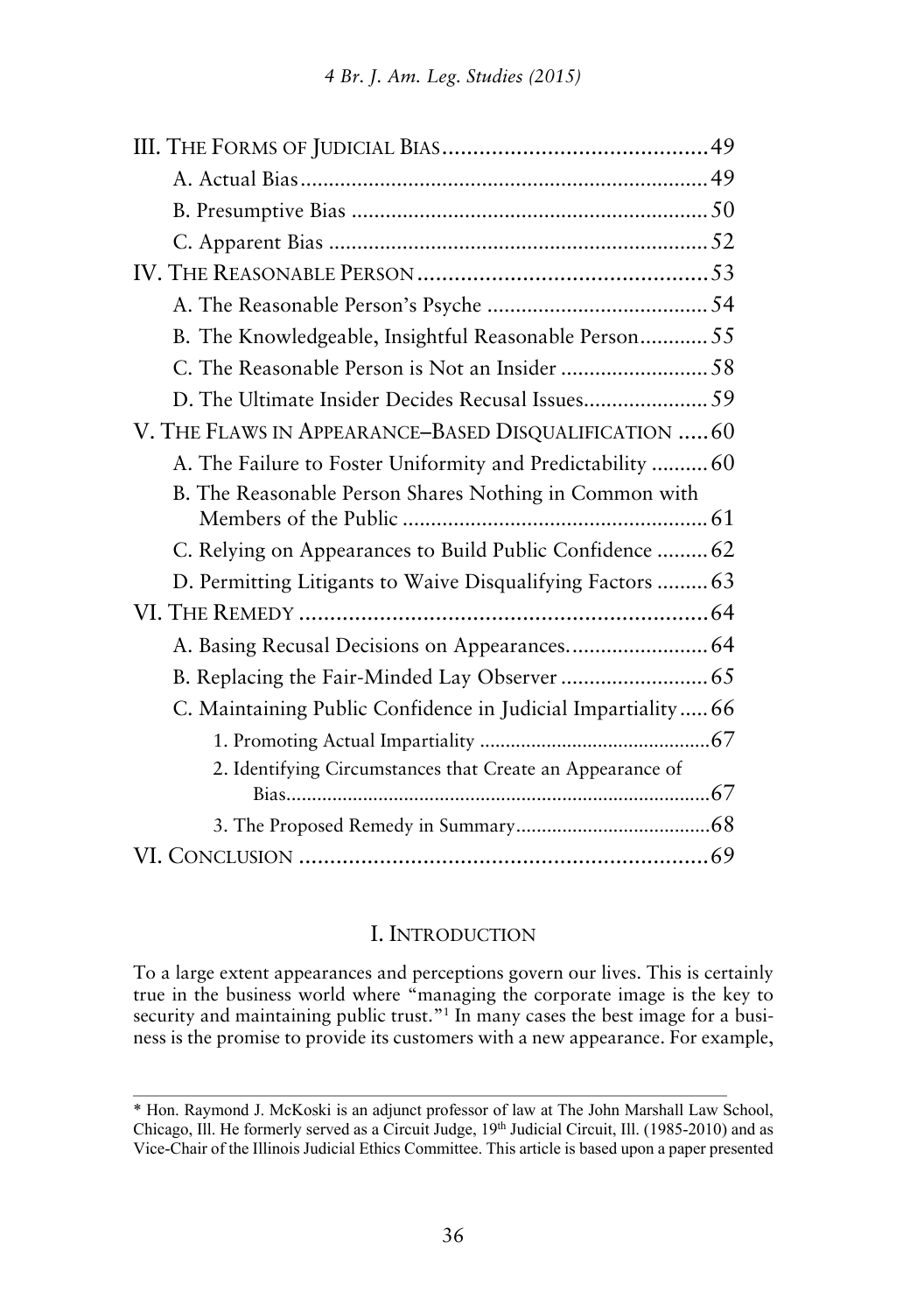the businesses "New Image Weight Loss Centers"<sup>2</sup> and "New Image Family Medicine,"3 brand their products, not with the promise of better health, but with the promise of a better appearance. And appealing to the average consumer on the basis of looks rather than on the basis of health is well-founded. In one study, more young people reduced their use of indoor tanning devices if they were warned of the risk of developing leathery, wrinkled skin than if they were warned of the risk of cancer. 4 One of the study's authors put it this way, "[t]hey're not worried about skin cancer, but they are worried about getting wrinkled and being unattractive ... . The fear of looking horrible trumped everything else."5 And to dispel the notion that only sun worshippers overvalue appearances, a recent survey found cigarette smokers more concerned with the effect of tobacco on their appearance than with the effect of tobacco on their hearts and lungs.<sup>6</sup>

Public officials know all too well that appearance trumps substance. In 1960, United States Vice-President Richard Nixon lost the first televised presidential debate because of his pale complexion, beard stubble, and grayish-pallor.7 Although equally competent on the issues with his opponent John F. Kennedy, he was no match for Kennedy's tanned, finely coffered, and youthful look.8 Years later, Nixon admitted that in preparing for the debate he "had concentrated too much on substance and not enough on appearance."9

Franklin Delano Roosevelt employed props like his cigarette holder, eye glasses, and cape to create the image of a confident, capable, yet approachable leader. As explained by Hugh Gregory Gallagher in *FDR's Splendid Deception*:

to Modern Law Review Seminar: Judicial Recusal: 21<sup>st</sup> Century Challenges, Birmingham City University, Birmingham, U.K. 29 Sept. 2014.<br><sup>1</sup> Russell Abratt, *A New Approach to the Corporate Image Management Process*, 5 J. MKTG. &

MGMT. 63, 63 (1989).<br><sup>2</sup> NEW IMAGE WEIGHT LOSS CENTERS, http://www.newimageweightlosscenter.net (last visited

Sept. 4 2014).

<sup>3</sup> NEW IMAGE FAMILY MEDICINE, http://www.newimagefm.com (last accessed 4 Sept. 2014). 4 Joel Hillhouse et al., *Effect of Seasonal Affective Disorder and Pathological Tanning Motives* 

*on Efficacy of an Appearance-Focused Intervention to Prevent Skin Cancer*, 146 ARCHIVES DERMATOLOGY 485 (2010). Another study showed a greater increase in the use of sunscreen when participants learned that sunscreen reduces the risk of wrinkled skin than when the participants learned that sunscreen reduces the risk of cancer. William Tuong & April W. Armstrong, *Effect of Appearance-Based Education Compared with Health-Based Education on Sun Screen Use and Knowledge: A Randomized Controlled Trial*, 70 J. AM. ACAD. DERMATOLOGY 6665 (2014). 5Marla Paul, *Wrinkles Rate Worse than Cancer for Tanners*, NW. UNIV. (May 17, 2010), http://www.northwestern.edu/newscenter/stories/2010/05/tanning.html (quoting Professor June Robinson).

<sup>6</sup> *Smokers More Worried About Their Looks Than Their Health: Half Who Gave Up or Intend to Did So Because of Fears Over Appearance*, DAILY MAIL, Jan. 14, 2014, http://www.dailymail.co.uk/health/article-2538961/Smokers-worried-looks-health-Half-gaveintend-did-fears-appearance.html.

<sup>7</sup> *See* History.com, The Kennedy-Nixon Debates, HISTORY.COM,

http://www.history.com/topics/us-presidents/kennedy-nixon-debates (last visited Sept. 4, 2014) (including a video of the debate).

<sup>8</sup> *Id. See also* Raymond J. McKoski, *Judicial Discipline and the Appearance of Impropriety: What the Public Sees Is What the Judge Gets,* 94 MINN. L. REV. 1914, <sup>1916</sup> (2010). 9 RICHARD M. NIXON, SIX CRISES 340 (1962).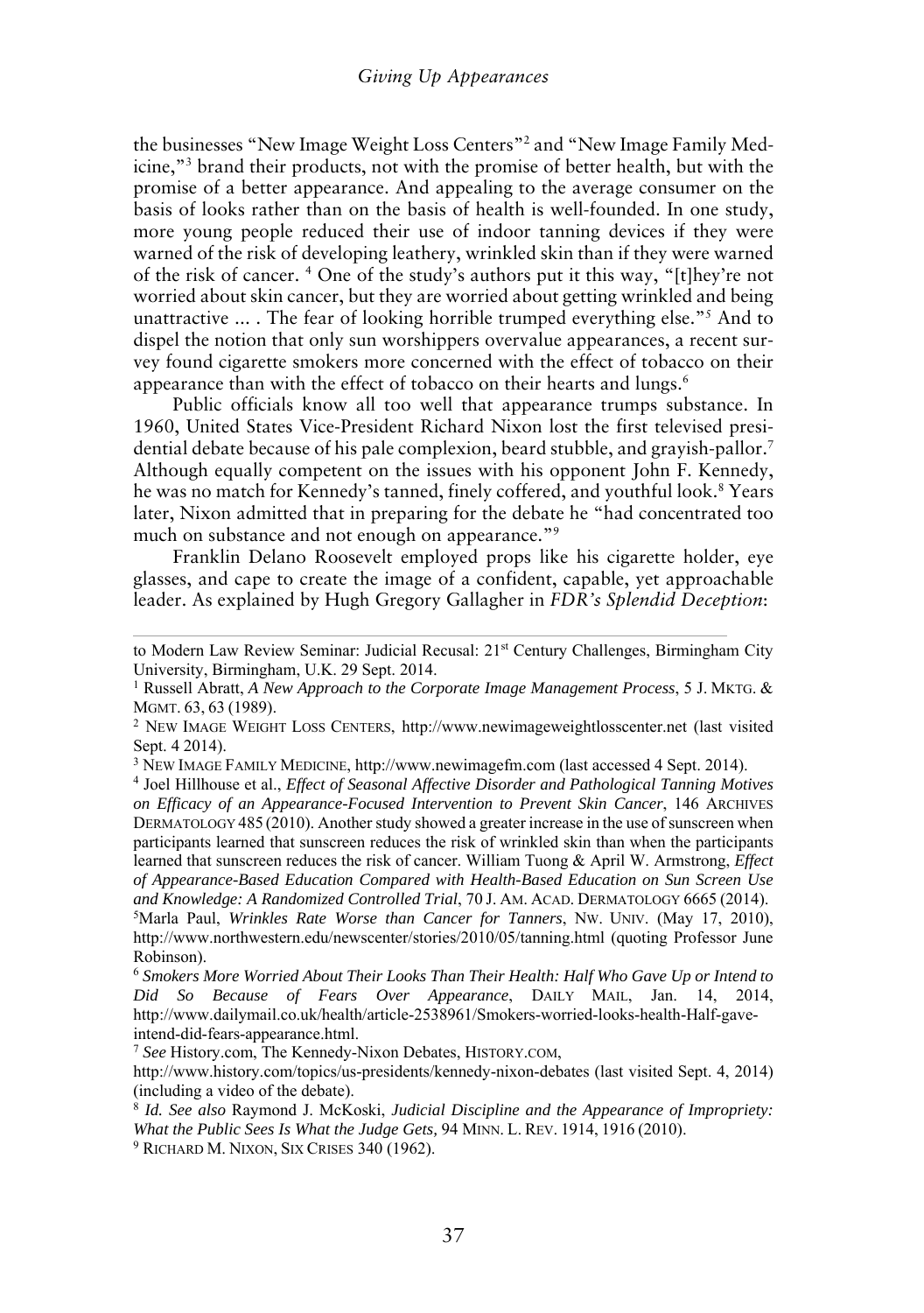[Roosevelt] used his cigarette holder to suggest confidence and good cheer; his old-fashioned pince-nez glasses reminded people of their schoolteachers and of Woodrow Wilson. They bespoke stability, responsibility. His old fedora campaign hat was as familiar as an old shoe; his naval cape expressed dignity and drama. The complete package of props, together with the characteristic tilt of the head, the wave of the hand, the laugh, the smile, made FDR seem to the American people as familiar, as close as a family member.<sup>10</sup>

Appearances also mattered to Margaret Thatcher and her public relations advisors.11 In addition to modifying her form of dress and hairstyle, Mrs. Thatcher took lessons from a voice coach at the National Theatre to "enhance the statesmanlike character of her talk."12 The highest paid advisor to the John McCain presidential campaign during the first half of October 2008, was not the campaign chairperson but the make-up artist who accompanied vice-presidential candidate Sarah Palin on the campaign trail.<sup>13</sup>

While in political campaigns "appearance conquers substance"<sup>14</sup> the same should not hold true in the administration of justice. The courthouse should be one place where judgments are based on reality, not perception. Cross-examination, public trials, the right to counsel, and the right to compel the attendance of witnesses are all designed to cut through appearances to uncover the truth.<sup>15</sup>

But reliance on appearances has infiltrated the legal system in one important respect. A judge can be removed from a case, not on the basis of bias or partiality, but on the basis that to someone, somewhere, the judge might appear to be biased or partial. Declaring a judge unfit to carry out her sworn duty on vague perceptions rather than fact, is inimical to the idea of a justice system geared to uncover the truth. Perhaps the promise of an attractive body can draw more customers to health clubs and smoking cessation centres than the promise of a healthy body. But a promise of an impartial appearing judiciary cannot build public faith in the courts. Only judges who exhibit actual impartiality can accomplish that goal.

Although the precise wording of appearance-based recusal rules varies, the test for a judge's removal from a case is essentially the same in the British Commonwealth and in the United States.16 Statutory provisions and court rules in the United States require recusal whenever a judge's "impartiality might reasonably be questioned."17 In the United Kingdom, the test is labelled an "apprehension of bias" or "apparent bias" test and asks "whether the informed observer would

<sup>&</sup>lt;sup>10</sup> HUGH GREGORY GALLAGHER, FDR'S SPLENDID DECEPTION 93 (1999).<br><sup>11</sup> HUGO YOUNG, THE IRON LADY: A BIOGRAPHY OF MARGARET THATCHER 428 (1989) (stating that Mrs. Thatcher willingly submitted to her "image-makers" including Gordon Reece).<br><sup>12</sup> *Id.* at 428-29.<br><sup>13</sup> Maureen Dowd, *A Makeover with an Ugly Gloss*, N.Y. TIMES, Oct. 26, 2008, at A14.<br><sup>14</sup> John Corry, T.V. View;

<sup>1988,</sup> available at http://www.nytimes.com/1988/01/24/arts/tv-view-in-the-debates-appearanceconquers-substance.html.

<sup>&</sup>lt;sup>15</sup> *See* McKoski, *supra* note 8, at 1995.<br><sup>16</sup> *See* text accompanying notes 121-33, below. The terms "recusal" and "disqualification" are used interchangeably in this article to refer to the removal of a judge on the basis of actual, presumed, or apparent bias.<br><sup>17</sup> *See* 28 U.S.C. § 455(a); ABA, MODEL CODE OF JUDICIAL CONDUCT R. 2.11(A) (2007).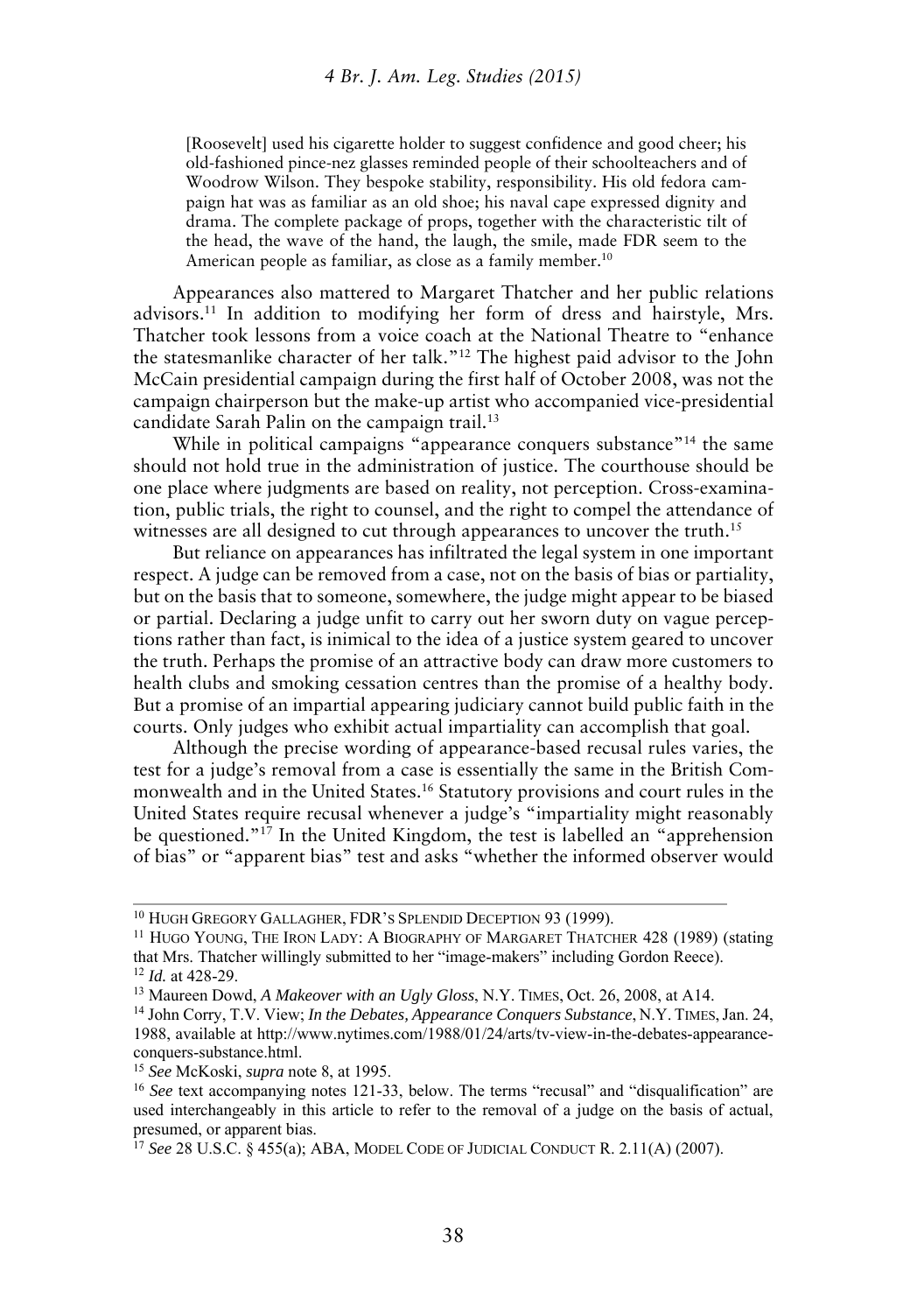find a "real possibility of bias on the part of the judge."18 In Canada "one standard has now emerged as the criterion for disqualification . . . the reasonable apprehension of bias" which mandates recusal when the ordinary observer finds it "more likely than not" that the judge is biased.<sup>19</sup> In Australia and New Zealand, the standard is the existence of a "reasonable apprehension of bias."20 Disqualifying judges on the basis of appearances is intended to give meaning to the axiom that "justice should not only be done but should manifestly and undoubtedly be seen to be done."21 Because under each of these tests, the fair-minded, lay member of the public determines whether an apprehension of bias exists, the tests produce similar results.<sup>22</sup> Unfortunately, permitting appearances to dictate when a judge may sit has failed on both a theoretical and practical level.

This article first examines the historical underpinning of the idea that judges must not only avoid actual bias but also avoid the appearance of bias. The examination discloses that modern day appearance-based recusal finds its origin in the purported biblical admonition to "abstain from all appearances of evil"<sup>23</sup> and in the aspirational advice given by Lord Hewart and his American disciples that justice must satisfy the appearance of justice.

After classifying the forms of bias, Part II introduces the apparent bias tests employed in the British Commonwealth and in the United States together with the rationale for the tests. Part II concludes by laying the responsibility for the failure of appearance-based recusal at the feet of arbiter of disqualification issues—the hypothetical lay observer. Part III discusses the attributes of the lay observer with special emphasis on the unlimited factual and legal knowledge assigned to the hypothetical observer, the similarity between the challenged judge and the observer, and the dissimilarity between the observer and the average member of society. Part IV highlights the fatal flaws in appearance-based disqualification including its failure to bring uniformity and predictability to the recusal process and its inability to build public confidence in the judiciary.

Finally, Part V proposes replacing the appearance of bias test with a new standard for judicial disqualification. Unconcerned with appearances, the new test requires removal of a judge only when the circumstances create a probability or real possibility of actual bias on the part of the average judge. Additionally, while the hypothetical lay person might be great at judging how things look to the public, he lacks the training and experience to determine when circumstances are likely to cause the average judge to lose impartiality. Therefore, the proposed test replaces the hypothetical average lay person with the hypothetical average

<sup>&</sup>lt;sup>18</sup> Porter v. Magill, (2002) 2 AC 357 [103].<br><sup>19</sup> Wewaykum Indian Band v. Canada, (2003) 2 SCR 259 [60].

<sup>&</sup>lt;sup>20</sup> Ebner v. Official Trustee in Bankruptcy, (2000) 205 CLR 337 [6] and [11]; Muir v. Comm'r of Inland Review, [2007] 3 NZLR 495 [62].

<sup>&</sup>lt;sup>21</sup> See Wewaykum, 2 SCR at [67] ("[T]he oft-stated idea that 'justice must be seen to be done'.. . cannot be severed from the standard of reasonable apprehension of bias."). 22 *See* Jacob Rowbottom, *Homes for Votes, Bias and Political Purposes*, 118 L.Q.R. 364, 366-67

<sup>(2002) (</sup>stating that the apprehension of bias test and the real danger of bias test "will often lead to similar results"). See *also* cases cited in note 120, below. 23 1 THESSALONIANS 5:22 (King James).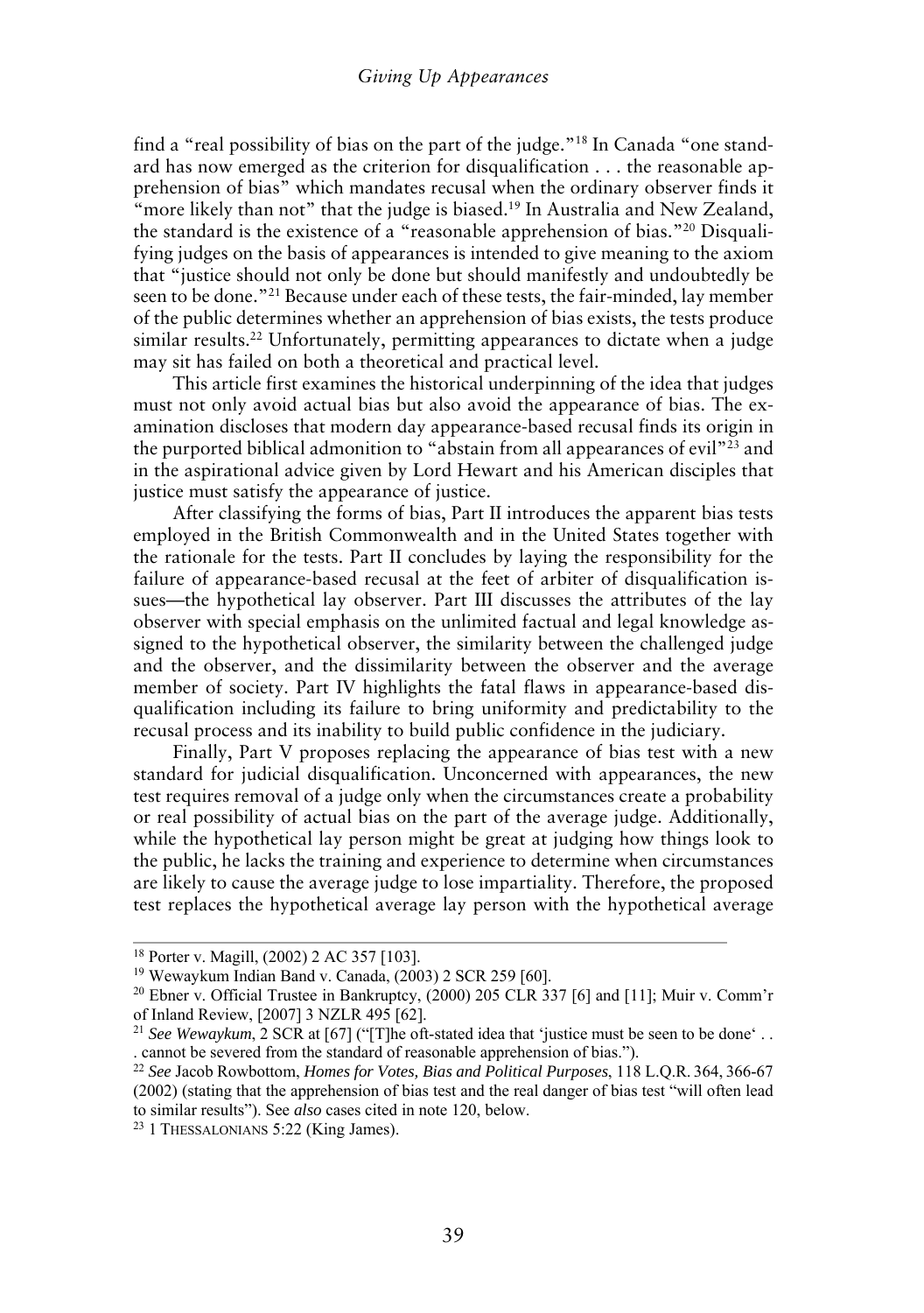judge. In short, the new test would require recusal when the circumstances demonstrate a probability or real possibility of actual bias on the part of the average judge. And the circumstances surrounding the recusal issue would be evaluated through the lens of the average judge instead of the lens of the average lay person

## II. THE FOUNDATION OF APPEARANCE-BASED RECUSAL

The idea that judges must not only avoid impropriety but also the appearance of impropriety, including the appearance of bias, originated with the purported biblical admonition by St. Paul to "[a]bstain from all appearances of evil."24 Three judges picked up on this theme and popularized the concept that judges should avoid the appearances of bias so that justice could be done and also be seen to be done. These three judges, Lord Hewart, Chief Justice William Howard Taft, and Justice Felix Frankfurter, viewed their admonition as aspirational rather than as a fundamental component of justice. But the idea that justice must satisfy the appearance of justice has been transformed from its hortatory origins into a principle of disqualification jurisprudence in the British Commonwealth and the United States. Some even erroneously claim that protecting the public from bad appearances is mandated by the doctrines of due process and natural justice.

#### *A. FAULTY FOUNDATION*

As characterized by early English and American judges and commentators, the idea that impartial judges must also appear impartial has its roots in St. Paul's professed admonition to the Thessalonians to "[a]bstain from all appearances of evil.25 Applying St. Paul's directive in 1733, Lord Hardwicke found that an arbitrator should not take money from a party before making an award because the matter was "so tender a nature that even the appearance of evil in it is to be avoided[.]"<sup>26</sup> In the mid-1800s, a New York judge observed that "[a] referee . . . should not only avoid all improper influences, but even the appearance of evil."<sup>27</sup> An ethics advice column in the May 1882 issue of the *Canadian Law Times* similarly advised lawyers against practicing before a judge who was a "near kinsman," not because judges were weak, "but to avoid the very appearance evil."<sup>28</sup>

<sup>24</sup> *Id.*

<sup>25</sup>*Id. See* Bruce A. Green, *Conflicts of Interest in Legal Representation: Should the Appearance of Impropriety Rule be Eliminated in New Jersey-Or Revived Everywhere Else?* 28 SETON HALL L. REV. 315, 316 (1997) (relating the exhortation to "avoid the appearance of impropriety" to the exhortation to "abstain from all appearances of evil").<br>
<sup>26</sup> Sheppard v. Brand, (1733) 94 Eng. Rep. 1057, 1057.<br>
<sup>27</sup> Dorlon v. Lewis, 9 How. Pr. 1, 1 (N.Y. Cnty. Ct. 1851).<br>
<sup>28</sup> John F. Hageman, *Professional Ethics: Sh* 

*Judge is His Near Kinsman?,* 2 CAN. L. TIMES 247, 247 (1882). *See also In re* Duncan, 42 S.E. 433, 441 (S.C. Sup. Ct. 1902) (advising lawyers to avoid the appearance of evil).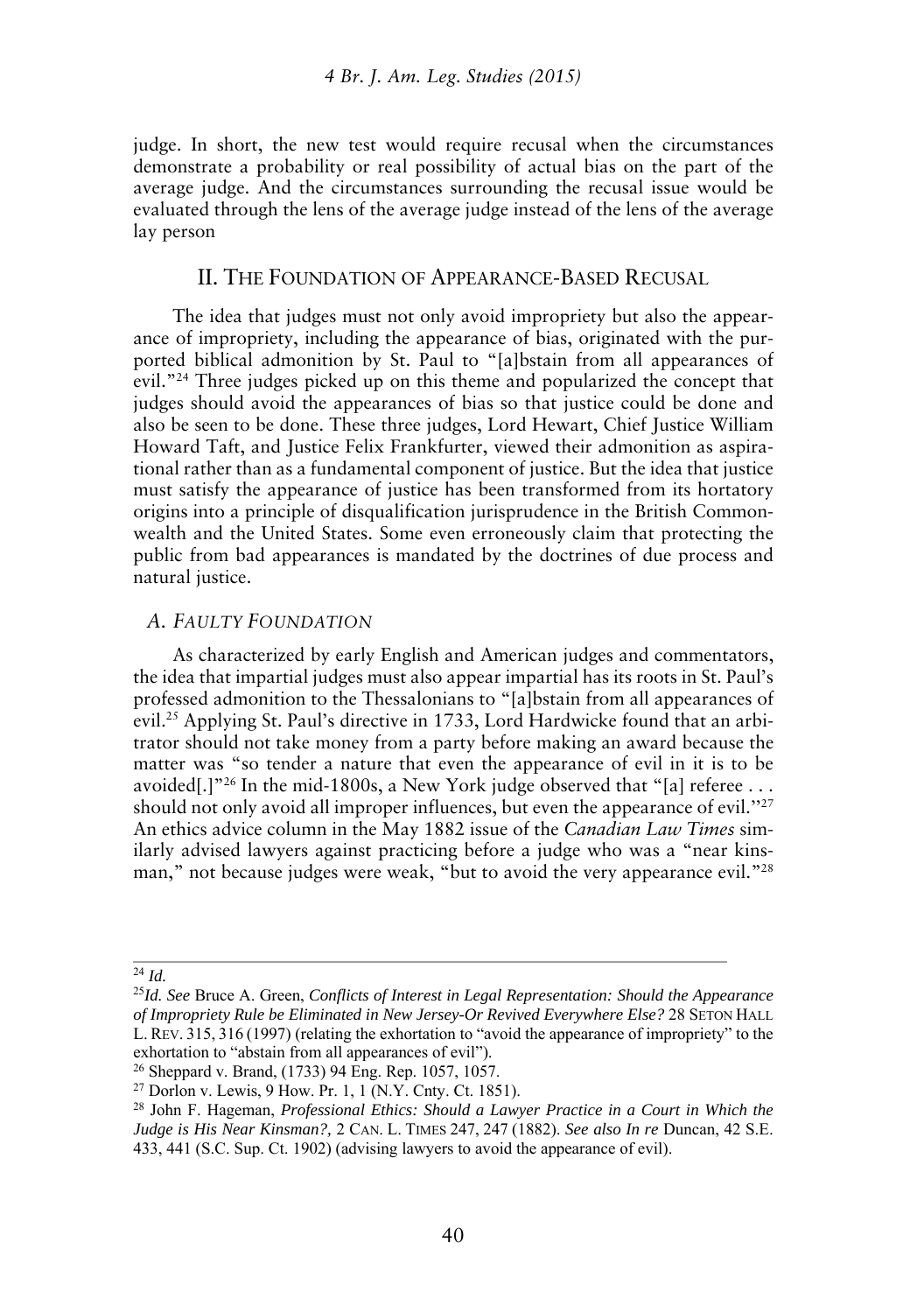By the beginning of the twentieth century, the terms "suspicion of partiality," "suspicion of bias," and "appearance of evil" began to be used interchangeably.<sup>29</sup>

Avoiding the appearance of evil also formed the foundation for the first model code of judicial conduct promulgated by the American Bar Association (ABA) in 1924.30 Canon 4 of the Canons of Judicial Ethics (1924 Canons) advised judges that their "official conduct should be free from impropriety and the appearance of impropriety" and that their personal lives should be "beyond reproach."31 Substituting the secular word "impropriety" for the word "evil" did not disguise the biblical origin of the admonishment. Justice Robert Shaw of the Illinois Supreme Court accurately summarized the import of the ABAs first model judicial conduct code by observing that "[the 1924 Canons] were all succinctly summed up by St. Paul centuries ago when he advised the Thessalonians to abstain from all appearance of evil."<sup>32</sup>

But the courts, commentators, and ABAs reliance on the King James translation of St. Paul's remarks to the Thessalonians carried risks. The greatest risk, of course, was that St. Paul never made the statement attributed to him. And, indeed, the King James rendition of Paul's admonition is incorrect. Every major translation of the biblical text since King James recounts Paul's exhortation to be "abstain from every *form* of evil"33 or the comparable "avoid every *kind* of evil."34 St. Paul never assigned anyone the impossible task of refraining from evil appearances. Paul's statement was meant to emphasise that "while the good is one, evil has many forms." 35 Biblical scholars stress that while "every form of evil" is the correct translation, if the word "appearance" is used "care must be taken not to impart into the word the idea of semblance as opposed to reality: it is rather appearance in the sense of outward show; visible form" that Paul intended.36 Thus, the prohibition against evil or improper appearances had a less

<sup>29</sup> *See, e.g.,* Current Topic, 45 S.J. & R 417, 419-20 (1901) (stating that "any suspicion of partiality should be scrupulously avoided" and that "every appearance of evil should be removed from the administration of justice"); McCrory v. Rivett, 16 AUSTL. L. TIMES 174, 174 (1895) (equating a suspicion of bias with an appearance of evil).<br><sup>30</sup> ABA, CANONS OF JUDICIAL ETHICS (1924).<br><sup>31</sup> *Id.* at Canon 4.<br><sup>32</sup> *In re* Harriss, 4 N.E.2d 387, 388 (Ill. Sup. Ct. 1936). At the time, lawyers were also su

the appearance of evil prohibition. *See* United States v. Trafficante, 398 F.2d 117, 120 (5th Cir. 1964) ("The Preamble to the Canons of Ethics admonishes the members of the bar that their conduct should be such as to merit the approval of all good men. That conduct should not be weighed with hairsplitting nicety. We have found no exceptions to the exhortation to "abstain from all appearance of evil." 1 Thessalonians 5:22."); ABA Committee on Professional Ethics and Grievances, Formal Opinion 49 (1931) ("If the profession is to occupy that position in public esteem which will enable it to be of the greatest usefulness, it must avoid not only all evil but must likewise avoid the appearance of evil.").

<sup>33</sup> *E.g.,* 1 THESSALONIANS 5:22 (New Revised Standard Version) ("abstain from every form of evil"); 1 THESSALONIANS 5:22 (American Standard Version) (same); 1 THESSALONIANS 5:22 (English Standard Version) (same).

<sup>34</sup> 1 THESSALONIANS 5:22 (New International Version) ("Avoid every kind of evil.").

<sup>35</sup> GEORGE MILLIGAN, ST. PAUL'S EPISTLES TO THE THESSALONIANS: THE GREEK TEXT, WITH INTRODUCTION AND NOTES 76—77 (1908). 36 *Id.* (internal quotations omitted).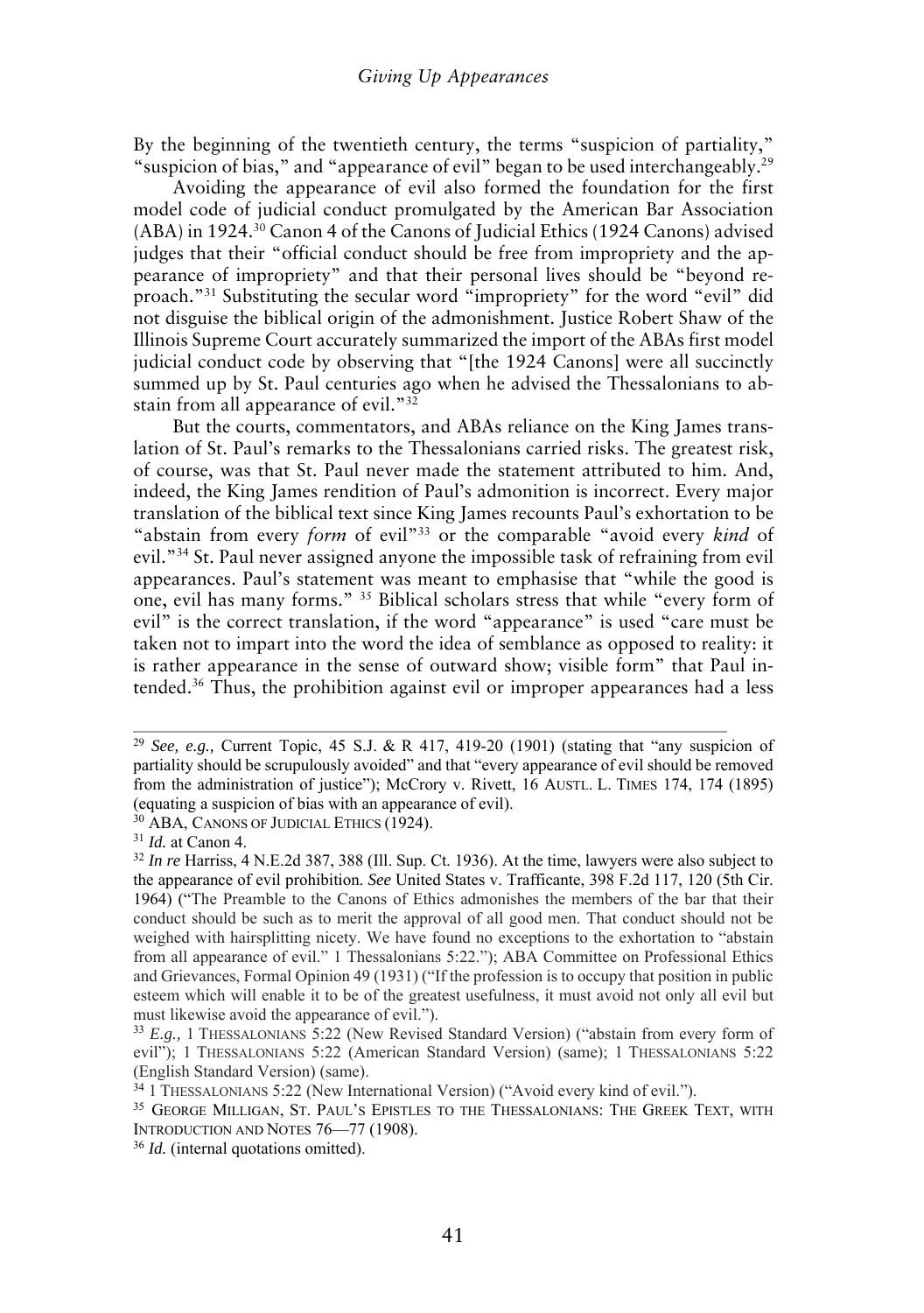than auspicious beginning growing out of a non-existent, but often cited rule of conduct for Christians.

## *B. THE FATHERS OF THE APPEARANCE OF BIAS STANDARD*

In 1924, Lord Hewart coined the often repeated phrase that it "is of fundamental importance that justice should not only be done, but should manifestly and undoubtedly be seen to be done.<sup>37</sup> In that same year, United States Chief Justice William Howard Taft served as chairman of the ABA committee that drafted the 1924 Canons.<sup>38</sup> The 1924 Canons "held firmly to one useful and durable theme: judges must not only do justice, it must *appear* that they do justice."39 In 1954, probably borrowing from Lord Hewart and Chief Justice Taft, United States Supreme Court Justice Felix Frankfurter commented in *Offutt v. United States, that "justice must satisfy the appearance of justice."<sup>40</sup>* But the three jurists appear to have intended their laudable sentiment as an aspirational guide rather than as a rule of judicial disqualification. This conclusion is supported by the fact that no member of the triumvirate felt personally bound by the "standard" they set.

#### 1. Lord Hewart

Lord Hewart failed to live by his maxim that judges must do justice in a manner that appears fair and impartial. Described as "biased and incompetent,"<sup>41</sup> "terrible,"42 the "worst English judge within living memory,"43 "the worst chief justice ever,"<sup>44</sup> and not having a "grain of judicial sense,"<sup>45</sup> he exhibited the inability to assume the role of the impartial decision-maker in either fact or appearance. As a judge, he continued to act as an advocate taking sides, improperly influencing juries, and effectively destroying any appearance of justice.46

James Spigelman, a former Chief Justice of New South Wales, described Lord Hewart's misconduct during a defamation trial to include:

 Ruling against the plaintiff without submissions from plaintiff's counsel;

<sup>&</sup>lt;sup>37</sup> R v. Sussex Justices, *ex p.* McCarthy, (1924) 1 KB 256, 259.<br><sup>38</sup> ABA, Final Report and Proposed Canons of Judicial Ethics, 9 A.B.A. J. 449, 449 (1923).<br><sup>39</sup> JOHN P. MACKENZIE, THE APPEARANCE OF JUSTICE 190 (1974) (

<sup>&</sup>lt;sup>42</sup> Michael Taggart, *From "Parliamentary Powers" to Privatization: The Chequered History of Delegated Legislation in the Twentieth Century, 55 U. TORONTO L.J. 575, 578 (2005).* 

<sup>&</sup>lt;sup>43</sup> RICHARD MEREDITH JACKSON, THE MACHINERY OF JUSTICE IN ENGLAND 384 (6th ed., 1972).<br><sup>44</sup> LORD PATRICK DEVLIN, EASING THE PASSING: THE TRIAL OF DR JOHN BODKIN ADAMS 92 (1985).

<sup>45</sup> *Id.* 46 *See* Jackson, *supra* note 43, at 377-78 fn 3 (noting that Lord Hewart sometimes failed to remember "that he was on the bench and not still at the Bar")*; Taggart, supra* note 42, at 578 ("He never took off his advocate's garb as a judge, he took sides early and antagonized counsel.").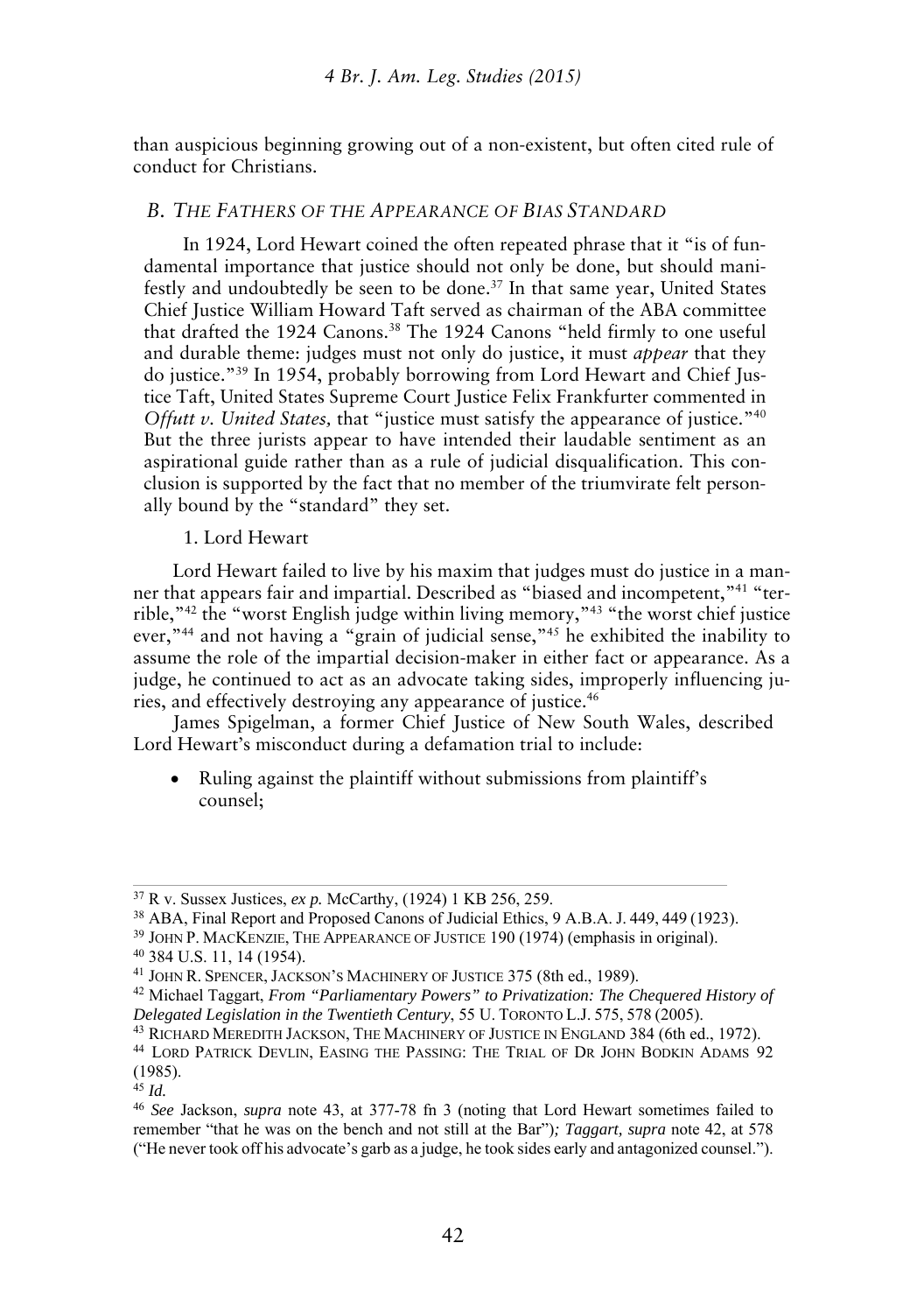- Accusing the plaintiff, in the jury's presence, of concealing documents and failing to withdraw the charge when informed that the documents had been disclosed;
- Permitting improper cross-examination;
- Receiving ex parte communications from the jury;
- Orchestrating an early end to the trial when the jury indicated a tentative view in the defendant's favor;
- Failing to sum up and give a limiting instruction to the jury;
- Failing to leave issues to the jury. 47

Off the bench Lord Hewart fared no better in maintaining the image of an impartial judge. In an address before the Fiftieth Annual Meeting of the American Bar Association, he pulled no punches in attacking an "invisible multi-millionaire dictator" who ran newspapers as "mere commercial commodities" with the "purpose to increase and inflame the already deplorable power of mere money in public affairs."48 Lord Hewart further accused his target of a "kind of treason" by deliberately misleading the public by "active misrepresentations or by calculated suppression[.]"49 In the same speech, the Lord Chief Justice foreshadowed the premise of his upcoming book, *The New Despotism,50* by condemning the overreaching of the administrative bureaucracy in England. His criticism of the bureaucracy before the ABA, however, was restrained compared to the "blistering attack" levied in his book against the "sinister conspiracy by officials and ministers to covertly sabotage the Constitution."51

Finally, Lord Hewart omitted any mention of the "appearance of justice" in his writings describing the essential elements of the court process. In *The New Despotism*, Hewart listed four "important ingredients in the work of the court": (1) an identified judge who is responsible for his decisions; (2) public access to court hearings; (3) decisions dictated by the impartial application of established principles; and (4) a full and fair hearing.<sup>52</sup> Similarly, Hewart omitted any reference to "appearances" in his definition of justice: "The idea of justice contemplates at least an independent and impartial judge who founds his judgment on evidence and reason."53 Apparently, Lord Hewart considered his aphorism that

<sup>47</sup> James Jacob Spigelman, *Seen to be Done: The Principle of Open Justic*e, OPEN TRIAL (Oct. 9, 1999),

http://www.opentrial.info/images/2/20/SEEN\_TO\_BE\_DONE\_THE\_PRINCIPLE\_OF\_OPEN \_JUSTICE.pdf.

 $48$  ABA, REPORT OF THE FIFTIETH ANNUAL MEETING OF THE AMERICAN BAR ASSOCIATION 210-11 (1927) . Chief Justice Taft introduced Lord Hewart to the ABA membership. Taft praised Hewart's ability, adaptability, learning, culture, skill, and knowledge of the law. Impartiality was not included in the list. *Id.* at 201.<br><sup>49</sup> *Id.* at 210.<br><sup>50</sup> GORDON HEWART, THE NEW DESPOTISM (1929).<br><sup>51</sup> Taggart, *supra* note 42, at 576.<br><sup>52</sup> Hewart, *supra* note 50, at 36.<br><sup>53</sup> *Id.* at 44-45.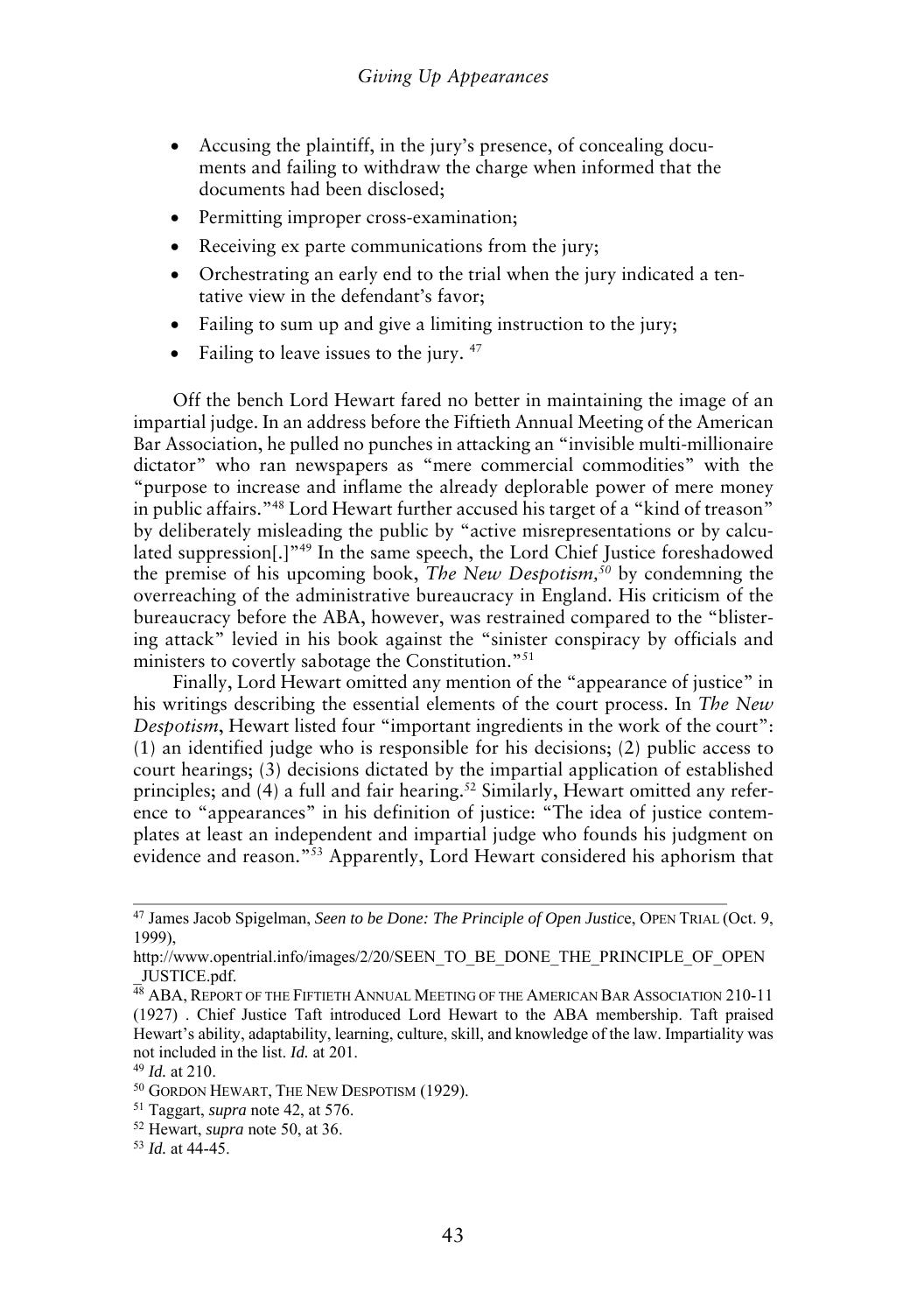justice should not only be done but also be seen to be done an aspirational guide rather than a hard and fast rule.

#### 2. Chief Justice William Howard Taft

Chief Justice William Howard Taft served as chairperson of the committee that drafted the 1924 Canons which repeatedly instructed judges to avoid the appearance of impropriety. In presenting the Canons to the ABA membership, Taft stated that the first model judicial code, "is not intended to have the force of law; it is the statement of standards, announced as a guide and reminder to the judiciary and for the enlightenment of others, concerning what the bar expects from those of its members who assume judicial office."54 Taft also demonstrated his belief in the aspirational, non-binding nature of the 1924 Canons by ignoring Canon 28 and continuing his partisan political activities while on the United States Supreme Court.

Canon 28 cautioned that the public would inevitably suspect that a judge who actively promoted the interests of a political party would be "warped by political bias."55 To avoid such suspicion, Canon 28 prohibited judicial participation in partisan political activity.<sup>56</sup> This prohibition reflected Taft's publically stated position that "a Judge should keep out of politics and out of any diversion or avocation which may involve him in politics."57 But Taft did not feel obligated to practise what he preached or abide by the terms of Canon 28.58 As observed by his biographer, "it is difficult to square Taft's partisan political activity with the canons formulated by the [American] Bar Association's Committee on Judicial Ethics which Taft himself headed." 59 Politics was never off-limits for Chief Justice Taft as he played a political role unmatched by any Chief Justice since Salmon P. Chase.<sup>60</sup> For instance, Taft successfully lobbied the editor of a Connecticut newspaper to editorialize against legislative changes to President Coolidge's tax plan in order to persuade the state's senators to vote against any changes.61 He also "bluntly" instructed the vice-chair of the executive committee of the Republican National Presidential Nominating Convention of 1924 to pack the Resolutions Committee with supporters of the proposed world court to ensure a strong plank on the issue.62 He wrote to the *New York Times* praising the nomination of Calvin Coolidge for President<sup>63</sup> and continuously "exerted enormous influence on legislators, Presidents, Cabinet members, editors, lawyers, and

<sup>54</sup>ABA, *supra* note 38, at 449.

<sup>55</sup> ABA, CANONS OF JUDICIAL ETHICS Canon 28 (1924). 56 *Id.*

<sup>57</sup> Julius Marshuetz Mayer, *The Lawyer and the Judge*, 8 A.B.A. J. 441, 443 (1922) (quoting a letter authored by Taft dated July 13, 1921).

<sup>58</sup> *See* MACKENZIE, *supra* note 39, at 16 ("Taft rode roughshod over the canons' injunctions against political activity[.]").

<sup>&</sup>lt;sup>59</sup> ALPHEUS THOMAS MASON, WILLIAM HOWARD TAFT: CHIEF JUSTICE 279 (1983).<br><sup>60</sup> *Id.* at 283.<br><sup>61</sup> *Id.* at 279-80.<br><sup>62</sup> *Id.* at 281.<br><sup>63</sup> *Id.* 63 *Id.*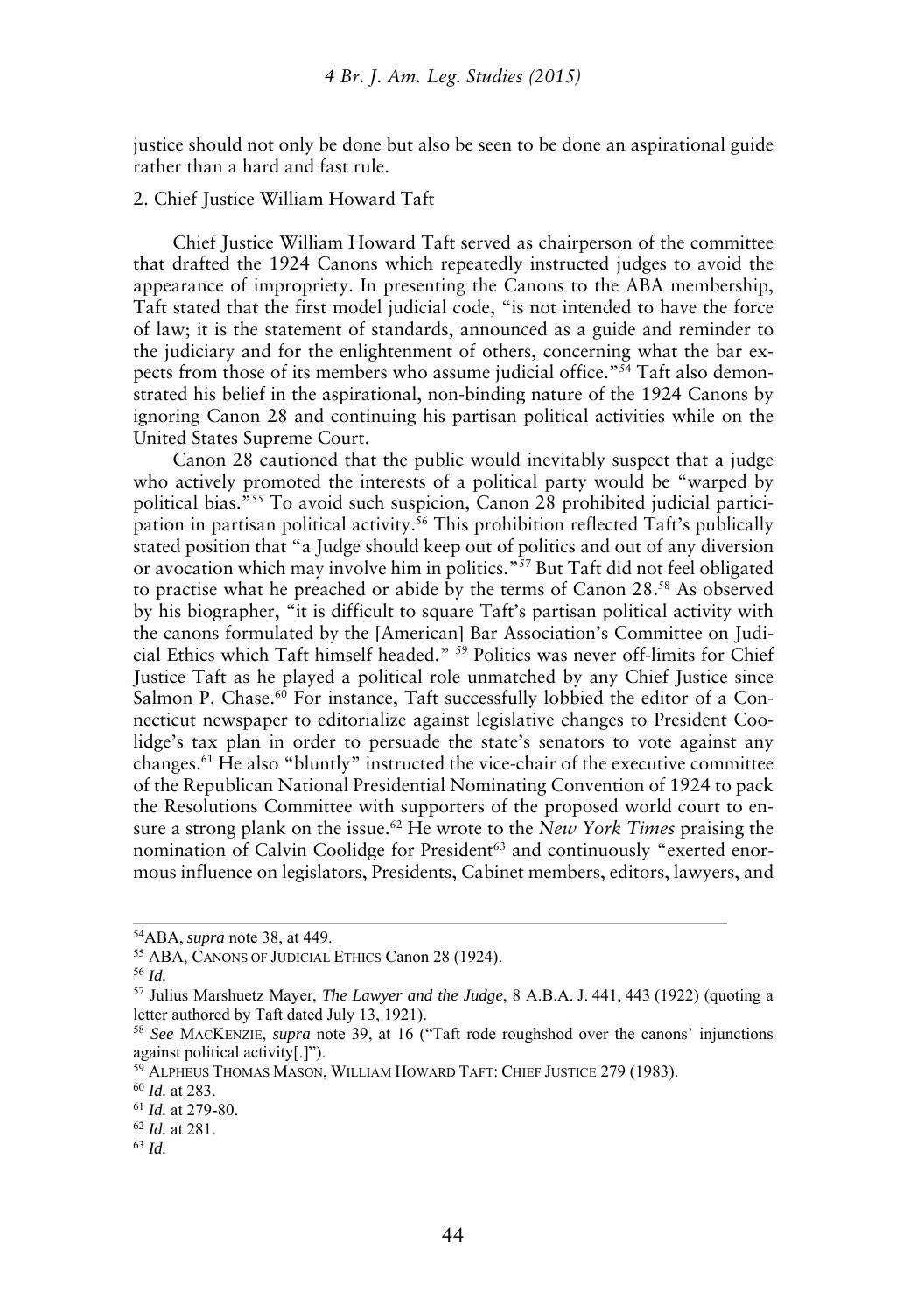friends."64 In short, any "[r]ight-thinking Republican could usually look to [Taft] for a helping hand."65

The father of the first model code of judicial ethics demonstrated his belief in the hortatory, non-binding nature of the 1924 Canons including its prohibitions against political activity and conduct creating an appearance of impropriety.

### 3. Justice Felix Frankfurter

Unauthorized ex parte communications between the court and a litigant improperly "awaken the suspicion" that certain individuals hold a special position of influence over the judge.66 In addition, clandestine exchanges with a judge violate the tradition of open and public judicial proceedings,<sup>67</sup> and the duty to treat all litigants fairly. As observed by Lord Cottenham:

Every private communication to a Judge, for the purposes of influencing his decision upon a matter publicly before him, always is, and ought to be, reprobated; it is a course calculated, if tolerated, to divert the course of justice, and is considered, and ought more frequently than it is, to be treated as, what it really is, a high contempt of Court.<sup>68</sup>

One would assume that the author of the often-quoted axiom that "justice must satisfy the appearance of justice,"<sup>69</sup> would fastidiously avoid ex parte communications. But to the contrary, Justice Felix Frankfurter frequently conducted one-sided, private conversations concerning pending cases with assistant United States solicitor general and longtime friend, Philip Elman.<sup>70</sup> According to Elman, the two friends "fully discussed" the landmark desegregation case of *Brown v. Board of Education* while it was pending before the Court in 1954, the same year Frankfurter penned that "justice must satisfy the appearance of justice."<sup>71</sup> In 1955, Elman advised a lawyer that it would be a mistake to appeal a state ruling upholding a statutory prohibition against interracial marriage to the Supreme

- 
- 

<sup>64</sup> *Id.* at 287. *See also* Donald F. Anderson, Building National Consensus: The Career of William Howard Taft 68 U. CIN. L. REV. 323, 347 (2000) (referring to Taft's successful attempt to have Pierce Butler appointed to the United States Supreme Court as "a breathtaking behind-the-scenes tour-de-force of a politicking that skirted all the traditional rules of judicial propriety  $\dots$ . David J. Danelski, Book Review "Brandeis and Frankfurter" 96 HARV. L. REV. 312, 326-27 (1982) ("Chief Justice Taft – who, among other things, used intermediaries for political purposes, drafted legislation, gave political advice to presidents, and urged newspaper editors to publish his views on matters of public concern - surpassed Brandeis in political activism.").<br><sup>65</sup> Mason, *supra* note 59, at 279.<br><sup>66</sup> ABA, CANONS OF JUDICIAL ETHICS Canon 33 (1924); *Id.* at Canon 17 (barring ex parte

communications).<br> $67$  Meinzer v. Buhl, 584 N.W.2d 5, 6 (Minn. Ct. App. 1998).

<sup>&</sup>lt;sup>68</sup> *In re* Dyce Sombre (1849) 41 Eng. Rep. 1207, 1209.<br><sup>69</sup> Offutt v. United States, 348 U.S. 11, 14 (1954).<br><sup>70</sup> *See* Jeffrey W. Stempel, *Rehnquist, Recusal, and Reform*, 53 BROOK. L. REV. 589, 624-45 (1987).

<sup>71</sup> Phillip Elman & Norman Silber, *The Solicitor General's Office, Justice Frankfurter and Civil Rights Litigation, 1946-1960: An Oral History*, 100 HARV. L. REV. 817, 844 (1987).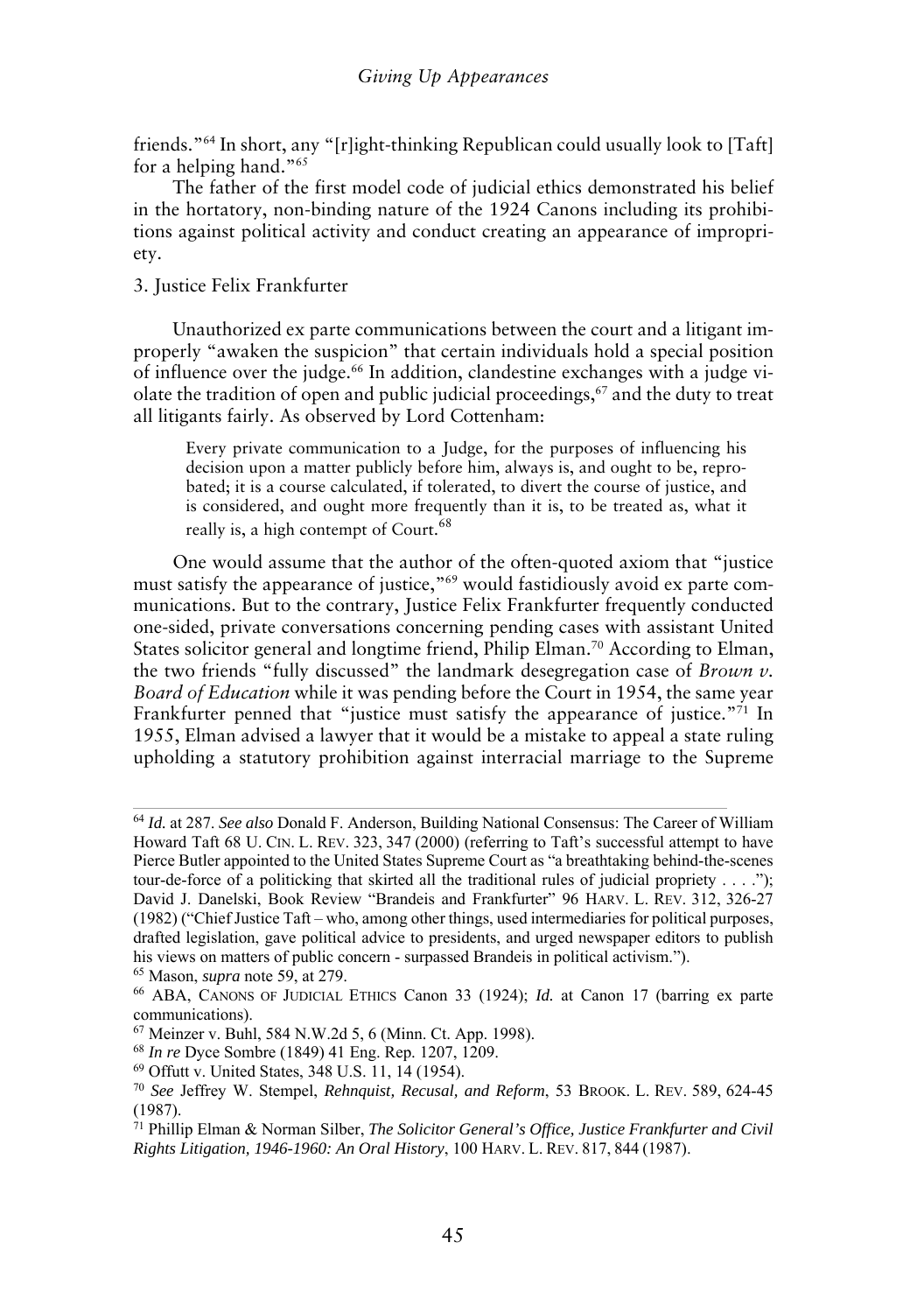Court. Elman discussed the impending appeal with Frankfurter who agreed with Elman's assessment that it was the wrong time to bring the case to the Court.<sup>72</sup> Notwithstanding Elman's and Frankfurter's advice, the appeal was filed and, not surprisingly, dismissed by the Supreme Court.<sup>73</sup> On another occasion Elman "talked to" Frankfurter about voting to grant a petition for a writ of certiorari.74 Indeed, Elman and Frankfurter conversed over the telephone almost every Sunday. During the conversations, Frankfurter used "code names" for the other justices when discussing their positions on pending cases.<sup>75</sup>

Frankfurter further violated the appearance of evil standard set by 1924 Canons by advising President Franklin Delano Roosevelt on political matters and on matters that would eventually come before the Court.76 In 1940, he consulted with the President on his decision to run for a third term and provided a paper to Roosevelt detailing why a third presidential term would be in the country's best interest.77 Frankfurter also consulted with Secretary of War, Henry Stimson, about the constitutionality of a special Military Commission created to try eight German saboteurs who landed on American soil in June 1942.78 A month later, after the eight Germans were convicted by the Military Commission, the Supreme Court upheld the constitutionality of the tribunal.<sup>79</sup>

In sum, the idea that justice must satisfy the appearance of justice and that judges must avoid every appearance of impropriety initially served an inspirational rather than a doctrinal purpose. Lord Hewart cited no authority for his axiom, did not live by it, and did not refer to appearances as an essential component of justice in his later writings. The first model code of judicial ethics promulgated by the ABA in 1924 championed the appearance of impropriety standard, but considered it a non-binding guide for judges.<sup>80</sup> The author of the 1924 Canons, Chief Justice Taft, saw no need to comply with the Canons especially in the political arena. Like Lord Hewart, Justice Frankfurter cited no authority for his dicta in *Offutt v. United States* that justice must satisfy the appearance of justice and declined to incorporate the sentiment in his professional or personal life.

<sup>72</sup> *Id.* at 845-46. 73 *Id.* at 847. 74 *Id.* at 849. 75 *Id.* at 844. 76 *See* JOSEPH P. LASH, FROM THE DIARIES OF FELIX FRANKFURTER 77 (1974) (stating that Frankfurter was a frequent "off-the-record" visitor to the White House and that his counsel was a great help to President Roosevelt).

 $77$   $Id.$ 

<sup>78</sup> Louis Fisher, *Military Commissions: Problems of Authority and Practice*, 24 B.U. INT'L L.J. 15, 37-38 (2006).

**<sup>79</sup>** *Ex p. Quirin*, 317 U.S. 1, 48 (1942). 80 ABA, CANONS OF JUDICIAL ETHICS (1924) Preamble.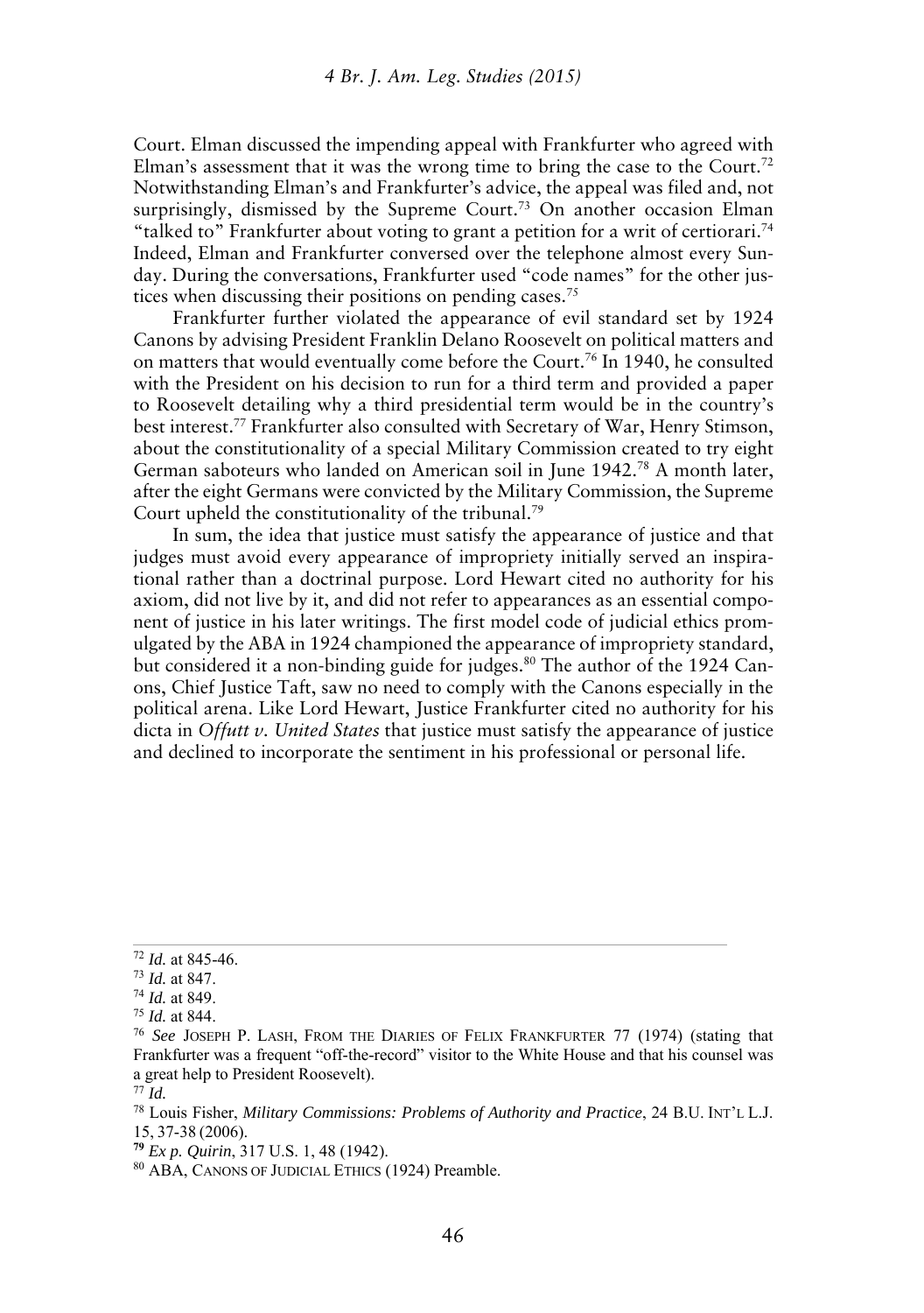#### *C. APPEARANCES AND DUE PROCESS*

Notwithstanding its humble, hortatory beginnings, the idea that justice must satisfy the appearance of justice took on a life of its own as judges and commentators transformed the ideal into a tenet of fundamental justice.<sup>81</sup> This transformation occurred because although Justice Frankfurter never claimed that due process protects against appearances of injustice, his dicta in *Offutt v*. *United States* seems to imply that due process mandates proper appearances.<sup>82</sup> This fact together with the Supreme Court's frequent repetition of the phrase, "justice must satisfy the appearance of justice,"<sup>83</sup> led lower courts and even some Supreme Court Justices to convert Frankfurter's aspirational maxim into a rule of constitutional law. So, in 1971, Justice John M. Harlan could state that "the appearance of even-handed justice ... is at the core of due process,"84 and twenty years later Justice Blackmun could remark that "[d]ue process demands more than that the sentencer actually be impartial; rather "justice must satisfy the appearance of justice."85 Lower federal courts and state courts began to echo the idea that due process demanded that a judge appear impartial 86 even though the Supreme Court had never held that the Constitution protected against the appearance of bias.87

Fortunately, in *Caperton v. Massey*, the United States Supreme Court dispelled the notion that an appearance of bias violates the constitution.88 In *Caperton* the Court found that due process barred a judge from a case involving a litigant who had contributed nearly three million dollars to the judge's election campaign.89 The Court held that the Due Process Clause disqualifies a judge when (1) the judge suffers from actual bias or (2) "the probability of actual bias on the

<sup>81</sup> *See, e.g*., Pederson v. State, 649 N.W.2d 161, 164 (Minn. 2002) ("In considering Pederson's due process claim, we are mindful that "justice must satisfy the appearance of justice."); Federal Deposit Ins. Corp. v. F & A Equipment Leasing, 800 S.W.2d 231, 243 (Tex. Ct. App. 1990) ("The [United States] Supreme Court stated that under the due process clause "justice must satisfy the appearance of justice . . . .").

 $82$  348 U.S. 11, 14 (1954).

<sup>83</sup> *See, e.g., In re* Murchinson, 349 U.S. 133, 136 (1955); Liljeberg v. Health Services Acquisition Corp., 486 U.S. 847, 864 (1988).

<sup>84</sup> Mayberry v. Penn, 400 U.S. 455, 469 (1971) (Harlan, J. concurring). 85 Robertson v. California, 498 U.S. 1004, 1005 (1990) (quoting *In re* Murchison, 349 U.S., at 136).

<sup>86</sup> *See*, *e.g.,* Franklin v. McCaughtry, 398 F.3d 955, 961 (7th Cir. 2005) ("[T]he Supreme Court has decided that both actual bias and the appearance of bias violate due process principles."); Scott v. Anderson, 405 So. 2d 228, 236 (Fla. Ct. App. 1981) ("The courts have ruled that disregard for the appearance of impartiality is a due process violation ... ."); Aiken County v. BSF, 866 F.2d 677, 678 (4th Cir. 1989) ("The due process clause protects not only against express judicial improprieties but also against conduct that threatens the "appearance of justice.").

 $87$  Del Vecchio v. Illinois Department of Corrections, 31 F.3d 1363, 1371-72 (7th Cir. 1994); United States v. Rodriquez, 627 F.3d 1372, 1381-82 (11th Cir. 2010). 88 Caperton v. A. T. Massey Coal Co., 556 U.S. 868 (2009); Dmitry Bam, *Understanding* 

*Caperton: Judicial Disqualification Under the Due Process Clause*, 42 MCGEORGE L. REV. 65, <sup>66</sup> (2010). 89 *Caperton*, 556 U.S., at 873.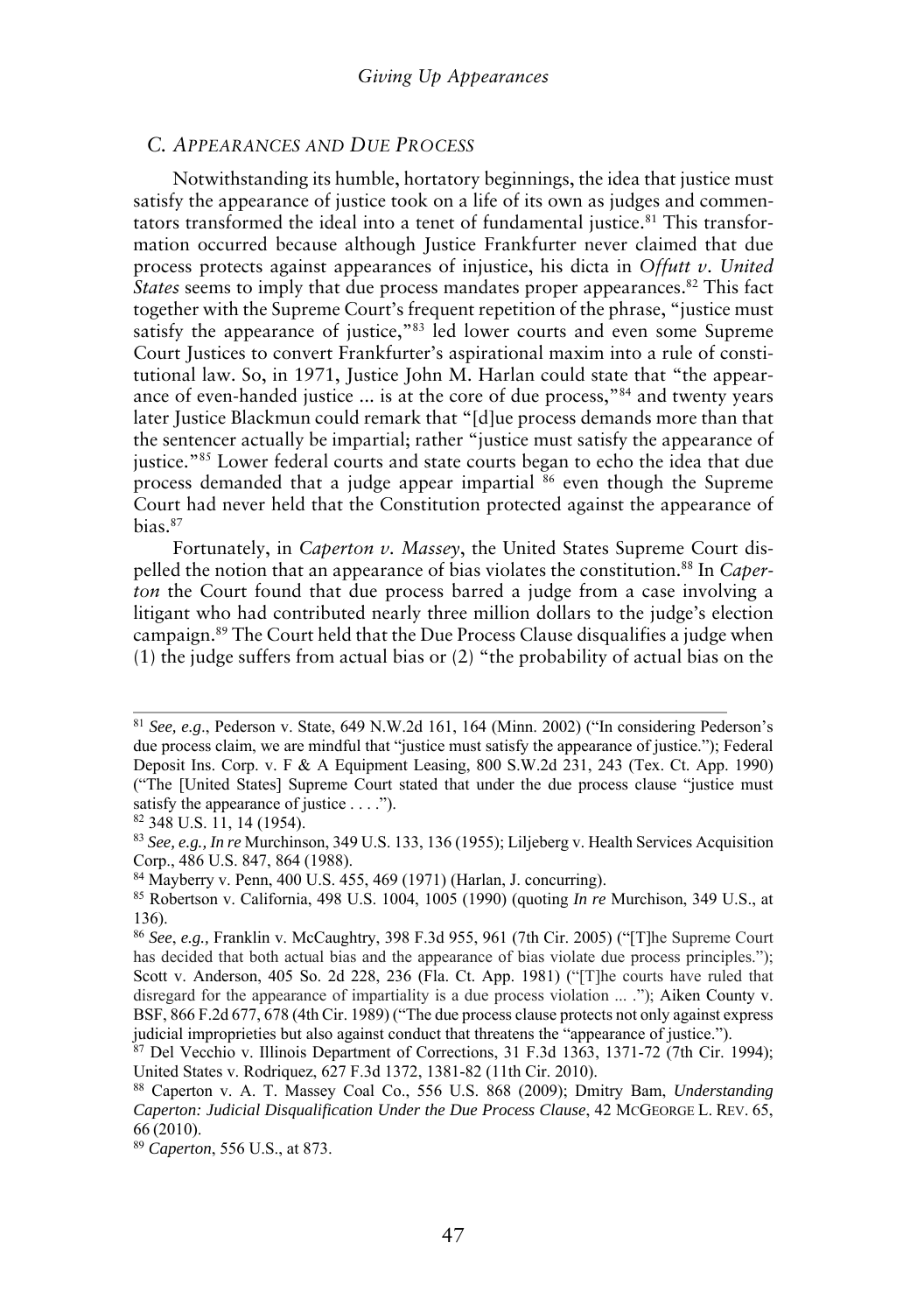part of the judge or decisionmaker is too high to be constitutionally tolerable."90 The Court distinguished the due process test for disqualification from the more stringent appearance of bias test incorporated in state and federal rules that require recusal whenever a judge's "impartiality might reasonably be questioned."91 Lower courts quickly adopted the distinction set forth in *Caperton* between disqualification constitutionally required and disqualification required by the appearance-based test adopted by state and federal courts.<sup>92</sup>

*Caperton* acknowledged that both due process and natural justice include the right to an impartial decision-maker.<sup>93</sup> This safeguard serves one purpose to maximize the likelihood of an accurate decision.<sup>94</sup> There can be no due process or natural justice when a judge's conscious or unconscious bias dictates an outcome. So, when actual bias infests the judge's mind or the probability of actual bias is too high to be tolerated, justice requires removal of the judge.95 *Caperton* confirmed that disqualification protects the accuracy of the fact-finding process and the objectivity of the judicial judgment. It does not protect against improper appearances or faulty perceptions.96

Thus, while proponents may continue to argue the desirability of appearance-based disqualification, they can no longer legitimately contend that constitutional law or natural justice requires the removal of a judge based on an apprehension or appearance of bias.

<sup>90</sup> *Id.* at 877. 91 *Id.* at 890. 92 *E.g*., People v. O'Neal, 2014 WL 231911, \*5 (Mich. App. Jan. 21, 2014); Cook v. Smith, 2014 WL 527175, \*7 (Cal. App. Feb. 11, 2014).

 $93$  R v. Gough, [1993] AC 646, 654 ("There is no better known rule of natural justice than the one that a man shall not be a judge in his own cause... . [T]he rule has been extended . . . and now covers cases in which the judge has such an interest in the parties or the matters in dispute as to make it difficult for him to approach the trial with the impartiality and detachment which the judicial function requires.") (quoting R v. Altrincham Justices, *ex p*. Pennington, [1975] QB 549, 552); Johnson v. Johnson, (2000) 201 CLR 488 [38] ("It is a "fundamental rule" of natural justice and an "abiding value of our legal system" that every adjudicator must be free from bias."); Randall v. Brigham, 74 U.S. 523, 529 (1868) ("The words, the "law of the land," mean "due process of law," and this implies . . . the opportunity . . . be heard . . . by an impartial judge."). 94 Addington v. Texas, 441 U.S. 418, 425 (1979) ("[W]e must be mindful that the function of

legal process is to minimize the risk of erroneous decisions."); J. Rutherford, *The Myth of Due Process*, 72 B.U. L. REV. 1, 48 fn 260 (1992) ("Indeed, all of procedural due process can be reduced to this interest in accuracy.").<br><sup>95</sup> Caperton, 556 U.S. at 877.

<sup>&</sup>lt;sup>96</sup> See Raymond J. McKoski, *Disqualifying Judges When Their Impartiality Might Reasonably Be Questioned: Moving Beyond a Failed Standard* 56 ARIZ. L. REV. 411, 431-33 (2014).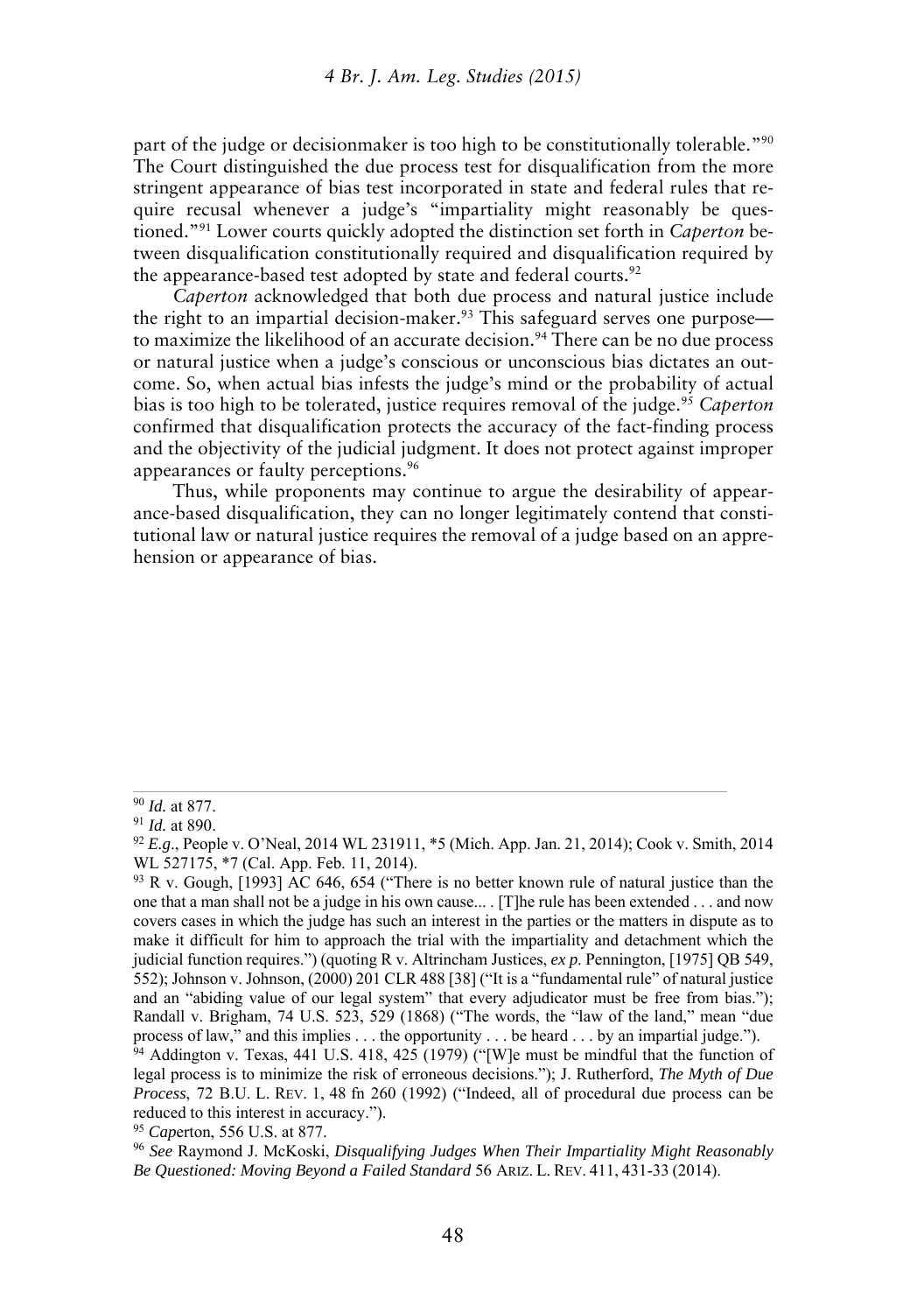## III. THE FORMS OF JUDICIAL BIAS

Recognizing the inherent limitations of any bias classification system, $97$  this article categorizes the forms of bias as (1) actual bias, (2) presumed bias, and (3) apparent bias.

#### *A. ACTUAL BIAS*

The root meaning of judicial impartiality is the "lack of bias for or against either party to the proceeding."98 Bias exists where a judge harbours a predisposition or prejudice for or against a litigant or litigant's case based on matters extraneous to the evidence and the law.<sup>99</sup> Because it is virtually impossible to prove that the deliberative process of a judge is infected with a personal prejudice, disqualification for actual bias is exceedingly rare.<sup>100</sup> Throughout the centuries, however, some judges have clearly demonstrated their actual bias. For example, during the trial of Sir Nickolas Throckmorton for treason in 1544,<sup>101</sup> one judge openly expressed his predisposition by advising Throckmorton that "since this matter is so manifest, and the evidence so apparent, I would advise you to confess your fault, and submit yourself to the queen's mercy.<sup>102</sup> Reaffirming his blatant partiality, the same judge later declared that he was "for the queen" as Throckmorton was for himself.<sup>103</sup> Dispelling any lingering doubt about the court's lack of impartiality, the judges fined and imprisoned the jurors after they returned a not guilty verdict.104 Of course, at the time even a deeply held bias against a party did not constitute cause for the disqualification of a judge.<sup>105</sup>

*Berger v. United States*<sup>106</sup> provides the modern "classic example" of the extreme hostility and prejudgment necessary to justify the removal of a judge on

<sup>&</sup>lt;sup>97</sup> GRANT HAMMOND, JUDICIAL RECUSAL: PRINCIPLES, PROCESS AND PROBLEMS 16 (2009). ("Classification debates can cause real confusion and be very misleading. They are sometimes very arid debates, and even unproductive.").

<sup>98</sup> Republican Party of Minnesota v. White, 536 U.S. 765, 775 (2002); *see* R v. Gough, [1993] AC 646, 670 (stating that bias exists where a judge regards "with favour, or disfavour, the case of a party") (Lord Goff).

<sup>99</sup> *See* Flaherty v. National Greyhound Racing Club Ltd., [2005] EWCA Civ 1117 [28] (citing R v. Inner West London Coroner, *ex p.* Dallaglio, [1994] 4 All ER 139, 156).<br><sup>100</sup> Locabail (UK) Ltd. v. Bayfield Properties Ltd., [2000] QB 451, 472 (stating that cases of

actual bias are rare because proving actual bias is difficult); James Goudkamp, *Facing up to Actual Bias*, 27 C.J.Q. 32, 32 (2008) ("[C]ases in which actual bias is alleged let alone proved are rare.").

<sup>101</sup> *Trial of Nickolas Throckmorton* in 1 COBBETT'S COMPLETE COLLECTION OF STATE TRIALS AND PROCEEDINGS FOR HIGH TREASON AND OTHER CRIMES AND MISDEMEANOR FROM THE EARLIEST PERIOD TO THE PRESENT TIME 896 (Thomas Bayly Howell ed. 1809).<br><sup>102</sup> Id. at 877.<br><sup>103</sup> Id. at 891.<br><sup>104</sup> Id. at 899-902.<br><sup>104</sup> Id. at 899-902.<br><sup>105</sup> See Charles Gardner Geyh, *Can the Rule of Law Survive Judicial Politics* 

REV. 191, 250 (2012) (stating that at common law bias did not constitute a ground for disqualifying a judge).

<sup>106 255</sup> U.S. 22 (1921).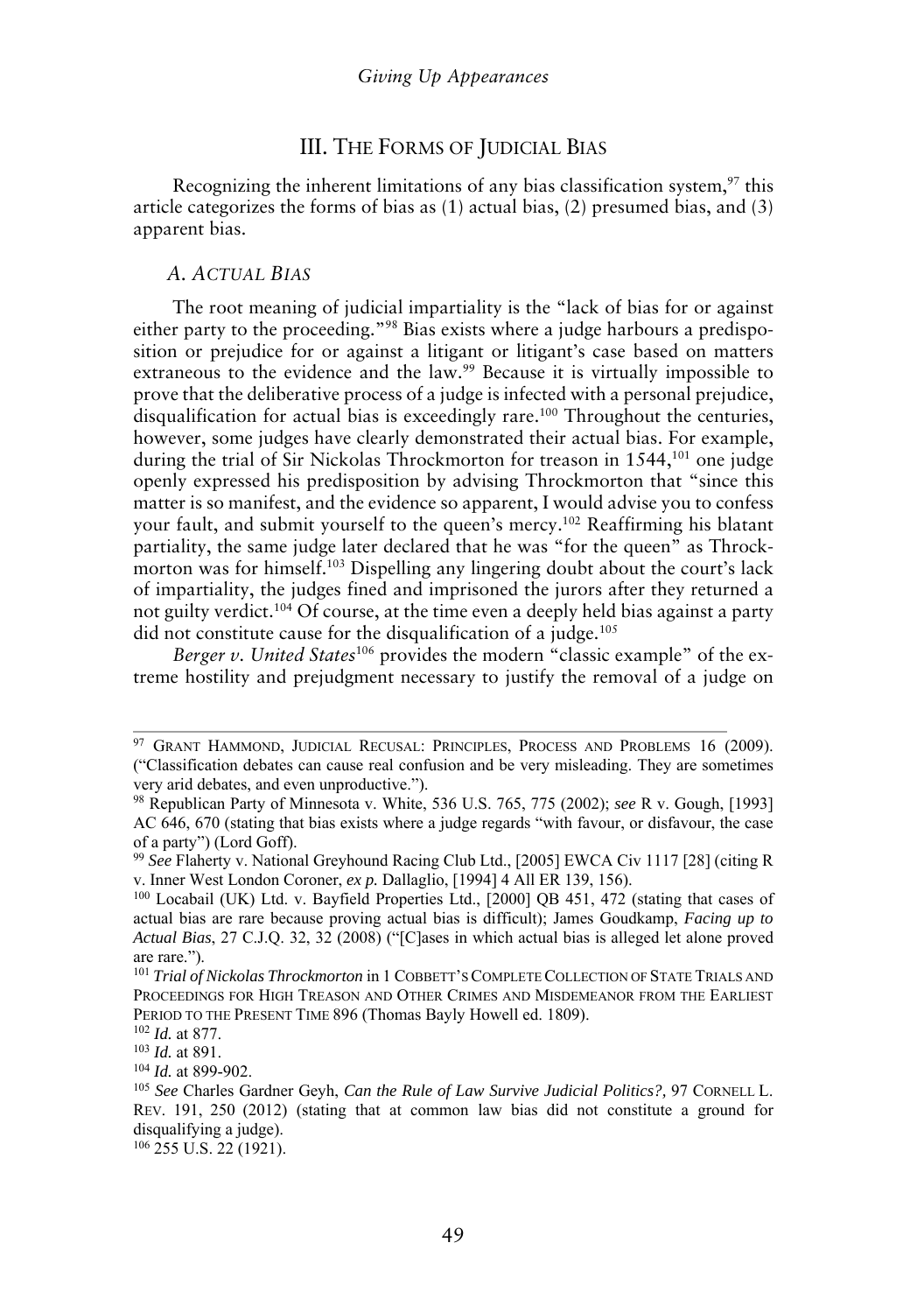the basis of actual bias.107 In *Berger,* three defendants charged with violating the United States Espionage Act moved to disqualify the trial judge because of his bias against persons of German heritage. The disqualification motion alleged that the judge made the following statements during the sentencing of a German-American in an unrelated case three months earlier:

If anybody has said anything worse about the Germans than I have I would like to know it so I can use it. ... One must have a very judicial mind, indeed, not to be prejudiced against the German-Americans in this country. Their hearts are reeking with disloyalty. This defendant is the kind of a man that spreads this kind of propaganda ... until it has affected practically all the Germans in this country. ... You have become a citizen of this country ... and now when this country is at war with Germany you seek to undermine the country which gave you protection. You are of the same mind that practically all the German-Americans are in this country, and you call yourselves German-Americans. ... I know a safe-blower . . . who is making a good soldier in France. He was a bank robber ... and now he is a good soldier, and as between him and this defendant, I prefer the safeblower.<sup>108</sup>

Disqualification for actual bias is an ineffective method of ensuring judicial impartiality because it requires (1) evidence, usually from the judge's own mouth, of a pervasive personal bias, or (2) a statement by the judge declaring that she will ignore the evidence to achieve a predetermined result.<sup>109</sup>

#### *B. PRESUMPTIVE BIAS*

To compensate for the extreme difficulty in proving actual bias, courts interpret the doctrines of due process of law and natural justice to require recusal anytime there is a serious risk of actual judicial partiality.

In *Tumey v. Ohio,* the United States Supreme Court held that due process demands a judge's recusal, not only when the judge suffers from an actual bias, but also when the circumstances "would offer a possible temptation to the average man as a judge to forget the burden of proof required to convict the defendant, or which might lead him not to hold the balance nice, clear, and true between the state and the accused."110 Sixty years later, the Supreme Court characterized the *Tumey* test as requiring disqualification when circumstances create a "probability of actual bias  $\dots$  too high to be constitutionally tolerable."<sup>111</sup>

In *R v. Gough,* Lord Goff articulated a nearly identical sentiment. He found that it was not necessary to prove actual judicial bias if the possibility of bias rose to such a level that justice could not let the judge's decision stand.112 Only a significant likelihood of bias sufficed. A mere suspicion of bias on the part of the

<sup>107</sup> United States v. Wisecarver, 644 F.3d 764, 771 (8th Cir. 2011).<br><sup>108</sup> *Berger*, 255 U.S. at 28-29.<br><sup>109</sup> *See, e.g.*, Leighton v. Henderson, 414 S.W.2d 419, 419 (Tenn. Sup. Ct. 1967) (finding actual bias in the judge's statement, "I don't care what proof is in the record, if the Governor doesn't pardon this man, I am going to grant the [habeas corpus] petition . . . ."). <sup>110</sup> 273 U.S. 510, 533 (1927).<br><sup>111</sup> Caperton v. A T Massey Coal Co., 556 U.S. 868, 877 (2009). <sup>112</sup> R v. Gough, [1993] AC 646, 661, 668.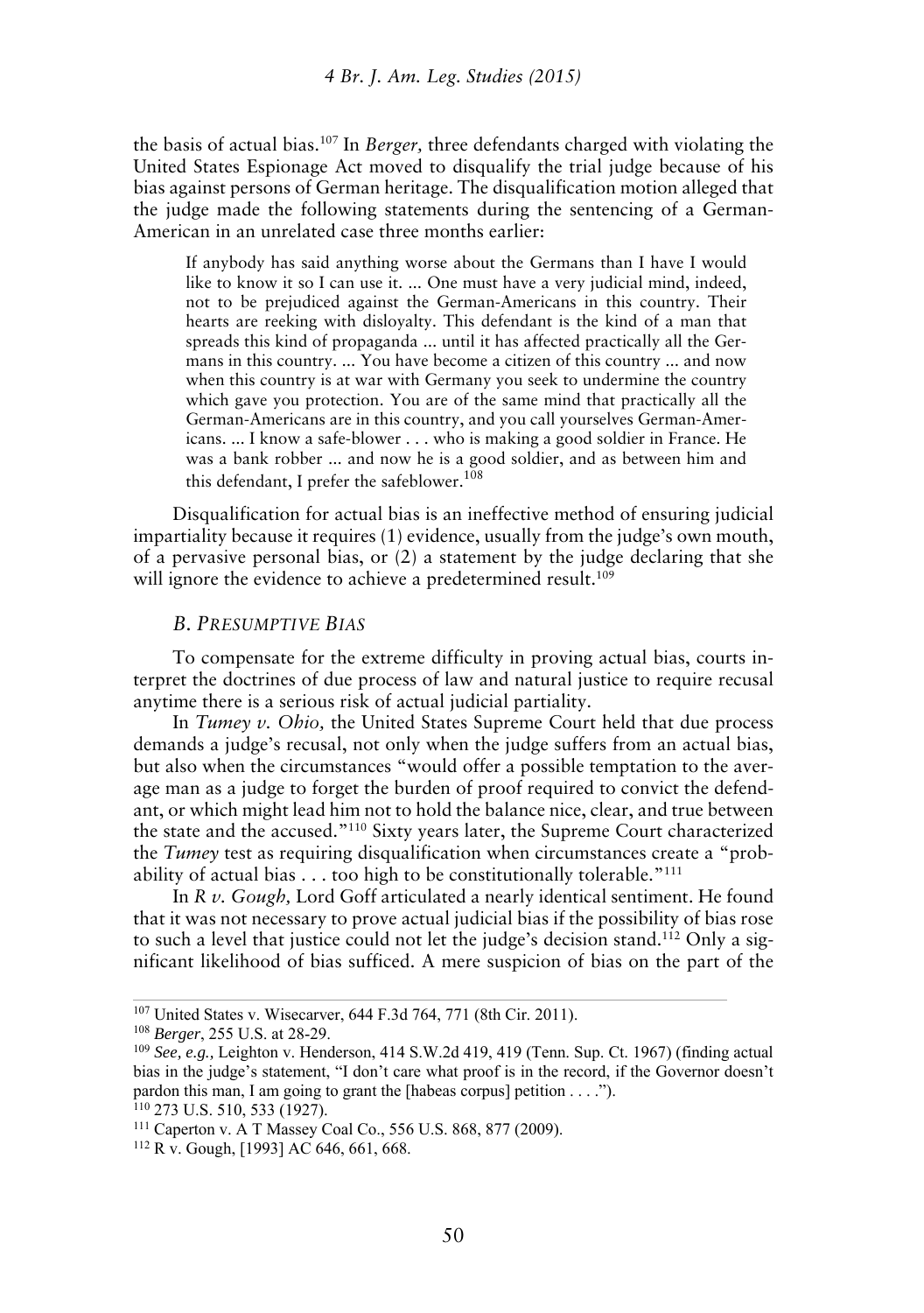public was insufficient.<sup>113</sup> According to Lord Goff, "after ascertaining the relevant circumstances, the court should determine whether "there was a real danger of bias on the part of the [judge], in the sense that he might unfairly regard (or have unfairly regarded) with favour, or disfavour, the case of a party to the issue under consideration by him."114

These presumptive bias tests assess the risk that the circumstances would cause the average judge to harbour an actual bias for or against a party. If the risk reaches an unacceptable level, the judge is disqualified even if no actual bias exists. This test is fact-based and has nothing to do with public perceptions. Whenever the circumstances create an unacceptable probability or likelihood of bias, the judge is disqualified under the fundamental precepts of constitutional law and natural justice. Thus, in *Caperton v. Massey*, the United States Supreme Court found that a three-million dollar contribution by a litigant in support of a judge's election campaign created a serious risk of actual bias on the part of the average judge.115 As a result, the judge was disqualified as a matter of constitutional law whether or not he actually suffered from bias. Similarly, the disqualification statute applicable to federal judges in the United States mandates recusal when a judge possesses a financial interest in litigation or in a litigant.<sup>116</sup> This statutory prohibition is premised on the presumption that possession of an economic interest in litigation will likely diminish the average judge's objectivity. Similarly, the rule of automatic disqualification serves to uphold the maxim of natural justice that "no man is to be a judge in his own cause."117 In effect, it is a rule of presumptive bias prohibiting a judge from deciding his own case because the judge would likely be biased in his own favour. Lord Vaughan Williams put it this way:

If [a judge] has personally a pecuniary interest or an interest capable of being measured pecuniarily, the law raises a conclusive presumption of bias. For reasons of policy, which hardly require explanation, it is not thought convenient, where there is such an interest, to go to the question whether he in fact acted partially or impartially. A bias is presumed from the mere fact of the existence of the interest <sup>118</sup>

Due process and natural justice mandate the presumptive form of bias in order to protect the right to an impartial and unbiased decision. Presumptive bias is not concerned with appearances, apprehensions, or public perceptions. A reasonable lay person's suspicion of bias does not equate with a probability or a real possibility of bias.119 The suspicions of the hypothetical lay observer find expression in another form of bias—apparent bias.

<sup>113</sup> *Id.* at 665.<br><sup>114</sup> *Id.* at 668.<br><sup>115</sup> *Caperton*, 556 U.S. at 886. 200E OF CONDUCT FOR UNITED STATES JUDGES, Canon 3(1) (e) (2013).

<sup>117</sup> Dimes v. Proprietors of Grand Junction Canal, [1852] 10 Eng. Rep. 301, 315 (Lord Campbell). 118 R v. Sunderland Justices, [1901] 2 KB 357, 371. *See also* Resolution Chemicals Ltd. v. H. Lundbeck, [2013] EWAC 3160 (Pat) [38] (employing the classification of "[a]pparent bias implied by operation of law" rather than "automatic disqualification"). 119 *See* R v. Gough, [1993] AC 646, 665.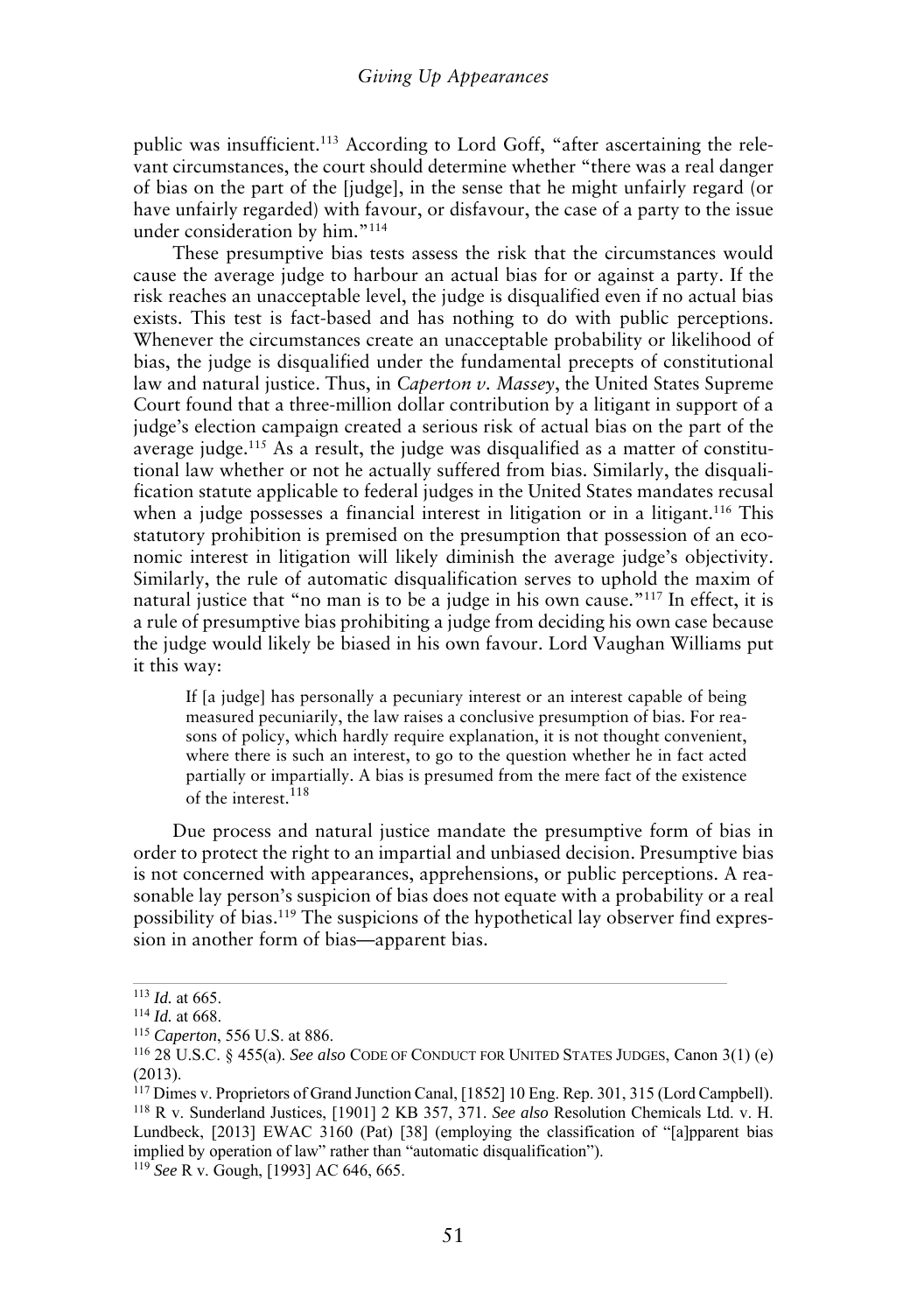#### *C. APPARENT BIAS*

The legal profession recognized that requiring recusal for actual and probable bias would, as far as humanly possible, ensure litigants an impartial decisionmaker. But the profession wanted to do more—it wanted to use the disqualification process to build public confidence in the integrity and impartiality of the judiciary. Enhancing the judiciary's image would necessitate creating a new form of bias. The new image-enhancing bias rule would disqualify a judge, even a judge free from actual or probable bias, if the circumstances created the appearance that the judge lacked impartiality. While this "apparent bias" test takes different forms in common law jurisdictions, the courts consider the tests "essentially the same $.9120$ 

In the United States, a federal or state judge must be removed when her "impartiality might reasonable be questioned"<sup>121</sup> by the fully informed, reasonable lay observer.<sup>122</sup> This standard protects against the appearance of judicial bias.<sup>123</sup> In Australia, "the well-settled"<sup>124</sup> appearance-based disqualification test is whether "a fair-minded lay observer might reasonably apprehend that the judge might not bring an impartial mind" to the case.<sup>125</sup> New Zealand employs this same apprehension of bias formulation.126 In the United Kingdom the test is referred to as an "apprehension of bias" test<sup>127</sup> or "apparent bias" test<sup>128</sup> but is defined in terms of possibilities: "The question is whether the fair-minded and informed observer, having considered the facts, would conclude that there was a real possibility that the tribunal was biased." 129 Judge Hammond describes the United Kingdom's approach as "something of a hybrid" because it requires a possibility of bias instead of an apprehension of bias but assigns a non-judge, lay observer to make the decision.130 While the English courts' use of the terms, "possibility of bias," "appearance of bias," and "apprehension of bias," is confusing, as a practical matter the recusal decision is dictated by the appearance of bias

<sup>120</sup> Saxmere Co. v. Woolboard Disestablishment Co., [2010] 1 NZLR 35 [3] ("After some semantic differences, the [apparent bias] test in the United Kingdom and the test in Australia have become essentially the same."). *See also* Porter v. Magill, [2002] 2 AC 357 [100] ("[T]he reasonable apprehension of bias test, is in line with that adopted in most common law jurisdictions."); HAMMOND, *supra* note 97, at 36 (stating that the law around the Commonwealth "is broadly agreed as too the apparent bias test"). 121 28 U.S.C. § 455(a); ABA, MODEL CODE OF JUDICIAL CONDUCT R. 2.11 (A) (2007). 122 Midwest Generation EME, L.L.C. v. Continuum Chemical Corp., 768 F. Supp. 2d 939, 945

<sup>(</sup>N.D. Ill. 2010) ("The Supreme Court is quite insistent on the "fully informed" component of the inquiry."); United States v. DeTemple, 162 F.3d 279, 287 (4th Cir. 1998) (describing the reasonable observer as someone outside of the judicial system).

<sup>&</sup>lt;sup>123</sup> E. WAYNE THODE, REPORTER'S NOTES TO CODE OF JUDICIAL CONDUCT 61 (1973).<br><sup>124</sup> Tedja v. Sony, [2014] FamCAFC 111 [11] (describing the apprehension of bias test announced

in Ebner v. Official Trustee in Bankruptcy as "well settled").<br><sup>125</sup> Ebner v. Official Trustee in Bankruptcy, (2000) 205 CLR 337 [33].<br><sup>126</sup> Muir v. Comm'r of Inland Review, [2007] 3 NZLR 495 [62].<br><sup>127</sup> Porter v. Magill,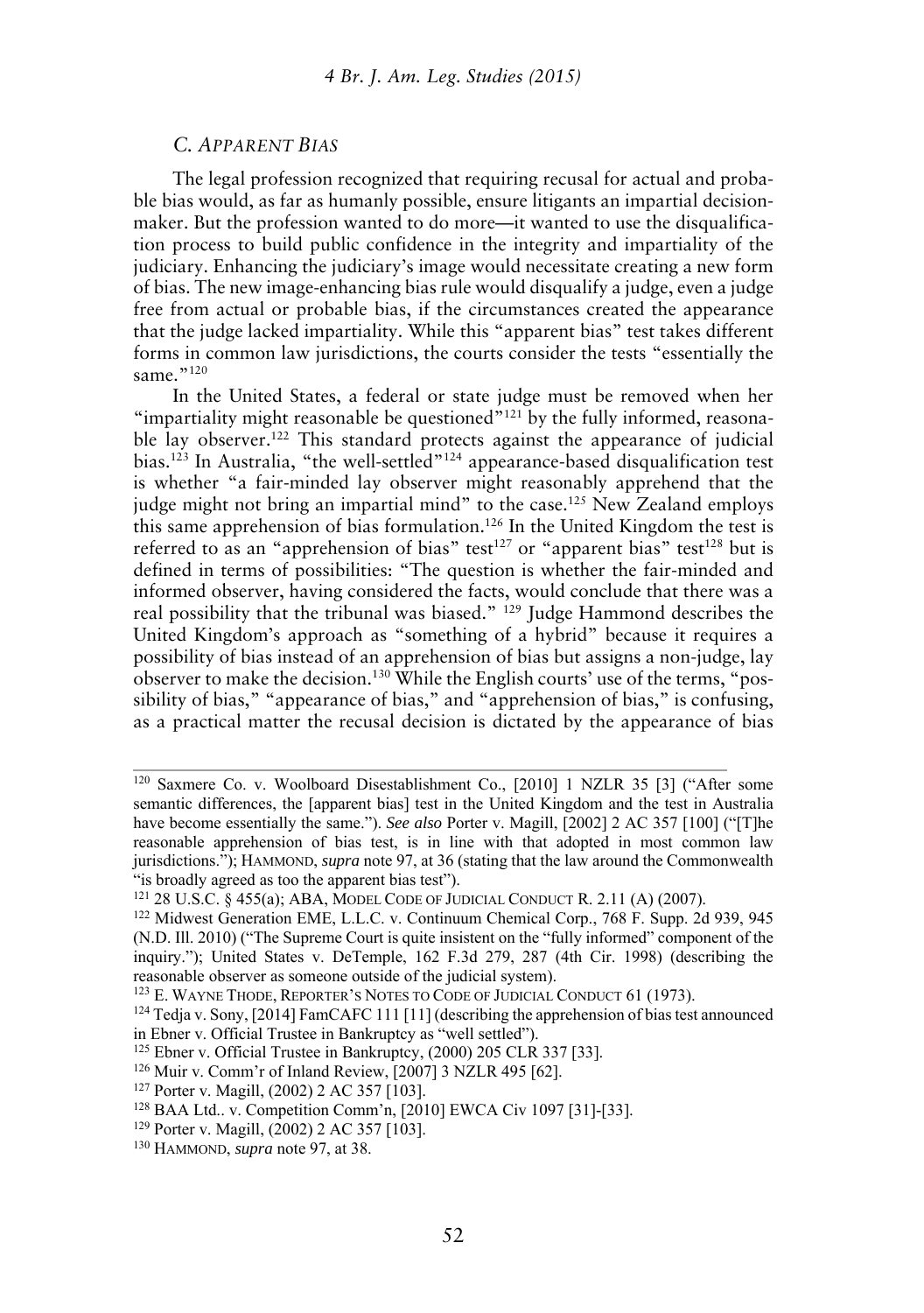rather than the possibility of actual bias. Like the United Kingdom, Canada labels its disqualification test as "the reasonable apprehension of bias"131 but requires the reasonable observer to conclude that it is more likely than not that [the decision-maker] . . . would not decide fairly."132 The Canadian Supreme Court finds no inconsistency in labelling the test as one of apprehension of bias but defining the test in terms of possibilities or likelihoods because in its view there is "no real difference" between apprehensions, suspicions, and likelihoods.133 And this is the heart of the matter. When the lay observer renders the recusal decision, the test, however formulated, becomes one of appearances and not one of possibilities or probabilities.

Proponents argue that appearance-based recusal enhances public confidence in the judiciary in two ways. First, it increases public trust because the reasonable person decides disqualification issues. This objective standard, as the argument goes, is far superior to a subjective disqualification test in which a judge examines his own thoughts to determine whether to remain on a case.<sup>134</sup> Even better, the test defines the reasonable person as the average member of society. Who better to ensure public credibility in the recusal process than a lay person not associated with, or beholden to, the legal establishment? Second, it was hoped that the recusal decisions rendered by the reasonable lay observer would be more uniform and "less dependent on judicial caprice."135

Unfortunately, the reasonable apprehension of bias test has failed to accomplish its objectives. The primary fault for this failure lies with the test's spokesperson, the reasonable lay observer.

## IV. THE REASONABLE PERSON

The ordinary, reasonable person decides whether apparent bias requires the disqualification of a judge in the British Commonwealth and United States.<sup>136</sup> Only through an objective appraisal of the circumstances, it is claimed, can public confidence in the judiciary be maintained. The whole idea of employing the reasonable person standard in judicial ethics is to "bring the public into the room."137 Therefore, the arbiter of judicial recusal issues has been characterized

<sup>131</sup> Wewaykum Indian Band v. Canada, (2003) 2 SCR 259 [60] ("In Canadian law, one standard has now emerged as the criterion for disqualification . . . the reasonable apprehension of bias.). <sup>132</sup> *Id.* (quoting Comm. for Justice and Liberty v. National Energy Board, [1978] 1 SCR 369 [40]).<br><sup>133</sup> Comm. for Justice and Liberty v. National Energy Board, [1978] 1 SCR 369 [41].

<sup>&</sup>lt;sup>134</sup> McKoski, *supra* note 96, at 415-16.<br><sup>135</sup> Richard E Flamm, Judicial Disqualification: Recusal and Disqualification of Judges § 5.1, at 105 (2d ed. 2007).

<sup>&</sup>lt;sup>136</sup> HAMMOND, *supra* note 97, at 38, 61.<br><sup>137</sup> Lori Ann Foertsch, *Scalia's Duck Hunt Leads to Ruffled Feathers: How the U.S. Supreme Court and Other Federal Judiciaries Should Change Their Recusal Approach*, 43 HOUS. L. REV. 457, 466 (2006).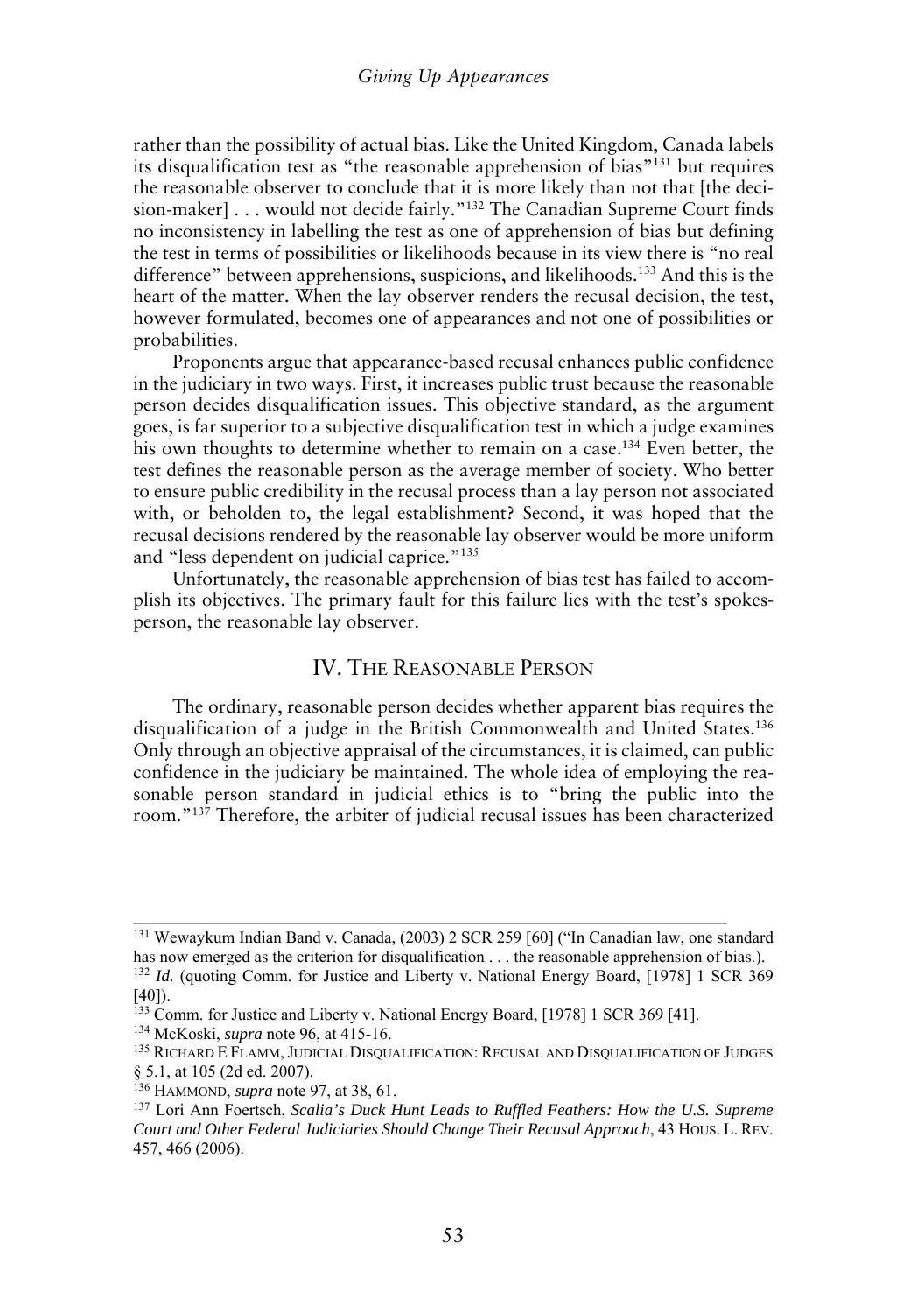as the "average citizen,"<sup>138</sup> the "average person on the street,"<sup>139</sup> and "a reasonable member of the public."140 Lord Greer provided the most memorable description of the hypothetical observer as "the man in the Clapham omnibus" or "the man who takes magazines at home, and in the evening pushes the lawnmower in his shirt sleeves."<sup>141</sup> But the knowledge and personal traits attributed to the reasonable person of disqualification jurisprudence hardly compare to those of ordinary men and women. The hypothetical observer is more accurately described as a supernatural being who shares few characteristics with mere mortals.142 And that exalted status should not come as surprise since the reasonable person was conceived, birthed, and raised by judges.143

#### *A. THE REASONABLE PERSON'S PSYCHE*

The reasonable person is, of course, reasonable, $144$  fair-minded, $145$  objective,<sup>146</sup> prudent, and disinterested.<sup>147</sup> He and she<sup>148</sup> is thoughtful, neither sensitive nor suspicious, not compliant or naïve and able to distinguish the relevant from the irrelevant.149 Lord Hope summarized the mind-set of the hypothetical observer of judicial conflicts:

The observer who is fair-minded is the sort of person who always reserves judgment on every point until she has seen and fully understood both sides of the argument. She is not unduly sensitive or suspicious. . . . [B]efore she takes a balanced approach to any information she is given, she will take the trouble to inform herself on all matters that are relevant. She is the sort of person who takes the trouble to read the text of an article as well as the headlines. She is able to put whatever she has read or seen into its overall social, political or geographic context. She is fairminded, so she will appreciate that the context forms an important part of the material which she must consider before passing judgment.<sup>150</sup>

<sup>&</sup>lt;sup>138</sup> Gibson v. United States, 792 A.2d 1059, 1068 (D.C. 2002).<br><sup>139</sup> Moran v. Clarke, 296 F.3d 638, 648 (8th Cir. 2002).<br><sup>140</sup> R v. Abdroikov, [2007] 1 UKHL 37 [81] (Lord Mance).<br><sup>141</sup> Hall v. Brooklands Auto Racing Club

*Gough,* 68 C.L.J. 388, 395 (2009) (describing the fair-minded observer as more like the Archangel Michael than the person in the street).

<sup>143</sup> *See* Randy T. Austin, *Better Off with the Reasonable Man Dead or the Reasonable Man Did the Darndest Things,* ? BYU L. REV. 478, 482 (1992) (speculating that the reasonable person was probably the son of a judge).<br><sup>144</sup> Johnson v. Johnson, (2000) 201 CLR 488 [2].

<sup>&</sup>lt;sup>145</sup> Porter v. Magill, (2002) 2 AC 357 [103] (Lord Hope).<br><sup>146</sup> Pepsico v. McMillien, 764 F.2d 458, 460 (7th Cir. 1985).<br><sup>147</sup> State v. Carlson, 833 P.2d 463, 467-68 (Wash. Ct. App. 1992).<br><sup>148</sup> Helow v. Advocate General reasonable person as gender-neutral).<br><sup>149</sup> R v. Abdroikov, [2007] UKHL 37 [81].

<sup>&</sup>lt;sup>150</sup> Helow v. Advocate General for Scotland, [2008] UKHL 62 [2]-[3] (Lord Hope). *See also* Olowofoyeku, *supra* note 142, at 394-95 (providing a detailed description of the attributes of the reasonable person).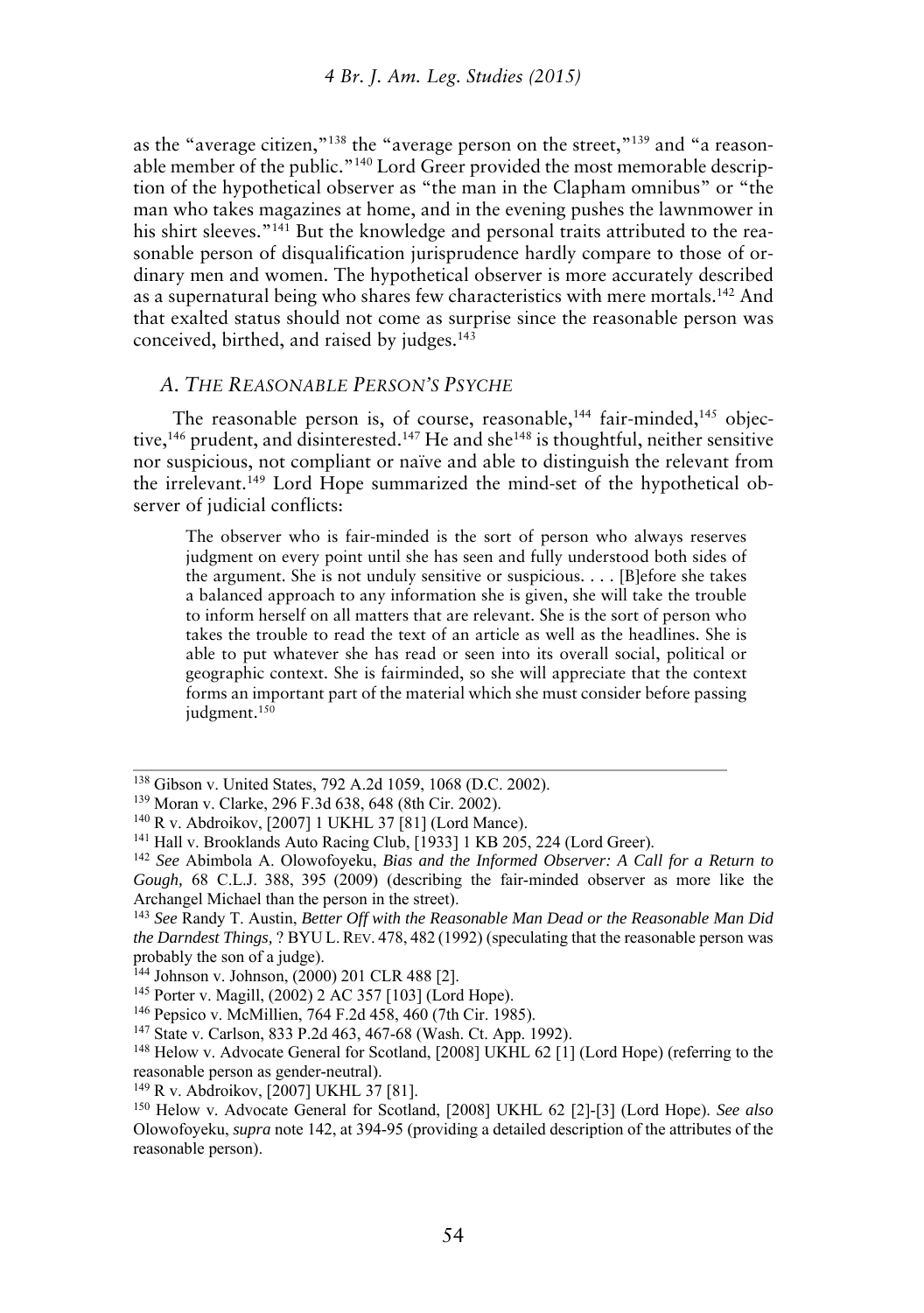As expected, this ideal creature possesses an enormous wealth of information and insight.

## *B. THE KNOWLEDGEABLE, INSIGHTFUL REASONABLE PERSON*

As observed by Lord Hope, the fair-minded observer is "informed." And informed means fully informed of all the facts and circumstances bearing on the disqualification issue.151 The requirement that the observer possess complete knowledge comes easily since judges abhor the thought of anyone deciding a matter on incomplete information or on "what a straw poll of the only partly informed man-in-the-street would show."152 As a result, the courts impute to the reasonable observer all types of highly specialized legal and factual knowledge far beyond the ken of the average person. In the United States for example, courts assume that an objective observer (1) knows the "facts of life" surrounding the judiciary;<sup>153</sup> (2) has examined the record of the proceedings and applicable law;<sup>154</sup> (3) appreciates the importance of the factual record in the context of the applicable law and accepted judicial practices;<sup>155</sup> (4) comprehends the rules of judicial ethics;<sup>156</sup> (5) is aware of the challenged judge's "jurisprudence over the years";<sup>157</sup> (6) understands the role politics plays in the selection of judges;<sup>158</sup> (7) realizes that

<sup>&</sup>lt;sup>151</sup> Helow v. Advocate General for Scotland, [2008] UKHL 62 [3] ("[The observer] will take the trouble to inform herself on all matters that are relevant."); Saxmere Co. v. Woolboard Disestablishment Co., [2010] 1 NZLR 35 [76] (Tipping, J.) (stating that the disqualification tests in England and Australia emphasize "the need for the fair-minded observer to be fully informed of all relevant circumstances"); Sao Paulo State of Federative Republic of Brazil v. American Tobacco Co., 535 U.S. 229, 232–23 (2002) (stating that the federal disqualification statute assumes that the reasonable person knows all the circumstances); United States v. Holland, 519 F.3d 909, 914 (9th Cir. 2008) (imputing knowledge of all the circumstances to the reasonable person).

<sup>152</sup> *In re* Drexel Burnham Lambert, Inc., 861 F.2d 1307, 1313 (2d Cir. 1988). *See also* R v. National Assembly for Wales, [2006] EWCA Civ 1573 [50] ("The court must look at all the circumstances as they appear from the material before it, not just at the facts known to the objectors or available to the hypothetical observer at the time of the decision.").<br><sup>153</sup> Kirby v. Chapman, 917 S.W. 2d 902, 909 (Tex. Ct. App. 1996).<br><sup>154</sup> Holland, 519 F.3d at 914; E. I. Du Pont de Nemours & Co. v. Kolon

Supp. 2d 843, 862 (E.D. Va. 2012) ("The reasonable person also would know that the record confirms the presiding judge's recollection that [as a lawyer] he did not participate in the . . . case.").

<sup>&</sup>lt;sup>155</sup> *In re* Sherwin-Williams Co., 607 F.3d 474, 478 (7th Cir. 2010).<br><sup>156</sup> *In re* Jacobs, 802 N.W.2d 748, 754 (Minn. Sup. Ct. 2011) (assuming that the reasonable person understood Rules 2.2 and 2.4 of the Minnesota Code of Judicial Conduct). 157 Miles v. Ryan, 697 F.3d 1090, 1091 (9th Cir. 2012).

*<sup>158</sup> See In re* Mason, 916 F.2d 384, 386 (7th Cir. 1990) (appointed judges); Storms v. Action Wisconsin, Inc., 754 N.W.2d 480, 487 (Wis. Sup. Ct. 2008) (elected judges).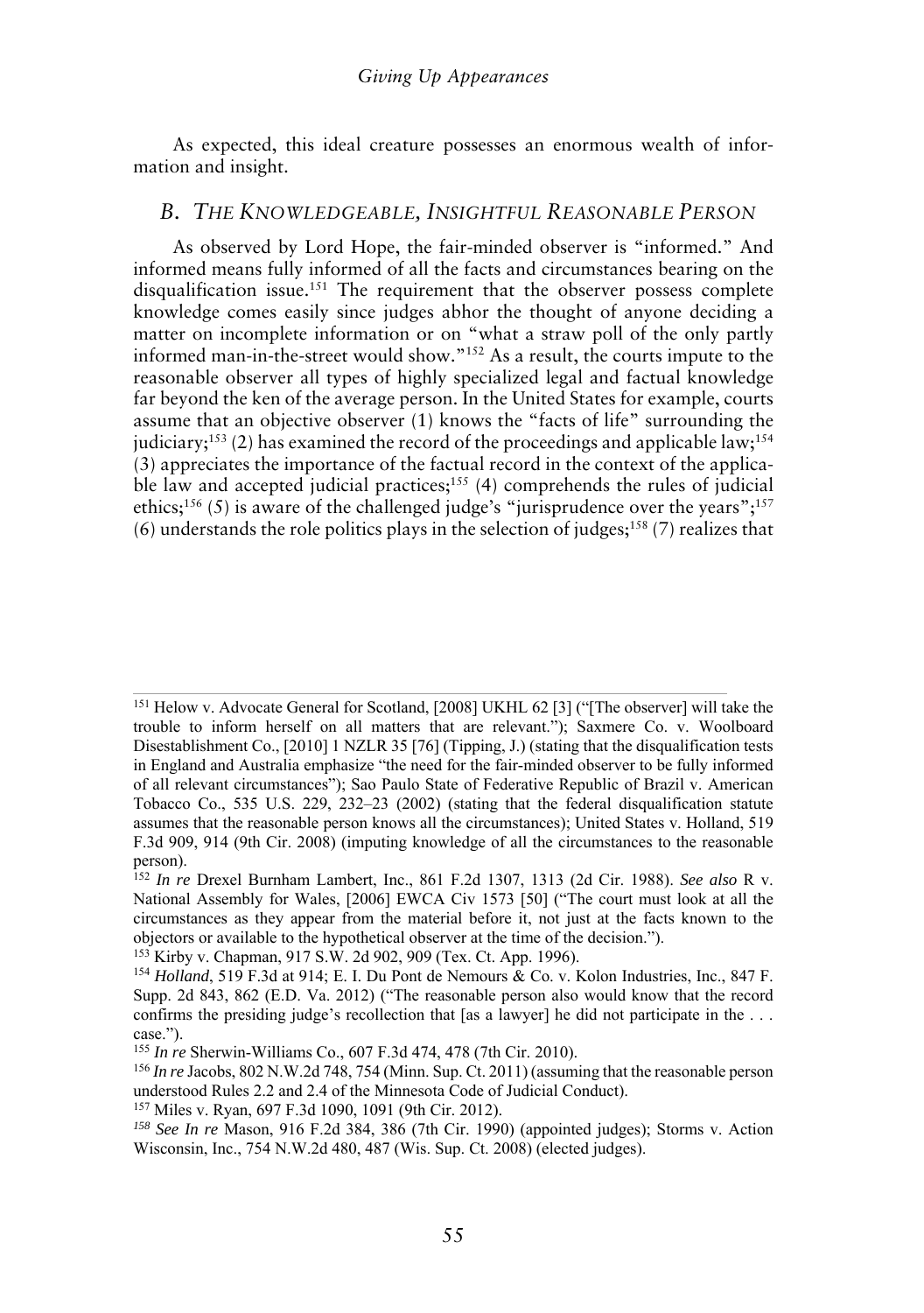some litigants attempt to orchestrate a judge's recusal;<sup>159</sup> (8) recognizes the "realities of the practice of law";<sup>160</sup> and (9) knows that a judge would not risk impeachment or criminal prosecution by failing to disqualify himself when required by law.161

English authority exists for the proposition that the informed observer cannot be imputed with knowledge not possessed by the average person, or with facts exclusively within the judge's knowledge, or with a complete understanding of the law and the legal system.162 But this proposition is honoured mainly in its breach. The reasonable person is presumed to be familiar with English legal traditions and culture including the fact that close relations between a lawyer and a judge enhances the administration of justice.<sup>163</sup> Moreover, courts assume that the observer puts great weight on the presumption of judicial integrity and the obligations imposed by the judicial oath.164 Similarly, the personal circumstances of the judge including the judge's reputation are consistently attributed to the observer. In *JSC BTA Bank v. Ablyazov*,<sup>165</sup> for example, the court credited the man on the street with knowing that for years the challenged judge proceeded cautiously and judicially in the case and that "there can be few judges whose scrupulousness and conscientiousness and fairness have been more put to the test and not found wanting than this judge."166 In *Bolkiah v*. *The State of Brunei Darussalam,* the court assumed that the reasonable person would know of the judge's close proximity to retirement, "unblemished reputation" and lack of any personal or professional ambition.<sup>167</sup>

The fine points of the law, an insider's understanding of the legal system, and the backgrounds of witnesses also lie within the knowledge of the hypothetical individual charged with the task of deciding recusal issues.168 For example, the lay observer in the United Kingdom is assumed to be highly conversant with the background of expert witnesses and the rules governing the admission of expert testimony. In *Resolution Chemicals Limited v*. *H. Lundbeck,* the court charged the reasonable person with knowing that expert witnesses are "obligated

<sup>&</sup>lt;sup>159</sup> Brown v. Brown, 2011 WL 1888201, \*3 (Conn. Super. Ct. 2011).<br><sup>160</sup> *Ex p*. Ellis, 275 S.W.3d 109, 116-17 (Tex. Ct. App. 2008).<br><sup>161</sup> *See* Central Telephone Co. v. Sprint Communications, Inc., 2011 WL 6178652 (E.D. 12, 2011).

<sup>162</sup> Locabail (UK) Ltd. v. Bayfield Properties Ltd., [2000] QB 451, 477 (stating that matters outside the ken of the ordinary member of the public should not be relied upon); J. Hughes  $\&$ D.P Bryden, *Refining the Reasonable Apprehension of Bias Test: Providing Judges Better Tools for Addressing Judicial Disqualification*, 36 DALHOUSIE L.J. 171, 183 (2013) ("A number of judges in England and New Zealand have expressed concern that courts should not attribute knowledge to the "reasonable observer that would not be shared by members of the general public.").

<sup>&</sup>lt;sup>163</sup> Taylor v. Lawrence, [2003] QB 528 [61] (Lord Woolf).<br><sup>164</sup> *See* Robertson v. HM Advocate, [2007] SLT 1153 [63].<br><sup>165</sup> [2013] 1 WLR 1845.<br><sup>166</sup> *Id.* at 1873.<br><sup>167</sup> [2007] UKPC 62 [21].<br><sup>167</sup> [2007] UKPC 62 [21].<br><sup>1</sup> *Justice in Courts and Administrative Bodies*, 2 IR.J. LEGAL STUD. 26, 48 (2011).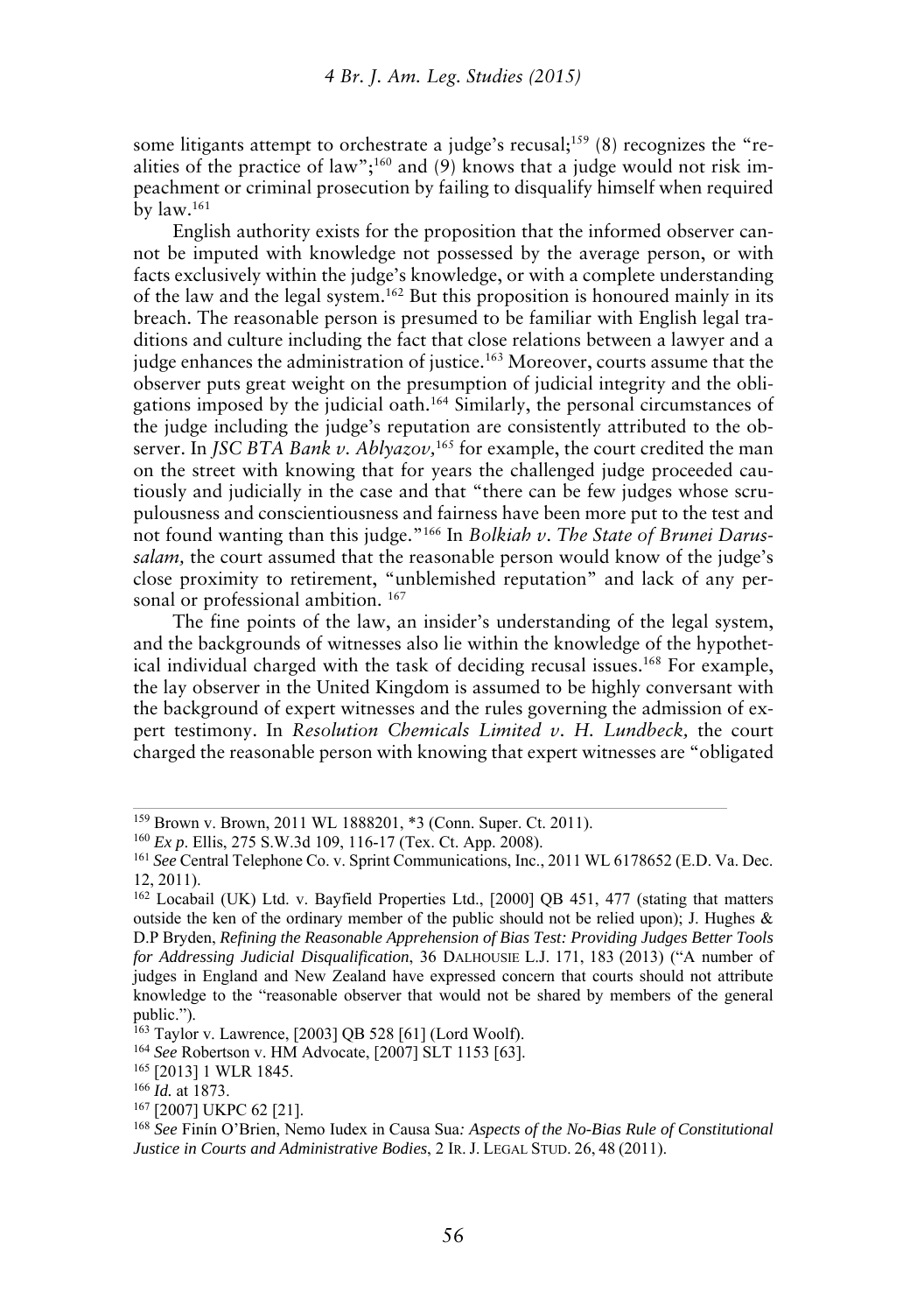by CPR Part 35" to assist courts by providing unbiased opinions. 169 Other facts attributed to the observer in that case included (1) that the expert was an "eminent scientist," a fellow of the Royal Society, and knighted for service to chemistry; (3) that the expert had testified in "over 884 parallel proceedings"; (4) that any issue concerning the expert's credibility was unlikely; and (5) what mattered to the judge was not the expert's opinions but the reasons for the opinions.170

*BAA Ltd. v*. *Competition Commission*, 171 illustrates the difficulty in relying on the average person as the arbiter of recusal decisions. Simply put, no ordinary, everyday observer could possess, much less understand, the information attributed to him by the Court of Appeal.

In 2007, the Office of Fair Trading asked the Competition Commission (Commission) to investigate the supply of airport services in the United Kingdom. The Office of Fair Trading believed that if an adverse effect on competition existed, it could be remedied if BAA sold off some of its airports. The Commission created a six member panel, including Professor Peter Moizer, to conduct the investigation. Two years later the Commission found that BAAs ownership of multiple airports adversely affected competition and suggested that BAA divest itself of three airports.172 BAA challenged the Commission's finding claiming that Professor Moizer's membership on the investigatory panel created an appearance of bias because he also served as an advisor to the Greater Manchester Pension Fund (Fund) which was owned by ten local authorities that were shareholders of the Manchester Airports Group (MAG), a competitor of BAA.173 In considering whether Professor Moizer's affiliation with the Fund created an appearance of bias, the Court of Appeal attributed the following information to the lay observer:

- Professor Moizer, a chartered accountant and professor of accounting, recognized the importance of the investigatory panel members' impartiality in fact and in appearance;
- The Fund had no separate corporate status and was owned by the ten local authorities that made up the MAG;
- One of the ten local authorities administered the Fund and further delegated the Fund's management to a Management Panel consisting of councilors from the ten local authorities;
- •The Management Panel was assisted in its duties by an Advisory Panel;
- Fund administrators were required to consider advice from others before making decisions;
- •Professor Moizer was a paid advisor to the Fund since 1987, attended joint meetings of the Management Panel and Advisory Panel

<sup>169 [2013]</sup> EWHC 3160 (Pat) [57], appeal dismissed (2014) 1 WLR 1943. 170 *Id.*

<sup>171 [2010]</sup> EWCA Civ 1097. 172 *Id.* at [1]. 173 *Id.* at [2].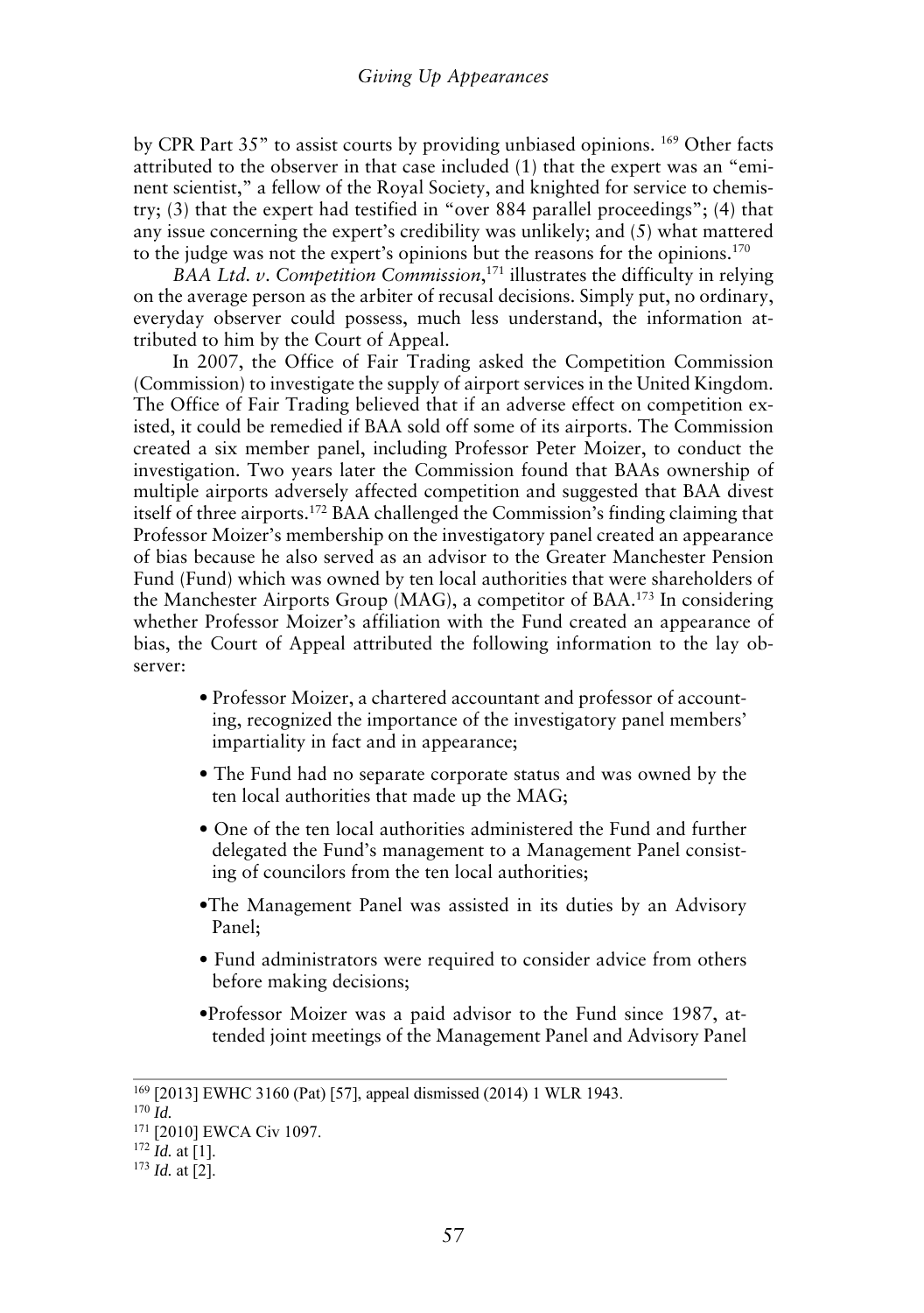and provided advice "as a matter of course" on investments such as the Gatwick Airport;

- •Moizer was a trusted, highly influential, "wise man" and possessed a virtual veto power over a proposed investment;
- •The ten local authorities owned all the shares in MAG which in turn owned Manchester Airport and other United Kingdom airports.
- •The ten local authorities appointed two members to the MAG board and exercised control over MAG business through a shareholder committee which received reports from MAGs board on business plans, investments, and finances;
- •MAG made substantial pension contributions to the Fund;
- •The connection between the Fund and MAG was close;
- •In 2002, Moizer raised the issue of his connection to MAG with the Competition Commission.
- •In 2002, the Competition Commission's legal advisor considered Moizer's connection with MAG problematic in that he might influence the outcome of the investigation involving MAG;
- •The Office of Fair Trading identified BAAs ownership of five airports as likely adversely impacting competition and its customers;
- MAG and other airport operators in the United Kingdom, including BAA, were competitors.174

This and other information was attributed to the ordinary observer, the gentleman who subscribes to magazines and mows the lawn in his shirtsleeves. In fact, only one person could know and understand the complicated facts as recited in the opinion—the judge who wrote the opinion. In the *BAA* case, as in all cases employing the appearance of bias test, the judge looks in the mirror and sees the reflection of the fair-minded, lay observer.<sup>175</sup>

## *C. THE REASONABLE PERSON IS NOT AN INSIDER*

Because the rationale underpinning the reasonable person disqualification standard is to build public confidence, the observer cannot, in theory at least, be a judge or a lawyer.176 Notwithstanding this fact, the courts imbue the lay observer with precisely the same factual and legal information possessed by the

<sup>&</sup>lt;sup>174</sup> *Id.* at [8].<br><sup>175</sup> *See* Johnson v. Johnson, (2000) 201 CLR 488 [49] (Kirby, J.) (observing that attributing all the judge's knowledge to the hypothetical observer would in effect be holding a mirror up the judge and seeing the reasonable person); Olowofoyeku, *supra* note 142, at 404 (positing that by attributing detailed information to the observer, "this impartial observer might as well be a judge").

<sup>&</sup>lt;sup>176</sup> See Johnson v. Johnson, (2000) 201 CLR 488 [53] (Kirby, J.) (stating that the reasonable person is not a lawyer); United States v. De Temple, 162 F.3d 279, 287 (4th Cir. 1998) ("[T]he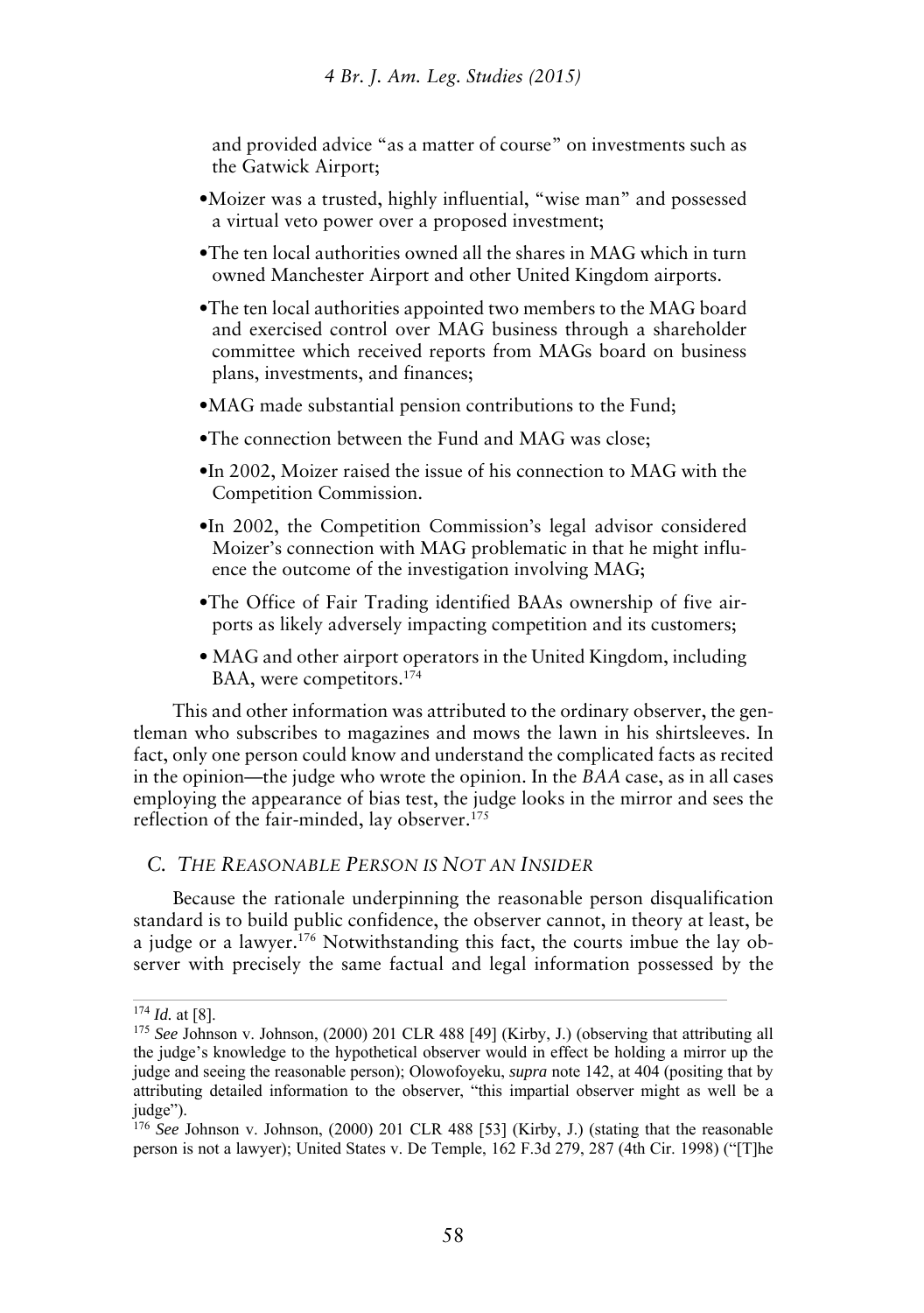challenged judge. Moreover, the observer understands the legal system, legal traditions, judicial ethics, and the importance of the judicial oath on a par with the judge. In other words, the observer possesses every bit of information the challenged judge thinks the observer needs to correctly decide the recusal issue.177 The danger that the reasonable person and challenged judge might be the same individual has not escaped notice. In *Saxmere Company Ltd. v. Wool Board Disestablishment Company Ltd.*, Justice McGrath hinted at the potential morphing of the objective observer into the challenged judge:

The Commonwealth case law does recognize that in this area attributing knowledge of information to the hypothetical observer may transform the process from one of ascertaining the perception of a member of the general public, so that it becomes that of an insider in the legal world. I accept that common law technique of looking at an issue through the eyes of a reasonable person is amenable to that sort of transformation.<sup>178</sup>

Under appearance-based recusal, the transformation of the reasonable person into the challenged judge is inevitable.

### *D. THE ULTIMATE INSIDER DECIDES RECUSAL ISSUES*

If bringing the public into the recusal process remains a goal of the reasonable person standard, a jury might be the best method of litigating disqualification claims.179 Alternatively, a judge other than the challenged judge could hear recusal requests. At least in that way a judge not embroiled in the controversy would apply the fair-minded observer test. But under current practice, neither a jury nor an outside judge decides recusal issues. As a general rule, judges in the British Commonwealth and in the United States decide their own disqualification motions.180 This rule prevails because courts consider the challenged judge to be in the best position to  $(1)$  know the relevant facts;<sup>181</sup>  $(2)$  weigh the interest of enhancing public confidence against the possibility that a litigant seeks recusal to secure a more favourable judge;<sup>182</sup> and (3) consider the consequences of the delay inherent in transferring the case to another judge.<sup>183</sup> In sum, the reasonable person standard is applied by the ultimate insider, the judge whose impartiality is being questioned.

hypothetical reasonable observer is not the judge himself or a judicial colleague but a person outside the judicial system."); Olowofoyeku, *supra* note 142, at 393 (stating that the reasonable person is outside the judiciary and legal profession).

<sup>&</sup>lt;sup>177</sup> See Olowofoyeku, *supra* note 142, at 404.<br><sup>178</sup> Saxmere Co. v. Woolboard Disestablishment Co., [2010] 1 NZLR 35 [97] (McGrath, J.).<br><sup>179</sup> See Olowofoyeku, *supra* note 142, at 407-408.<br><sup>180</sup> See HAMMOND, *supra* no

that it is the judge who is sought to be recused who determines this issue."); *id.* at 61 ("The general practice in the United States, both in federal and state jurisdictions, is that it is the judge to whom the application to recuse is directed who determines the application."). Exceptions to this general rule exist. *See, e.g*., ARIZ. RULES OF CRIMINAL PROCEDURE R 10.1(c) (2014) (providing that motions to disqualify shall be heard by a judge other that the challenged judge). 181 HAMMOND, *supra* note 97, at 83. 182 *Id.*

<sup>183</sup> United States v. Mitchell, 377 F. Supp. 1312, 1315-16 (Dist. Ct. D.C. 1974).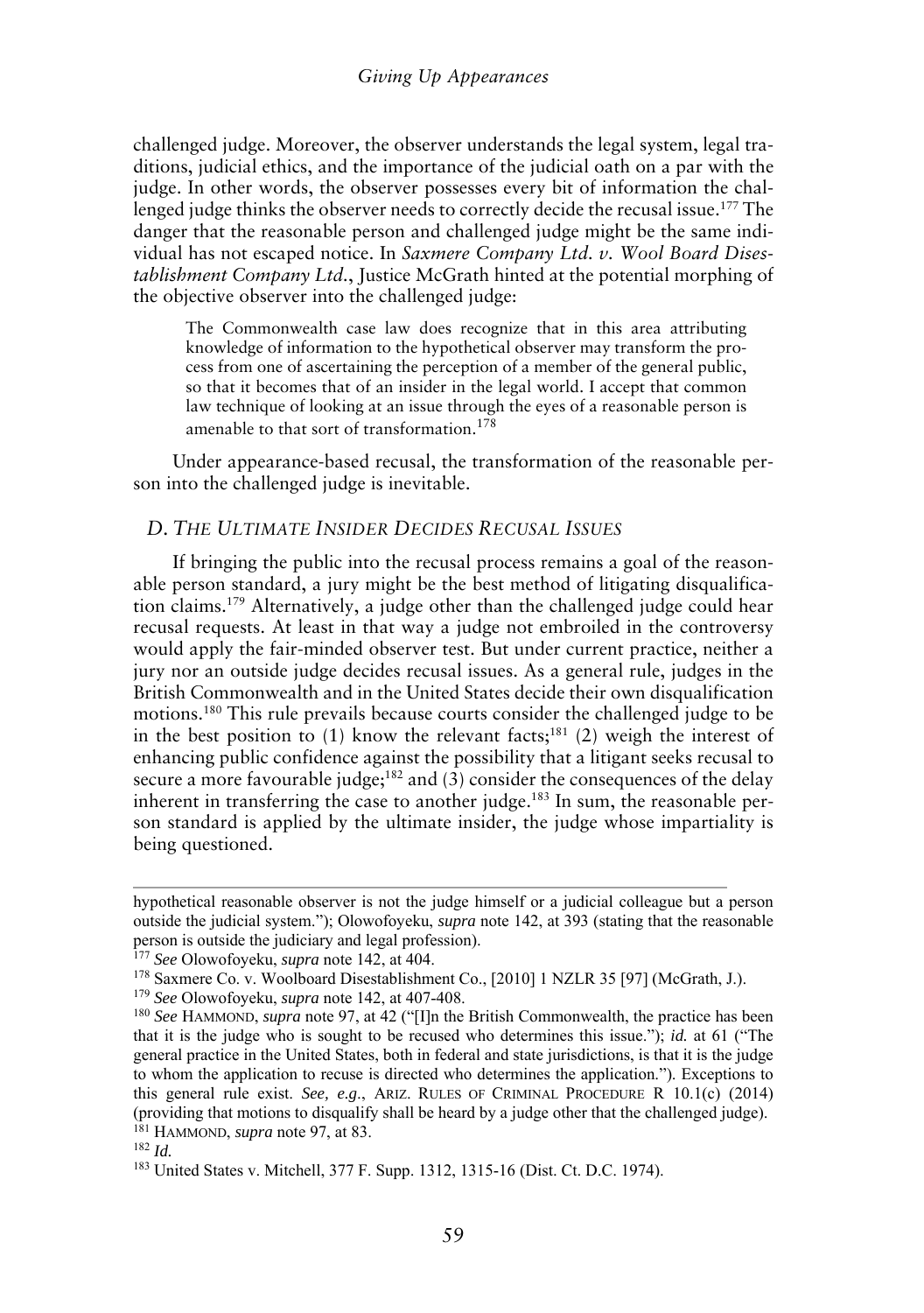## V. THE FLAWS IN APPEARANCE–BASED DISQUALIFICATION

Stripping a judge of authority to hear a case on the word of the hypothetical observer is flawed in several respects. First, contrary to its intended purpose, appearance-based disqualification has failed to reduce the arbitrariness or increase the predictability of recusal decisions. Second, while purporting to assign the person on the street as the arbiter of disqualification issues, the hypothetical observer turns out to be anything but an ordinary member of society. Third, no evidence supports the claim that appearance-based disqualification enhances public confidence in judicial impartiality. Finally, the doctrine that permits litigants to waive an appearance of judicial bias severely undercuts the fundamental proposition that disqualification on the basis of apprehensions or appearances protects the public, not the parties.

#### *A. THE FAILURE TO FOSTER UNIFORMITY AND PREDICTABILITY*

Appearance-based disqualification has not brought uniformity, consistency, or predictability to recusal decisions.184 In 1995, Professors Shaman and Goldschmidt identified this failure during an empirical study of judicial disqualification in the United States.185 After observing the difficulty that judges face in interpreting and applying "disqualification rules that are often extremely general, ambiguous or conflicting," the study's authors concluded that "judicial disqualification frequently is subjective, random and arbitrary."186 Shaman and Goldschmidt specifically highlighted the futility of attempting to apply an appearance of bias recusal rule: "In particular, cases that involve only the appearance of partiality pose a special dilemma for judges, who believe that they are in fact impartial but must make the difficult determination of whether in the public eye they appear to be biased."187

Fifteen years later, after surveying Canadian judges on common recusal situations, Professors Bryden and Hughes similarly concluded that:

Our findings demonstrate that there is a wide divergence of opinion among respondents in their attitudes toward recusal in a number of reasonably common marginal scenarios. We identified a number of factors that seem to have some influence on the response of judges to some scenarios ... though it seems evident to us that there is no single approach that is likely to produce dramatic improvements in the overall level of consistency in marginal cases.<sup>188</sup>

The lack of consistency in recusal decisions is less than surprising because of the inherent vagueness of a legal standard that requires a judge's removal when

<sup>&</sup>lt;sup>184</sup> McKoski, *supra* note 96, at 433-34.<br><sup>185</sup> JEFFREY M. SHAMAN & JONA GOLDSCHMIDT, JUDICIAL DISQUALIFICATION: AN EMPIRICAL STUDY OF JUDICIAL PRACTICES AND ATTITUDES 4-5 (1995). 186 *Id.*

<sup>187</sup> *Id.*

<sup>188</sup> Philip Bryden & Jula Hughes, *The Tip of the Iceberg: A Survey of the Philosophy and Practice of Canadian Provincial and Territorial Judges Concerning Judicial Disqualification*, 48 ALBERTA L. REV. 569, 609 (2011).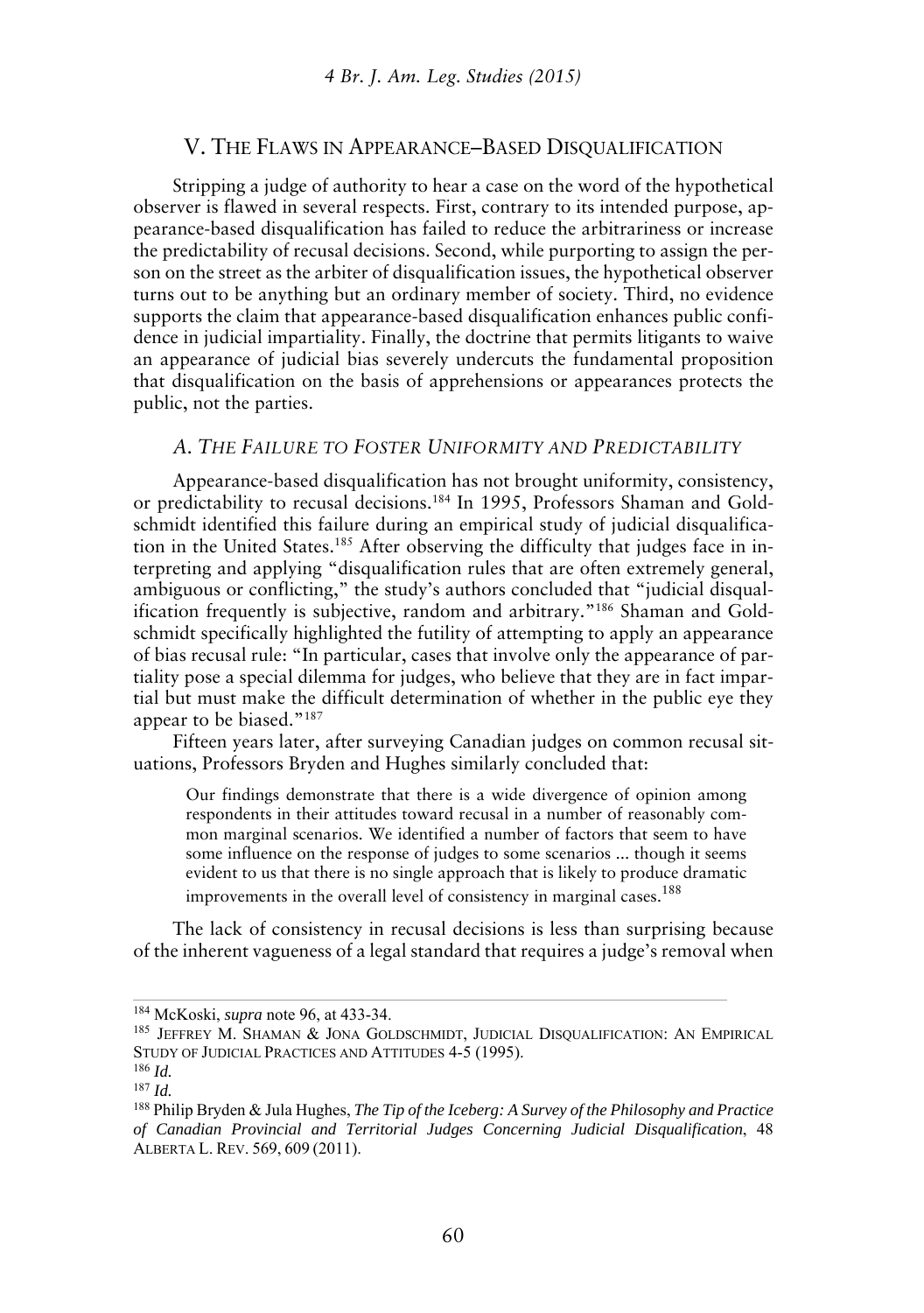an apprehension of bias exists or when a judge's impartiality might reasonably be questioned. Judgments are bound to vary significantly when interpreting and applying rules that are "frighteningly empty of content."189 In addition, a legal standard dependent on perceptions and impressions prevents a recusal jurisprudence from developing because each matter is "highly fact-specific."190 Consequently, judges can hope for little guidance from previous court decisions because each depended upon its own highly particularized facts. Indeed, some courts have gone so far as to caution judges against consulting case law for assistance with recusal issues.191

## *B. THE REASONABLE PERSON SHARES NOTHING IN COMMON WITH MEMBERS OF THE PUBLIC*

Investing the fair-minded lay observer with the authority to make recusal decisions is premised on the notion that public confidence in the judiciary is "more likely to be maintained through a test which reflect[s] the reaction of ordinary members of the public to the irregularity."192 But as demonstrated in Part III.B., the level of knowledge attributed to the ordinary lay observer "produces an extraordinary and wholly unrealistic creature" who shares more in common with the Archangel Michael than with a person sitting in a church pew.<sup>193</sup>

The hypothetical observer's evaluation of the circumstances surrounding a recusal issue enhances public trust in judges only if the observer bears some resemblance to an ordinary member of the public. The objective observer standard works so well in automobile negligence lawsuits because the hypothetical person is in complete sync with the person on the street. Both understand and accept the proposition that an automobile driver breaches his duty of care by disregarding a traffic control signal or by violating another mandatory rule of the road. Unfortunately, there are no similarly well-accepted ground rules, or rules of the road, when it comes to the appearance of improper judicial conduct. Because the

<sup>189</sup> U.S. SENATE, JUDICIAL DISQUALIFICATION: HEARING BEFORE THE SUBCOMMITTEE ON IMPROVEMENTS IN JUDICIAL MACHINERY OF THE COMMITTEE ON THE JUDICIARY ON S. 1064 (1971 &1973) (statement of John P. Frank).

<sup>190</sup> Wewaykum Indian Band v. Canada, (2003) 2 SCR 259 [77] (stating that the reasonable apprehension of bias test is "highly fact-specific"); Richard E. Flamm, *History of and Problems*  with the Federal Disqualification Framework, 58 DRAKE L. REV. 761 (2010) ("[E]xisting judicial disqualification jurisprudence does not provide much guidance to parties and their counsel as to whether disqualification is warranted in a particular case.").

<sup>&</sup>lt;sup>191</sup> *See, e.g.*, United States v. Holland, 519 F.3d 909, 913 (9th Cir. 2008) ("Disqualification . . . is necessarily fact-driven and may turn subtleties in a particular case. Consequently, "the analysis of a particular [disqualification claim] must be guided, not by comparison to similar situations addressed by prior jurisprudence, but rather by an independent examination of the unique facts and circumstances of the particular claim at issue.").

<sup>192</sup> Saxmere Co. v. Woolboard Disestablishment Co., [2010] 1 NZLR 35 [62] (Tipping, J.) (citing Webb v. The Queen, (1994) 181 CLR 41, 50-52).<br><sup>193</sup> Olowofoyeku, *supra* note 142, at 393-95. Although it is unlikely that even Archangel Michael

would possess the knowledge and understanding of the internal workings of the Competition Commission, pension funds, and airport authorities attributed to the observer in BAA Ltd. v. Competition Comm'n. *See* text to notes 171-74 *supra*.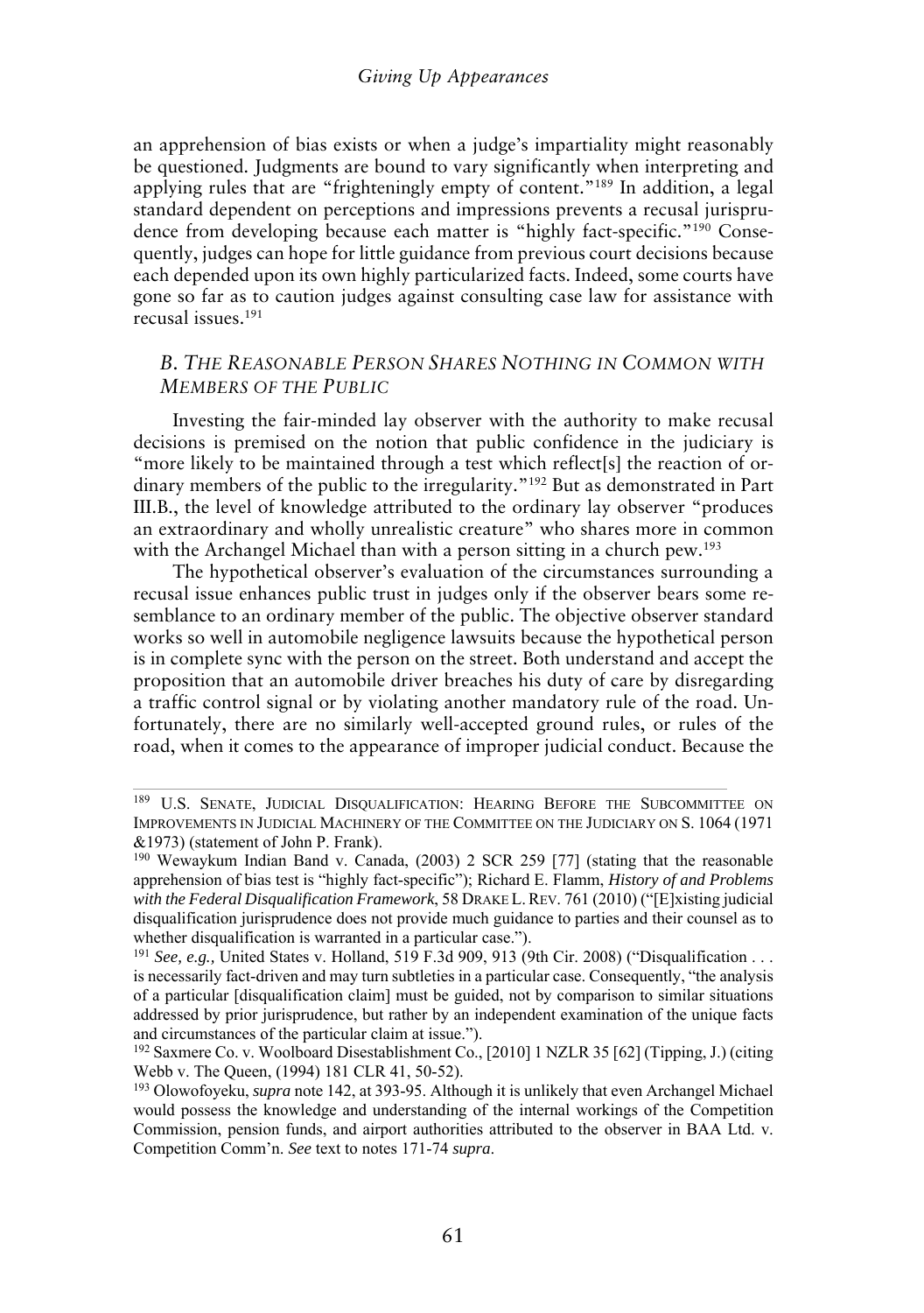appearance of partiality, like beauty is in the eye of the beholder,<sup>194</sup> members of the public share no common understanding of what constitutes an improper appearance.

#### *C. RELYING ON APPEARANCES TO BUILD PUBLIC CONFIDENCE*

The major selling point for the appearance of bias test is that it "will be capable of engendering the necessary public confidence in the integrity of the judicial system."195 But no empirical data supports the conclusion that removing a judge on the basis of a bad appearance increases public esteem for the judiciary. Some commentators posit that disqualifying judges on perception instead of reality actually damages public confidence.196 Supporting this view, some public opinion surveys show a slight decline in trust in the courts since the adoption of the apprehension of bias test in the middle 1970s.<sup>197</sup> Objectively speaking, it is unlikely that a public opinion poll could ever establish a correlation between appearance-based recusal and the degree of trust placed in the judiciary. In order for such a survey to have any meaning the respondents in the United States, for example, would have to know that under federal and state law the test for judicial disqualification is whether a judge's impartiality might reasonably be questioned. And it can be safely assumed that the average American is unaware of this recusal standard because even rudimentary facts about the judiciary and the judicial process remain a mystery to most people in the United States. For example, one study disclosed that only 38% of respondents could name all three branches of government and less than half of the respondents (48%) knew that a 5-4 Supreme Court decision had the same effect as a unanimous decision. The same survey indicated that 15% of Americans could identify John Roberts as the Chief Justice of the Supreme Court which is especially disheartening when contrasted with another poll finding that 79% of Americans could name at least two of the seven dwarfs.198 The public simply cannot be inspired to place greater trust in the judiciary by a recusal standard it never heard of.

<sup>194</sup> *See* People v. Diaz, 498 N.Y.S.2d 698, 701-702 (N.Y. Cnty. Ct. 1986) ("Partiality, or the appearance thereof . . . like beauty, is in the eye of the beholder.").<br><sup>195</sup> Saxmere Co. v. Woolboard Disestablishment Co., [2010] 1 NZLR 35 [99] (Tipping, J).<br><sup>196</sup> See, e.g., Sarah M.R. Cravens, *In Pursuit of Actual Ju* 

*<sup>(</sup>*questioning the ability of appearance-based disqualification to build public confidence).

<sup>&</sup>lt;sup>197</sup> Jeffrey Jones, *Low Trust in Federal Government Rivals Watergate Era Levels*, GALLUP NEWS, Sept. 26, 2007, http://www.gallup.com/poll/28795/low-trust-federal-government-rivalswatergate-era-levels.aspx; Jeffrey Jones, Americans' Trust in Government Generally Down This Year, GALLUP NEWS, Sept. 26, 2013, http://www.gallup.com/poll/164663/americans-trustgovernment-generally-down-year.aspx ("Trust in the judicial branch, though still high compared with the other branches, is now the lowest Gallop has measured by one point."). 198 *We Know Bart, but Homer is Greek to Us*, L.A. TIMES, Aug. 15, 2006,

http://articles.latimes.com/2006/aug/15/nation/na-dwarfs15 (reporting the results of a Zogby International poll of 1,213 people residing across the United States).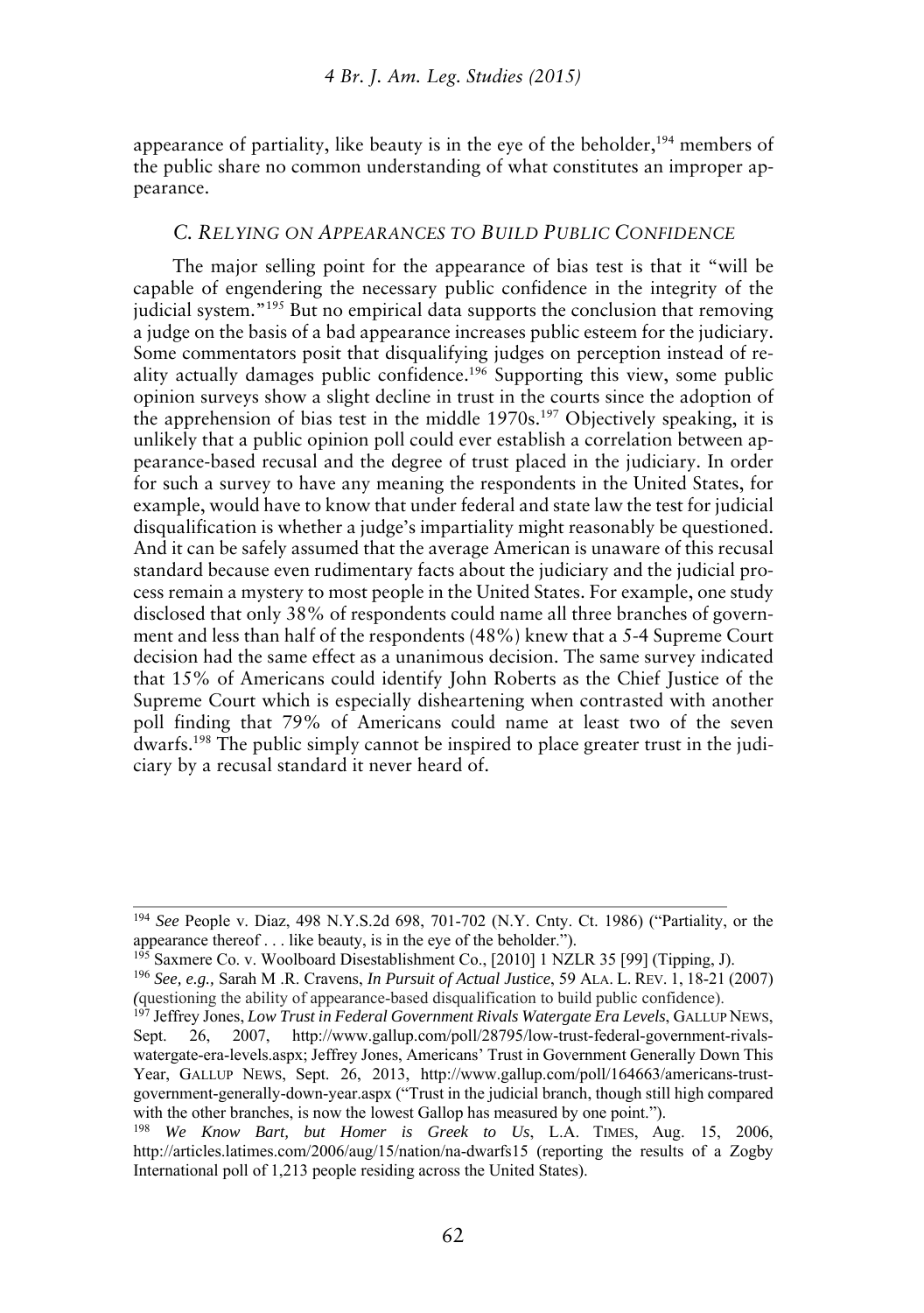### *D. PERMITTING LITIGANTS TO WAIVE DISQUALIFYING FACTORS*

Permitting parties to authorize a disqualified judge to hear a case makes sense when the disqualifying factor is an actual or probable bias on the part of the judge.199 Both due process and natural justice guarantee an impartial court to protect a party's right to a fair hearing.200 Since this right belongs to the litigants, the litigants can waive it.201 But rules mandating a judge's removal for an appearance of bias do not protect the parties but instead serve to promote public confidence in judicial impartiality.<sup>202</sup> When a judge possessing an actual bias hears a case, the litigants sustain the injury. But when a judge suffers from only an appearance of bias the injury is not to the parties but to the judicial system.203 Therefore, the parties should have no authority to waive a rule prohibiting the appearance of bias.204 In other words, a litigant cannot waive a right not possessed by the litigant but possessed collectively by the members of society.

But logic seldom prevails in the world of appearances. Waiver rules in the United States illustrate this point. Virtually every state court prohibits a party from remitting a judge's disqualification based on actual bias.  $2^{0.5}$  Likewise, all federal courts bar waiver in the case of actual bias.206 Disallowing waiver of an actual bias fails to recognize that the rule against bias protects litigants and so litigants should be able to waive it. But at least state and federal courts uniformly apply this non-waiver rule in cases of actual bias.

On the other hand, no uniformity exists in the state and federal courts' treatment of the waiver of appearance of bias claims. The states permit waiver of any and all appearances of judicial bias.207 The federal courts, however, permit waiver of some but not all appearance of bias claims. By statute, federal courts may not permit waiver of an appearance of bias claim arising from (1) the judge's personal knowledge of the case; (2) the judge's service as a lawyer in the case or association with a lawyer who served in the case; (3) the judge's financial interest or a close family member's financial interest in the case; or (4) a close family member's participation in the case as a party, lawyer, or witness.<sup>208</sup> All other appearancebased conflicts, such as where a lawyer appears before a judge while simultaneously representing the judge in his divorce case, can be waived by the parties.

<sup>&</sup>lt;sup>199</sup> State and federal courts in the United States authorize parties to waive certain disqualifying factors provided that the judge discloses the basis for the disqualification and the parties, without participation by the judge, agree to remit the disqualification. *See* ABA, MODEL CODE OF JUDICIAL CONDUCT R. 2.11(C) (2007); 28 U.S.C. § 455(e). 200 *See* authorities cited in note 93, *supra*. 201 *See* Bridgette Toy-Cronin, *Waiver of the Rule Against Bias,* 9 AUCKLAND U. L. REV. 850, <sup>874</sup>

<sup>(2002).</sup> 

<sup>202</sup> *See* United States v. Balistrieri, 779 F.2d 1191, 1204 (7th Cir. 1985) (stating that disqualifying a judge for an appearance of bias "is not intended to protect litigants from actual bias in their judges but rather to promote public confidence in the impartiality of the judicial process").<br>
<sup>203</sup> *Id.* at 1204-05.<br>
<sup>204</sup> *See* Toy-Cronin, *supra* note 201, at 874.<br>
<sup>205</sup> *See* ABA, MODEL CODE OF JUDICIAL CONDUCT R.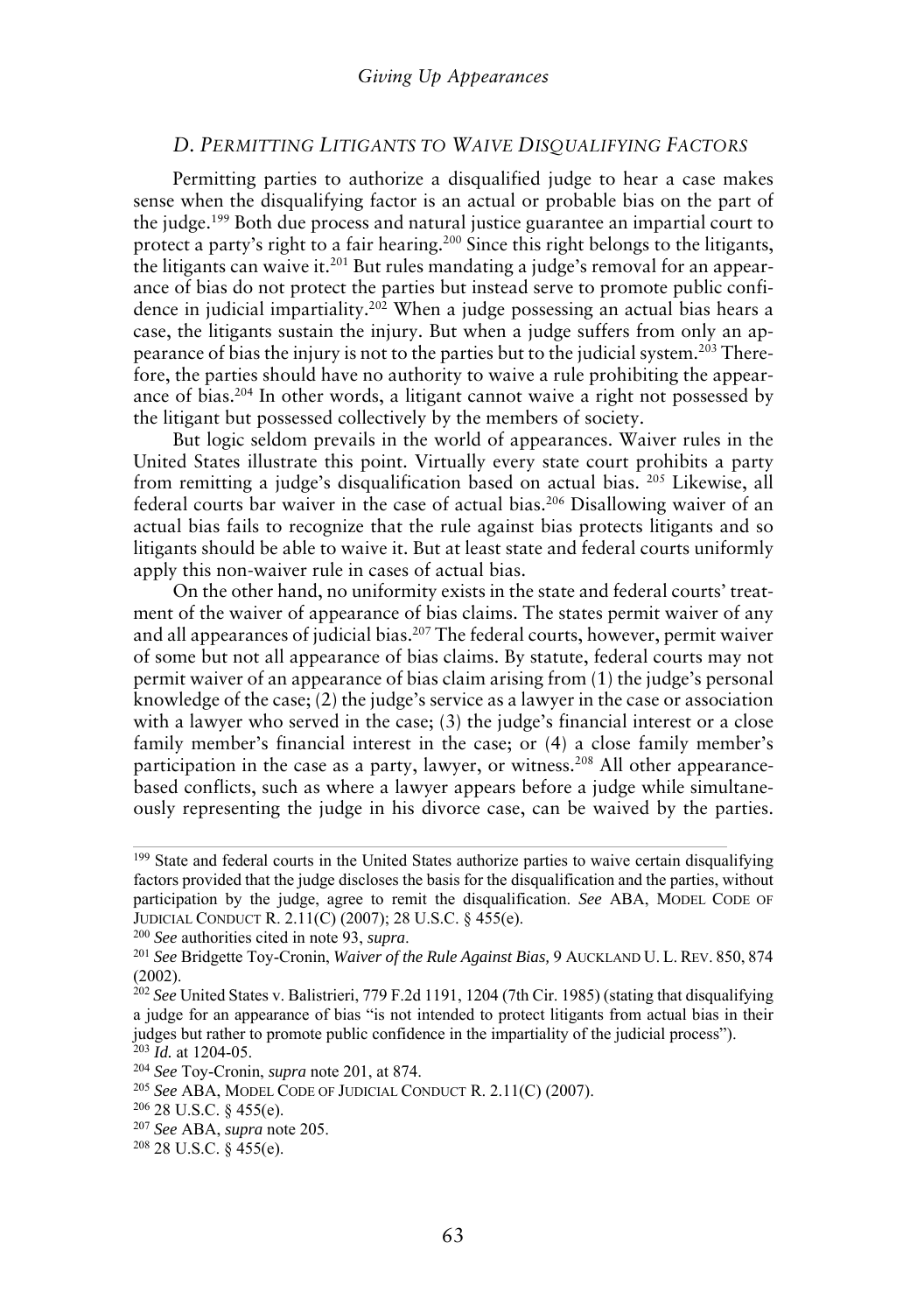Authorizing parties to waive all or some forms of apparent bias conflicts with the premise that appearances-based disqualification protects society, not parties. These conflicting appearance of bias waiver rules also send a confusing message to the public. For instance, a state court judge sitting in the city of Chicago, Illinois, may accept a party's waiver of disqualification where the judge's former law partner previously represented a litigant in the same matter that is before the judge.<sup>209</sup> But a federal judge sitting in Chicago cannot accept a waiver in the identical situation.210 How are these diametrically opposed views, both of which are justified by safeguarding the image of the judiciary, justified or explained to the people of Chicago who serve as litigants, witnesses, and jurors, in both court systems?

## VI. THE REMEDY

Recommendations to rectify the short comings of appearance-based recusal include (1) assigning a judge other than the challenged judge to hear the recusal request;<sup>211</sup> (2) requiring judges to explain recusal decisions in written orders;<sup>212</sup> (3) improving the communication of common recusal practices through judicial education;213 and (4) redefining the apprehension of bias test to require a balancing of the circumstances with the impact of the recusal decision on the operation and reputation of the court.214 Unfortunately, these proposals fail to address the two fundamental flaws of the recusal regimes in the British Commonwealth and United States—basing recusal decisions on appearances rather than facts and relying on the reasonable lay person to make the decision.

## *A. BASING RECUSAL DECISIONS ON APPEARANCES.*

Just as for other important decisions in life, recusals should be based on facts not appearances. Ephemeral appearances are in the eye of the beholder and every beholder can view differently whether an apprehension or appearance of bias exists.<sup>215</sup> Whether a judge must be removed from a case should be decided on the facts, in other words, on the probability or likelihood that the judge will be influenced by irrelevant matters. If a preponderance of the evidence indicates a probability or likelihood of bias then the judge is disqualified. If the evidence falls

<sup>209</sup> ILLINOIS CODE OF JUDICIAL CONDUCT, Canon 3E (2014). 210 28 U.S.C. § 455(e). 211 *See, e.g*., Debra Lyn Bassett & Rex R. Perschbacher, *Perceptions of Justice: An International Perspective on Judges and Appearances,* 36 FORDHAM INT'L L.J. 136, 160-61 (2013). 212 *See, e.g*., Timothy J. Goodson, *Duck, Duck, Goose: Hunting for Better Recusal Practices in* 

*the United States Supreme Court in Light of* Cheney v. United States District Court, 84 N.C. L. REV. 181, <sup>214</sup> (2005). 213 Bryden & Hughes, *supra* note 188, at 609 (suggesting that a "promising approach" to

improving consistency in marginal recusal situations is the "clearer communication of common [recusal] practices and expectations" through either the promulgation of rules or through judicial education).<br><sup>214</sup> Hughes & Bryden, *supra* note 162, at 187, 192.

<sup>&</sup>lt;sup>215</sup> See People v. Diaz, 498 N.Y.S.2d 698, 701-702 (N.Y. Cnty. Ct. 1986).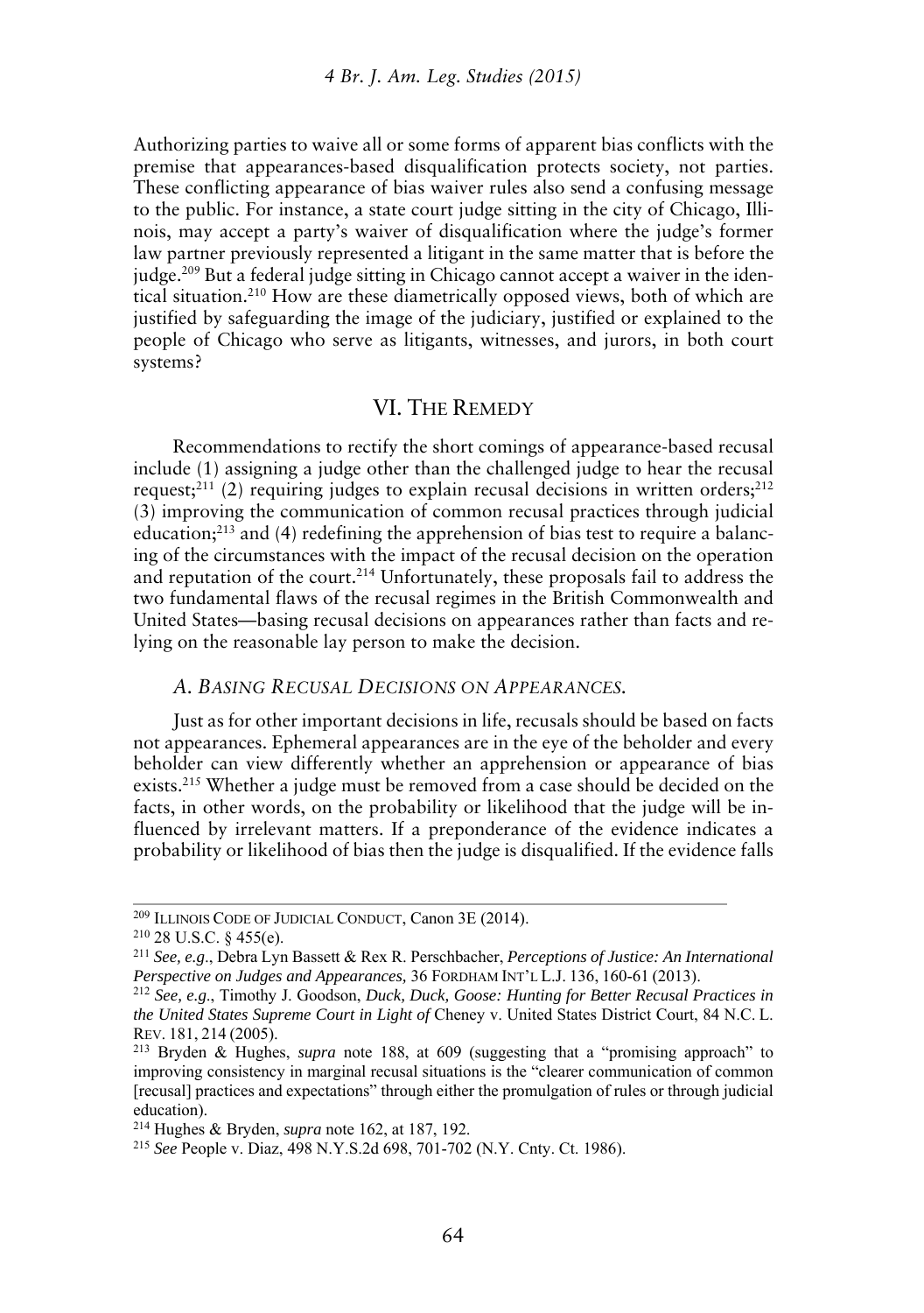short, recusal in not required. Under the revised test suggested in this article, probability or likelihood replaces apprehension.

### *B. REPLACING THE FAIR-MINDED LAY OBSERVER*

The reasonable person standard will never increase public trust in the judiciary because the hypothetical person bears no resemblance to any member of the public. Even reconstructing the observer to reflect the characteristics of the average person would not increase public confidence because the public overwhelmingly believes that judges are out of touch with the thinking of the average person. Approximately 80% of the persons responding to the British Crime Survey expressed the opinion that judges were out of touch and 75% of respondents in a Scottish survey "thought judges were out of touch with what ordinary people think."216 In a 2009 survey, 58% of Australians disagreed with the statement "judges are in touch with what ordinary people think."<sup>217</sup> Therefore, even if the hypothetical observer embodied the precise beliefs, knowledge, intelligence, and attitudes of the average person no increase public trust would result. A public that does not believe in the judiciary's ability to accurately gauge how the person on the street thinks, simply will not have faith in a judge's opinion as to whether the average person would apprehend bias in a recusal situation.

 The solution is painful but simple. The fair-minded, reasonable lay observer must be retired and replaced by a new standard bearer—the fair-minded reasonable judge. In other words, the hypothetical observer best equipped to evaluate and decide recusal issues is the reasonable person experienced and skilled in the art of judging.<sup>218</sup>

Assigning the hypothetical, reasonable judge as the arbiter of recusal issues has several advantages. First, while the public does not believe that judges know how lay people think, the public will accept that judges know how the average judge thinks. And for good reason. Judges receive training in the art of judging, deal with judicial colleagues every day at work and while serving on committees and attending conferences. Sometimes their only friends are judges. No one, including judges, knows how the hypothetical lay observer analyzes a situation but judges certainly know how the average judge analyzes a situation. Second, employing the average judge rather than the average lay person solves the problem of how much information to attribute to the observer. The average judge possesses and understands every relevant fact, legal authority, ethical standard, and professional norm. That's the judge's job and the public expects judges to do their job and act on complete information. Third, substituting the average judge for the reasonable person does not make the recusal test any less "objective." The

<sup>216</sup> Kate Warner et al., A*re Judges Out of Touch?* 25 CURRENT ISSUES CRIM. JUST. 729, 729-30 (2014) (citing studies). *See also* Jack Doyle, *Out-of-Touch Judges to be Given Lessons in Popular Culture (After One Asked Who Are the Beatles?),* DAILY MAIL, June 16, 2012, http://www.dailymail.co.uk/news/article-2160110/Out-touch-judges-given-lessons-popularculture-asked-Beatles.html ("Historically, judges have been criticized for aloofness and being out of touch with normal people.").<br> $^{217}$  *Id.* 

*<sup>217</sup> Id.* 218 *See* Raymond J. McKoski, *Judicial Disqualification after* Caperton v. A.T. Massey Coal Company: *What's Due Process Got to Do with It?* 63 BAYLOR L. REV. 368, 375 (2011).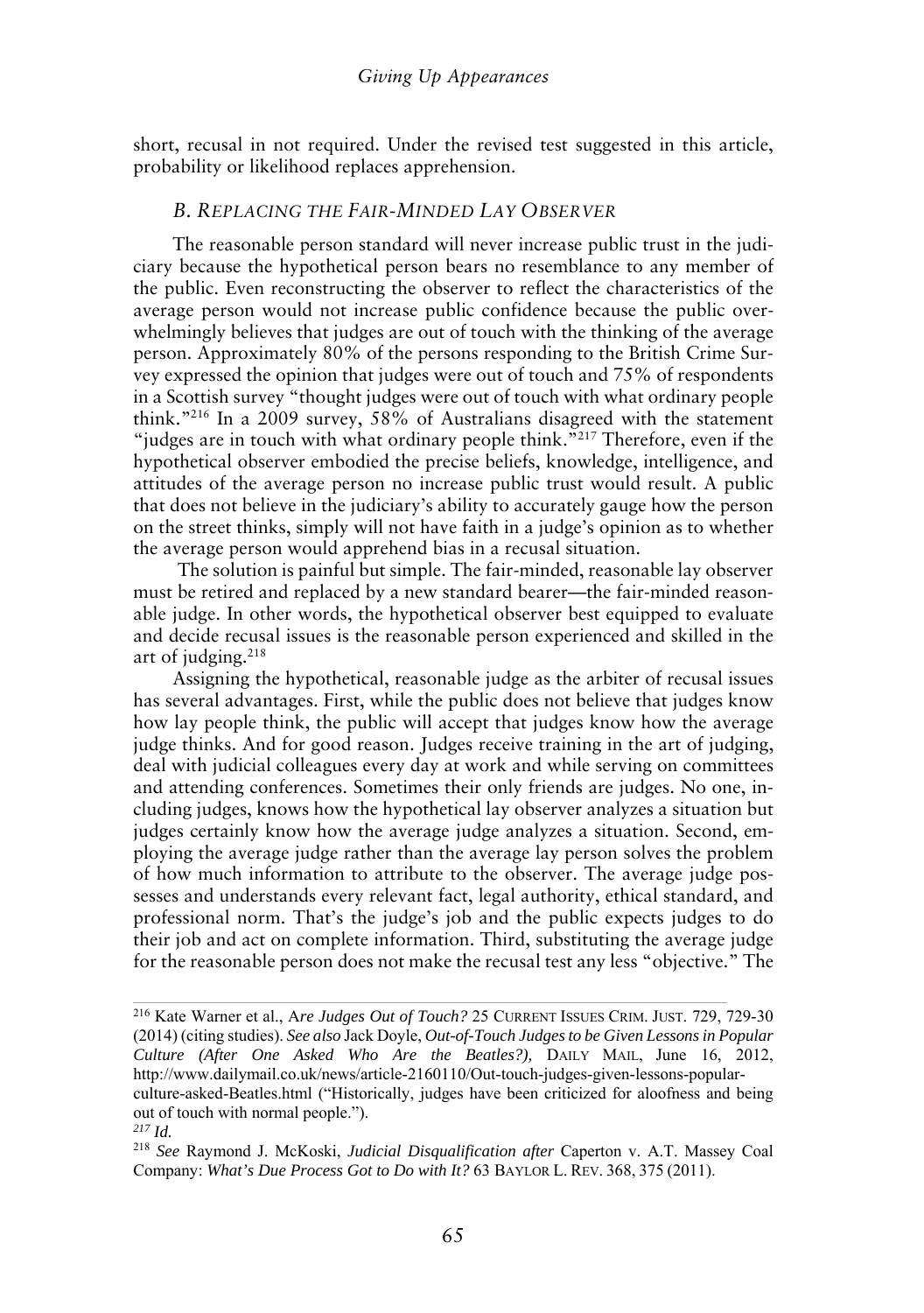judge assessing the facts does not subjectively determine if she can be fair. Instead, the judge determines whether the circumstances present a serious risk of partiality on the part of the average judge. While the average judge may be a hypothetical being, as a construct she is much worldlier than the hypothetical lay observer.

While it might seem unthinkable to abandon the lay observer after so many years of faithful, if not helpful, service the truth is that the average judge rather than the reasonable lay person has been successfully employed to resolve disqualification issues. Under the Due Process Clause of the United States Constitution, it is the average judge, not the average lay person who decides whether a probability of bias exists on the part of the challenged judge.<sup>219</sup> As recognized by the Fifth Circuit Court of Appeals, the arbiter under statutes and court rules mandating recusal for an appearance of bias is different from the arbiter of recusal decisions under the probability of bias standard embodied in due process.220 The Fifth Circuit held that "[t]he Due Process Clause requires a judge to step aside when a *reasonable judge* would find it necessary to do so" while the determination of whether an appearance of bias exists is made by "*others"* from outside the legal profession.<sup>221</sup> And this distinction makes sense. While the average lay person may be in a position to determine how things appear to the public, the average judge is best equipped to determine the likelihood, danger, or probability of actual bias influencing a judicial decision.

Although the United States Supreme Court employs the average judge to assess recusal issues arising under the Due Process Clause, it does not appear that Lord Goff considered using the average judge as the standard by which to evaluate recusal issues in *Gough*. 222 He considered and rejected the use of the reasonable lay person and chose instead to focus on the subjective mind-set of the "relevant member of the tribunal in question  $\dots$  in the sense that he might unfairly regard . . . with favour, or disfavour the case of a party to the issue . . . ."223 And of course, since *Porter v. McGill*, the reasonable lay person decides recusal issues in the United Kingdom.224 It is submitted that the United Kingdom should assign the average judge, not the average lay person, to determine if a "real possibility of bias" exists on the part of the challenged judge.

## *C. MAINTAINING PUBLIC CONFIDENCE IN JUDICIAL IMPARTIALITY*

Enhancing public confidence in the judiciary is best accomplished by ensuring actual judicial impartiality rather than protecting the appearance of impartiality. To the extent that a jurisdiction wishes to guard against the appearance

<sup>219</sup> *See* Aetna Life Ins Co. v. LaVoie, (1986) 475 U.S. 813, 822 (quoting Ward v. Monroeville, (1972) 409 U.S. 57, 60).

<sup>&</sup>lt;sup>221</sup> Id. at 82 (emphasis added). *See also* Public Citizen Inc. v. Bomer, 115 F. Supp. 2d 743, 745 (W.D. Texas 2000) ("The Due Process Clause requires a judge to recuse himself only if a reasonable judge in his situation would find it necessary to do so."). 222 R v. Gough, [1993] AC 646, 670 (Lord Goff). 223 *Id.*

<sup>224 [2002]</sup> AC 357 [102]-[103].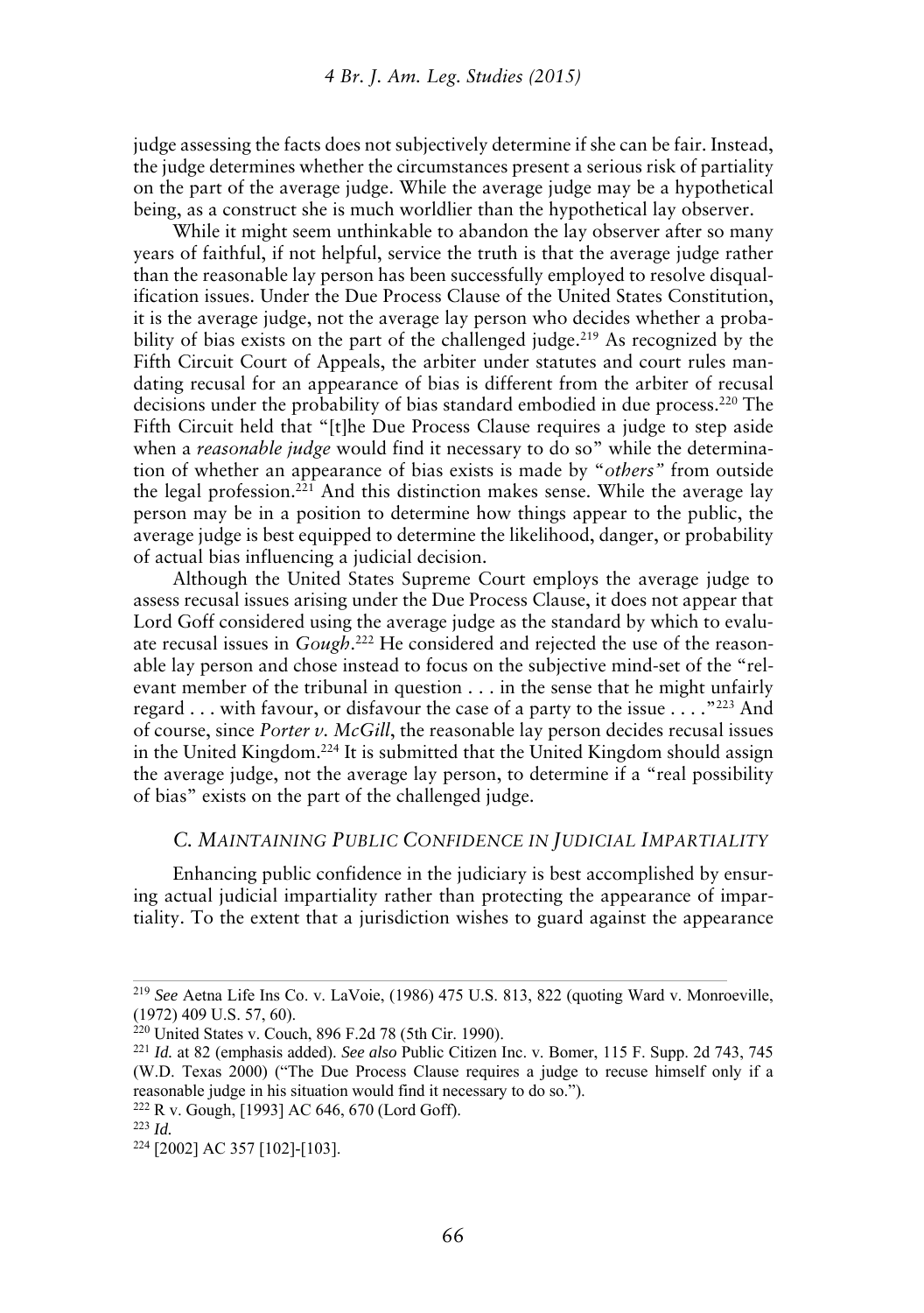of partiality, it may do so by enacting legislation or court rules identifying circumstances that create a bad appearance and then mandating recusal in those enumerated situations.

#### 1. Promoting Actual Impartiality

Keeping up appearances is not the best way to ensure that the judiciary enjoys the public's trust. As recognized by Lord Hale centuries ago, it is actual impartiality that legitimizes a justice system. In his *Rules for Judicial Guidance*, Hale emphasized impartiality in fact by instructing judges to avoid prejudging cases, to set aside personal passions, and not to be influenced by "compassion to the poor, or favour to the rich."225 Appearances did not concern Hale because he knew that if a judge was partial to a litigant's case, 'his Partiality and Injustice will be evident to all By-standers.<sup>226</sup> Putting Hale's theory into practice, the best way to enhance actual judicial impartiality is by maximizing the ability of judges to overcome conscious and unconscious biases. Effective methods to increase impartiality include, judicial education focused on recognizing and combating heuristics and subconscious biases that interfere with objective decision-making; increasing discipline for judges who exhibit partiality; placing greater emphasis on the trait of impartiality in selecting and evaluating judges; and arguably, at least, testing judicial candidates for implicit biases.<sup>227</sup>

## 2. Identifying Circumstances that Create an Appearance of Bias

Jurisdictions that wish to remove a judge to avoid an apparent bias should do so by delineating the circumstances deemed to result in an unacceptable appearance and then mandate recusal in those specific situations. State and federal courts in the United States create lists of appearance-based disqualifying factors. These mandatory recusal situations usually concern a judge's involvement in the matter as a lawyer or witness, or a judge's family member's participation or financial interest in the proceeding. 228 Some states specifically tailor recusal provisions to address particular problems of apparent bias in their states. For example, California mandates recusal from a proceeding when the judge has received a campaign contribution in excess of \$1,500 within the past six years from a litigant or litigant's lawyer. $229$ 

While not stated in mandatory terms, judges in the United Kingdom have identified situations in which an appearance of bias may be presumed. *Locabail (UK) Ltd. v. Bayfield Products Ltd.,* suggests that recusal might be necessary where a personal friendship, or a close acquaintanceship, or a personal animosity

<sup>&</sup>lt;sup>225</sup> E. HEWART, MATHEW HALE 67 (1972).<br><sup>226</sup> MATTHEW HALE, THE HISTORY OF THE COMMON LAW OF ENGLAND 163 (Charles M. Gray ed., 1971).

<sup>227</sup> *See generally,* Raymond J. McKoski, *Reestablishing Actual Impartiality as the Fundamental Value of Judicial Ethics: Lessons from "Big Judge Davis"*, 99 KY. L.J. 259, 300-24 (2010-2011). <sup>228</sup> *See* ABA, MODEL RULES OF JUDICIAL CONDUCT R. 2.11(A)(2)(3)(6) (2007); CODE OF CONDUCT FOR UNITED STATES JUDGES Canon  $3(C)(1)(b)(c)(d)(e)$  (2009).<br><sup>229</sup> CAL. CODE OF CIVIL PROCEDURE § 170.1(a)9(A) (2014).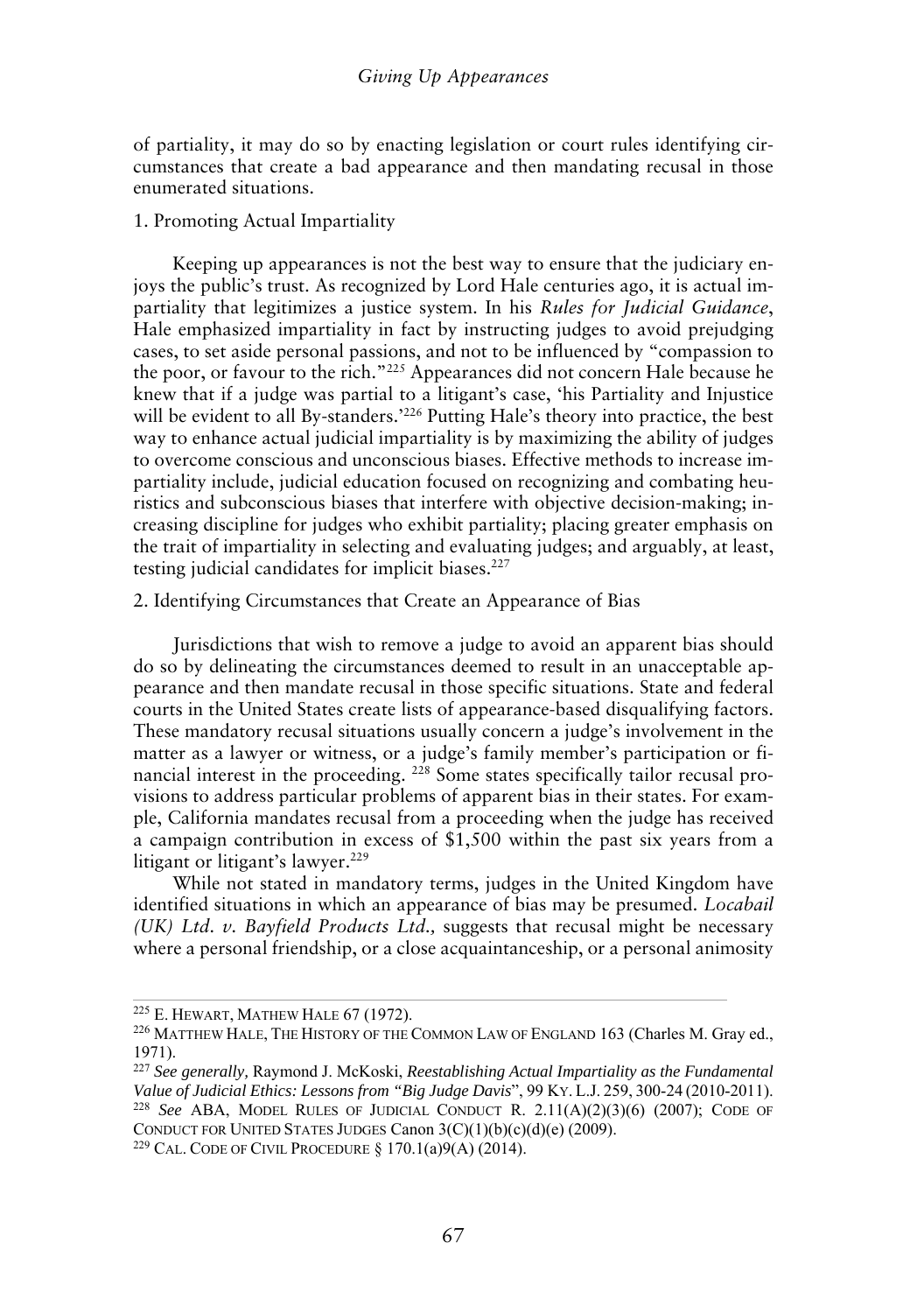exists between a judge and a member of the public involved in a case.<sup>230</sup> The nonbinding *Guide to Judicial Conduct* for the judges of England and Wales states that a judge shall not participate in a case in which a judge's family member appears as an advocate or party.231 Section 7.2.3 of the *Guide* further provides that a "current or recent business association with a party will usually mean that a judge should not sit on a case." 232 Personal friendship or animosity toward a litigant also constitutes "a compelling reason for disqualification" under the *Guide*. 233 The *Bangalore Principles of Judicial Conduct* suggests disqualification when a judge previously served as a lawyer or witness in the case and when a judge's family member has an economic interest in a case.<sup>234</sup>

Admittedly, courts in the British Commonwealth take a dim view of creating a "catalogue of disqualifiers for judges in which a reasonable question of bias may arise."235 But a list of disqualifying factors would add consistency and predictability to recusal decisions and obviate the need for pages and pages of court opinions detailing the information attributed to the observer and explaining whether the observer would decipher an appearance of bias from that information.

### 3. The Proposed Remedy in Summary

The disqualification framework proposed in this article requires the elimination of appearance-based recusal standards. That means that judges will no longer suffer disqualification when their impartiality might reasonably be questioned, or upon an apprehension or appearance of bias. Second, recusal decisions will be based on facts instead of appearances. This fact-based test can be the due process test formulated by the United States Supreme Court requiring a judge's removal when the probability of actual bias on the part of the average judge rises to an unconstitutional level.236 The test could also track the formulation set forth in *R v. Gough* mandating recusal when the circumstances create a "real danger" of actual bias on the part of the average judge.<sup>237</sup> Or the test could track the language of *Porter v. Magill* requiring disqualification when the facts create a "real possibility" of bias."<sup>238</sup> However worded, the test must be fact-based and assess the probability, possibility, or likelihood of actual bias. Appearances, perception, and impressions will play no role in the decision. Third, the proposed test replaces the hypothetical lay observer with the hypothetical reasonable judge

<sup>&</sup>lt;sup>230</sup> Supra note 100, at, [25].<br>
<sup>231</sup> JUDICIARY OF ENGLAND AND WALES, GUIDE TO JUDICIAL CONDUCT § 7.2.1 and § 7.2.8 (2013).<br>
<sup>232</sup> *Id.* at § 7.2.3<br>
<sup>233</sup> *Id.* at § 7.2.2.<br>
<sup>234</sup> THE BANGALORE PRINCIPLES OF JUDICIAL CON

<sup>495, [64]).</sup> *But see* Gabrielle Appleby & Suzanne Le Mire, *Judicial Conduct: Crafting a System that Enhances Institutional Integrity,* 38 MELB. U. L.REV. 1, 17-18 (2014) (stating that a "number of well-established grounds for disqualification have been developed . . . that provide guidance as to when a judicial officer's interests . . . demonstrate an unacceptable level of prejudice (real or perceived)").

<sup>&</sup>lt;sup>236</sup> Caperton v. A. T. Massey Coal Co., 556 U.S. 868, 886-87 (2009).<br><sup>237</sup> R v. Gough, [1993] AC 646, 665, 668.<br><sup>238</sup> Porter v. Magill, (2002) 2 AC 357 [103].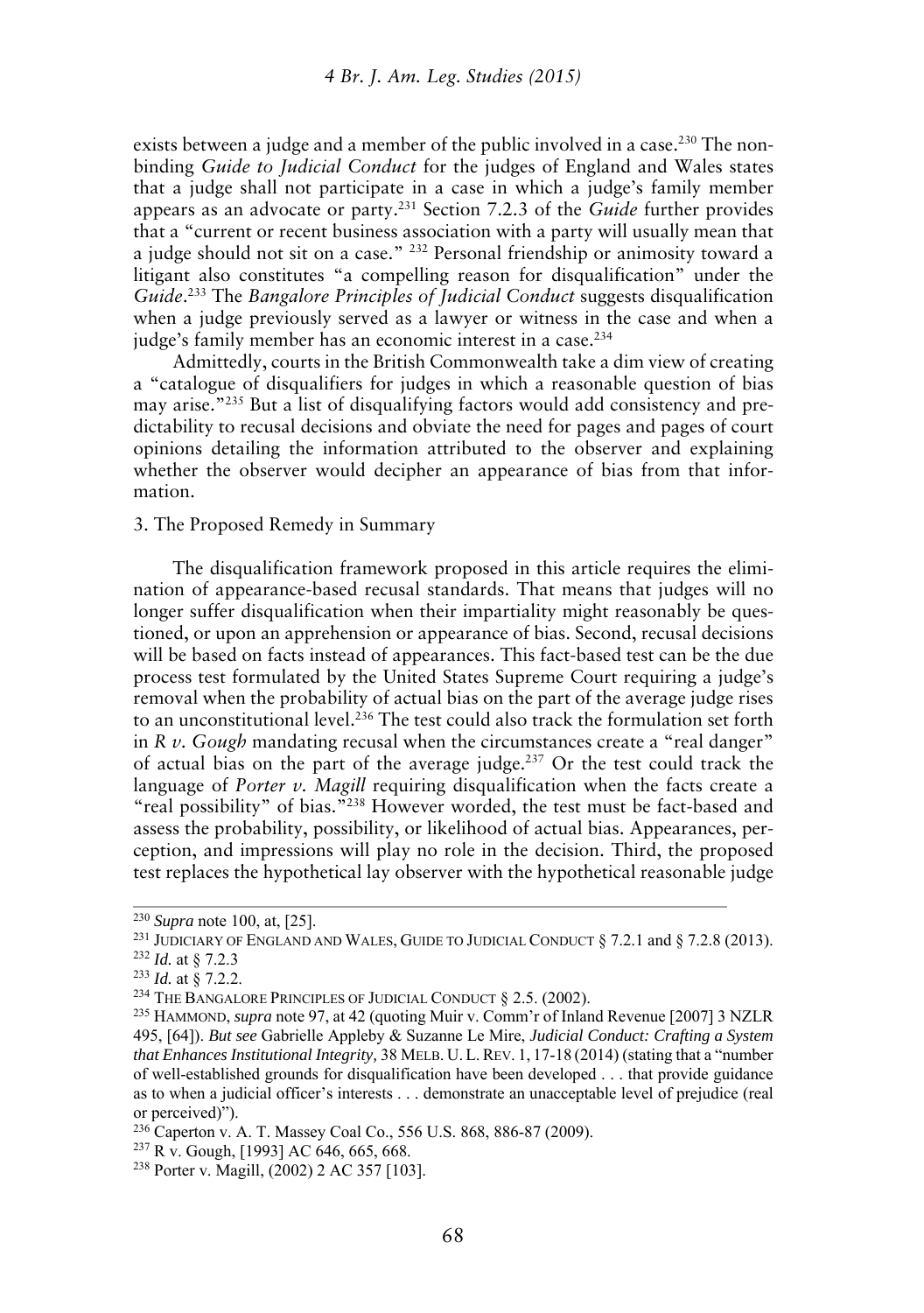so that the circumstances will be viewed through the eyes of the average, objective judge. Fourth, a jurisdiction may incorporate appearances into its recusal process by creating a list of situations that create an appearance deemed so detrimental to public confidence that recusal is required. It would be up the legal profession and the public to reach a consensus as to which appearances damage public trust in the courts.

#### VII. CONCLUSION

Disqualification serves one purpose—to ensure an impartial decision-maker. It cannot do more. Disqualification was not designed to protect vague, transient, moving targets like appearances, perceptions, and impressions. Neither was it designed to increase public confidence in the judiciary other than by providing the public with bias-free judges.

The hypothetical reasonable person serves one purpose — to determine facts in tort, contract, criminal, and other areas of the law. While proficient at determining facts, the reasonable person lacks the ability to gauge appearances, perceptions, or impressions.

The legal profession, in its wisdom, decided that public confidence in the courts could be enhanced by assigning these two stalwarts of the justice system new tasks that they were never designed to perform. It has not worked. The reasonable person cannot tell when the public apprehends bias because appearances do not lend themselves to a uniform interpretation by members of the public. Moreover, even if the public did share a uniform belief as to when a permissible appearance crosses the line and becomes an impermissible appearance, the hypothetical reasonable person would not know it because he bears no resemblance to the ordinary member of society. And even if the public did share a common understanding of what constitutes a bad appearance and even if the reasonable observer did exemplify the ordinary lay person, no one can ensure against bad appearances. That is why axioms like justice must satisfy the appearance of justice work well as aspirational guides but not as rules of conduct.

Disqualification must be restored to its original and only legitimate purpose—to remove a judge when the judge suffers from an actual bias or when the circumstances present a probability or real possibility of actual bias on the part of the average judge. This inquiry is fact- based. Actual bias is a fact. A probability or possibility of bias is also a fact, not an appearance, apprehension, suspicion, or perception. The most qualified person to determine the likelihood of a judicial bias is the reasonable person skilled in the art of judging, in other words, the average judge. If the profession is unwilling to give up appearances completely in the recusal arena, it can create a list of circumstances that create an unacceptable appearance of bias and mandate recusal in those situations. Encouraging decisions based on appearances should be left to marketing and public relations executives. The constituents of the legal system deserve better. They deserve accurate, fact-based decisions and that can only be achieved by giving up appearances.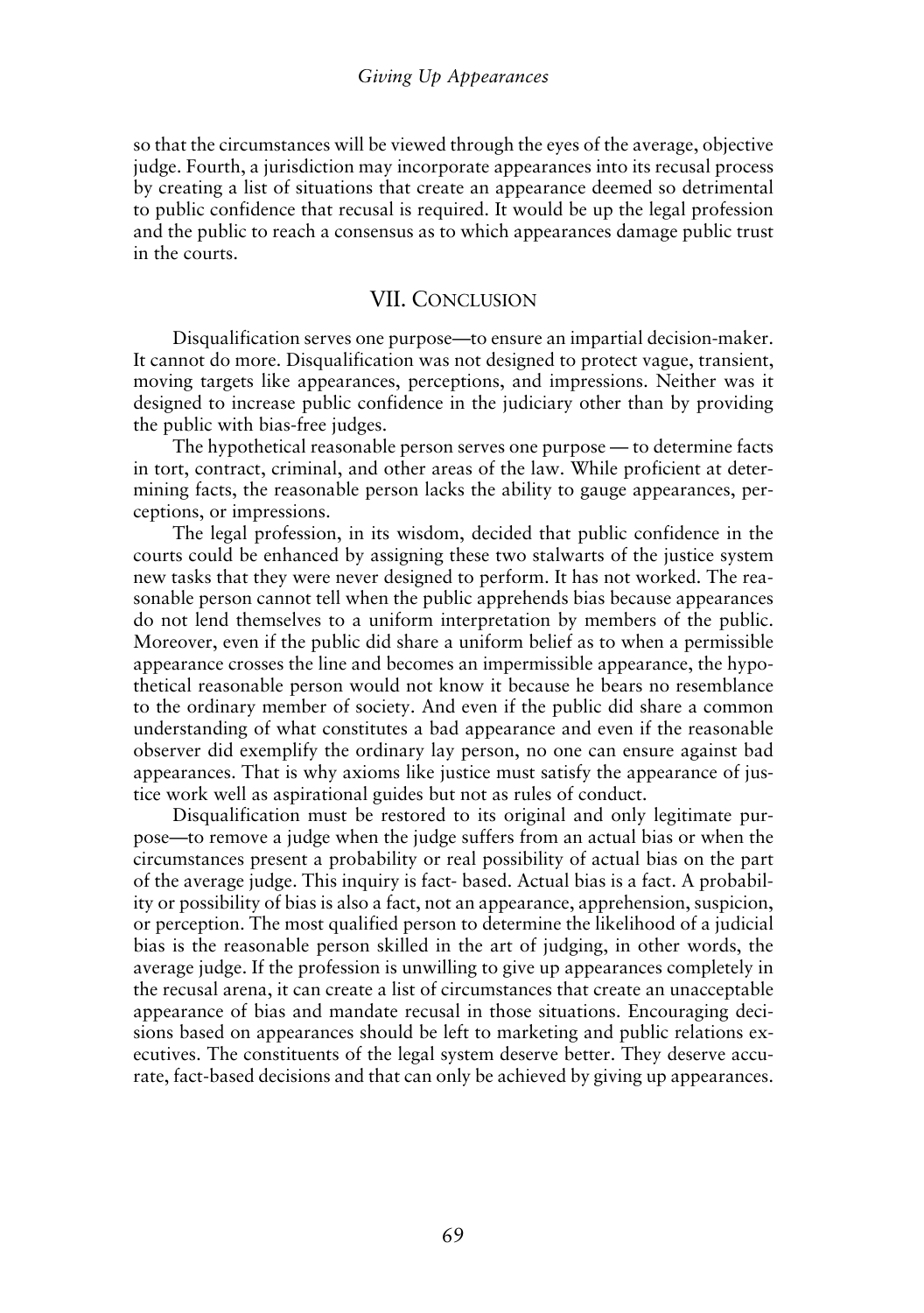*4 Br. J. Am. Leg. Studies (2015)*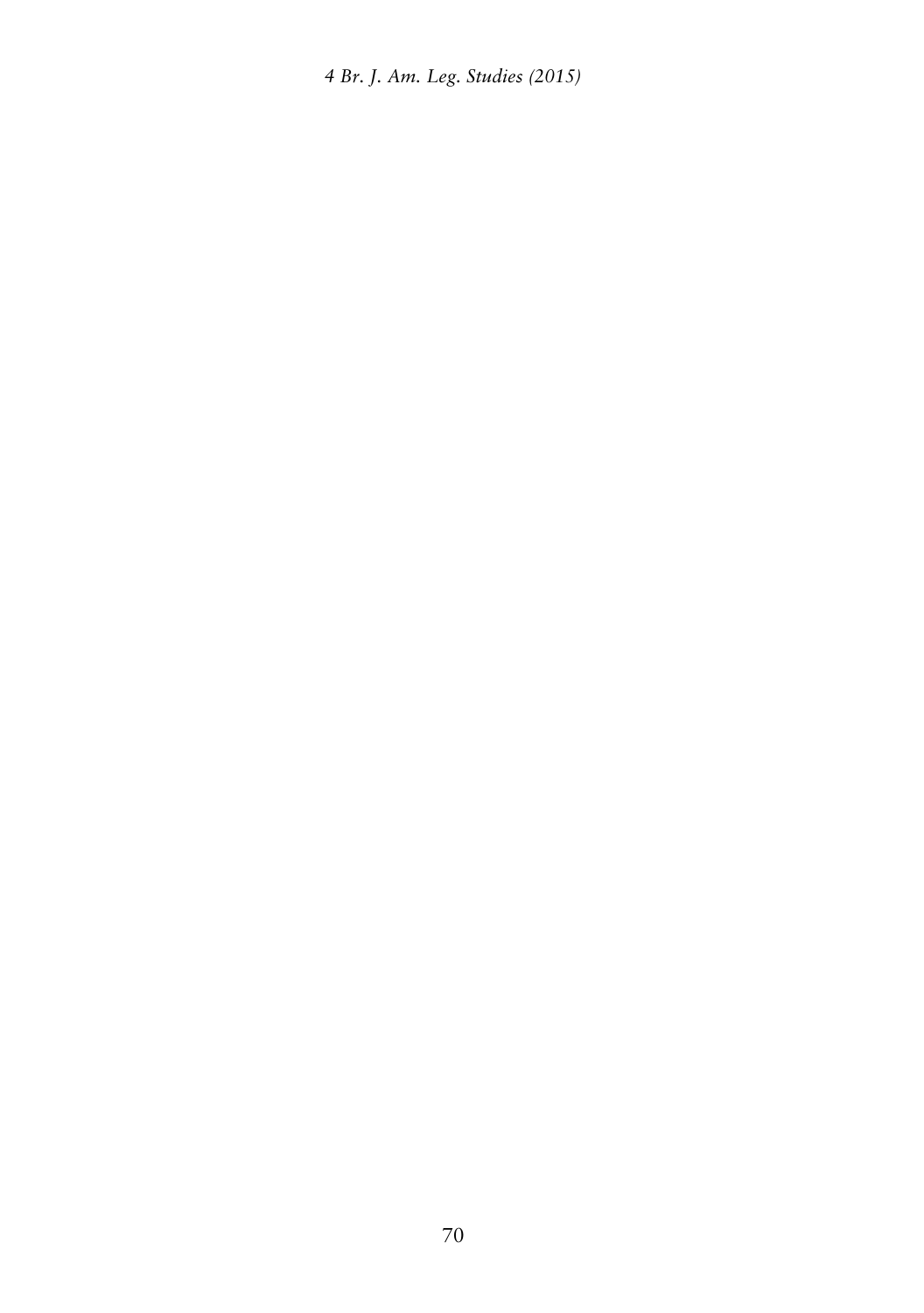# JUDICIAL RECUSAL: A NEED FOR BALANCE AND **PROPORTION**

## Rt. Hon. Lord Roger Toulson<sup>1</sup>

#### ABSTRACT

*Litigants are entitled to an independent and impartial determination of their claims. Common law decisions on judicial recusal have focussed on objective impartiality but also on judicial independence and sometimes on both. This article discusses leading recusal decisions and comments on the desirability of establishing a pecuniary interests register.* 

*It argues that judges are aware of their duty to disclose circumstances that might call their independence into question. However, a recent perceived increase in applications to recuse has led to a tendency to grant these as a precautionary measure. In cases of real doubt, it would be prudent to recuse but to do so otherwise sets an unfortunate example.* 

*Decisions to recuse often involve questions of proportionality where the professional judge's training to excude the irrelevant must be weighed against appearances. Public perceptions matter but a fair-minded, informed observer will keep a sense of reality and proportion. Applications to recuse for alleged bias are naturally embarrassing for a judge but any temptation to routinely grant such applications should be resisted. The judge should disclose questionable circumstances so that the parties might have the chance to argue the point. This article argues that it is the judge's duty to hear cases put before him unless there is a real risk of bias or apparent lack of independence. Needless recusal is a potential source of forum shopping or delay.* 

-o0o-

The entitlement of citizens to have their legal rights and obligations determined by an independent and impartial tribunal is a cornerstone of the rule of law. It is a fundamental precept of the common law and it is also enshrined in article 6 of the European Convention.

The purpose of the principle is not merely to avoid unjust decisions. A judge who lacked both independence and impartiality might nonetheless reach the right decision, but that would not make it legally sustainable. The principle is necessary in order for the public to be able to have confidence in the integrity of the legal system. For that reason appearances count. Neither

<sup>&</sup>lt;sup>1</sup> The Rt. Hon. Lord Roger Toulson was appointed a Justice of the Supreme Court of the United Kingdom in 2003. He previously served as a judge of the Queen's Bench Division of the High Court (1996-2007), a Lord Justice of the Court of Appeal (2007-2013), and Chairman of the Law Commission of England and Wales (2002-2006). This article is based upon a paper presented to Modern Law Review Seminar: Judicial Recusal: 21st Century Challenges, Birmingham City University, Birmingham, U.K. 29 Sept. 2014.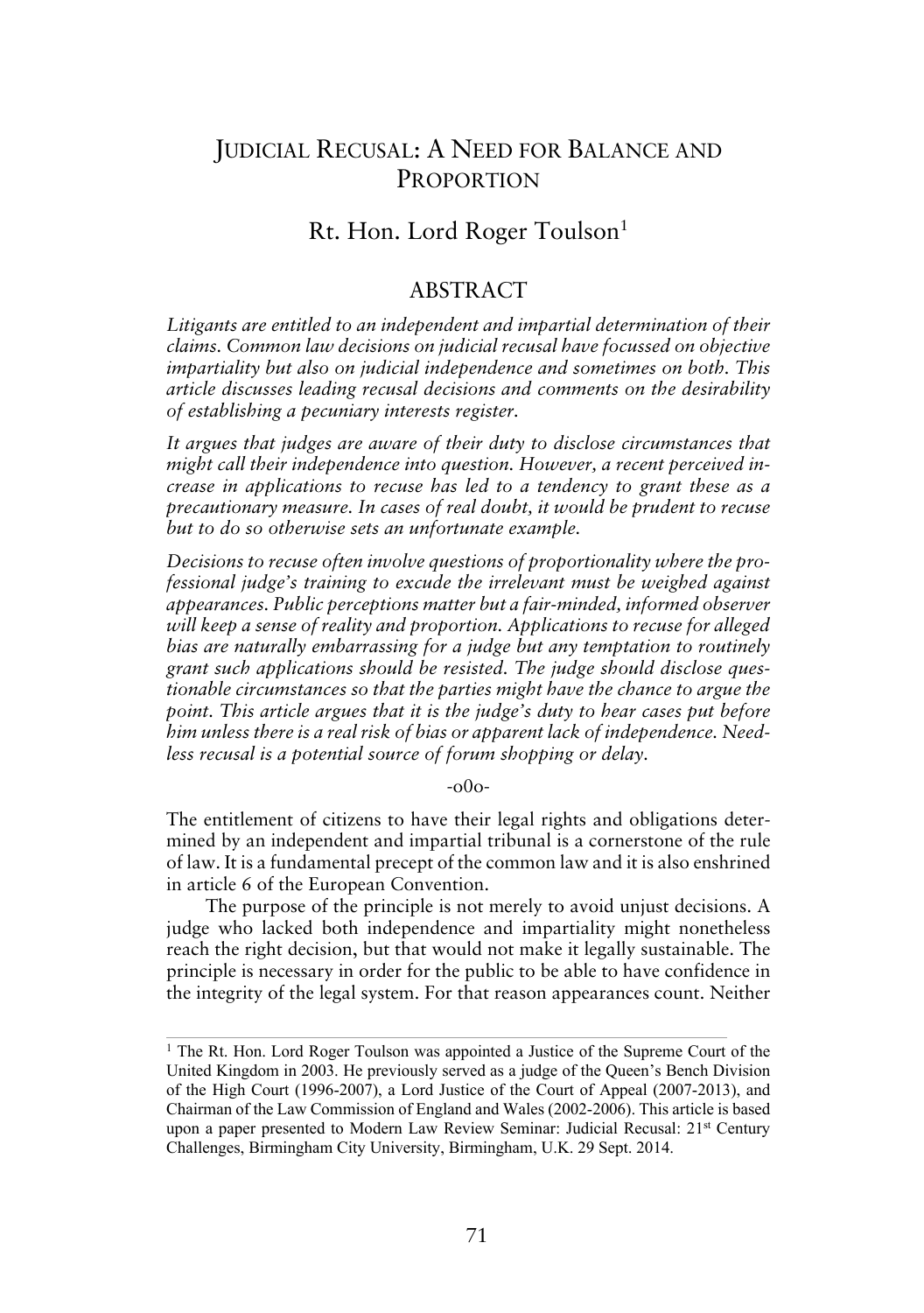litigants nor the public can be expected to have confidence in the legal process if the tribunal would appear to a reasonable person to be lacking in the essential qualities of a judge.

As a general principle, this sounds obvious, just and simple to comprehend. But its practical application depends in the nature of things as much on feel or impression as on a process of cognitive reasoning, and it is this feature which gives rise to most of the difficulties experienced by the courts. As is the customary way of the common law, it has developed through case law which provides illustrations or markers combined at times with attempts to lay down more general guidelines.

In many of the cases the emphasis has tended to be on objective impartiality rather than independence, but sometimes the concepts have been considered jointly and on occasions the emphasis has been on the question of independence.

In Findlay v. United Kingdom (1997)<sup>2</sup> the Strasbourg court considered that a court martial lacked both independence and impartiality because of its composition and means of administration. The court described the concepts of independence and impartiality as closely linked and considered them together.<sup>3</sup> It emphasised the objective element of both concepts. As to independence, it said that regard must be had to "the question whether the body presents an appearance of independence". As to impartiality, it spoke of the need not only to be free of personal prejudice or bias but to "be impartial from an objective viewpoint, that is, it must offer sufficient guarantees to exclude any legitimate doubt in this respect". It added that "In order to maintain confidence in the independence and impartiality of the court, appearances may be important."

The importance of the appearance of independence and impartiality is highlighted by the decisions of the Privy Council in *Millar v. Dickson* [2002]4 and *Yiacoub v. The Queen* [2014]<sup>5</sup>. In *Millar v. Dickson* criminal prosecutions were conducted by the Lord Advocate, who was a member of the Scottish executive, before temporary sheriffs appointed by him. They were appointed for one year, with the expectation but without any right of reappointment, and were subject to recall during their term of appointment at the instance of the Lord Advocate. The Privy Council quashed the resulting convictions on the ground that the temporary sheriffs lacked the necessary appearance of independence and impartiality.

*Yiacoub v. The Queen* concerned criminal proceedings in the Sovereign Base Area of Cyprus. In that jurisdiction there are two criminal courts, the Resident Judge's Court ("RJC") and the Senior Judges' Court ("SJC"). There are normally nine judges of the SJC, appointed from among the circuit judges of England and Wales, and they sit periodically in panels on a largely ad hoc basis. The most senior judge is the Presiding Judge, who has a number of administrative responsibilities, including the distribution of work among the

 $^{2}$  24 EHRR 221.<br> $^{3}$  *Id.* at ¶ 73.

<sup>&</sup>lt;sup>4</sup> 1 WLR 1615.

<sup>5 [2014]</sup> UKPC 22, [2014] 1 WLR 2996.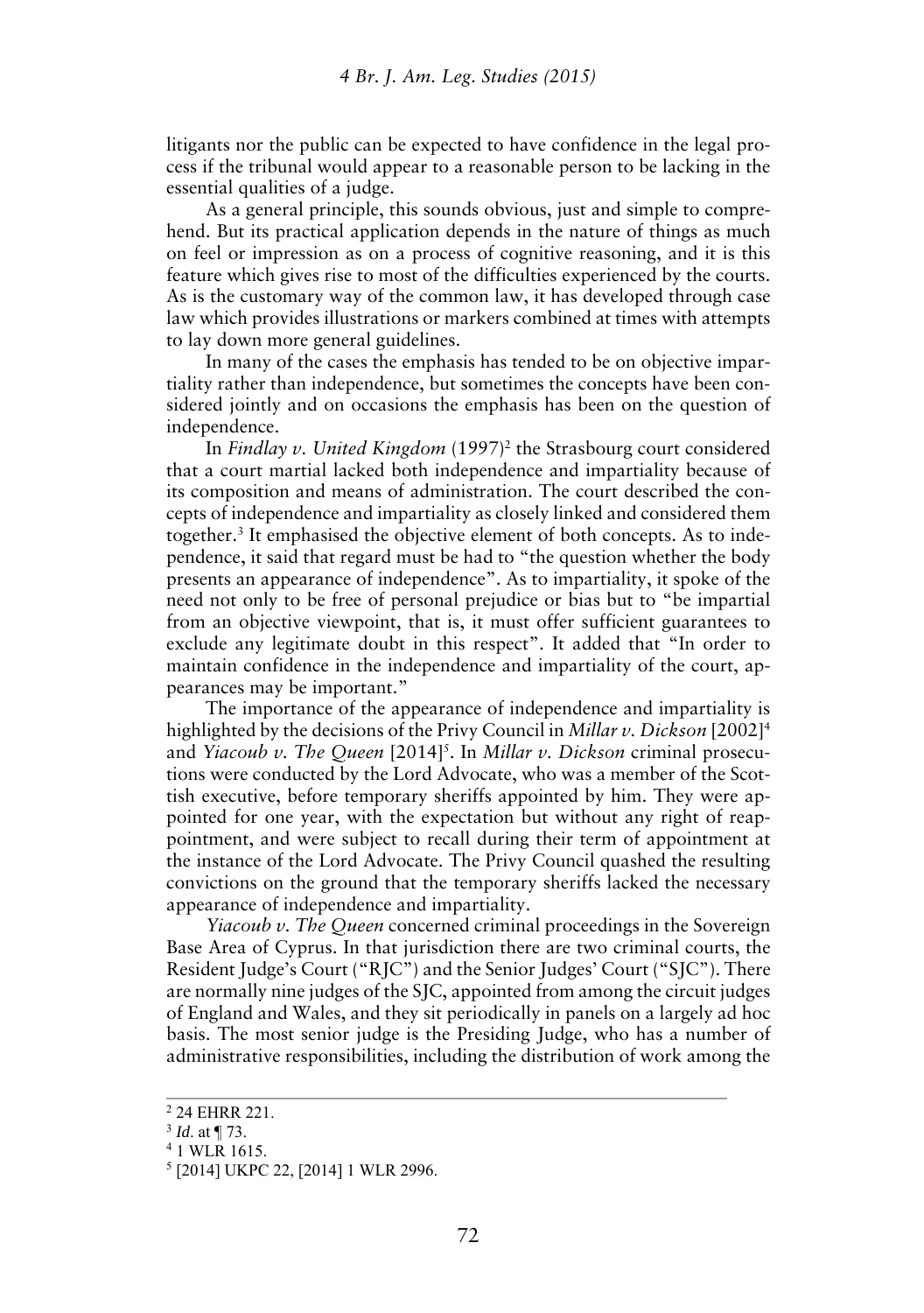senior judges. Sometimes senior judges also form the court of trial, sitting as judges of the RJC. In the case in question, the trial court consisted of three senior judges, presided over by the Presiding Judge. Two convicted defendants appealed to the SJC. Following the usual practice of the court, the Presiding Judge nominated the judges to hear the appeal. The appeals were dismissed. There was no suggestion of actual bias on the part of the judges who heard the appeal, but the Privy Council quashed their decision because of the lack of appearance of independence and impartiality inherent in a process by which a judge nominated the panel which was to hear an appeal from himself. Lord Hughes said "The objective observer would, as it seems to the Board, say of such a process 'That surely cannot be right'."6

The government argued that the fact that the judges had been independently appointed as full time circuit judges, and enjoyed security of tenure in that office, would have been sufficient to allay any doubt as to their impartiality on the part of a reasonable and well-informed observer. In support of that proposition it relied in particular on *Belize Bank v. Attorney*  General of Belize [2011].<sup>7</sup> In that case, shortly after a general election in Belize, the newly appointed Prime Minister exercised a statutory power to appoint two lay members of an appeal board, chaired by a justice of the Supreme Court, to hear an appeal against directives issued by the Central Bank concerning repayment of a bank loan made by the Belize Bank to a company operating a hospital in Belize. The circumstances of the loan and the role played by the previous government in relation to it were the subject of much media and political interest, and during the election campaign in which the new Prime Minister had been the leader of the opposition he had been strongly critical of the financial arrangements made. He had also acted as counsel in legal proceedings which challenged the legality of the loan. After becoming Prime Minister he made a public statement promising to leave no stone unturned to bring to account those who he described as having robbed the people.

The bank argued that the circumstances in which the Prime Minister appointed the lay members of the appeal board were such as would cause a reasonable observer to doubt their impartiality. The Privy Council, by a majority, rejected the bank's argument.

Lord Kerr repeated the well-established formula that the question is whether a fair-minded and informed observer would conclude that there was a real possibility that the tribunal was biased.8 He adopted Kirby, J.'s comment in *Johnson v. Johnson* (2000)<sup>9</sup> that "a reasonable member of the public is neither complacent nor unduly suspicious", and Lord Hope's statement in *Gillies v. Secretary of State for Work and Pensions (Scotland)* [2006] that "[t]he fair-minded and informed observer can be assumed to have access to

<sup>&</sup>lt;sup>6</sup> *Id.* at ¶15; 3000.<br><sup>7</sup> [2011] UKPC 36.

<sup>8 (</sup>citing *Porter v Magill* [2001] UKHL 67, [2002] 2 AC 357). 9 (2000) CLR 488, 509.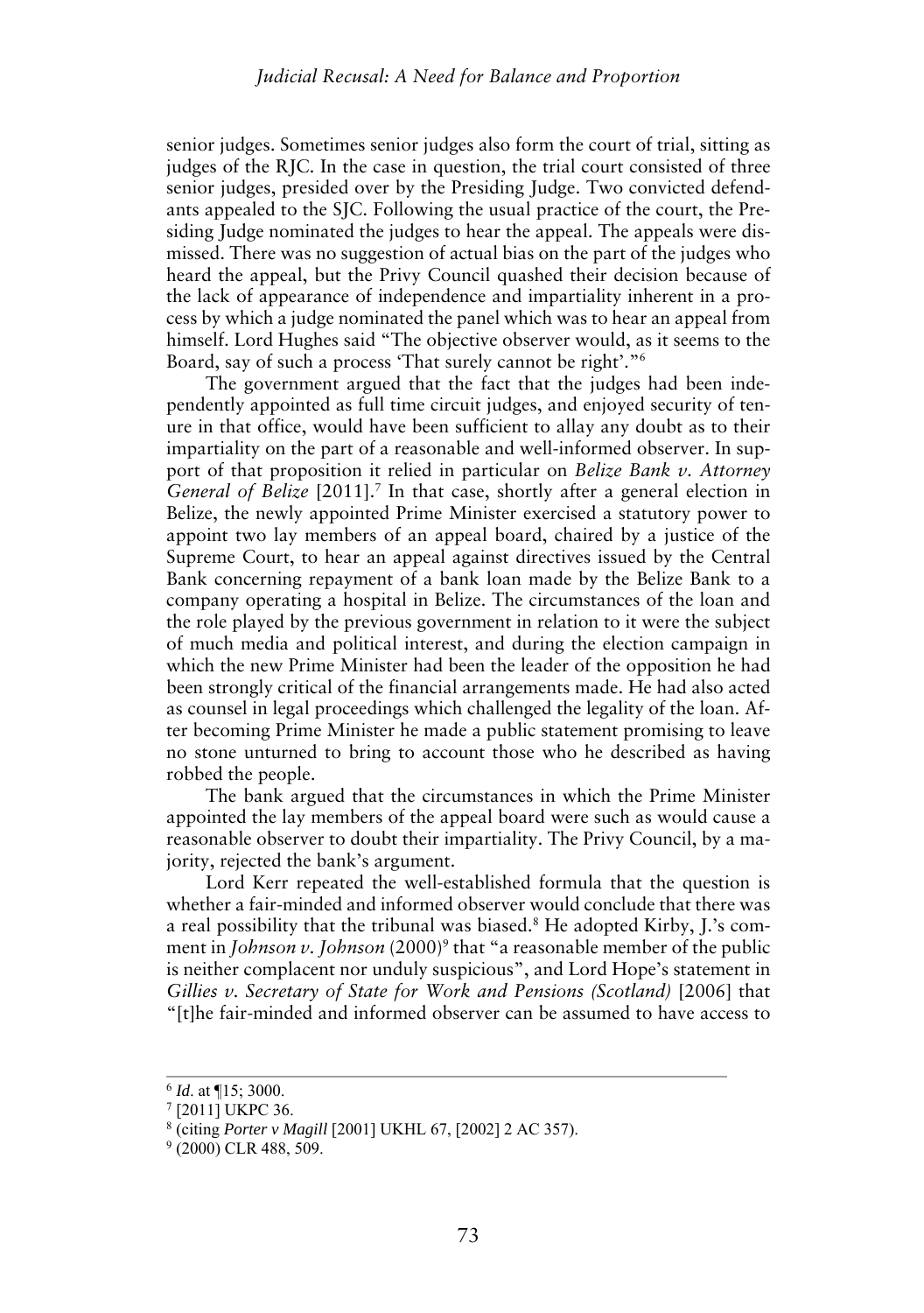all the facts that are capable of being known by members of the public generally, bearing in mind that it is the appearance that these facts give rise to which matters."<sup>10</sup>

In the *Belize* case there were a number of relevant facts apart from the political background. It was the Prime Minister's statutory responsibility to make the appointments, but the names of the two lay members of the appeal board appointed by him had been put forward by a senior civil servant in the Ministry of Finance. They each had specialist qualifications and experience, and neither of them was a serving member of any financial institution in Belize. The chairman of the board was a justice of the Supreme Court, who had been nominated by the Chief Justice, and under the relevant rules the chairman had what amounted to a blocking vote.

In *Yiacoub* there was no cause to question the general independence and impartiality of the judges of the SJC, but the particular problem arose from the selection of an appeal panel by the judge who presided over the decision which was the subject of the appeal. The selection of the panel was no doubt seen by the Presiding Judge and the members of the panel as a purely administrative function, but members of the public would reasonably have perceived a system by which the judge whose decision was the subject of an appeal picked the judges to hear the appeal as lacking independence.

The cases which I have so far discussed have involved institutional challenges of one kind or another. I now turn to two other categories of case.

First, there are cases where the challenge has been that there is a lack of impartiality by reason of a judge's previous judgments or remarks made in a judicial context. *Porter v. Magill* was itself such a case. In the course of a district auditor's investigation to determine whether local councillors and officers had by wilful misconduct caused loss to the council, the district auditor gave notice of his provisional findings against<sup>10</sup> individuals and offered to hold a public hearing. He held a press conference to announce the findings, which were expressed in strong terms. He was asked to recuse himself from further proceedings on the ground that his conduct gave the appearance of bias and refused to do so. His decision not to recuse himself was upheld by the House of Lords.

The district auditor was criticised for making the statement which he did at the press conference. Lord Hope said that the main impression which it would have conveyed to a fair-minded observer was that its purpose was to attract publicity to himself and perhaps his firm. It was an exercise in selfpromotion in which he should not have engaged. A casual observer may have formed the view that there was a possibility of bias, but that was not the test. Looking at the district auditor's conduct in the context of the whole investigation, which had attracted great public interest, the House of Lords did not consider that his words would have led a fair-minded and informed observer to conclude that there was a real possibility that he was biased. He had been at pains to point out that his findings were provisional, and there was no reason to doubt his word on that point, as his subsequent conduct demonstrated.

<sup>10</sup> UKHL 2, ¶17; [2006] 1 WLR 781, 787.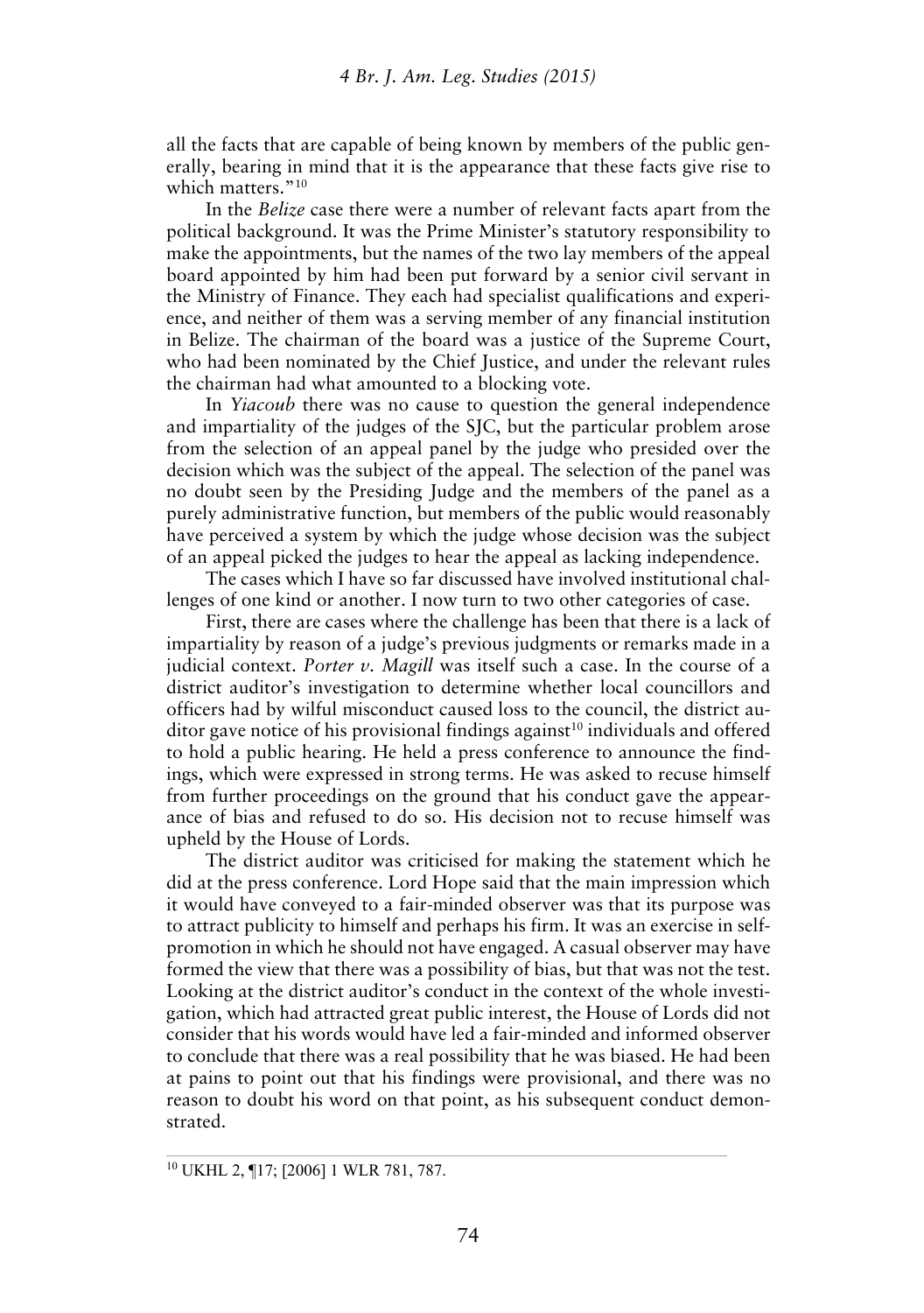In recent cases the courts have taken a similarly firm approach to complaints about a judge's non-recusal after making statements about one of the parties in a judicial context.

In *JSC BTA Bank v. Ablyazov (No. 9)* [2012]11, the Court of Appeal considered such a question in the context of a long-running and complex case arising from a claim by a Kazakhstan bank that Mr Ablyazov had defrauded the bank, of which he was the former chairman, of almost US\$5 billion by entering into specious transactions with companies of which he was the ultimate owner. At the outset of the litigation the bank obtained a worldwide freezing order against Mr Ablyazov and others. A judge was assigned to the case and in due course he heard a large number of applications involving allegations that Mr Ablyazov had failed to make proper disclosure. To assist in uncovering his assets the judge appointed receivers. After a further lengthy hearing the judge found that Mr Ablyazov had committed a number of contempts in failing to disclose assets, dealing with his assets in breach of the freezing order and lying to the court, and that in defending the committal application Mr Ablyazov had relied on false witnesses and forged documents. All this was before the action itself had come to trial. Mr Ablyazov applied to the judge to recuse himself on the grounds that the issues to be determined at the trial overlapped with issues on which he had made findings in the committal proceedings and had done so in trenchant terms regarding Mr Ablyazov's credibility. At one point the judge had said "When Mr Ablyazov says "Black is black", the court has got to consider whether black is truly black". It was submitted that a reasonable observer would have doubt as to the judge's impartiality when it came to the trial.

The judge declined to recuse himself and the Court of Appeal upheld his decision. Rix, L.J., cited the statement of Mason, J. in *In re JRL, ex parte CJL* (1986):

Although it is important that justice must be seen to be done, it is equally important that judicial officers discharge their duty to sit and do not, by acceding too readily to suggestions of appearance of bias, encourage parties to believe that by seeking the disqualification of the judge, they will have their case tried by someone thought to be more likely to decide the case in their favour.<sup>12</sup>

Rix, L.J., noted that in large and strongly fought litigation it is not unusual for the assigned judge to have to decide questions involving the credibility of a party at an interlocutory stage; but such findings are, as he described it, "part of the res gestae of the litigation" or "writings in the wall", which would have to be considered, so far as relevant, in any subsequent proceedings including the trial, whether conducted by the same or any other judge.13 Similarly, in family proceedings it is common practice for the same judge to try both fact-finding hearings and a subsequent determinative care assessment. Unless the first judge had shown by some judicial error, such as

<sup>11 [2012]</sup> EWCA Civ 1551, [2012] 1 WLR 1845.

<sup>12 (1986) 161</sup> CLR 342, 352.

<sup>13 [2012]</sup> EWCA Civ 1551¶ 69; [2012] 1 WLR 1845, 1871.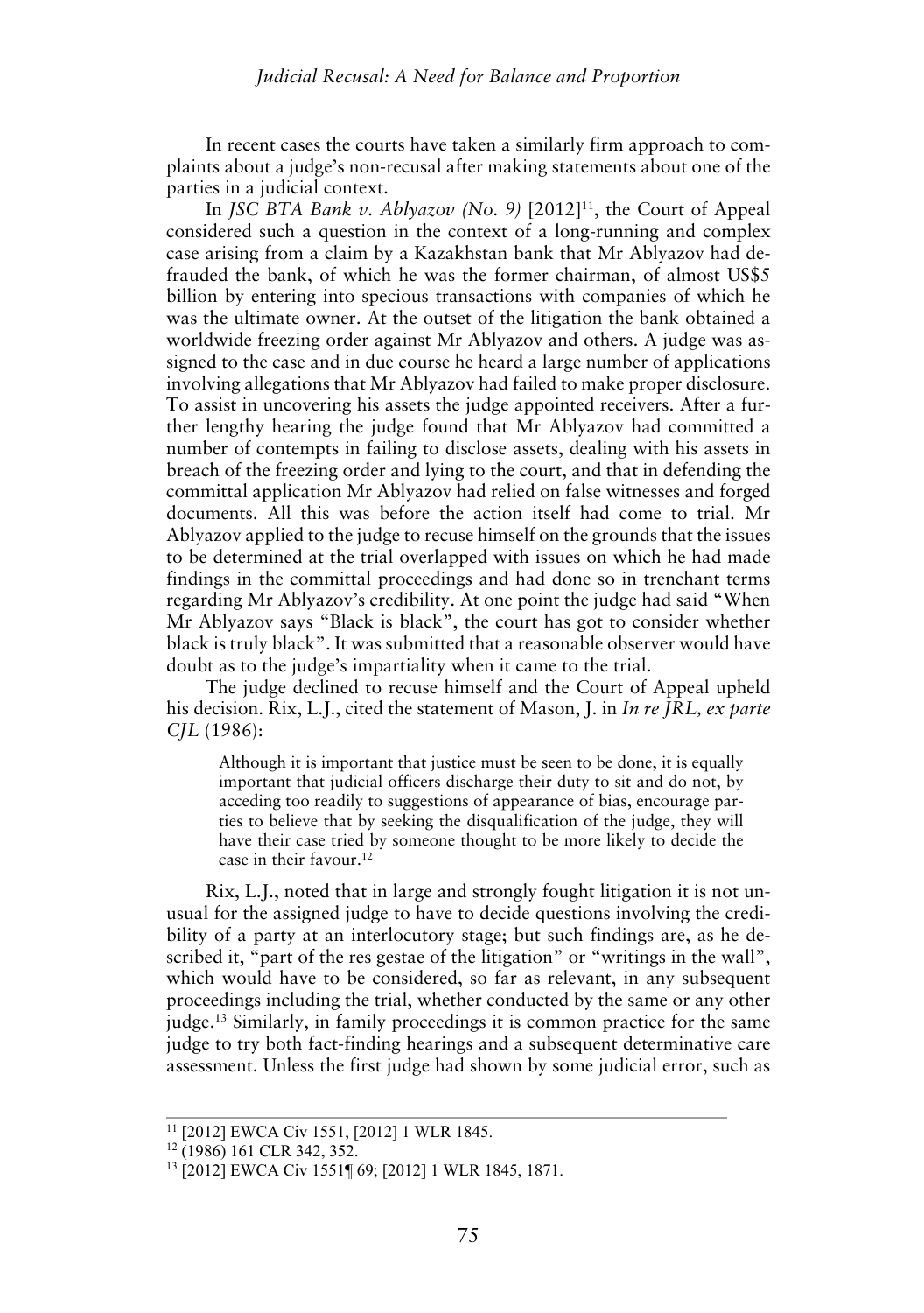by the use of unjudicial language, that there were grounds for suspicion of bias, a fair-minded and informed observer would be unlikely to think that the first judge was in any different position from a second judge, except that he was more experienced in the litigation.

It was a crucial consideration that what the first judge did, he did as part and parcel of his judicial assessment of the litigation before him; he was not "pre-judging" by reference to extraneous matters or predelictions or preferences.

An additional feature of the case was that Mr Ablyazov, an intelligent man with access to the best quality legal advice, did not make his application to the judge to recuse himself until many months after the contempt judgment and on the eve of the trial, which had been fixed for a long time with a lengthy trial estimate. The Court of Appeal inferred that the timing of the application to recuse was a tactical decision, designed to derail the trial. It held that his failure to object at any time from the delivery of the contempt judgment until the eve of the trial was "an unequivocal, informed and voluntary waiver of any right he had to do so."14

In *O'Neill v. H.M. Advocate (No. 2)* [2013] the appellants were charged with various sexual offences against children and murder. Split trials were ordered. They were tried first for the sexual offences and convicted. After seeing a list of their previous convictions the judge said that he would adjourn sentence until after the murder trial and would reserve his observations until then, except to say that they were clearly "evil, determined, manipulative and predatory paedophiles of the worst sort."15 They were tried for murder before the same judge but a different jury and were again convicted. He was not asked to recuse himself and no complaint was made about actual bias in his conduct of the murder trial, but the appellants appealed against their convictions for murder on the ground that his remarks at the close of the first trial had given an appearance of bias, with the consequence that the second trial before the same judge was a violation of their rights under article 6. The Supreme Court rejected the argument.

Lord Hope cited the *Ablyazov* case with approval.<sup>16</sup> He observed that when the judge made his remarks at the end of the first trial he was addressing the appellants in the performance of his judicial function. A fair-minded and informed observer would appreciate that he was a professional judge who had taken the judicial oath and had years of relevant training and experience. It would only be if the judge expressed outspoken opinions about the appellants' character that were entirely gratuitous, and only if the occasion for making them was plainly outside the scope of the proper performance of his duties, that a fair-minded and informed observer would doubt the judge's ability to perform his duties at the next trial with an objective judicial mind.<sup>17</sup>

<sup>&</sup>lt;sup>14</sup> *Id.* at ¶70; 1871.<br><sup>15</sup> [2013] UKSC 36¶42; [2013] 1 WLR 1992, 2008.

<sup>16</sup> Id. at ¶¶ 51-53; 2011-2012.

<sup>17 [2013]</sup> UKSC 36 ¶¶ 51-53; [2013]1 WLR 1992, 2011-2012.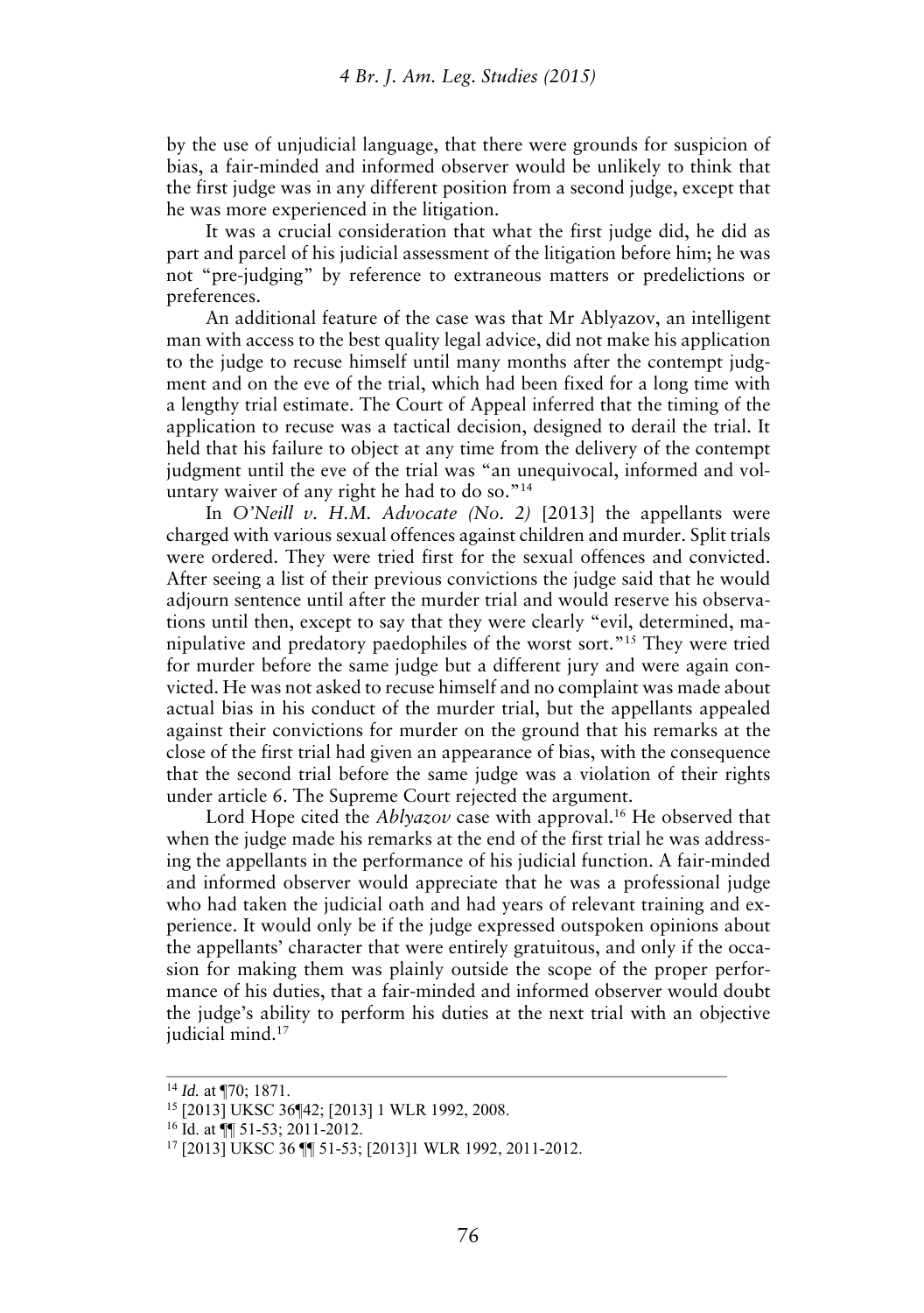Lord Hope said that a fair-minded and informed observer would also have taken into account that the appellants' lawyers were present when the judge make his remarks, and that it did not seem to occur to them that the judge had trespassed beyond the proper performance of his duties in his comments on the appellants' character.<sup>18</sup>

Another way of making the same point is that it would be odd to ascribe to a fair-minded observer a higher degree of sensitivity to the possibility of bias than that of the appellants' experienced legal advisers. It is a different point from the doctrine of waiver which the court applied in the *Ablyazov* case.

The biggest category of cases are those where the judge has, or is alleged to have, a personal interest in the subject matter or a connection with a party, its representatives or a witness, of sufficient significance or proximity to compromise or to raise doubt in the mind of reasonable and informed observer as to his independence and impartiality. This can arise in so many ways that it would be impossible to compile a list.

That is one reason why I do not support the suggestion made by some that there should be a public register of judicial interests. This is a topic which Sir Grant Hammond has studied more widely than I have. In 2011 the New Zealand Law Commission invited consultation on the subject as part of its review of the Judicature Act 1908. In 2013 the New Zealand Minister of Justice agreed with the Law Commission's view, reached after considerable media discussion and public consultation, that a pecuniary interests register would not deliver sufficient benefit, as well as presenting practical difficulties. As the Commission pointed out in its report,<sup>19</sup> a pecuniary interests register would in any event not cover the range of possible associations which might give rise to a recusal issue. Public perceptions may be different in different countries; but, as in New Zealand, I do not believe that in the United Kingdom a register of judicial interests is necessary to maintain public confidence in the impartiality and integrity of the judiciary.

Judges are aware of their duty to disclose circumstances which might bring their independence into question. On the comparatively rare occasions when they do not do so, experience tells that it is though oversight or because it simply did not occur to the judge that anyone might think the matter to be relevant. They are not in general likely to be matters which would have featured in a register of interests, and it would be neither practical nor reasonable to require every judicial office holder, permanent or part time, to compile a list of all connections with any person or organisation which might ever have something to do with a case in which he might become involved.

My experience is that there has been an increase in recent years in applications to recuse, sometimes on quite tenuous grounds, and that there has sometimes been a tendency to grant such applications on the basis that it is better to be safe than sorry. Of course if a judge is in real doubt whether a

<sup>18</sup> Id. at ¶55; 2012.

<sup>19</sup> LAW COMMISSION REPORT NO. 126, REVIEW OF THE JUDICATURE ACT 1908: TOWARDS A NEW COURTS ACT ¶¶6.55-56 (2012) available at http://www.lawcom.govt.nz/sites/default/files/publications/2012/11/nzlc\_r126\_judicact\_web.pdf.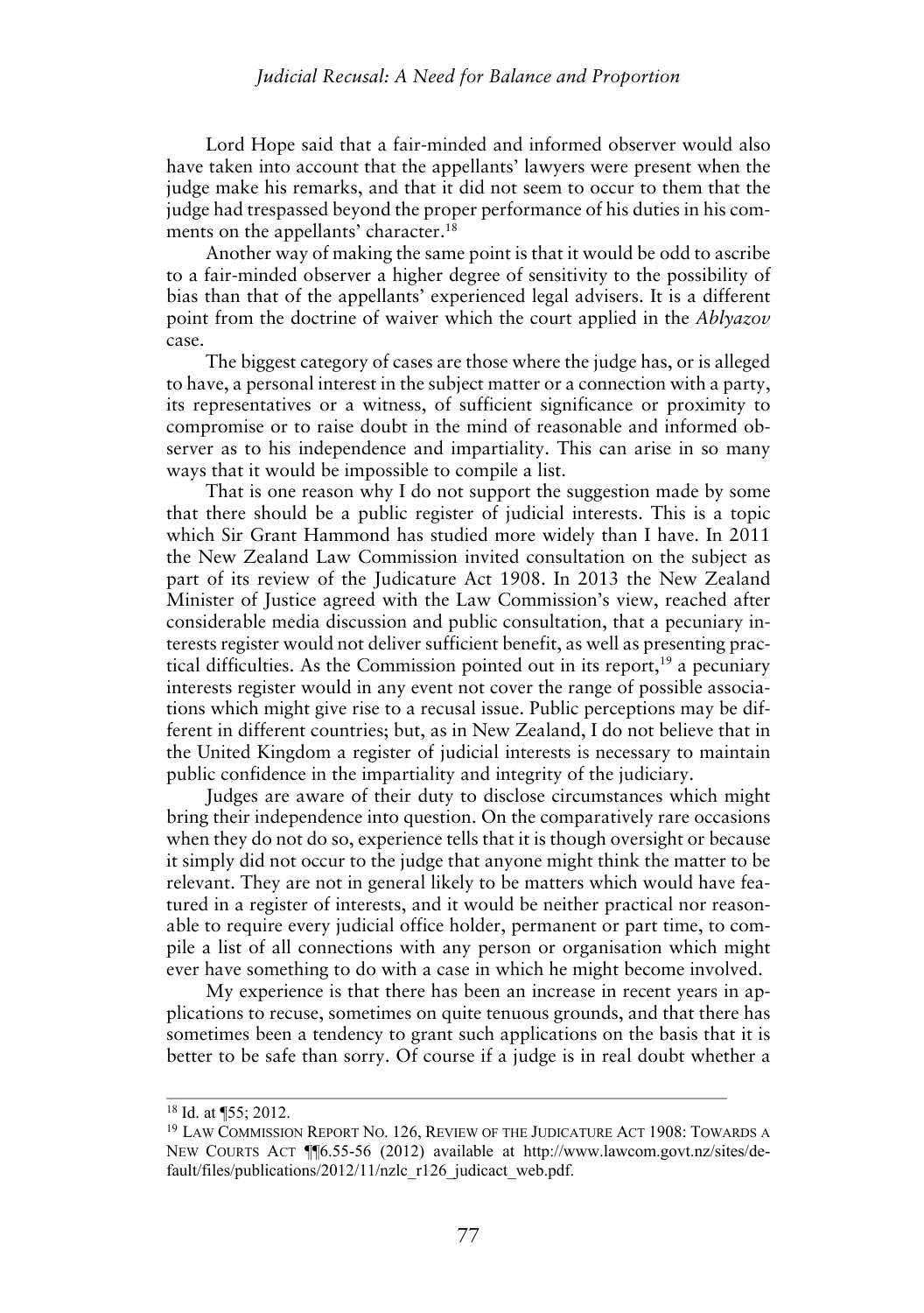reasonable observer might consider there to be a real possibility of bias, he would be wise to recuse himself, but to do so otherwise sets an unfortunate example. If the judge is concerned about the possible risk of an appeal and a retrial, a possible course is for the judge to abridge the time for appeal and notify the Court of Appeal with a view to any appeal or application for permission to appeal being brought on very quickly. It is my experience that the Court of Appeal will cooperate to ensure that the matter receives appropriate urgency.

Deciding whether a judge should recuse himself often involves a question of proportionality. Should a judge decline to try a case in which one of the parties is a former client? Does it make a difference to the answer whether the client was a private individual, an insurance company, a local authority or the government? Should a judge decline to hear a case in which one of the parties is a firm of solicitors from whom he used to receive instructions – or against whom he regularly appeared? The point that a professional judge is trained to exclude irrelevant matters and can ordinarily be expected to do so is one which merits weight. Appellate judges regularly decide whether to uphold or reverse decisions of close friends and colleagues, and they are trusted to do so dispassionately. Public appearances matter, but the fair-minded and informed observer can be expected to keep a sense of reality and proportion.

Another aspect of growing practical importance is the impact of the need for judges to be seen to be independent and impartial in their own lives. It has long been accepted that judges should play no active part in politics. But judges have long been supporters of a wide spectrum of charitable causes, especially but not only those linked to our justice system, such as prison education and reform, homelessness, domestic violence, mental health, and pro bono representation. A full list would be long. Judges are now having to consider how far such interests are compatible with their professional position or are liable to restrict the cases which they are able to hear.

It sometimes happens that a case casts a wider shadow than its ratio decidendi requires. *Pinochet* [2000] may be regarded as such a case.<sup>20</sup> The basis of the decision was that Lord Hoffmann had an interest in the case which meant that he was automatically disqualified under the principle that no one may act as a judge in his own cause. In other words, he lacked the independence which is an essential requirement of a judge. The reason for the finding was that Lord Hoffmann was the chairman of Amnesty International Charity Limited, a wholly owned subsidiary of Amnesty International Limited which existed for the purpose of promoting the cause of Amnesty International. As such he was a party to that cause, and Amnesty International was a party to the litigation. The facts were very special and unusual, as Lord Browne-Wilkinson emphasised. He said:

<sup>20</sup> R. v. Bow Street Metropolitan Stipendiary Magistrate; *ex p.* Pinochet Ugarte (No. 2 [2000] 1 AC 119.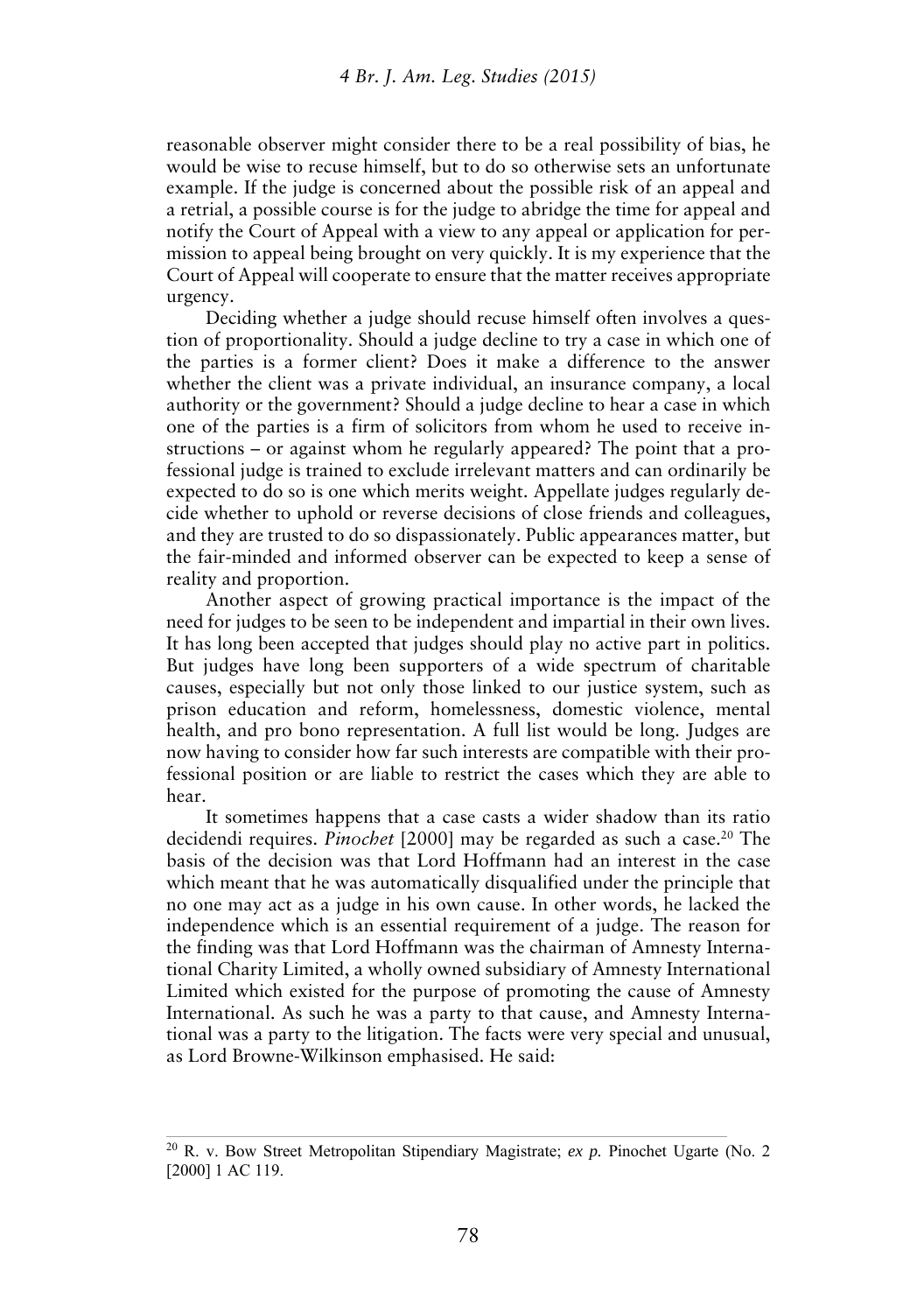It is important not to overstate what is being decided. It was suggested in argument that a decision setting aside the [previous] order…would lead to a position where judges would be unable to sit on cases involving charities with which they are involved. It is suggested that because of such involvement a judge would be disqualified. That is not correct. The facts of this present case are exceptional … . Only in cases where a judge is taking an active role as trustee or director of a charity which is closely allied to and acting with a party to the litigation should a judge normally be concerned either to recuse himself or to disclose the position to the parties.21

A judge is likely to feel a natural sense of awkwardness when asked to recuse himself on the ground of apparent risk of bias, and this may incline him to grant it. The prospect of an appellate court holding that he was wrong not to do so is one which he may naturally prefer to avoid. If he can see that there are circumstances which might be capable of giving rise to such an argument, he should certainly disclose them, but that is simply to give the parties an opportunity to argue the point.

In deciding whether he should recuse himself, he should apply the same test as he would if he were ruling on whether another judge ought to have recused himself in the same circumstances. It is not a matter of discretion. It is the duty of a judge to hear cases allocated to him, unless he considers that a fair-minded and properly informed observer would consider that there was a real risk of bias or apparent lack of independence.

I began by referring to the fundamental nature of the rights of citizens to have their disputes determined by an independent and impartial tribunal. I would end by observing that the right of citizens to have their disputes decided by an independent and impartial tribunal within a reasonable time belongs to the parties on all sides. The courts should therefore be alert not to allow recusal applications on slender grounds to become a tactic for forum shopping or delay.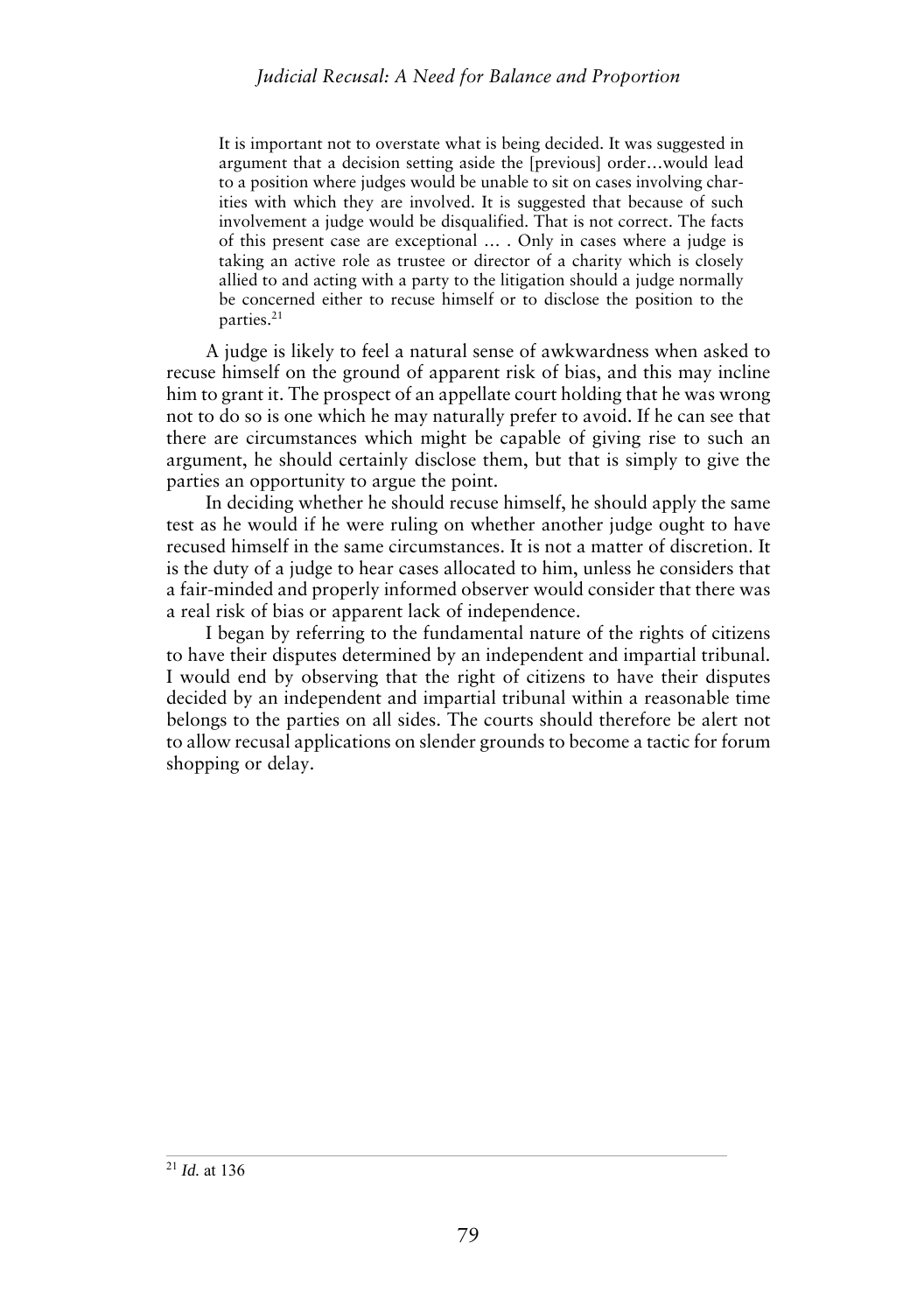



### BRITISH JOURNAL OF AMERICAN LEGAL STUDIES VOLUME 4 - SPECIAL ISSUE **Spring 2015**

**Publisher:** The British Journal of Legal Studies is published by Birmingham City University, Franchise Street, Perry Barr, Birmingham, B42 2SU United Kingdom.

**Disclaimer:** The Publisher, Editors, Members of the Editorial Board, associates and assistants cannot be held responsible for errors or any consequences arising from the use of information contained in this journal; the views and opinions expressed do not necessarily reflect those of the Publisher, Editors, Members of the Editorial Board, associates and assistants.

**Copyright and Photocopying:** The British Journal of American Legal Studies © 2013 Birmingham City University. All rights reserved.

**Subscription Information:** All UK enquiries should be addressed to the Law School, Birmingham City University, Franchise Street, Perry Barr, Birmingham, B42 2SU United Kingdom.

For all subscriptions in **North America**, please contact: Gaunt, Inc.,3011 Gulf Drive, Holmes Beach, Florida 34217-2199.Tel: 1 (941) 778 5211 or 1 (800) 942-8683; Fax: 1 (941) 778-5252. Email: info@gaunt.com

**Information for Authors:** We welcome the submission of unsolicited manuscripts for publication. Manuscripts should be electronically submitted via e-mail at BJALS@bcu. ac.uk. Citations should conform to The Bluebook: A Uniform System of Citation (19th ed.2010). Further information can be found at http://www.bcu.ac.uk/elss/school-of-law/ research/centre-for-american-studies/british-journal-american-legal-studies.

**Citation:** The British Journal of American Legal Studies should be cited as 4 Br. J. Am. Leg. Studies (2015).